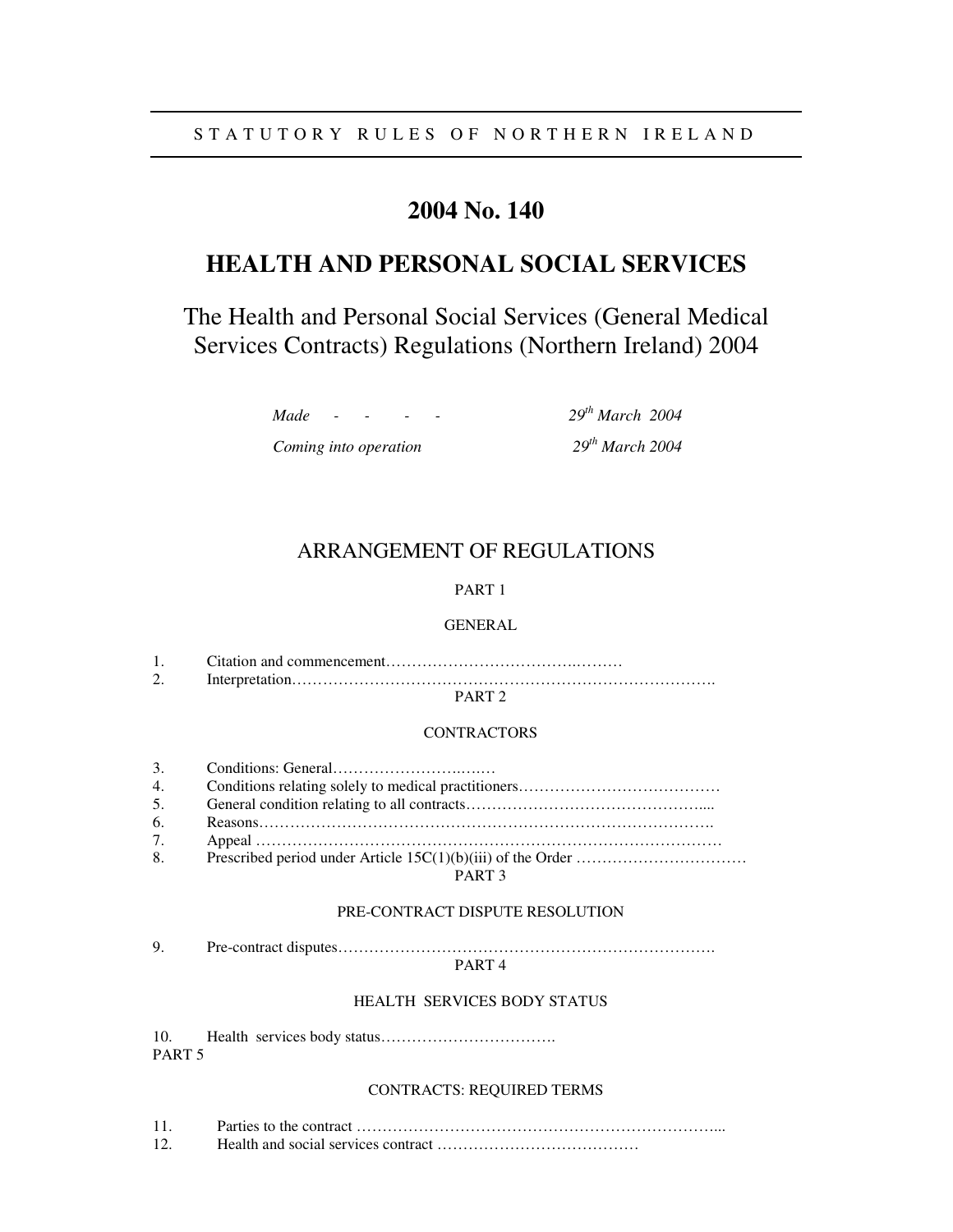| 13.       | Contracts with individuals practising in partnership |
|-----------|------------------------------------------------------|
| 14.       |                                                      |
| 15.       |                                                      |
| 16.       |                                                      |
| 17.       |                                                      |
| $18-20.$  |                                                      |
| 21        |                                                      |
| $22 - 23$ |                                                      |
| 24.       |                                                      |
| 25.       |                                                      |
| 26.       |                                                      |
|           | $\mathbf{D} \cdot \mathbf{D} \mathbf{E}$             |

#### PART 6

#### FUNCTIONS OF LOCAL MEDICAL COMMITTEES

27. Functions of Local Medical Committees ………………………………………… PART 7

# TRANSITIONAL PROVISIONS

#### SCHEDULES

## Schedule 1 – Additional services

| $\mathbf{1}$ . |  |
|----------------|--|
| 2.             |  |
| 3.             |  |
| $\mathbf{4}$ . |  |
| 5.             |  |
| 6.             |  |
| 7 <sub>1</sub> |  |
| 8.             |  |

Schedule 2 – Opt outs of additional and out of hours services

- 1. Opt outs of additional services: general …………………………………………...
- 2. Temporary opt outs and permanent opt outs following temporary opt outs ………
- 3. Permanent opt outs ………………………………………………………………...
- 4. Out of hours opt outs where the opt out notice is serviced after  $30<sup>th</sup>$  September 2004.
- 5. Out of hours opt outs where the opt out notice is served before 1<sup>st</sup> October 2004..
- 6. Informing patients of opt outs…………………………………………………….

#### Schedule 3– List of prescribed medical certificates

#### Schedule 4 – Fees and charges

Schedule 5 – Other contractual terms

#### Part 1 – Provision of services

| $\overline{1}$ . |  |
|------------------|--|
| 2.               |  |
| 3.               |  |
| -4.              |  |
| .5.              |  |
| -6.              |  |
| 7.               |  |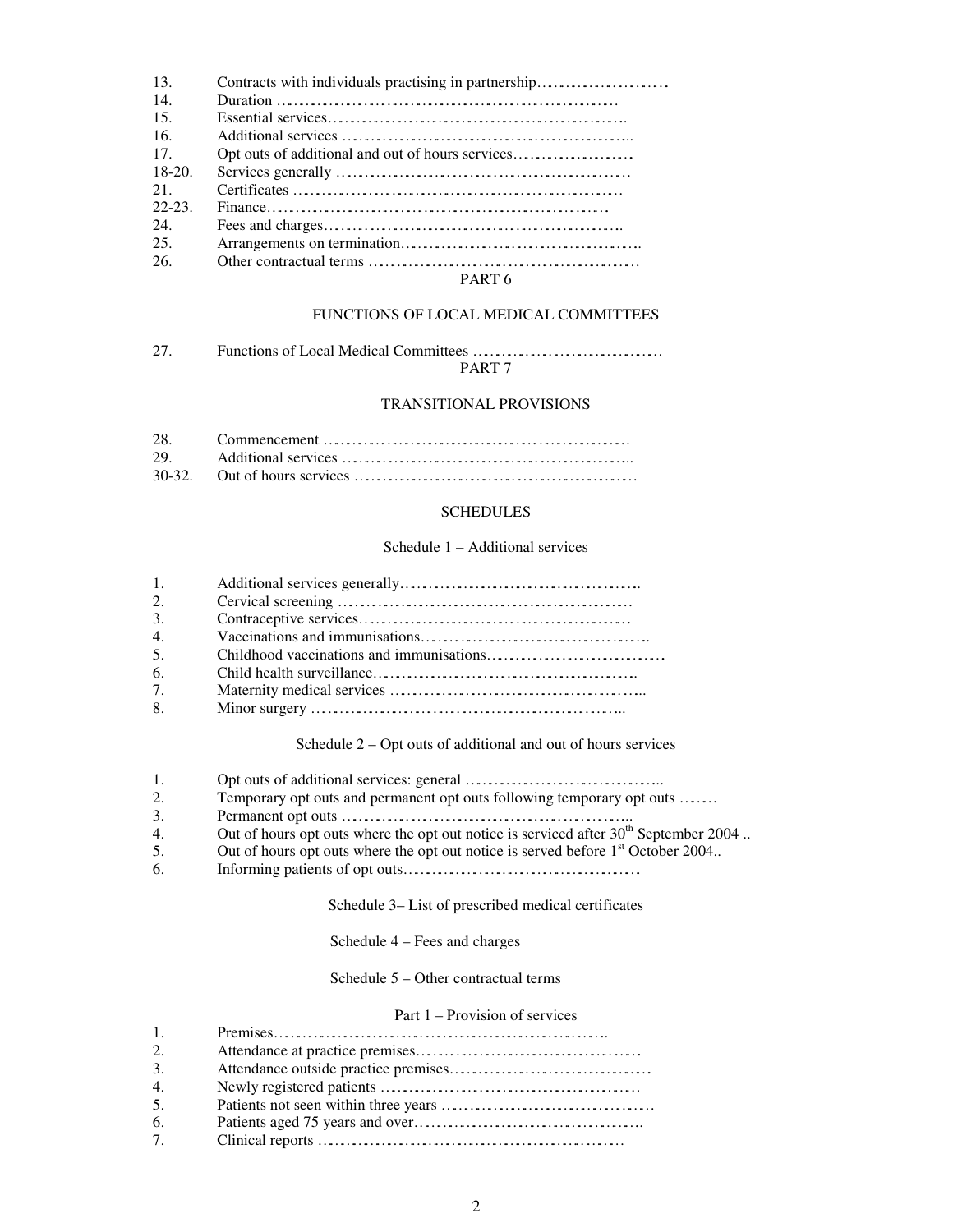| 8.         |                                                                                      |
|------------|--------------------------------------------------------------------------------------|
| 9.         |                                                                                      |
| 10.        | Criteria for out of hours services                                                   |
| 11.        | Standards for out of hours services                                                  |
| $12 - 13.$ | Duty of co-operation in relation to additional, enhanced and out of hours services   |
|            | Part 2 – Patients                                                                    |
| 14.        |                                                                                      |
| 15.        | Application for inclusion in a list of patients                                      |
| 16.        |                                                                                      |
|            |                                                                                      |
| 17.        | Refusal of applications for inclusion in the list of patients or for acceptance as a |
|            |                                                                                      |
| 18.        |                                                                                      |
| 19.        | Removal from the list at the request of the patient                                  |
| 20.        | Removal from the list at the request of the contractor                               |
| 21.        | Removals from the list of patients who are violent                                   |
| 22.        | Removals from the list of patients registered elsewhere                              |
| 23-24.     | Removals from the list of patients who have moved                                    |
| 25.        | Removals from the list of patients absent from the United Kingdom etc.               |
| 26.        | Removals from the list of patients accepted elsewhere as temporary residents         |
| 27.        | Removals from the list of pupils etc. of a school                                    |
| 28.        | Termination of responsibility for patients not registered with the contractor        |
| 29.        |                                                                                      |
| 30.        |                                                                                      |
| 31.        |                                                                                      |
| 32.        |                                                                                      |
| 33.        |                                                                                      |
| 34.        |                                                                                      |
| 35.        | Assignments to closed lists: determinations of the assessment panel                  |
| 36.        | Assignments to closed lists: dispute resolution procedure relating to determinations |
|            |                                                                                      |
| 37.        | Assignments to closed lists: assignments of patients by a Board                      |
|            |                                                                                      |
|            | Part 3 – Prescribing and dispensing                                                  |
| 38-39.     |                                                                                      |
| 40.        | Restrictions on prescribing by medical practitioners                                 |
| 41.        |                                                                                      |
|            | Restrictions on prescribing by supplementary prescribers                             |
| 42.        |                                                                                      |
| 43.        |                                                                                      |
| 44.        |                                                                                      |
| 45.        | Terms relating to the provision of dispensing services                               |
| 46.        | Dispensing contractor list                                                           |
| 47.        | Provision of drugs, medicines and appliances for immediate treatment or personal     |
|            | administration                                                                       |
|            |                                                                                      |
|            | Part 4 – Persons who perform services                                                |
| $48-51.$   |                                                                                      |
| 52-55.     |                                                                                      |
| 56-57.     |                                                                                      |
| 58.        |                                                                                      |
| 59.        |                                                                                      |
| 60.        | Independent nurse prescribers and supplementary prescribers                          |
| 61.        |                                                                                      |
| 62.        |                                                                                      |
| 63.        |                                                                                      |
| 64.        |                                                                                      |
| 65.        | Sub-contracting of out of hours services                                             |
| 66-67.     | Withdrawal and variation of approval under paragraph 66                              |
|            | Part 5 – Records, information, notifications and rights of entry                     |
| 68.        |                                                                                      |
|            |                                                                                      |

69. Access to records for the purpose of the Quality Information Preparation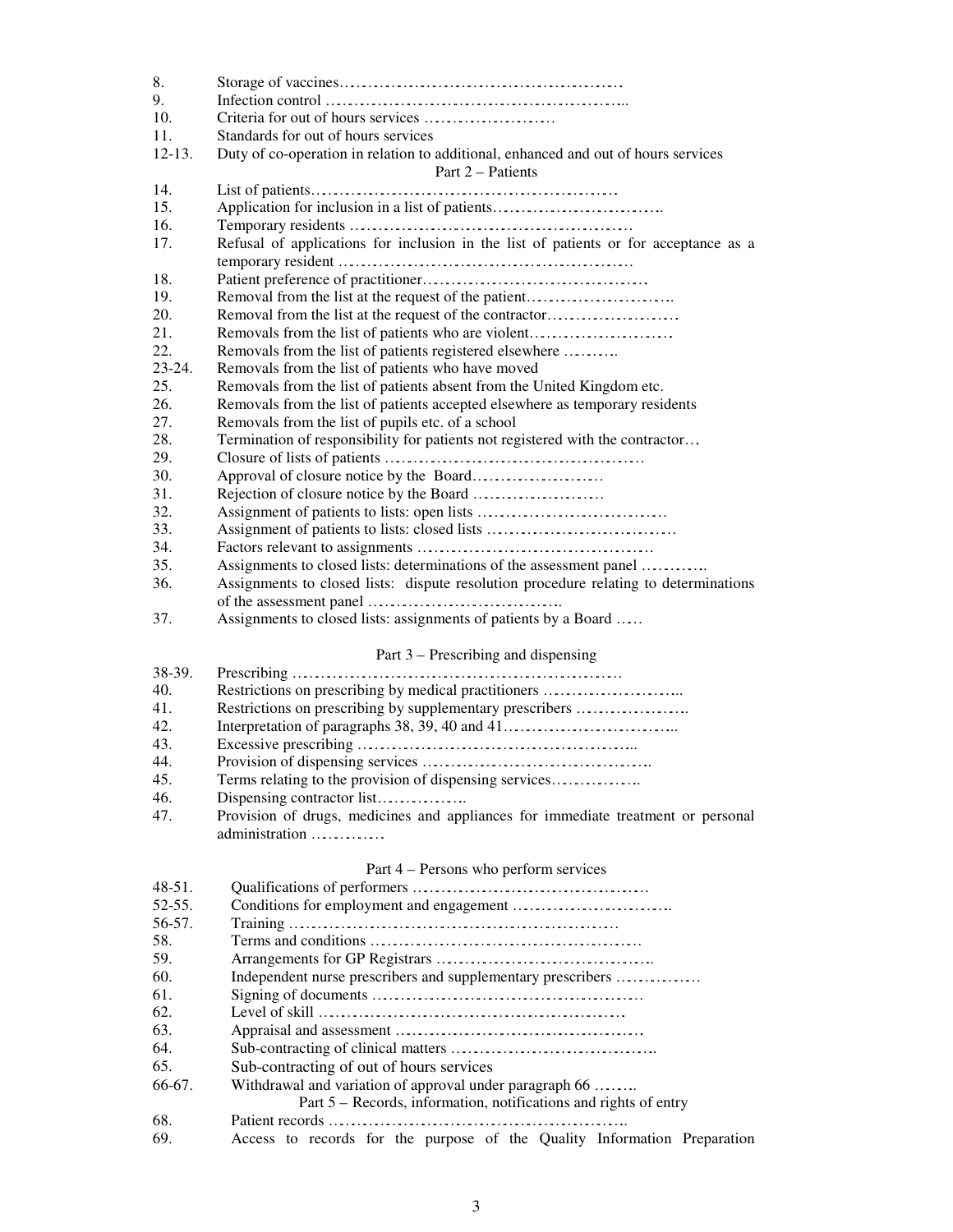|          | Scheme                                                                              |  |
|----------|-------------------------------------------------------------------------------------|--|
| 70.      |                                                                                     |  |
| 71.      |                                                                                     |  |
| 72.      |                                                                                     |  |
| 73.      |                                                                                     |  |
| 74.      |                                                                                     |  |
| 75.      |                                                                                     |  |
| 76-78.   |                                                                                     |  |
| 79.      | Notice provisions specific to a contact with a company limited by shares            |  |
| 80.      | Notice provisions specific to a contract with two or more individuals practising in |  |
|          | partnership                                                                         |  |
| 81.      |                                                                                     |  |
|          |                                                                                     |  |
| 82.      | Notifications to patients following variation of the contract                       |  |
| 83.      | Entry and inspection by the Board                                                   |  |
|          | Part 6 - Complaints                                                                 |  |
| 84.      |                                                                                     |  |
| 85-86.   |                                                                                     |  |
| 87.      |                                                                                     |  |
| 88.      | Further requirements for complaints procedures                                      |  |
| 89.      |                                                                                     |  |
|          | Co-operation with investigations                                                    |  |
| 90.      | Provision of information about complaints                                           |  |
|          | Part 7 – Dispute resolution                                                         |  |
| 91.      |                                                                                     |  |
| 92.      |                                                                                     |  |
| 93.      |                                                                                     |  |
| 94.      |                                                                                     |  |
| 95.      | Interpretation of Part 7                                                            |  |
|          | Part 8 – Variation and termination of contracts                                     |  |
| 96.      |                                                                                     |  |
| 97.      |                                                                                     |  |
|          | Variation provisions specific to a contract with an individual medical practitioner |  |
| 98.      | Variation provisions specific to a contract with two or more individuals practising |  |
|          |                                                                                     |  |
| 99.      |                                                                                     |  |
| 100.     |                                                                                     |  |
| 101.     | Late payment notices                                                                |  |
| 102.     | Termination by the Board: general                                                   |  |
| 103.     | Termination by the Board for breach of conditions in regulation 4                   |  |
| 104.     | Termination by the Board for the provision of untrue etc. information               |  |
| 105-106. | Other grounds for termination by the Board                                          |  |
| 107.     | Termination by the Board: remedial notices and breach notices                       |  |
| 108.     | Termination by the Board: additional provisions specific to contracts with two or   |  |
|          | more individuals practising in partnership and companies limited by shares          |  |
| 109.     | Contract sanctions                                                                  |  |
| 110.     | Contract sanctions and the dispute resolution procedure                             |  |
| 111.     | Termination and the dispute resolution procedure                                    |  |
| 112.     | Consultation with the Local Medical Committee                                       |  |
|          | Part 9 – Miscellaneous                                                              |  |
| 113.     |                                                                                     |  |
| 114-115. |                                                                                     |  |
| 116.     | Gifts                                                                               |  |
| 117.     |                                                                                     |  |
| 118.     |                                                                                     |  |
|          |                                                                                     |  |
|          | Schedule $6 - Out$ of hours services                                                |  |
| 1.       | Temporary arrangements for transfer of obligations and liabilities in relation to   |  |
|          | certain out of hours services                                                       |  |
| $\sim$   | dication for conveyed of an out of hours ago                                        |  |

2. Application for approval of an out of hours arrangement<br>3. Effect of approval of an arrangement with a transferee of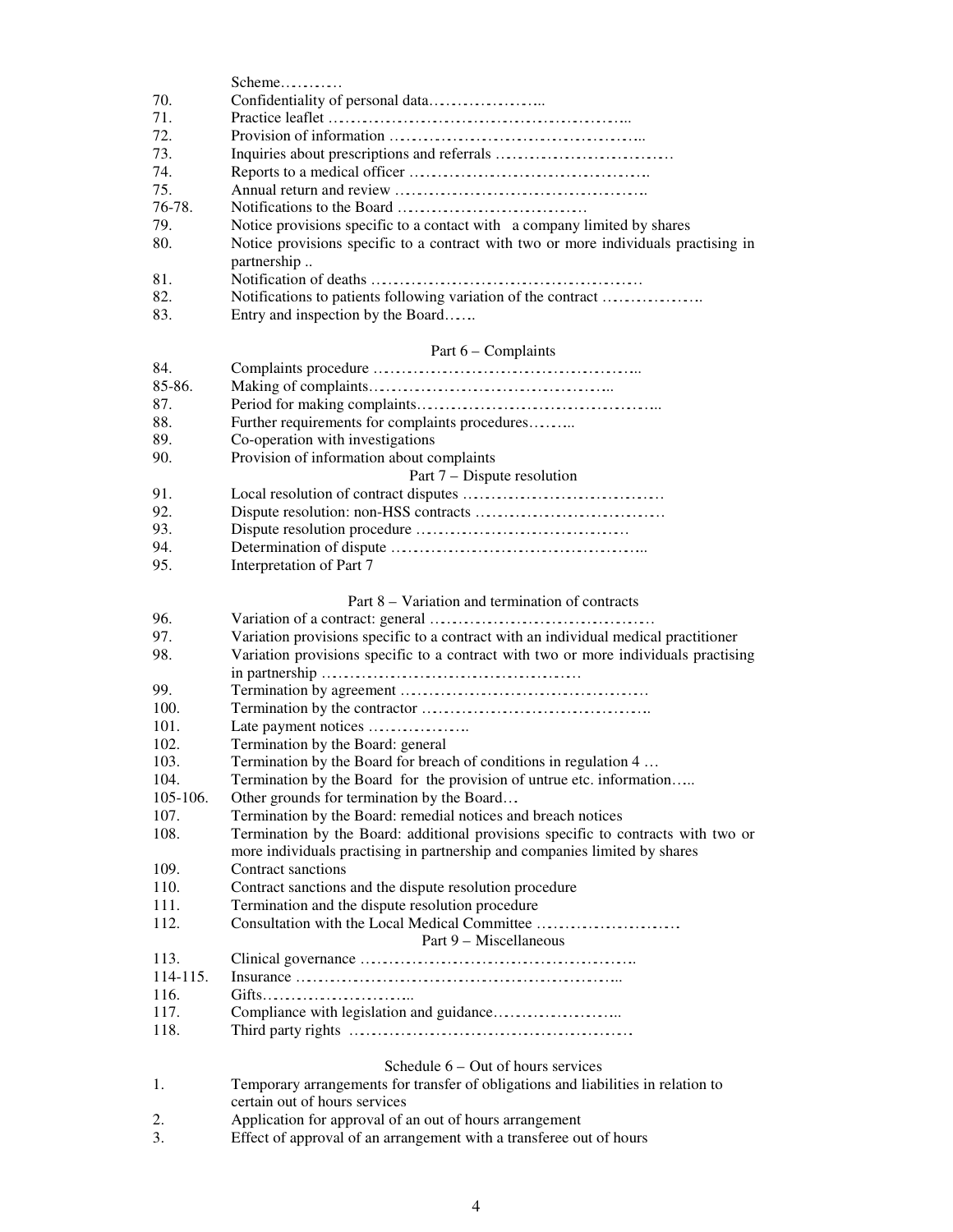- 4. Review of approval
- 5. Immediate withdrawal of approval other than following review
- 6. Termination of an out of hours arrangement

 Schedule 7 – Closure Notice Schedule 8 – Information to be included in practice leaflets

The Department of Health, Social Services and Public Safety(**a**), in exercise of the powers conferred on it by Articles  $15C(1)(b)(iii)$ ,  $55B(7)$ ,  $57A$ ,  $57B$ ,  $57E$ ,  $57F$ ,  $106$  and  $107(6)$  of the Health and Personal Social Services (Northern Ireland) Order 1972(**b**) and Article 8(6) of the Health and Personal Social Services (Northern Ireland) Order 1991(**c**) and of all other powers enabling it in that behalf, in conjunction with the Department of Finance and Personnel, hereby makes the following Regulations:

# PART 1

## GENERAL

#### **Citation and commencement**

**1.** These Regulations may be cited as the Health and Personal Social Services (General Medical Services Contracts) Regulations (Northern Ireland) 2004 and shall come into operation on….. March 2004.

#### **Interpretation**

**2.** In these Regulations—

"additional services" means one or more of –

- (a) cervical screening services,
- (b) contraceptive services,
- (c) vaccinations and immunisations,
- (d) childhood vaccinations and immunisations,
- (e) child health surveillance services,
- (f) maternity medical services, and
- (g) minor surgery;

"adjudicator" means the Department or a person or persons appointed by the Department under Article 8(6) of the 1991 Order or paragraph 93(5) of Schedule 5;

"appliance" means an appliance which is included in a list for the time being approved by the Department for the purposes of Article 63 of the Order;

<sup>(</sup>**a**) See S.I. 1999/283(N.I. 1) Article 3(6);

<sup>(</sup>**b**) S.I 1972/1265 (N.I. 14), Article 15C(1)(b) (iii) was inserted by Article 6 of the Primary Medical Services (Northern Ireland) Order 2004(xx)(" the 2004 Order"); Articles 57A, 57B, 57E and 57F were inserted by Article 4 of that Order and Article 55B was inserted by paragraph 9 of Schedule 1 to that Order .

<sup>(</sup>**c**) S.I 1991/194 (N.I.1)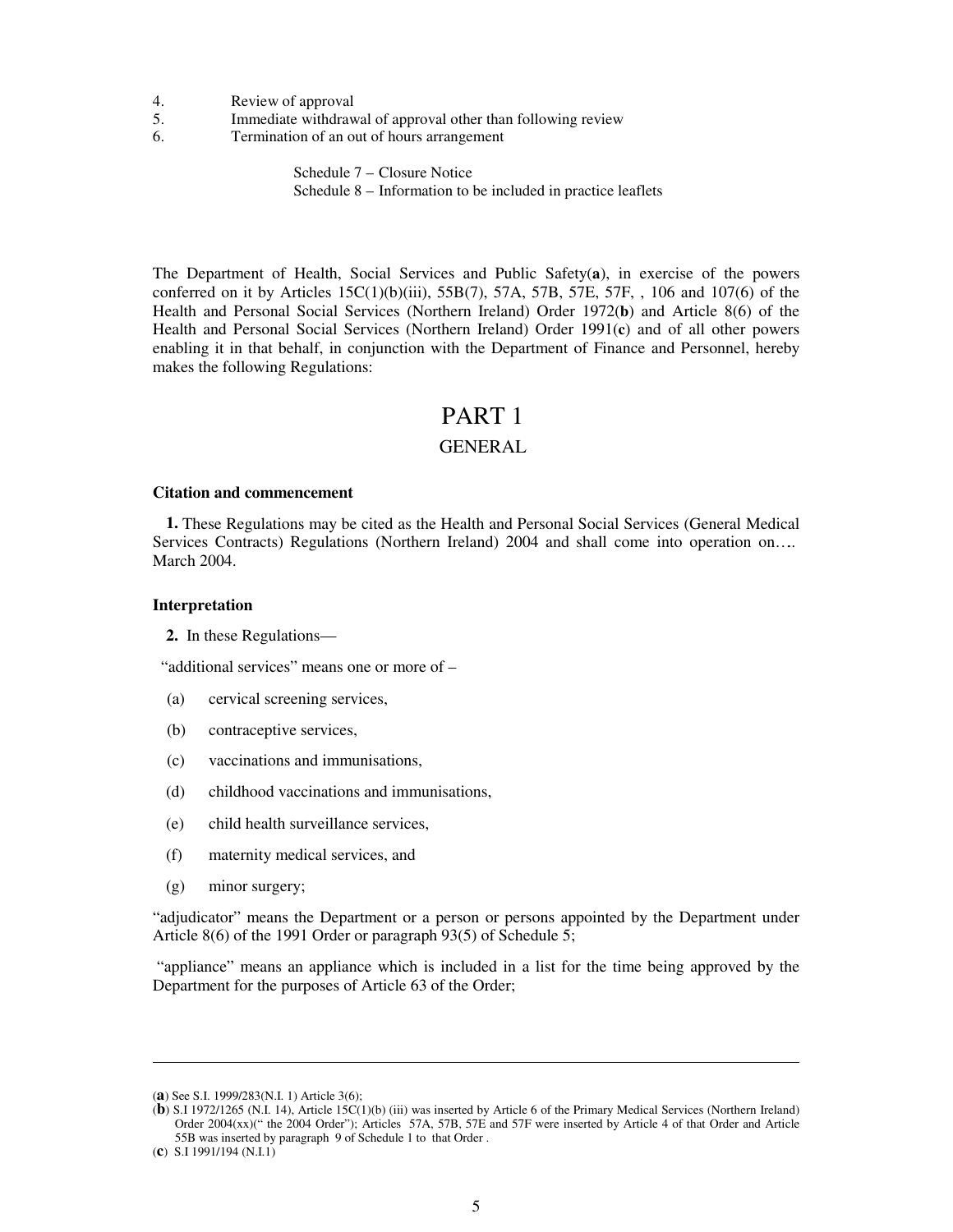" approved medical practice" shall be construed in accordance with section 11(4) of the Medical Act 1983(**a**);

"Article 15B provider" means a person who is providing primary medical services in accordance with Article 15B arrangements(**b**);

" assessment panel" means a committee or sub-committee of a Board (other than the Board which is a party to the contract in question) appointed to exercise functions under paragraphs 31 and 35 of Schedule 5;

"Board" means, unless the context otherwise requires, the Health and Social Services Board which is a party, or prospective party, to the contract;

"CCT" means Certificate of Completion of Training awarded under Article 8 of the 2003 Order, including any such certificate awarded in pursuance of the competent authority functions of the Postgraduate Medical Education and Training Board specified in Article 20(3)(a) of that Order;

" cervical screening services" means the services described in paragraph 2(2) of Schedule 1;

" charity trustee" means one of the persons having the general control and management of the administration of a charity;

" chemist" means—

- (a) a registered pharmacist,
- (b) a person lawfully conducting a retail pharmacy business in accordance with section 69 of the Medicines Act 1968(**c**), or
- (c) a supplier of appliances,

who is included in the pharmaceutical list under Article 63 of the Order.

" child health surveillance services" means the services described in paragraph 6(2) of Schedule 1;

" childhood vaccinations and immunisations" means the services described in paragraph 5(2) of Schedule 1;

" closed", in relation to the contractor's list of patients, means closed to applications for inclusion in the list of patients other than from immediate family members of registered patients;

" contraceptive services" means the services described in paragraph  $3(2)$  of Schedule 1;

" contract" means a general medical services contract under Article 57 of the Order;

" contractor's list of patients" means the list prepared and maintained by the Board under paragraph 14 of Schedule 5;

" core hours" means the period beginning at 8am and ending at 6.30pm on any day from, and including, Monday to Friday except a public holiday and a local holiday agreed with the Board;

" dispensing services" means the provision of drugs, medicines or appliances that may be provided by a medical practitioner in accordance with arrangements made under regulation 11 of the Pharmaceutical Regulations;

"disqualified" means local or general disqualification by the Tribunal under paragraph  $3(2)$  of Schedule 11 to the Order(**d**) (or a decision under provisions in operation in England, Wales or Scotland corresponding to local or general disqualification), but does not include conditional disqualification under paragraph 4 of Schedule 1 to the Order;

<sup>(</sup>**a**) 1983 c.54; section 11(4) was amended by the National Health Service (Primary Care) Act 1997 (c.46), section 35(4) and Schedule 2, paragraph 61(2).

<sup>(</sup>**b**) Definition inserted by Schedule 2 to S.I.1997.1177 (N.I. 7)

<sup>(</sup>**c**) 1968 c.67; section 69 was amended by the Statute Law (Repeals) Act 1993 (c.50) and the Pharmacists (Fitness to Practise) Act 1997 (c.19), Schedule 5, paragraph 5.

<sup>(</sup>**d**) Schedule 11 is substituted by Schedule 2 to the health and Personal Social Services Act (Northern Ireland) 2001 c.3 (N.I.)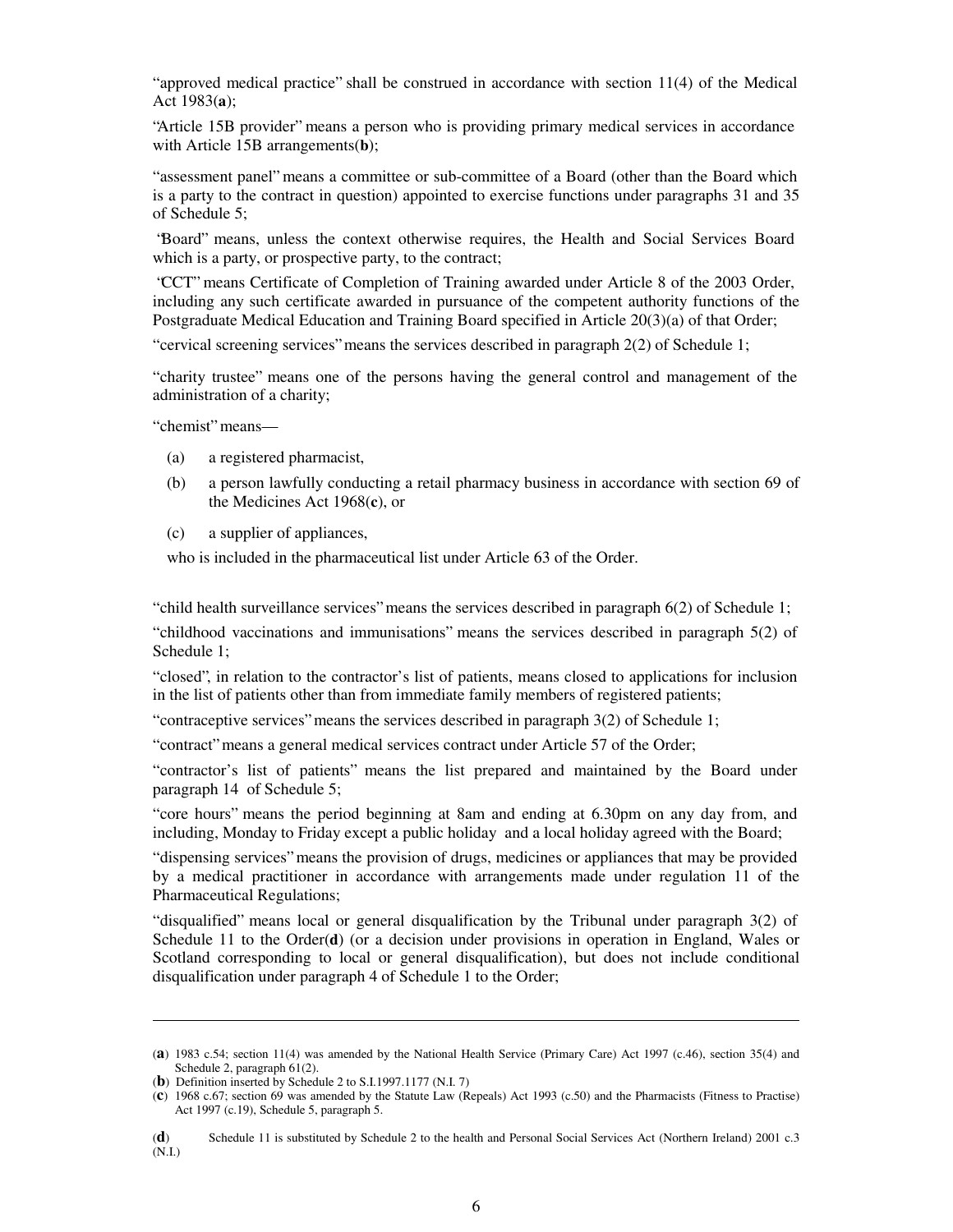"Drug Tariff" means the statement published under regulation 9 of the Pharmaceutical Regulations;

" enhanced services" are -

- (a) services other than essential services, additional services or out of hours services; or
- (b) essential services, additional services or out of hours services or an element of such a service that a contractor agrees under the contract to provide in accordance with specifications set out in a plan, which requires of the contractor an enhanced level of service provision compared to that which it needs generally to provide in relation to that service or element of service;

" essential services" means the services required to be provided in accordance with regulation 15;

" general medical practitioner" means—

- (a) from the coming into operation of Article 10 of the 2003 Order, a medical practitioner whose name is included in the General Practitioner Register otherwise than by virtue of paragraph 1(d) of Schedule 6 to that Order, and
- (b) until the coming into operation of that Article, a medical practitioner who is either—
	- (i) until the coming into operation of paragraph 22 of Schedule 8 to the 2003 Order, suitably experienced within the meaning of Article 8(2) of the Health and Personal Social Services (Northern Ireland) Order 1978(**a**), section 31(2) of the National Health Service Act 1977(**b**) or section 21 of the National Health Service (Scotland) Act 1978(**c**) or;
	- (ii) upon the coming into operation of paragraph 22 of Schedule 8 to the 2003 Order, an eligible general practitioner pursuant to that paragraph other than by virtue of having an acquired right under paragraph 1(d) of Schedule 6 to the 2003 Order;

"General Practitioner Register" means the register kept by the General Medical Council under Article 10 of the 2003 Order;

" global sum" has the same meaning as in the Statement of Financial Entitlements;

- "GP Registrar"—
	- (a) until the coming into operation of Article 5 of the 2003 Order, means a medical practitioner who is being trained in general practice by a medical practitioner who—
		- (i) has been approved for that purpose by the Joint Committee on Postgraduate Training for General Practice under regulation 7 of the Medical Practitioners (Vocational Training ) Regulations (Northern Ireland) 1998(**d**), and
		- (ii) performs primary medical services, and
	- (b) from the coming into operation of that Article, means a medical practitioner who is being trained in general practice by a GP Trainer whether as part of training leading to the award of a CCT or otherwise;

"GP T rainer" means ageneral medical practitioner who is•

- (a) until the coming into operation of Article 4(5)(d) of the 2003 Order, approved as a GP Trainer by the Joint Committee on Postgraduate Training for General Practice under regulation 7 of the Medical Practitioners (Vocational Training) Regulations (Northern Ireland) 1998; or
- (b) from the coming into operation of that Article, approved by the Postgraduate Medical Education and Training Board under Article 4(5)(d) of the 2003 Order for the purposes of providing training to a GP Registrar under Article  $5(1)(c)(i)$ ;

"Health Board" means a Health Board established under section 2 of the National Health Service (Scotland) Act 1978(**a**);

<sup>(</sup>**a**) S.I 1978/1907 (N.I. 26)

<sup>(</sup>**b**) 1977 c.49

<sup>(</sup>**c**) 1978 c.29

<sup>(</sup>**d**) S.R.1998 No.13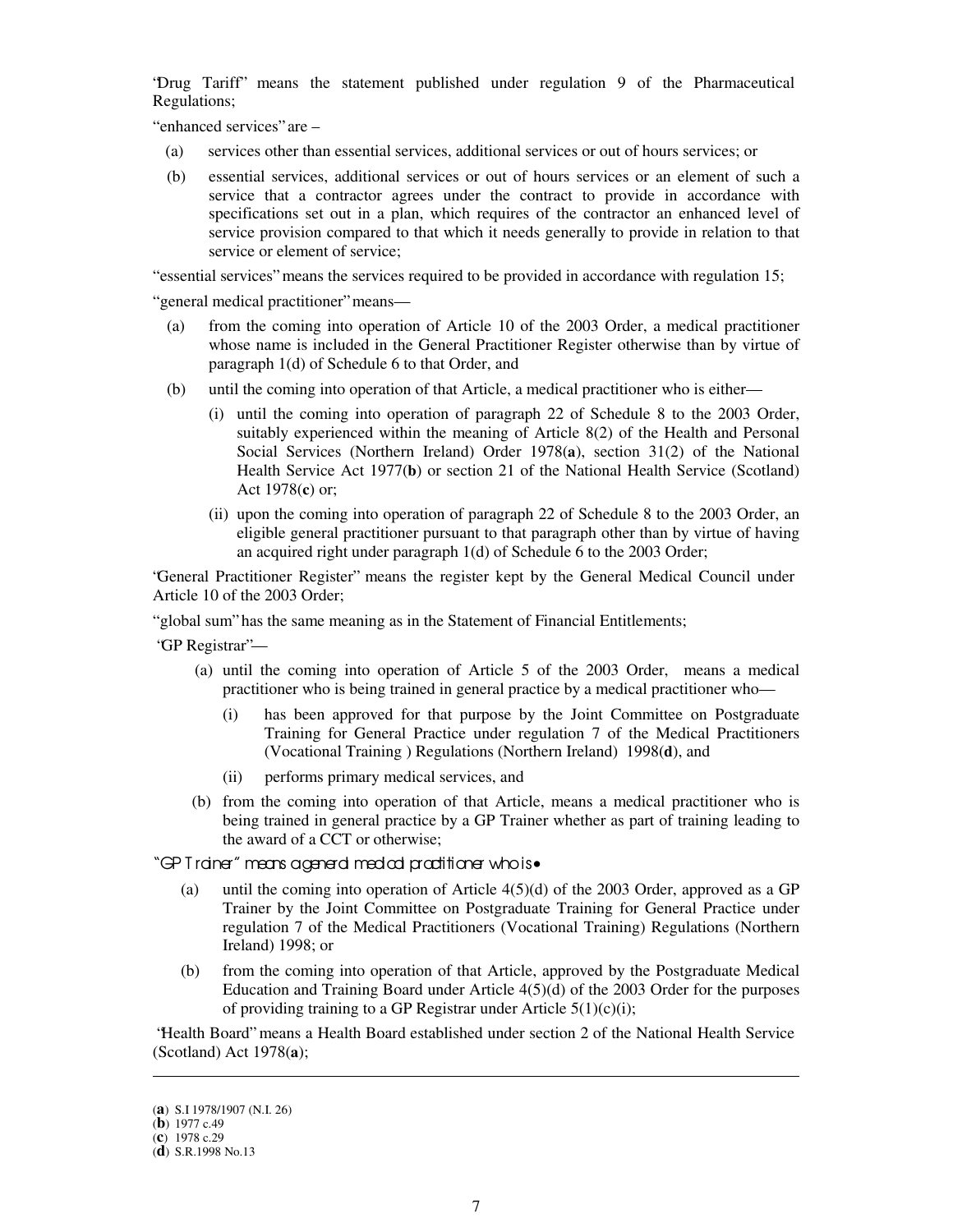" health services body" means,

- (a) any person or body referred to in Article 8(2) of the 1991 Order;
- (b) persons entering into a contract who are to be regarded as a health services body in accordance with regulation 10 (health services body status)

"HSS contract" has the meaning assigned to it by Article 8 of the 1991 Order ;

" immediate family member" means—

- (a) a spouse,
- (b) a person (whether or not of the opposite sex) whose relationship with the registered patient has the characteristics of the relationship between husband and wife,
- (c) a parent or step-parent,
- (d) a son,
- (e) a daughter,
- (f) a child of whom the registered patient is—
	- (i) the guardian, or
	- (ii) the person with whom the child has been placed by an authority under Article 27(2) of the Children ( Northern Ireland) Order 1995(**b**), or
- (g) a grandparent;

" independent nurse prescriber" means a person—

(a) who is either engaged or employed by the contractor or is a party to the contract,

(b)who is registered in the Nursing and Midwifery Register, and-

- (c) in respect of whom an annotation signifying that he is qualified to order drugs, medicines and appliances from-
	- (i) the Nurse Prescribers' Formulary for District Nurses and Health Visitors in Part XVIIB(i) of the Drug Tariff, or
	- (ii) the Nurse Prescribers' Extended Formulary in Part XVIIB(ii) of the Drug Tariff,

is also recorded in that register;

"licensing authority" shall be construed in accordance with section  $6(3)$  of the Medicines Act 1968(**c**);

" licensing body" means any body that licenses or regulates any profession;

" limited partnership" means a partnership registered in accordance with section 5 of the Limited Partnerships Act 1907(**d**);

"Local Health Board" means a body established under Section 16BA of the National Health Services Act 1977(**e**);

"Local Medical Committee" means the committee of that name recognised by a Board under Article 55B of the Order(**f**)(Local medical committees) ;

" maternity medical services" means the services described in paragraph 7 of Schedule 1;

" medical card" means a card issued by the Agency, a Primary Care Trust, Local Health Board, Health Authority or Health Board to a person for the purpose of enabling him to obtain, or establishing his title to receive, primary medical services;

-

(**f**) Article 55B was inserted into the Order by paragraph 9 of Schedule 1 to the 2004 Order.

<sup>(</sup>**a**) 1978 c.29.

<sup>(</sup>**b**) S.I 1995/755 (N.I.2)

<sup>(</sup>**c**) 1968 c.67.

<sup>(</sup>**d**) 1907 c.24.

<sup>(</sup>**e**) Section 16BA is inserted by Section 6 of the National Health Service Reform and Health Care Professions Act 2002 c.17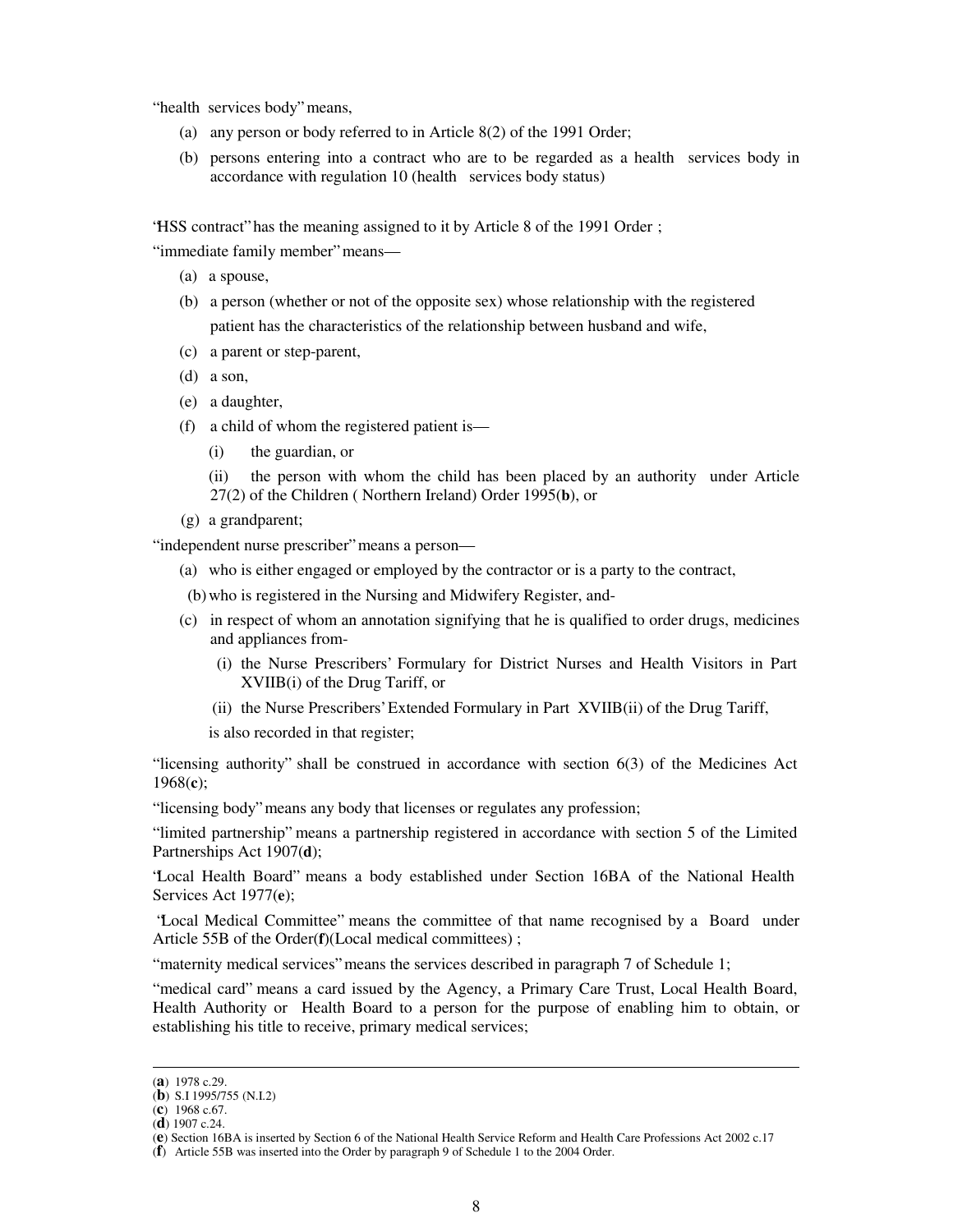" medical officer" means a medical practitioner who is—

- (a) employed or engaged by the Department for Social Development, or
- (b) provided by an organisation in pursuance of a contract entered into with the Department for Social Development;

"Medical Register" means the registers kept under section 2 of the Medical Act 1983( **a**);

" minor surgery" means the services described in paragraph  $8(2)$  of Schedule 1;

" national disqualification" means a general disqualification by the Tribunal under paragraph 3(2)(b) of Schedule 11 to the Order or a decision under corresponding provisions in operation in England, Wales or Scotland;

" the dispute resolution procedure" means the procedure for resolution of disputes specified

- (a) in paragraphs 92 and 93 of Schedule 5; or
- (b) in a case to which paragraph 36 of Schedule 5 applies, in that paragraph.

" normal hours" means those days and hours on which and the times at which services under the contract are normally made available and may be different for different services;

" the Northern Ireland Commissioner for Complaints" means the person appointed under section 36(1) of the Northern Ireland Constitution Act 1973(**b**);

"NHS Foundation Trust" shall be construed in accordance with Part 1 of the Health and Social Care (Community Health and Standards) Act 2003(**c**);

"NHS Trust" means a trust established under Part 1 of the National Health Service and Community Care Act 1990(**d**);

"Nursing and Midwifery Register" means the register maintained by the Nursing and Midwifery Council under to the Nursing and Midwifery Order 2001(**e**);

" open", in relation to a contractor's list of patients, means open to applications from patients in accordance with paragraph 15 of Schedule 5;

" the Order" means the Health and Personal Social Services (Northern Ireland) Order 1972;

" the 1991 Order" means the Health and Personal Social Services (Northern Ireland) Order 1991;

" the 2003 Order" means the General and Specialist Medical Practice (Education, Training and Qualifications) Order 2003 (**f**);

" out of hours period" means—

- (a) the period beginning at 6.30pm on any day from, and including, Monday to Thursday and ending at 8am on the following day;
- (b) the period between 6.30pm on, and including, Friday and 8am on the following Monday; and
- (c) any public holiday or local holiday agreed with the Board,

and "part" of an out of hours period means any part of any one or more of the periods described in paragraphs (a) to (c);

" out of hours services" means services required to be provided in all or part of the out of hours period which—

- (a) would be essential services if provided in core hours, or
- (b) are included in the contract as additional services funded under the global sum;

" patient" means

- (**b**) 1973 c.36.
- (**c**)2003 c.43.

<sup>(</sup>**a**) 1983 c.54; section 2 was amended by S.I. 1996/1591 and 2002/3135.

<sup>(</sup>**d**) 1990 c.19.

<sup>(</sup>**e**) S.I. 2003/253

<sup>(</sup>**f**) S.I.2003/1250.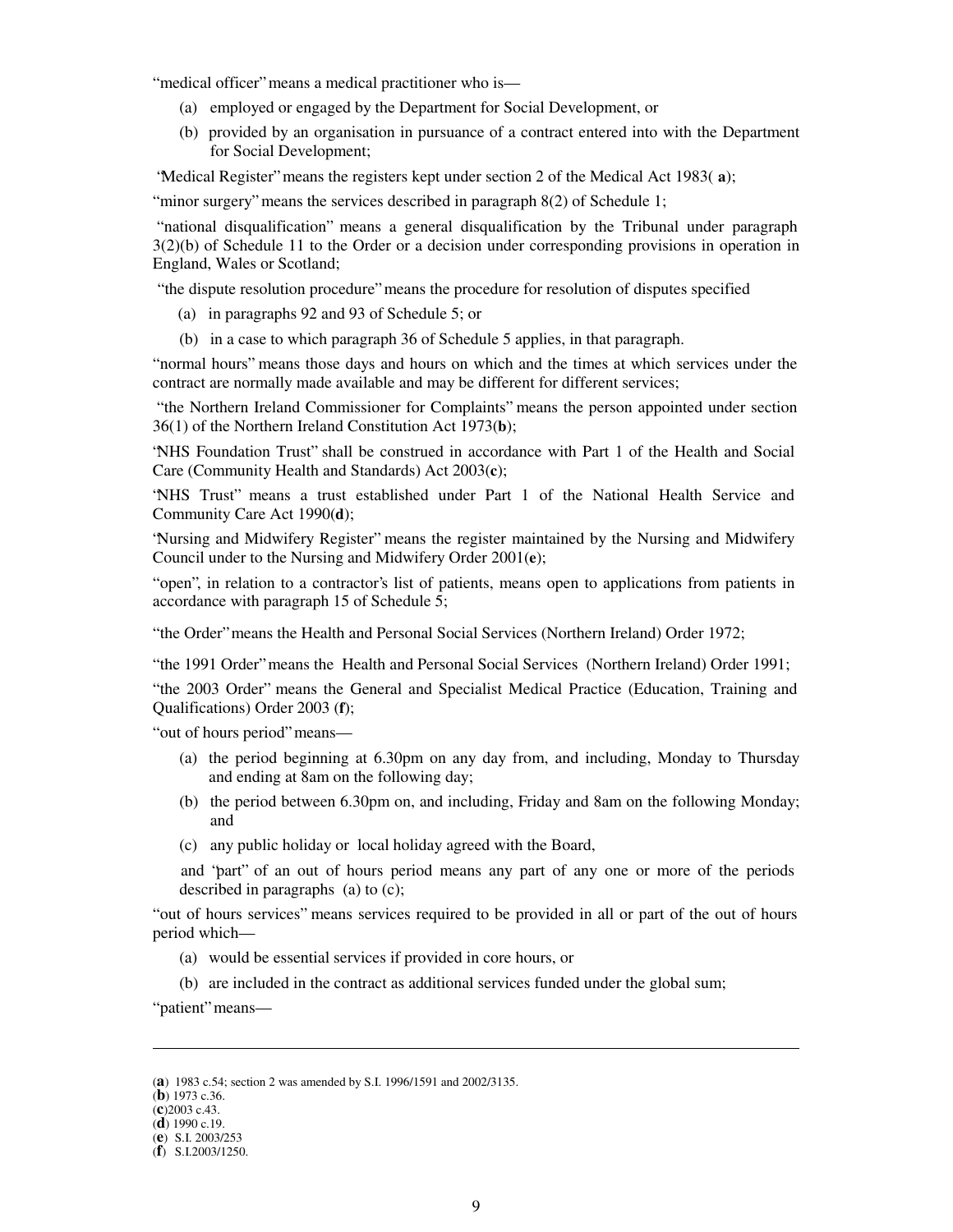- (a) registered patient,
- (b) a temporary resident,
- (c) persons to whom the contractor is required to provide immediately necessary or necessary treatment under regulation 15(6) or (8) respectively,
- (d) any other person to whom the contractor has agreed to provide services under the contract, and
- (e) any person for whom the contractor is responsible under regulation 31.

"Pharmaceutical Regulations" means the Pharmaceutical Services Regulations (Northern Ireland) 1997(**a**);

" the POM Order" means the Prescription Only Medicines (Human Use) Order 1997(**b**);

" practice" means the business operated by the contractor for the purpose of delivering services under the contract;

" practice area" means the area referred to in regulation  $18(1)(d)$ ;

" practice leaflet" means a leaflet drawn up in accordance with paragraph 71 of Schedule 5;

" practice premises" means an address specified in the contract as one at which services are to be provided under the contract;

" prescriber" means—

- (a) a medical practitioner,
- (b) an independent nurse prescriber, and
- (c) a supplementary prescriber,

who is either engaged or employed by the contractor or is a party to the contract;

" prescription form" means a form provided by the Agency and issued by a prescriber

to enable a person to obtain pharmaceutical services;

" prescription only medicine" means a medicine referred to in Article 3 of the POM Order (medicinal products on prescription only);

" primary medical services performers list" means the a list of persons performing primary medical services prepared in accordance with regulations made under Article 57G of the Order(**c**) (persons performing primary medical services);

" primary carer" means, in relation to an adult the person primarily caring for him;

"Primary Care Trust" means a Primary Care Trust established under section 16A of the National Health Service Act 1977(**d**);

" registered nursing home" means a nursing home in respect of which a person is registered under Part III of the Registered Homes (Northern Ireland) 1992(**e**);

" registered patient" means—

- (a) a person who is recorded by the Board as being on the contractor's list of patients, or
- (b) a person whom the contractor has accepted for inclusion on his list of patients, whether or not notification of that acceptance has been received by the Board and who has not been notified by the Board as having ceased to be on that list;

" relevant register" means-

(a) in relation to a nurse, the Nursing and Midwifery Register; and

<sup>(</sup>**a**) S.R. 1997 No.381

<sup>(</sup>**b**) S.I. 1997/1830 as amended by S.I 1997/2044, 1998/108, 1178 and 2081, 1999/1044 and 3463, 2000/1917, 2889 and 3231, 2001/2777, 2889 and 3942, 2002/549 and 2469 and 2003/696.

<sup>(</sup>**c**) Article 57G was inserted by Article 8 of the 2004 Order.

<sup>(</sup>**d**) 1977 c.49. Section 16A was inserted by the Health Act 1999 (c.8), section 2(1).

<sup>(</sup>**e**)S.I. 1992/3204 (N.I. 20)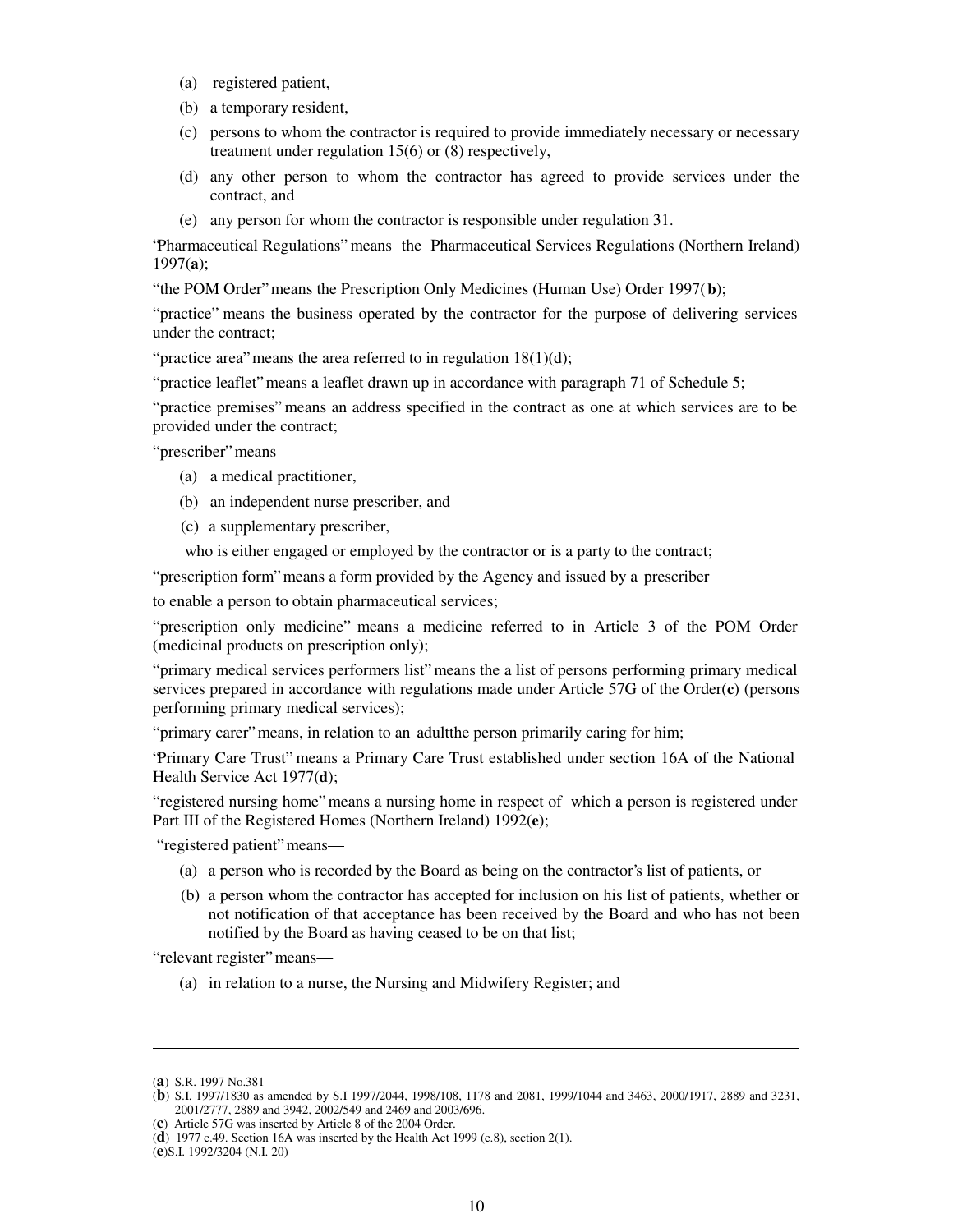(b) in relation to a pharmacist, the register maintained in pursuance of section 2(1) of the Pharmacy Act 1954(**a**) or the register maintained in pursuance of Articles 6 and 9 of the Pharmacy (Northern Ireland) Order 1976(**b**);

" restricted availability appliance" means an appliance which is approved for particular categories of persons or particular purposes only;

"Statement of Financial Entitlements" means the directions given by the Department under Article 57C of the Order(**c**);

"Strategic Health Authority" means an authority established under Section 8 of the National Health Services Act 1977(**d**)

"Scheduled drug" means—

- (a) a drug, medicine or other substance specified in any directions given by the Department under Article 57D of the Order(**e**) as being a drug, medicine or other substance which may not be ordered for patients in the provision of medical services under the contract, or
- (b) except where the conditions in paragraph 40(2) of Schedule 5 are satisfied, a drug, medicine or other substance which is specified in any directions given by the Department under Article 57D of the Order as being a drug, medicine or other substance which can only be ordered for specified patients and specified purposes;

"supplementary prescriber" means a person-

- (a) who is either engaged or employed by the contractor or is a party to the contract,
- (b) whose name is registered in-
	- (i) Parts 1, 3, 5, 8, 10, 11, 12, 13, 14 or 15 of the Nursing and Midwifery Register,
	- (ii) the Register of Pharmaceutical Chemists maintained in pursuance of section  $2(1)$ of the Pharmacy Act 1954, or
	- (iii) the register maintained in pursuance of Articles 6 and 9 of the Pharmacy (Northern Ireland) Order 1976, and

(c) against whose name is recorded in the relevant register an annotation signifying that he is qualified to order drugs medicines and appliances as a supplementary prescriber;

" temporary resident" means a person accepted by the contractor as a temporary resident under paragraph 16 of Schedule 5 and for whom the contractor's responsibility has not been terminated in accordance with that paragraph;

" the Tribunal" means the body constituted under Schedule 11 to the Order(**f**);

" working day" means any day apart from Saturday, Sunday, a public holiday or a local holiday agreed with the Board;

" writing", except in paragraph 96(1) of Schedule 5, includes electronic mail and "written" shall be construed accordingly.

<sup>(</sup>**a**) 1954 c.61.

<sup>(</sup>**b**) S.I.1976/1213 (N.I.22)

<sup>(</sup>**c**) Article 57C was inserted into the Order by Article 4 of the 2004 Order .

<sup>(</sup>**d**) Section 8 was substituted by Section 1 of the National Health Service Reform and Health Care Professions Act 2002 c.17.

<sup>(</sup>**e**) Article 57D was inserted into the Order by Article 4 of the 2004 Order

<sup>(</sup>**f**) Schedule 11 was substituted by Schedule 2 to the Health and Personal Social Services (Northern Ireland) Order 2001(c..3)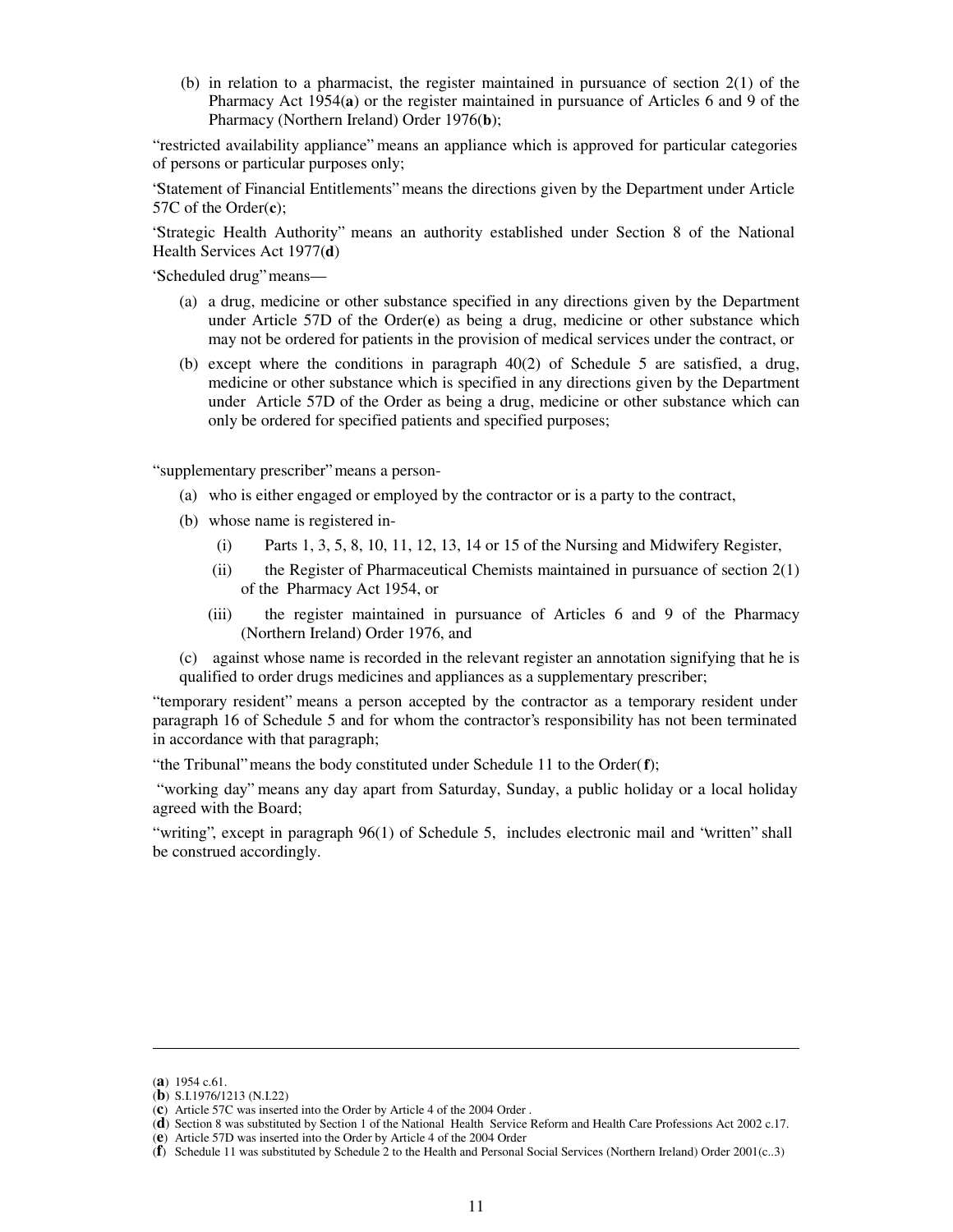# PART<sub>2</sub>

# **CONTRACTORS**

### **Conditions : General**

**3.** Subject to the provisions of any order made by the Department under Article 5 of the Primary Medical Services (Northern Ireland) Order 2004 (general medical services: transitional)(**a**), a Board may only enter into a contract if the conditions set out in regulations 4 and 5 are met.

### **Conditions relating solely to medical practitioners**

**4.**— (1) In the case of a contract to be entered into with a medical practitioner, that practitioner must be a general medical practitioner.

(2) In the case of a contract to be entered into with two or more individuals practising in partnership—

- (a) at least one partner (who must not be a limited partner) must be a general medical practitioner; and
- (b) any other partner who is a medical practitioner must—
	- (i) be a general medical practitioner, or
	- (ii) (aa) be employed by a Board, a Health and Social Services Trust, a Primary Care Trust, a Local Health Board, (in England and Wales and Scotland) NHS Trust, an NHS Foundation Trustor (in Scotland) a Health Board;
- (3) In the case of a contract to be entered into with a company limited by shares—
	- (a) at least one share in the company must be legally and beneficially owned by a general medical practitioner; and
	- (b) any other share or shares in the company that are legally and beneficially owned by a medical practitioner must be so owned by •
		- (i) a general medical practitioner, or
		- (ii) a medical practitioner who is employed by a Board, a Primary Care Trust, Local Health Board, in England and Wales and Scotland an NHS Trust, or in (Scotland) a Health Board;

### **General condition relating to all contracts**

**5.**—(1) It is a condition in the case of a contract to be entered into—

- (a) with a medical practitioner, that the medical practitioner;
- (b) with two or more individuals practising in partnership, that any individual or the partnership; and
- (c) with a company limited by shares that—
	- (i) the company,
	- (ii) any person legally and beneficially owning a share in the company, and
	- (iii) any director or secretary of the company,

must not fall within paragraph (2).

(2) A person falls within this paragraph if—

- (a) he is the subject of a national disqualification;
- (b) subject to paragraph (3), he is disqualified or suspended (other than by an interim suspension order or direction pending an investigation) from practising by any licensing body anywhere in the world;

<sup>(</sup>**a**) S.I. 2004/311 (N.I. 2)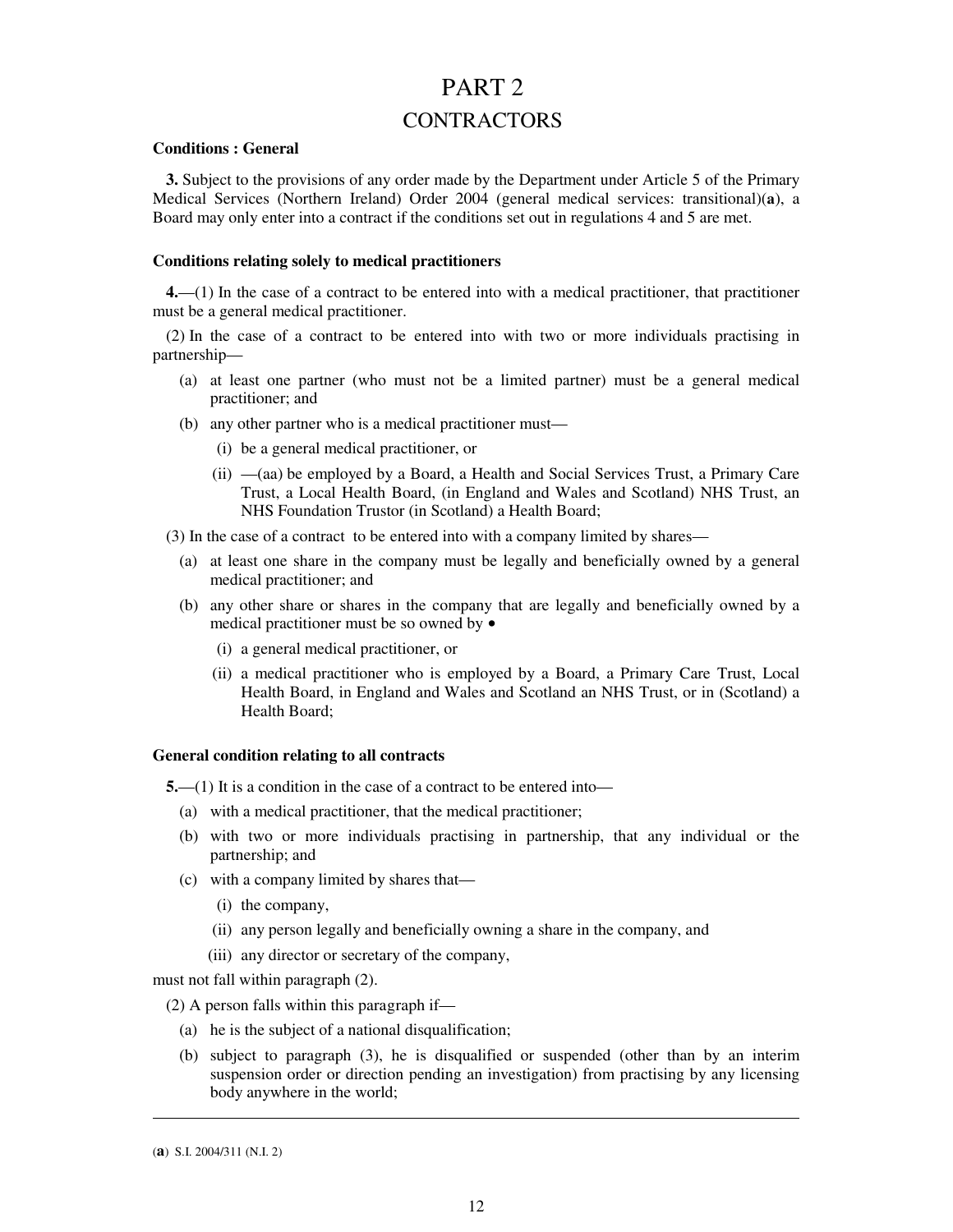- (c) within the period of five years prior to the signing of the contract or commencement of the contract, whichever is the earlier, he has been dismissed (otherwise than by reason of redundancy) from any employment by a health services body unless he has subsequently been employed by that health services body or another health services body and paragraph (4) applies to him, or that dismissal was the subject of a finding of unfair dismissal by any competent tribunal or court;
- (d) within the period of five years prior to signing the contract or commencement of the contract, whichever is the earlier, he has been disqualified from a primary medical service performers list unless his name has subsequently been included in such a list;
- (e) he has been convicted in the United Kingdom of murder;
- (f) he has been convicted in the United Kingdom of a criminal offence other than murder, committed on or after  $1<sup>st</sup>$  April 2004, and has been sentenced to a term of imprisonment of over six months;
- (g) subject to paragraph (5) he has been convicted elsewhere of an offence-
	- (i) which would if committed in Northern Ireland constitute murder; or
	- (ii) committed on or after 1<sup>st</sup> April 2004, which would if committed in Northern Ireland constitute a criminal offence other than murder, and been sentenced to a term of imprisonment of over six months;
- (h) he has been convicted of an offence referred to in Schedule 1 to the Children and Young Persons Act (Northern Ireland) 1968(**a**), Schedule 1 to the Children and Young Persons Act 1933(**b**) (offences against children and young persons with respect to which special provisions of this Act apply) or Schedule 1 to the Criminal Procedure (Scotland) Act 1955 (offences against children under the age of 17 years to which special provisions apply $(c)$ , committed on or after  $29<sup>th</sup>$  March 2004;
- (i) he has—
	- (i) been adjudged bankrupt or had sequestration of his estate awarded unless (in either case) he has been discharged or the bankruptcy order has been annulled;
	- (ii) been made the subject of a bankruptcy restrictions order or an interim bankruptcy restrictions order under Schedule 4A to the Insolvency Act 1986(**d**) unless that order has ceased to have effect or has been annulled, or
	- (iii) made a composition or arrangement with, or granted a trust deed for, his creditors unless he has been discharged in respect of it;
- (j) an administrator, administrative receiver or receiver is appointed in respect of him;
- (k) he has been—
	- (i) removed from the office of charity trustee or trustee for a charity by an order made by the Charity Commissioners or the High Court on the grounds of any misconduct or mismanagement in the administration of the charity for which he was responsible or to which he was privy, or which he by his conduct contributed to or facilitated; or
	- (ii) removed under section 7 of the Law Reform (Miscellaneous Provisions) (Scotland) Act 1990(**e**) (powers of the Court of Session to deal with management of charities), from being concerned in the management or control of any body; or
- (l) he is subject to a disqualification order under the Companies Directors Disqualification (Northern Ireland) Order 2002(**f**), the Company Directors Disqualification Act 1986(**g**),

<sup>(</sup>**a**) c.34(N.I)

<sup>(</sup>**b**) 1933 c 12 as amended by the Criminal Justice Act 1988 (1988 c.33), section 170, Schedule 15, paragraph 8 and Schedule 16, paragraph 16; Sexual Offences Act 1956 (1956 c.69), sections 48 and 51 and Schedules 3 and as modified by the Criminal justice Act 1988, section 170(1), Schedule 15, paragraph 9.

<sup>(</sup>**c**) 1995 c.46

<sup>(</sup>**d**) 1986 c.45. Schedule 4A was inserted by section 257 of and Schedule 20 to the Enterprise Act 2002 (c.40).

<sup>(</sup>**e**) 1990 c.40.

<sup>(</sup>**f**) S.I.2002/3150 (N.I.4)

<sup>(</sup>**g**) S.I.1986/1032 (N.I.6).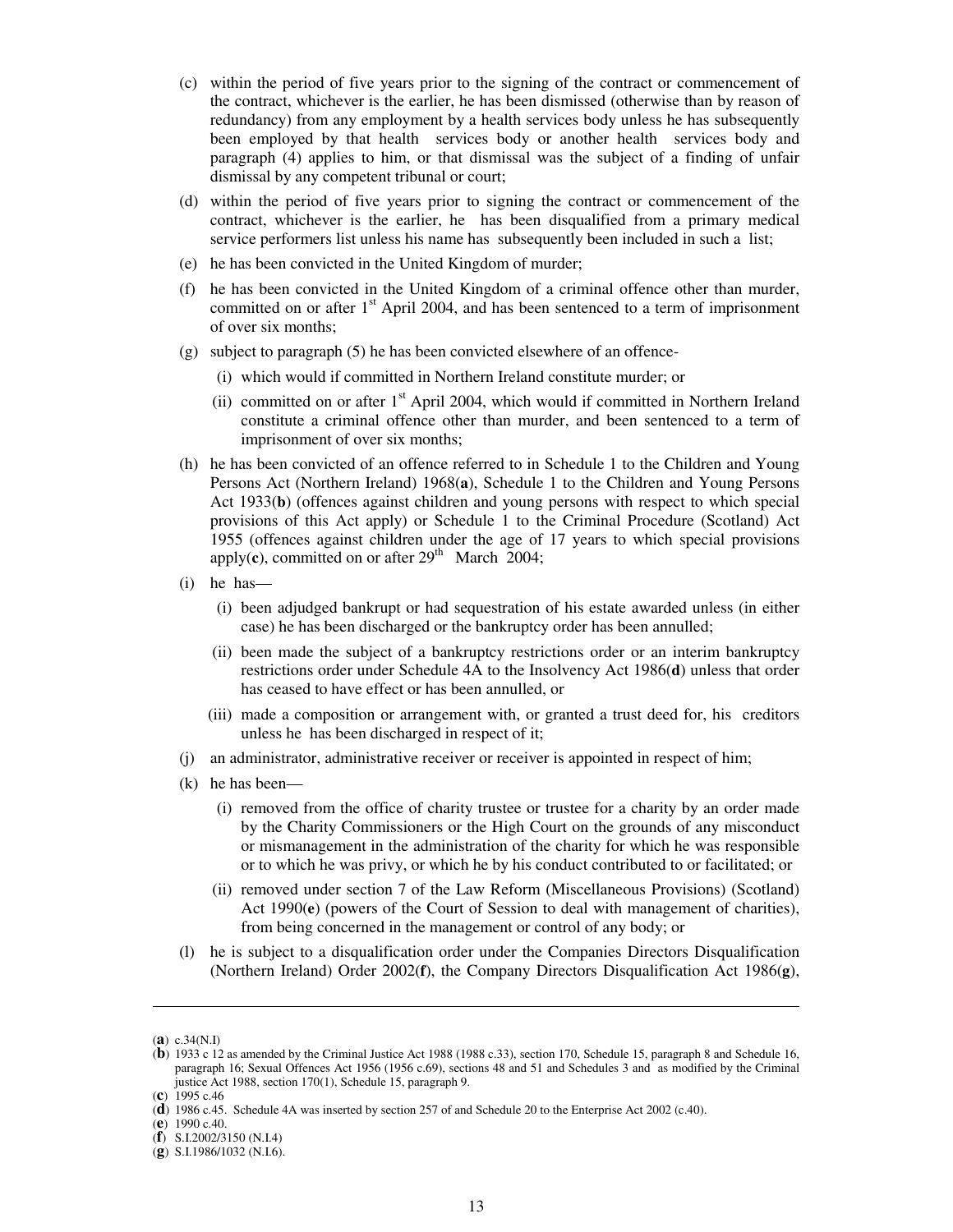or to an order made under section  $429(2)(b)$  of the Insolvency Act 1986 (failure to pay under county court administration order).

A person shall not fall within paragraph  $(2)(b)$  where the Board is satisfied that the disqualification or suspension from practising is imposed by a licensing body outside the United Kingdom and it does not make the person unsuitable to be-

- (a) a contractor;
- (b) a partner, in the case of a contract with two or more individuals practising in partnership;
- (c) in the case of a contract with a company limited by shares-
	- (i) a person legally and beneficially holding a share in the company, or
	- (ii) a director or secretary of the company,

as the case may be.

(4) Where a person has been employed as a member of a health care profession any subsequent employment must also be as a member of that profession..

 $(5)$  A person shall not fall within paragraph  $(2)(g)$  where the Board is satisfied that the conviction does not make the person unsuitable to be•

- (a) a contractor;
- (b) a partner, in the case of a contract with two or more individuals practising in partnership;
- (c) in the case of a contract with a company limited by shares•
	- (i) a person legally and beneficially holding a share in the company; or
	- (ii) a director or secretary of the company,

as the case may be.

#### **Reasons**

**6.**— (1) Where a Board is of the view that the conditions in regulation 4 or 5 for entering into a contract are not met it shall notify in writing the person intending to enter into the contract of its view and of its reasons for that view and of his right of appeal under regulation 7.

(2) The Board shall also notify in writing of its view and its reasons for that view any person legally and beneficially owning a share in, or a director or secretary of, a company that is notified under paragraph (1) where its reason for the decision relates to that person or persons.

#### **Appeal**

**.** 

**7.** A person who has been served with a notice under regulation 6(1) may appeal to the Department against the decision of the Board by giving notice in writing to the Department within the period of 28 days beginning on the day that the Board served its notice.

### **Prescribed period under Article 15C(b)(iii) of the Order**

**8.** The period prescribed for the purposes of Article 15C(1)(b)(iii) of the Order (persons with whom agreements may be made) (**a**) is six months.

# PART 3

# PRE-CONTRACT DISPUTE RESOLUTION

<sup>(</sup>**a**) Article 15C(b)(iii) was inserted into the Order by Article 6 of the 2004 Act.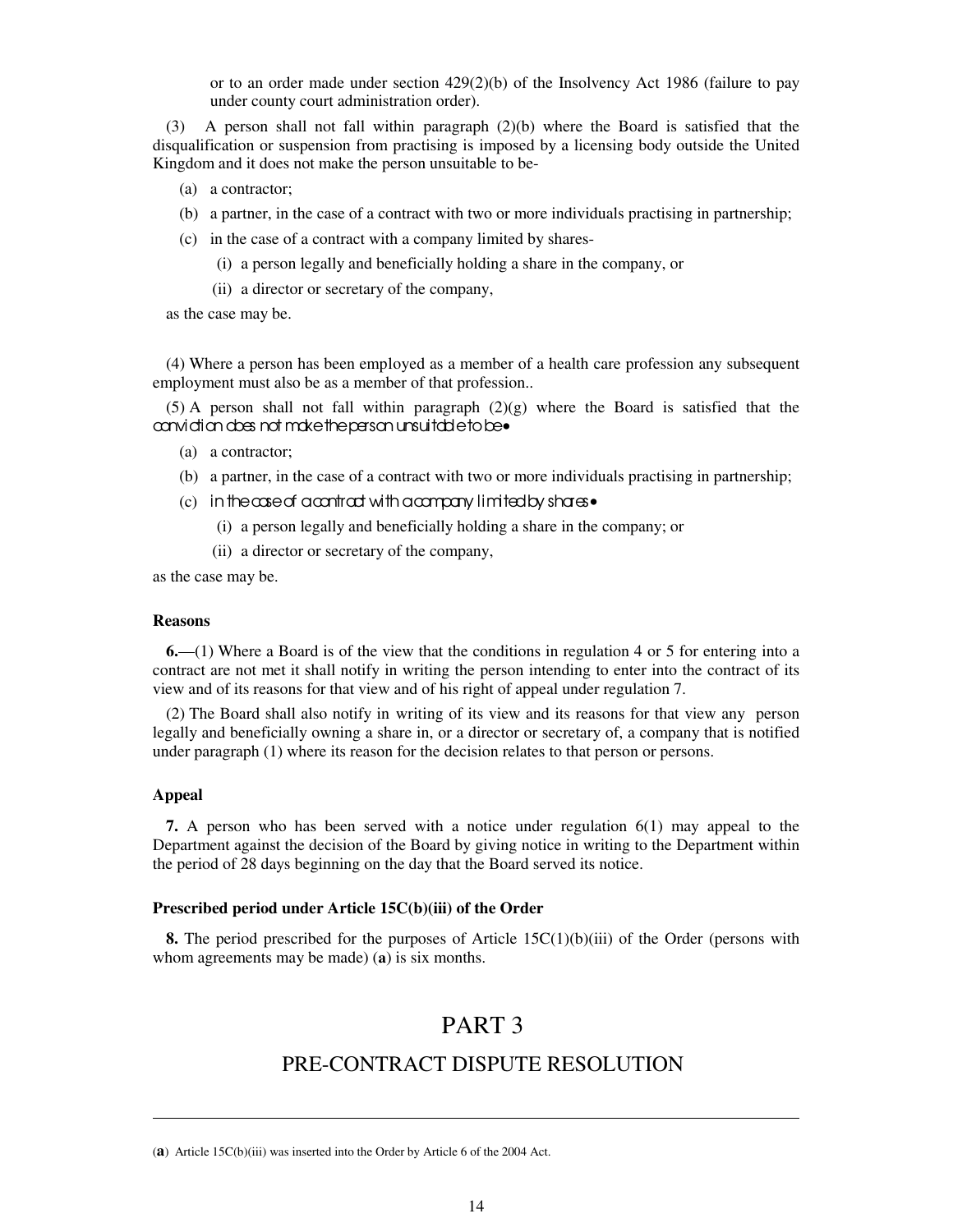#### **Pre-contract disputes**

**9.**—(1) Except where both parties to the prospective contract are health services bodies (in which case Article 8(5) of the 1991 Order (HSS Contracts) applies), if, in the course of negotiations intending to lead to a contract, the prospective parties to that contract are unable to agree on a particular term of the contract, either party may refer the dispute to the Department to consider and determine the matter.

(2) Disputes referred to the Department in accordance with paragraph (1) or Article 8(5) of the 1991 Order shall be considered and determined in accordance with the provisions of paragraphs 93(3) to (13) and 94(1) of Schedule 5, and paragraph (3) (where it applies).

(3) In the case of a dispute referred to the Department under paragraph  $(1)$ , the determination –

- (a) may specify terms to be included in the proposed contract;
- (b) may require the Board to proceed with the proposed contract, but may not require the proposed contractor to proceed with the proposed contract; and
- (c) shall be binding upon the prospective parties to the contract.

# PART 4 HEALTH SERVICES BODY STATUS

#### **Health services body status**

**10.**— (1) Where a proposed contractor elects in a written notice served on the Board at any time prior to the contract being entered into to be regarded as a health services body for the purposes of Article 8 of the 1991 Order, he shall be so regarded from the date on which the contract is entered into.

(2) If, pursuant to paragraph (1) or (5) a contractor is to be regarded as a health services body, it shall not affect the nature of, or any rights or liabilities arising under, any other contract with a health services body entered into by a contractor before the date on which the contractor is to be so regarded.

(3) Where a contract is made with an individual medical practitioner or two or more persons practising in partnership, and that individual, or that partnership is to be regarded as a health services body in accordance with paragraph (1) or (5), the contractor shall, subject to paragraph (4), continue to be regarded as a health services body for the purposes of Article 8 of the 1991 Order for as long as that contract continues irrespective of any change in•

- (a) the partners comprising the partnership;
- (b) the status of the contractor from that of an individual medical practitioner to that of a partnership; or
- (c) the status of the contractor from that of a partnership to that of an individual medical practitioner.

(4) A contractor may at any time request in writing a variation of the contract to include provision in or remove provision from the contract that the contract is an HSS contract, and if he does so-

- (a) the Board shall agree to the variation; and
- (b) the procedure in paragraph 96(1) of Schedule 5 shall apply.

(5) If, pursuant to paragraph (4), the Board agrees to the variation to the contract, the contractor shall—

- (a) be regarded; or
- (b) subject to paragraph (7), cease to be regarded

as a health services body for the purposes of Article 8 of the 1991 Order from the date that variation is to take effect pursuant to paragraph 96(1) of Schedule 5.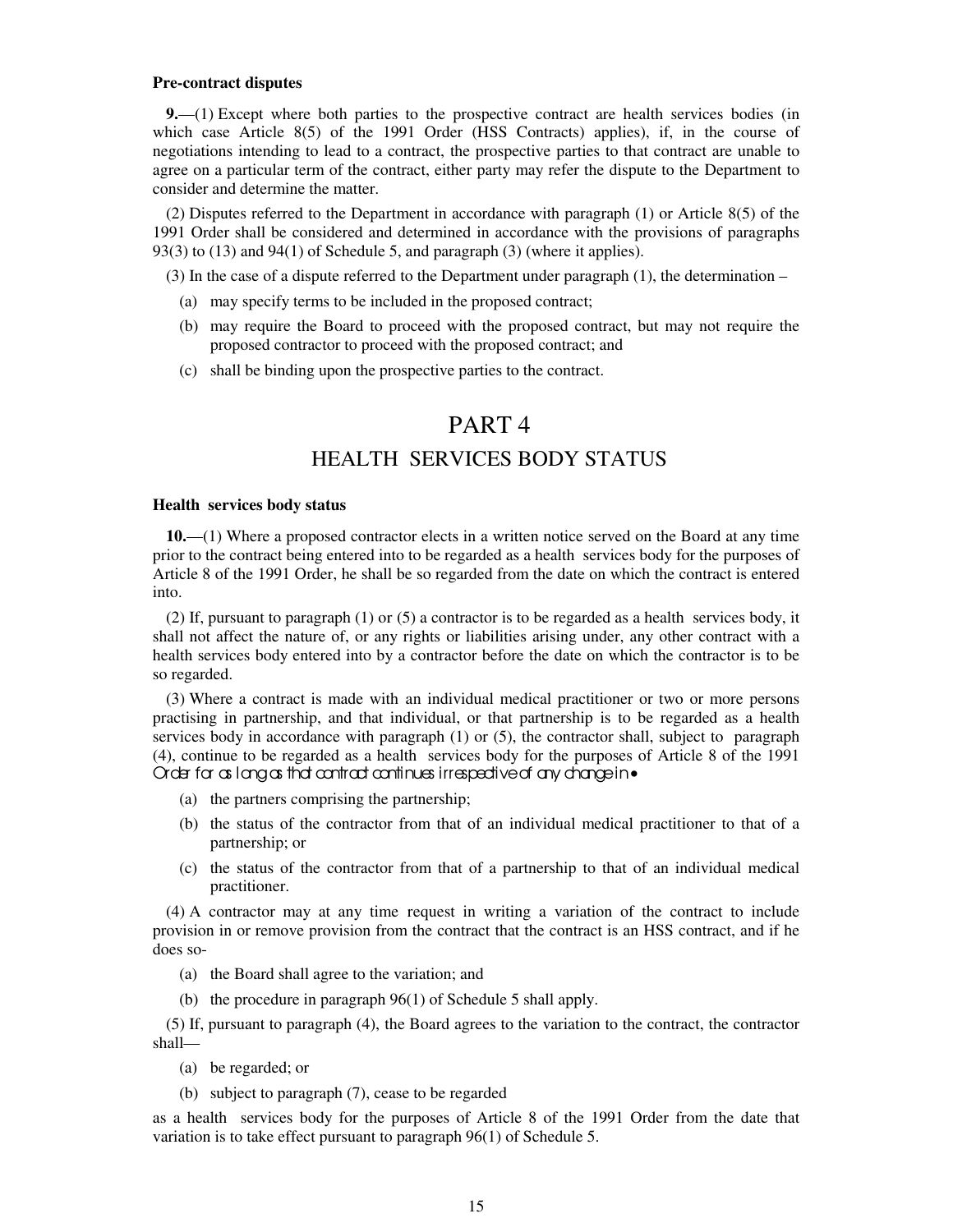(6) Subject to paragraph (7), a contractor shall cease to be a health services body for the purposes of Article 8 of the 1991 Order if the contract terminates.

(7) Where a contractor ceases to be a health services body pursuant to $\bullet$ 

- (a) paragraph (5) or (6), he shall continue to be regarded as a health services body for the purposes of being a party to any other HSS contract entered into after he became a health services body but before the date on which the contractor ceased to be a health services body (for which purpose he ceases to be such a body on the termination of that HSS contract);
- (b) paragraph (5), he shall, if he or the Board has referred any matter to the dispute resolution procedure before he ceases to be a health services body, be bound by the determination of the adjudicator as if the dispute had been referred pursuant to paragraph 92 of Schedule 5;
- (c) paragraph (6), he shall continue to be regarded as a health services body for the purposes of the dispute resolution procedure where that procedure has been commenced•
	- (i) before the termination of the contract, or
	- (ii) after the termination of the contract, whether in connection with or arising out of the termination of the contract or otherwise,

for which purposes he ceases to be such a body on the conclusion of that procedure.

# PART 5

# CONTRACTS: REQUIRED TERMS

#### **Parties to the contract**

**11.** A contract must specify—

- (a) the names of the parties;
- (b) in the case of a partnership—
	- (i) whether or not it is a limited partnership, and
	- (ii) the names of the partners and, in the case of a limited partnership, their status as a general or limited partner; and
- (c) in the case of each party, the address to which official correspondence and notices should be sent.

#### **Health and social services contract**

**12.** If the contractor is to be regarded as a health services body pursuant to regulation 10, the contract must state that it is an HSS contract.

#### **Contracts with individuals practising in partnership**

**13.**— (1) Where the contract is with two or more individuals practising in partnership, the contract shall be treated as made with the partnership as it is from time to time constituted, and the contract shall make specific provision to this effect.

(2) Where the contract is with two or more individuals practising in partnership, the contractor must be required by the terms of the contract to ensure that any person who becomes a member of the partnership after the contract has come into operation is bound automatically by the contract whether by virtue of a partnership deed or otherwise.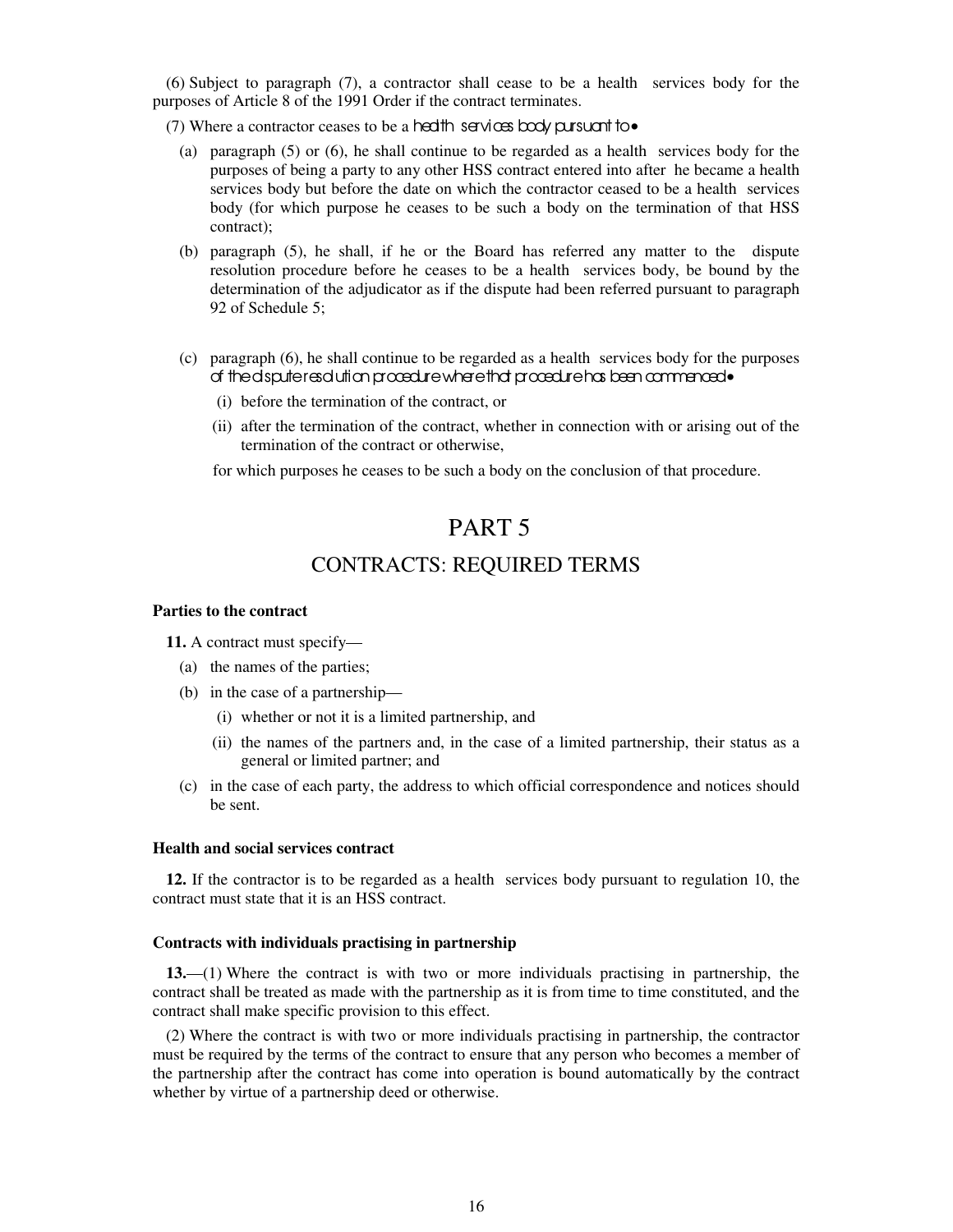#### **Duration**

**14.**—(1) Except in the circumstances specified in paragraph (2), a contract must provide for it to subsist until it is terminated in accordance with the terms of the contract or the general law.

(2) The circumstances referred to in paragraph (1) are that the Board wishes to enter into a temporary contract for a period not exceeding twelve months for the provision of services to the former patients of a contractor, following the termination of that contractor's contract.

(3) Either party to a prospective contract to which paragraph (2) applies may, if it wishes to do so, invite the Local Medical Committee for the area of the Board to participate in the negotiations intending to lead to such a contract.

#### **Essential services**

**15.**—(1) For the purposes of Article 57A of the Order( requirement to provide certain primary medical services), the services which must be provided under a general medical services contract ("essential services") are the services described in paragraphs (3), (5), (6) and (8).

(2) Subject to regulation 20, a contractor must provide the services described in paragraphs (3) and (5) throughout the core hours.

(3) The services described in this paragraph are services required for the management of his registered patients and temporary residents who are, or believe themselves to be —

- (a) ill, with conditions from which recovery is generally expected;
- (b) terminally ill; or
- (c) suffering from chronic disease,

delivered in the manner determined by the practice in discussion with the patient.

(4) For the purposes of paragraph  $(3)$  –

" disease" means a disease included in the list of three-character categories contained in the tenth revision of the International Statistical Classification of Diseases and Related Health Problems(**a**); and

" management" includes—

**.** 

- (a) offering consultation and, where appropriate, physical examination for the purpose of identifying the need, if any, for treatment or further investigation; and
- (b) the making available of such treatment or further investigation as is necessary and appropriate, including the referral of the patient for other services under the Order and liaison with other health care professionals involved in the patient's treatment and care.

(5) The services described in this paragraph are the provision of appropriate ongoing treatment and care to all registered patients and temporary residents taking account of their specific needs including-

- (a) the provision of advice in connection with the patient's health, including relevant health promotion advice; and
- (b) the referral of the patient for other services under the Order.

(6) A contractor must provide primary medical services required in core hours for the immediately necessary treatment of any person to whom the contractor has been requested to provide treatment owing to an accident or emergency at any place in his practice area.

(7) In paragraph (6), "emergency" includes any medical emergency whether or not related to services provided under the contract.

(8) A contractor must provide primary medical services required in core hours for the immediately necessary treatment of any person falling within paragraph (9) who requests such treatment, for the period specified in paragraph (10).

<sup>(</sup>**a**) World Health Organisation, 1992 ISBN 92 4 1544 19 8 (v. I) NLM Classification: WB 15.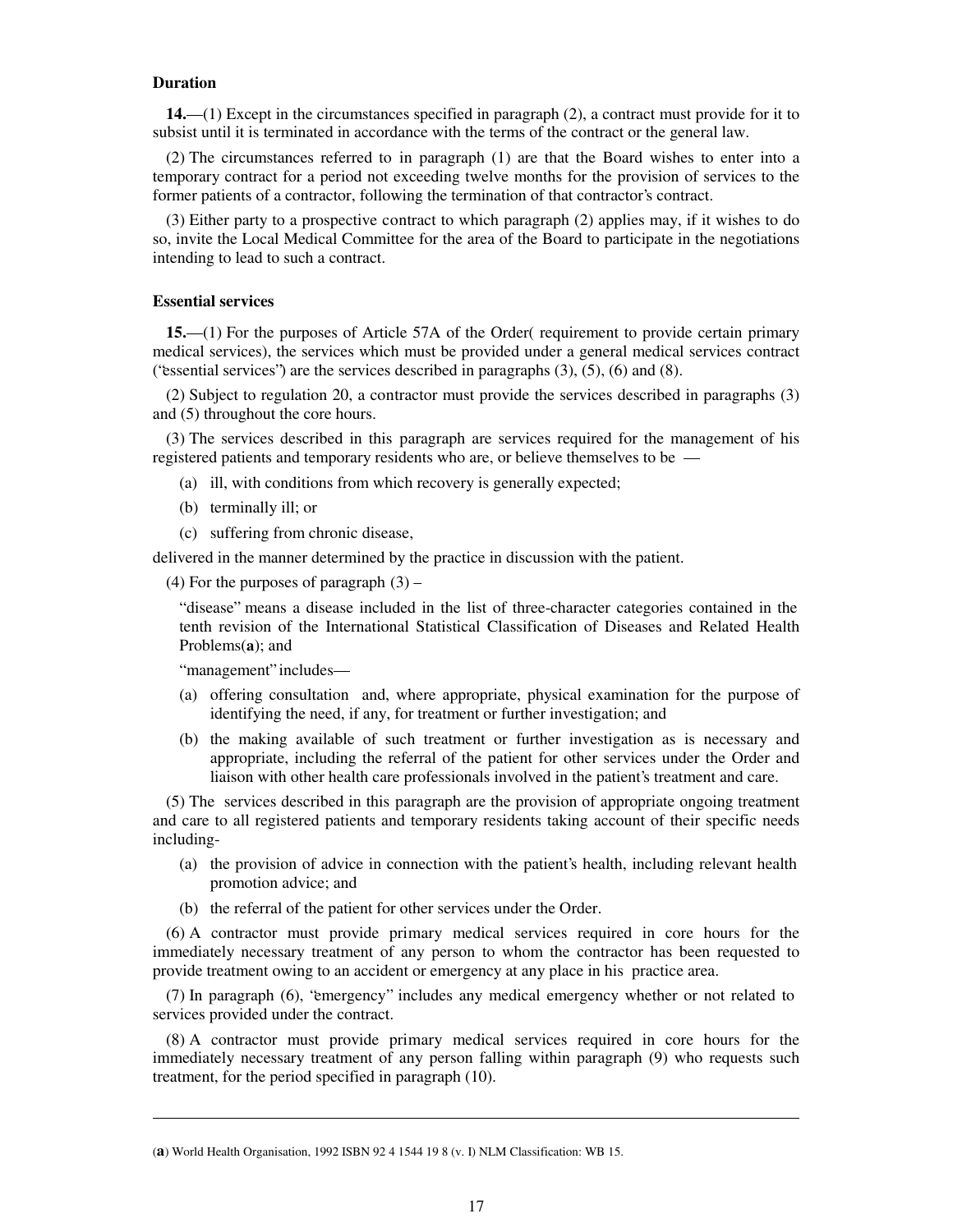- (9) A person falls within paragraph (8) if he is a person—
	- (a) whose application for inclusion in the contractor's list of patients has been refused in accordance with paragraph 17 of Schedule 5 and who is not registered with another provider of essential services (or their equivalent) in the area of the Board;
	- (b) whose application for acceptance as a temporary resident has been rejected under paragraph 17 of Schedule 5; or
	- (c) who is present in the contractor's practice area for less than 24 hours.
- (10) The period referred to in paragraph (8) is—
	- (a) in the case of paragraph  $(9)(a)$ , 14 days beginning with and including the date on which that person's application was rejected (or, as the case may be, with and including the date on which the contractor requested the removal of that person from his list of patients) or until that person has been subsequently registered elsewhere for the provision of essential services (or their equivalent), whichever occurs first;
	- (b) in the case of paragraph (9)(b), 14 days beginning with and including the date on which that person's application was rejected or until that person has been subsequently accepted elsewhere as a temporary resident, whichever occurs first; and
	- (c) in the case of paragraph (9)(c), 24 hours or such shorter period as the person is present in the contractor's practice area.

### **Additional services**

**16.** A contract which includes the provision of any additional services must—

- (a) in relation to all such services as are included in the contract, contain a term which has the same effect as that specified in paragraph 1 of Schedule 1; and
- (b) in relation to each such service as is included in the contract, contain terms which have the same effect as those specified in Schedule 1 which are relevant to that service.

#### **Opt outs of additional and out of hours services**

**17.**—(1) Where a contract provides for the contractor to provide an additional service that is to be funded through the global sum the contract must contain terms relating to the procedure for opting out of additional services which have the same effect as those specified in paragraphs 1, 2, 3 and 6 of Schedule 3 except paragraph 3(12) to (14).

(2) Where a contract which is entered into before  $1<sup>st</sup>$  October 2004 provides for the contractor to provide out of hours services pursuant to regulation 30 or 31, the contract must contain terms relating to the procedure for opting out of those services which have the same effect as those specified in paragraphs 4, 5 and 6 of Schedule 3 except paragraphs  $4(9)$  and  $5(17)$  in so far as those paragraphs relate to paragraph  $3(12)$  to  $(14)$ .

(3) Where a contract which is entered into on or after 1st October 2004 provides for the contractor to provide out of hours services pursuant to regulation 29, the contract must contain terms relating to the procedure for opting out of those services which have the same effect as those specified in paragraphs 4 and 6 of Schedule 2 except paragraph 4(9) in so far as those paragraphs relate to paragraph 3(12) to (14).

(4) Paragraph 3(12) to (14) and paragraphs 4(9) and 5(17) in so far are those paragraphs relate to paragraph 3(12) to (14) of Schedule 2 shall have effect in relation to the matters set out in those paragraphs.

#### **Services generally**

18.—(1) A contract must specify—

- (a) the services to be provided;
- (b) subject to paragraph (2), the address of each of the premises to be used by the contractor or any sub-contractor for the provision of such services;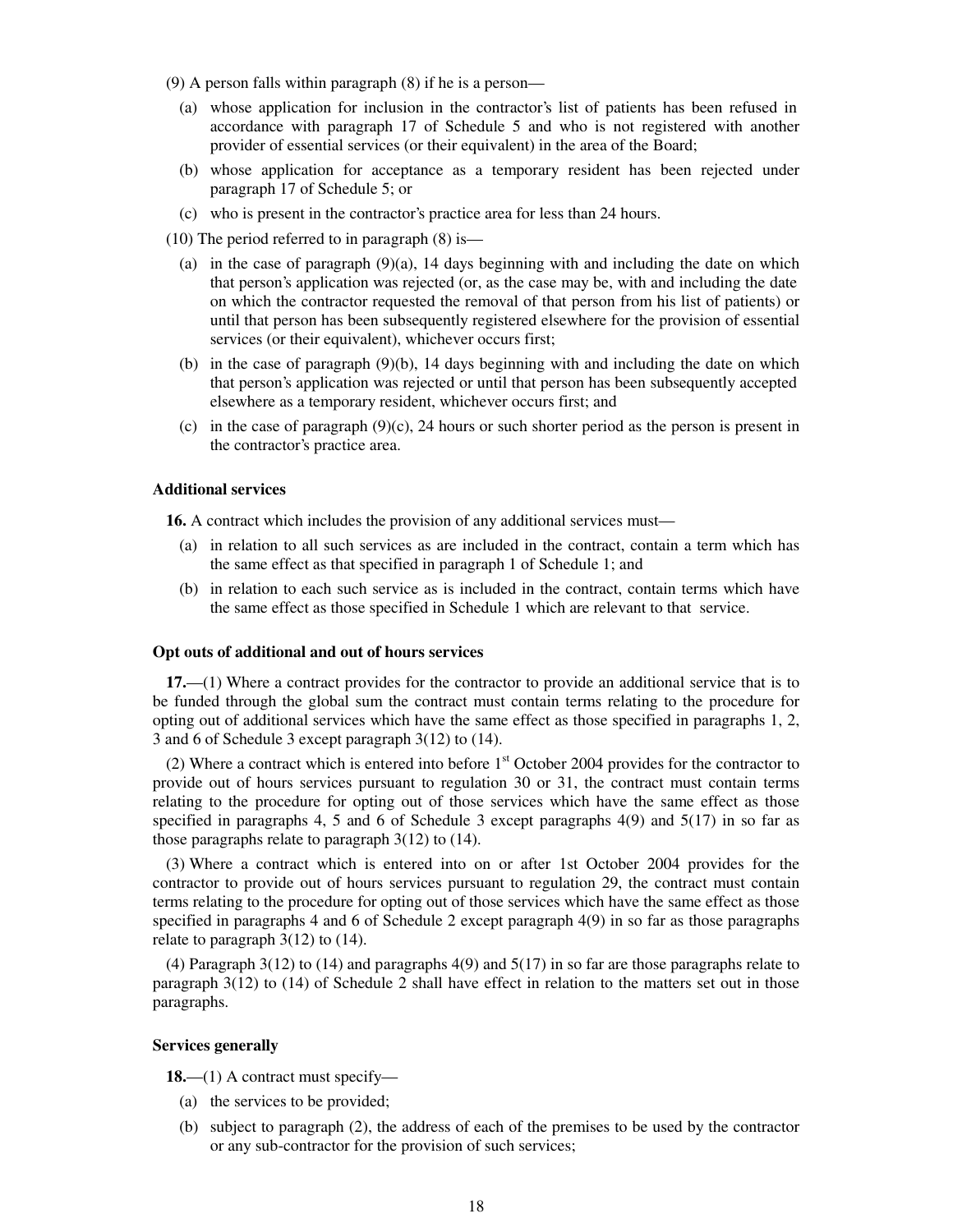- (c) to whom such services are to be provided;
- (d) the area as respects which persons resident in it will, subject to any other terms of the contract relating to patient registration, be entitled to—
	- (i) register with the contractor, or
	- (ii) seek acceptance by the contractor as a temporary resident; and
- (e) whether, at the date on which the contract comes into operation, the contractor's list of patients is open or closed.

(2) The premises referred to in paragraph  $(1)(b)$  do not include—

- (a) the homes of patients; or
- (b) any other premises where services are provided on an emergency basis.

(3) Where, on the date on which the contract is signed, the Board is not satisfied that all or any of the premises specified in accordance with paragraph  $(1)(b)$  meet the requirements set out in paragraph 1 of Schedule 5, the contract must include a plan, drawn up jointly by the Board and the contractor, which specifies—

- (a) the steps to be taken by the contractor to bring the premises up to the relevant standard;
- (b) any financial support that may be available from the Board; and
- (c) the timescale on which the steps referred to in sub-paragraph (a) will be taken.

(4) Where, in accordance with paragraph  $(1)(e)$ , the contract specifies that the contractor's list of patients is closed it must also specify in relation to that closure each of the items listed in paragraph 29(8)(a) to (d) of Schedule 5.

**19.**— (1) Except in the case of the services referred to in paragraph (2), the contract must state the period (if any) for which the services are to be provided.

(2) The services referred to in paragraph (1) are—

- (a) essential services;
- (b) additional services funded under the global sum; and
- (c ) out of hours services provided pursuant to regulations 30 and 31.

**20.** A contract must contain a term which requires the contractor in core hours-

- (a) to provide—
	- (i) essential services, and
	- (ii) additional services funded under the global sum,

at such times, within core hours, as are appropriate to meet the reasonable needs of his patients; and

(b) to have in place arrangements for his patients to access such services throughout the core hours in case of emergency.

### **Certificates**

**21.**—(1) A contract must contain a term which has the effect of requiring the contractor to issue free of charge to a patient or his personal representatives any medical certificate of a description prescribed in column 1 of Schedule 3, which is reasonably required under or for the purposes of the statutory provisions specified in relation to the certificate in column 2 of that Schedule, except where, for the condition to which the certificate relates, the patient—

- (a) is being attended by a medical practitioner who is not—
	- (i) employed or engaged by the contractor;
	- (ii) in the case of a contract with two or more individuals practising in partnership, one of those individuals; or
	- (iii) in the case of a contract with a company limited by shares, one of the persons legally or beneficially owning shares in that company; or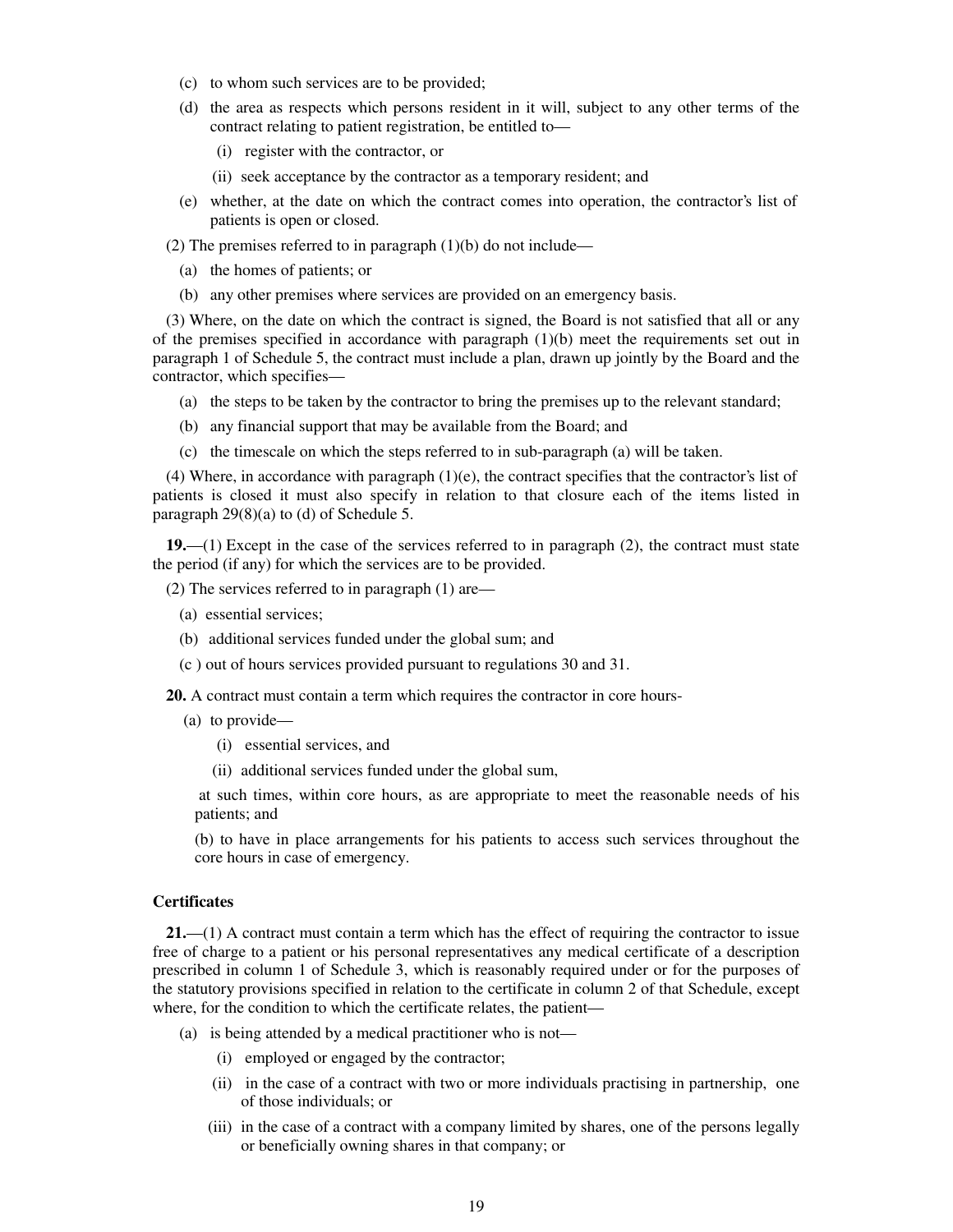(b) is not being treated by or under the supervision of a health care professional.

(2) The exception in paragraph (1)(a) shall not apply where the certificate is issued pursuant to regulation 2(1)(b) of the Social Security (Medical Evidence) Regulations (Northern Ireland) 1976(**a**) (which provides for the issue of a certificate in the form of a special statement by a doctor on the basis of a written report made by another doctor).

#### **Finance**

**22.**— (1) Subject to paragraph (2), the contract must contain a term which has the effect of requiring the Board to make payments to the contractor under the contract promptly and in accordance with both the terms of the contract and any other conditions relating to the payment contained in directions given by the Department under Article 57C of the Order(**b**) .

(2) The obligation referred to in paragraph (1) is subject to any right the Board may have to set off against any amount payable to the contractor under the contract any amount—

- (a) that is owed by the contractor to the Board under the contract; or
- (b) that the Board may withhold from the contractor in accordance with the terms of the contract or any other applicable provisions contained in directions given by the Department under Article 57C of the Order.

**23.** The contract must contain a term to the effect that where, pursuant to directions under Article 57C of the Order, a Board is required to make a payment to a contractor under a contract but subject to conditions, those conditions are to be a term of the contract.

#### **Fees and charges**

**24.**—(1) The contract must contain terms relating to fees and charges which have the same effect as those set out in paragraphs (2) to (4).

(2) The contractor shall not, either himself or through any other person, demand or accept from any patient of his a fee or other remuneration, for his own or another's benefit, for—

- (a) the provision of any treatment whether under the contract or otherwise; or
- (b) any prescription for any drug, medicine or appliance,

except in the circumstances set out in Schedule 4.

(3) Where a person applies to a contractor for the provision of essential services and claims to be on that contractor's list of patients, but fails to produce his medical card on request and the contractor has reasonable doubts about that person's claim, the contractor shall give any necessary treatment and shall be entitled to demand and accept a reasonable fee in accordance with paragraph (e) of Schedule 4, subject to the provision for repayment contained in paragraph (4).

(4) Where a person from whom a contractor received a fee under paragraph (e) of Schedule 4 applies to the Board for a refund within 14 days of payment of the fee (or such longer period not exceeding a month as the Board may allow if it is satisfied that the failure to apply within 14 days was reasonable) and the Board is satisfied that the person was on the contractor's list of patients when the treatment was given, the Board may recover the amount of the fee from the contractor, by deduction from his remuneration or otherwise, and shall pay that amount to the person who paid the fee.

#### **Arrangements on termination**

**.** 

**25.** A contract shall make suitable provision for arrangements on termination of a contract, including the consequences (whether financial or otherwise) of the contract ending.

<sup>(</sup>**a**) S.R. 1976 No.175. Regulation 2 is amended by S.R. 1982 No.153, S.R.1987 No117, S.R. 1992 No 83, S.R. 1994. No 468 and S.R. 1995 No 149

<sup>(</sup>**b**) Article 57C was inserted into the Order by Article 4 of the 2004 Order.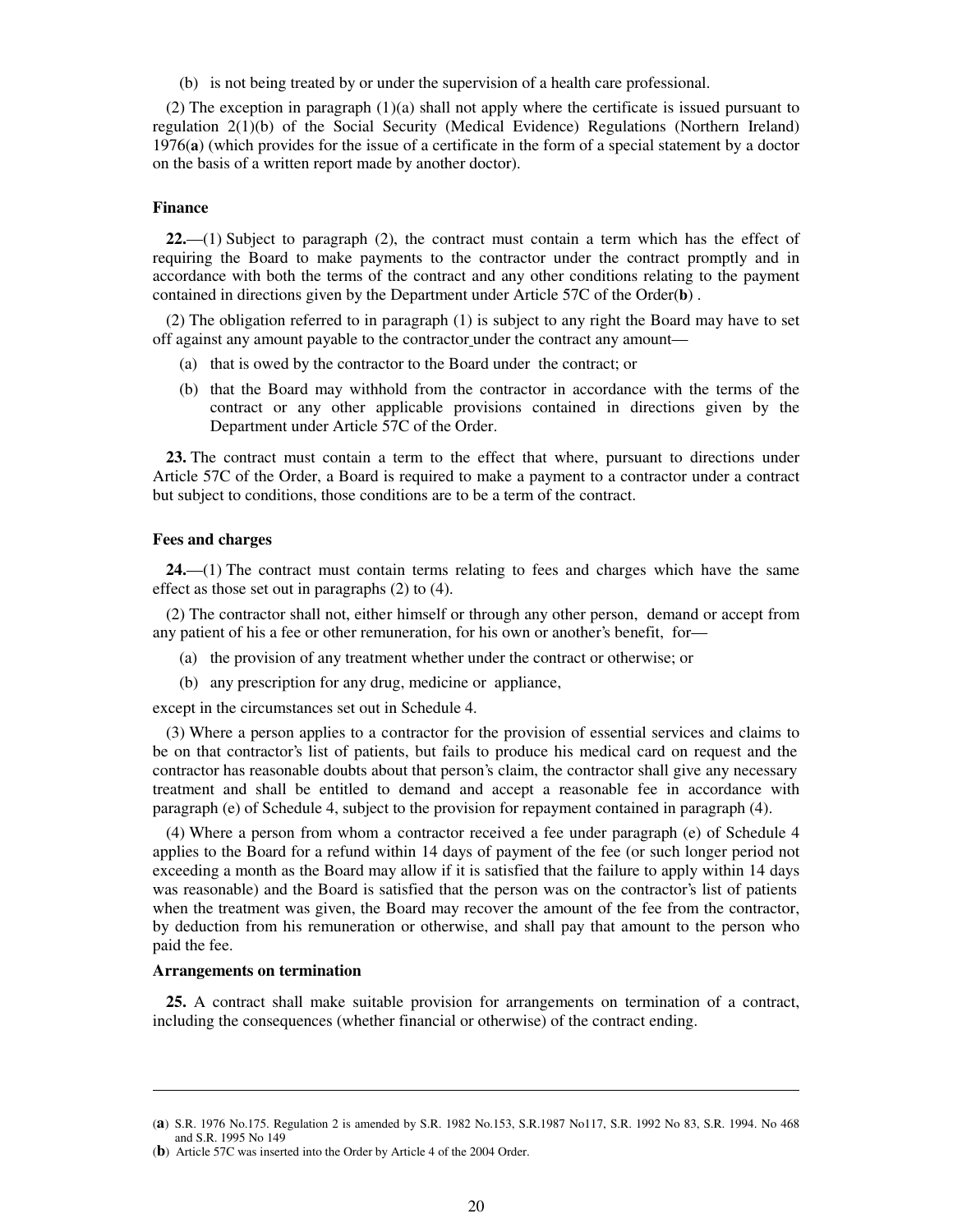#### **Other contractual terms**

**26.**—(1) A contract must, unless it is of a type or nature to which a particular provision does not apply, contain other terms which have the same effect as those specified in Schedule 5 except paragraphs 31(6) to (8), 35(5) to (9), 36(5) to (17), 93(5) to (14) and 94.

(2) The paragraphs specified in paragraph (1) shall have effect in relation to the matters set out in those paragraphs.

# PART 6

# FUNCTIONS OF LOCAL MEDICAL COMMITTEES

**27.**— (1) The functions of a Local Medical Committee which are prescribed for the purposes of Article 55B(7) (Local Medical Committees) of the Order(**a**) are –

- (a) the consideration of any complaint made to it by any medical practitioner against a medical practitioner specified in paragraph (2) providing services under a contract in the relevant area involving any question of the efficiency of those services;
- (b) the reporting of the outcome of the consideration of such complaint to the Board with whom the contract is held in cases where that consideration gives rise to any concerns relating to the efficiency of services provided under a contract;
- (c) the making of arrangements for the medical examination of a medical practitioner specified in paragraph (2), where the contractor or the Board is concerned that the medical practitioner is incapable of adequately providing services under the contract and it so requests with the agreement of the medical practitioner concerned; and
- (d) the consideration of the report of any medical examination arranged in accordance with sub-paragraph (c) and the making of a written report as to the capability of the medical practitioner of adequately providing services under the contract to the medical practitioner concerned, the contractor and the Board with whom the contractor holds a contract.

(2) The medical practitioner referred to in paragraph (1)(a) and (c) is a medical practitioner who is—

(a) a contractor;

**.** 

- (b) one of two or more individuals practising in partnership who hold a contract; or
- (c ) a legal and beneficial shareholder in a company which holds a contract.

(3) In this regulation, "the relevant area" means the area for which the Local Medical Committee is formed.

# PART 7 TRANSITIONAL PROVISIONS

(**a**) Article 55B was inserted into the Order by paragraph 9 of Schedule 1 to the 2004 Order.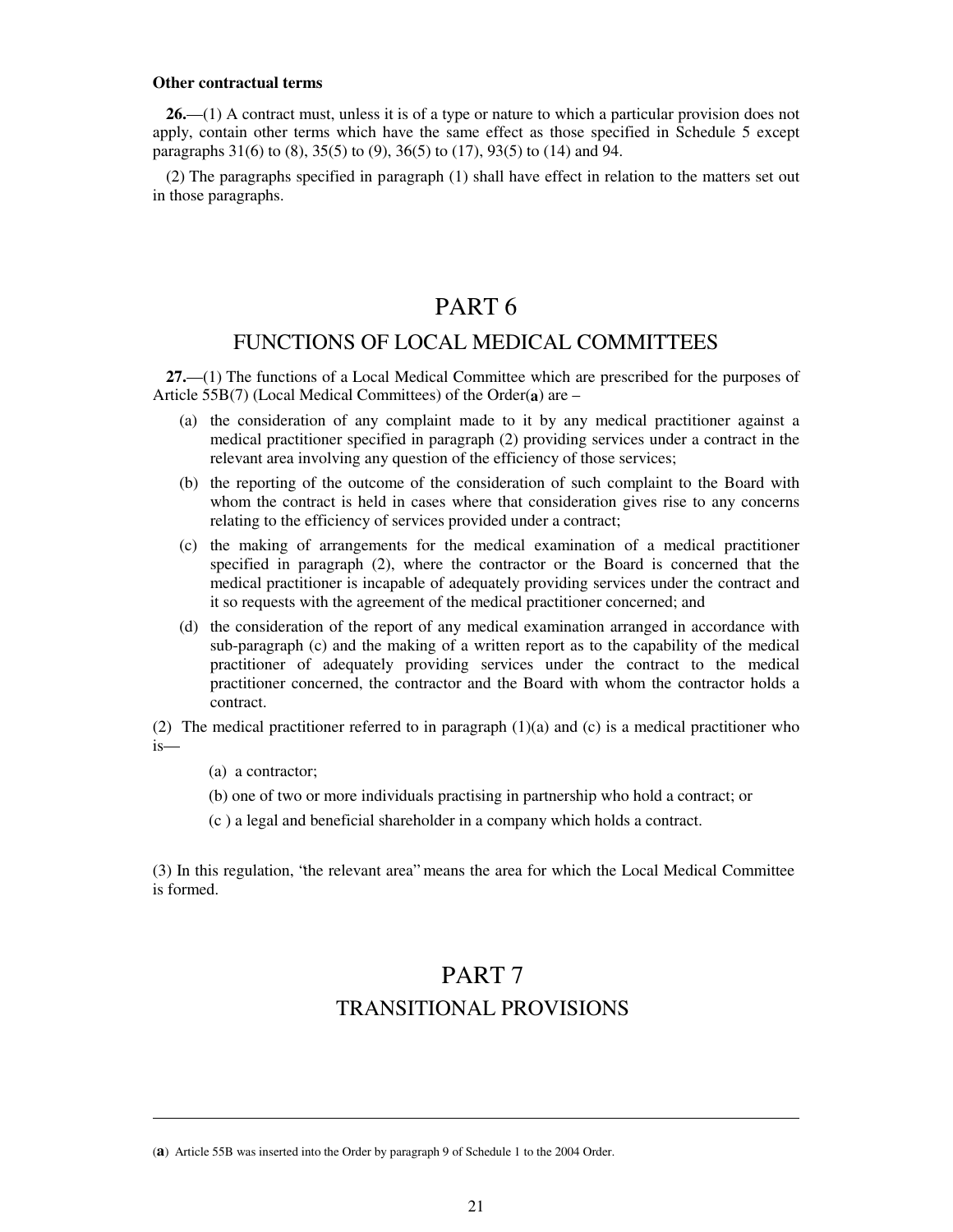#### **Commencement**

**28.** The contract shall provide for services to be provided under it from any date after  $31<sup>st</sup>$  March 2004.

### **Additional services**

**29.**—(1) Where the contract is with one of the persons specified in paragraph (2), the contract must subject to regulation 17, provide for the contractor to provide in core hours to—

- the contractor's registered patients; and
- persons accepted by him as temporary residents,

such of the additional services as are equivalent to services which that medical practitioner was providing to his patients on the date that the contract is entered into-

- (a) unless the provision of those services by that medical practitioner was due to come to an end on or before the date on which services are required to start being provided under the contract; and
- (b) except to the extent that, prior to the signing of the contract, the Board has accepted in writing a written request from the contractor that the contract should not require him to provide all or any of those additional services.

(2) The persons referred to in paragraph (1) are—

- (a) an individual medical practitioner who, on  $31<sup>st</sup>$  March 2004, was providing services under Article 56 of the Order (arrangements for general medical services);
- (b) two or more individuals practising in partnership at least one of whom was, on  $31<sup>st</sup>$  March 2004, a medical practitioner providing services under that section; or
- (c) a company in which one or more of the shareholders was, on  $31<sup>st</sup>$  March 2004, a medical practitioner providing services under that Article.

(3) This regulation applies only to contracts under which services are to be provided from  $1<sup>st</sup>$ April 2004.

#### **Out of hours services**

**30.**— (1) Subject to paragraph 10 of Schedule 5 a contract under which services are to be provided before 1<sup>st</sup> January 2005 (whether or not such services will be provided after that date) must provide for the services specified in paragraph (2) to be provided throughout the out of hours period unless—

- (a) the Board has accepted in writing, prior to the signing of the contract, a written request from the contractor that the contract should not require the contractor to make such provision;
- (b) the contract is, at the date on which it is signed, with—
	- (i) a medical practitioner who, on or before  $31<sup>st</sup>$  March 2004, made an arrangement to transfer his obligations under the terms of service to another medical practitioner under paragraph 20(2) of Schedule 2 to the General Medical Services Regulations (Northern Ireland) 1997(**a**),
	- (ii) a partnership in which all of the partners who are general medical practitioners have made arrangements on or before  $31<sup>st</sup>$  March 2004 to transfer their obligations under the terms of service to other medical practitioners under that paragraph , or
	- (iii) a company in which all of the general medical practitioners who own shares in that company have on or before  $31<sup>st</sup>$  March 2004 made arrangements to transfer their

<sup>(</sup>**a**) S.R. 1997 No.380.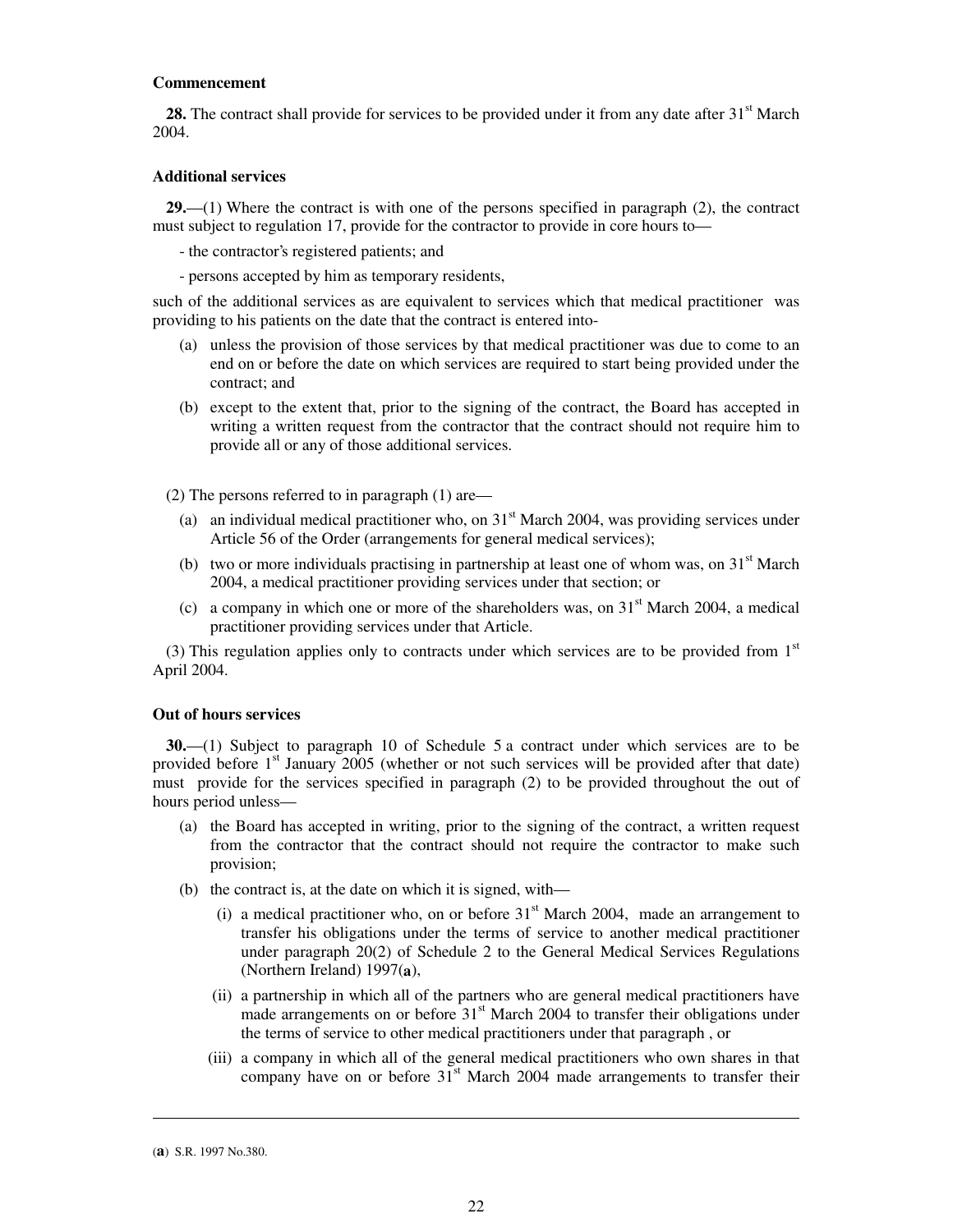obligations under the terms of service to other medical practitioners under that paragraph ;

- (c) the contractor has opted out in accordance with paragraph 4 or 5 of Schedule 2; or
- (d) the contract has been otherwise varied to exclude a requirement to make such provision.
- (2) The services referred to in paragraph  $(1)$  are
	- (a) the services which must be provided in core hours under regulation 15; and
	- (b) such additional services as are included in the contract pursuant to regulation 29.

**31.**—(1) Where the contract is with—

- (a) an individual medical practitioner who is, or was on  $31<sup>st</sup>$  March 2004, responsible for providing services during all or part of the out of hours period to the patients of a medical practitioner who meets the requirements in paragraph (2);
- (b) two or more individuals practising in partnership at least one of whom is, or was on  $31<sup>st</sup>$ March 2004, a medical practitioner responsible for providing such services; or
- (c) a company in which one or more of the shareholders is, or was on  $31<sup>st</sup>$  March 2004, a medical practitioner responsible for providing such services,

the contract with that contractor must require the contractor to continue to provide such services to the patients of the exempt contractor until the happening of one of the events in paragraph (3).

(2) The requirements referred to in paragraph  $(1)(a)$  are that—

- (a) the medical practitioner had made an arrangement to transfer his obligations under the terms of service to another medical practitioner under paragraph 20(2) of Schedule 2 to the General Medical Services Regulations (Northern Ireland)1997; and
- (b) he—
	- (i) has entered or intends to enter into a contract which does not include out of hours services pursuant to regulation 30(1)(b)(i),
	- (ii) is one of two or more individuals practising in partnership who have entered or intends to enter into a contract which does not include out of hours services pursuant to regulation  $30(1)(b)$  (ii), or
	- (iii) is the owner of shares in a company which has entered or intends to enter into a contract which does not include out of hours services pursuant to regulation 30(1)(b) (iii).

(3) The events referred to in paragraph (1) are—

- (a) the contractor has opted out of the provision of out of hours services in accordance with paragraph 4 or 5 of Schedule 2; or
- (b) the Board (and, if it is different, the Board with whom the exempt contractor holds his contract) has or have agreed in writing that the contractor need no longer provide some or all of those services to some or all of those patients.

(4) In this regulation "exempt contractor" means a contractor who is exempt from providing out of hours services pursuant to regulation 30(1)(b).

**32.** A contract which includes the provision of out of hours services pursuant to regulation 30 or 31 must contain terms which have the same effect as those set out in Schedule 6.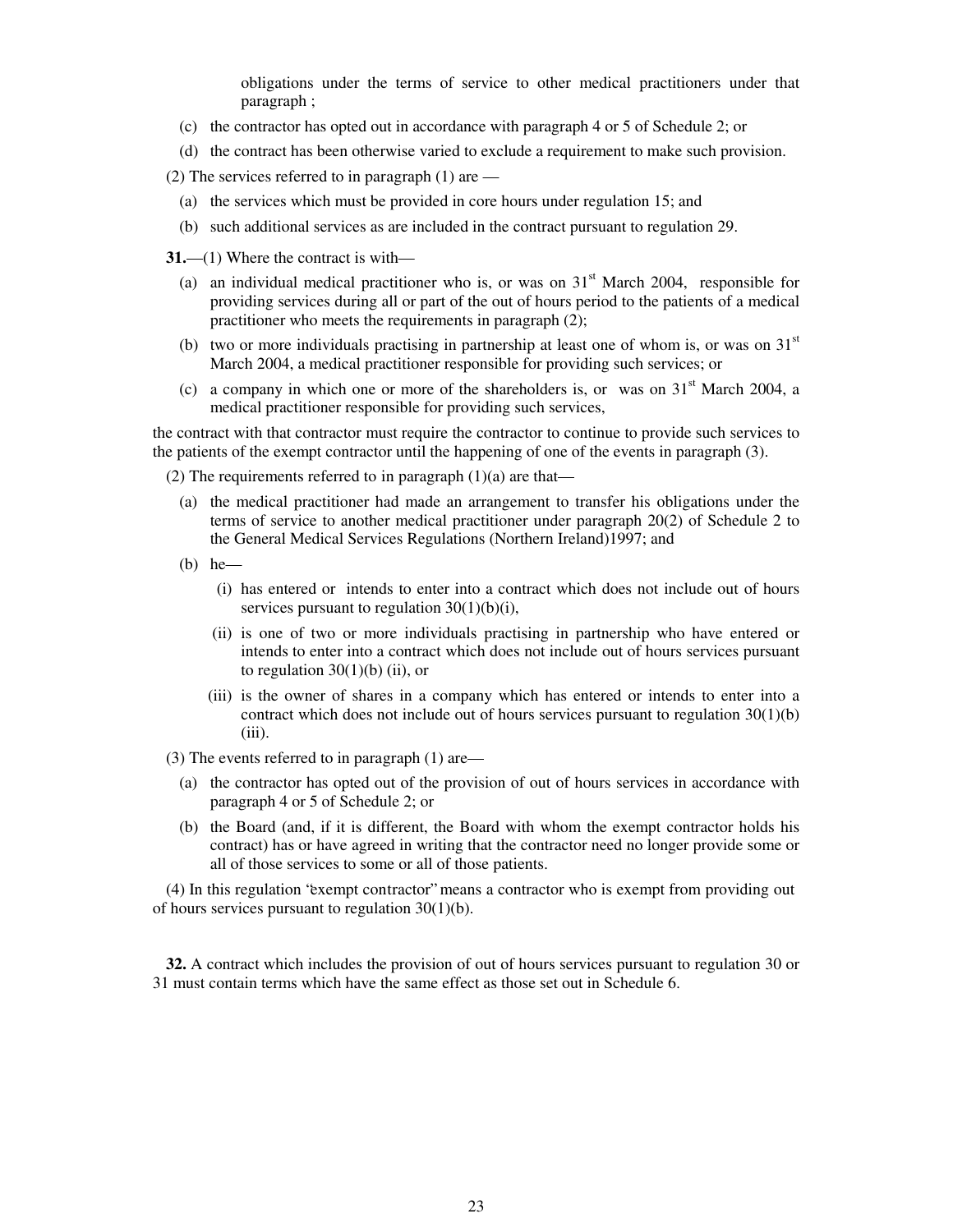Sealed with the Official Seal of the Department of Health, Social Services and Public Safety on 29th March 2004.

(L.S.) Dr . J. F. Livingstone

Senior Officer of the Department of Health, Social Services and Public Safety

Sealed with the Official Seal of the Department of Finance and Personnel on 29th March 2004.

(L.S.) C . Doran

Senior Officer of the Department of Finance and Personnel

# SCHEDULE 1 Regulation 16

# ADDITIONAL SERVICES

## **Additional services generally**

**1.** The contractor shall provide, in relation to each additional service, such facilities and equipment as are necessary to enable him properly to perform that service.

## **Cervical screening**

**2.—**(1) A contractor whose contract includes the provision of cervical screening services shall

- (a) provide all the services described in sub- paragraph (2); and
- (b) make such records as are referred to in sub-paragraph (3),

in accordance with guidance relating to the Cervical Screening Programme issued from time to time by the Department.

(2) The services referred to in sub-paragraph  $(1)(a)$  are-

(a) the provision of any necessary information and advice to assist women identified by the Board as recommended nationally for a cervical screening test in making an informed decision as to participation in the Cervical Screening Programme;

(b) the performance of cervical screening tests on women who have agreed to participate in that Programme;

- (c) arranging for women to be informed of the results of the test; and
- (d) ensuring that test results are followed up appropriately.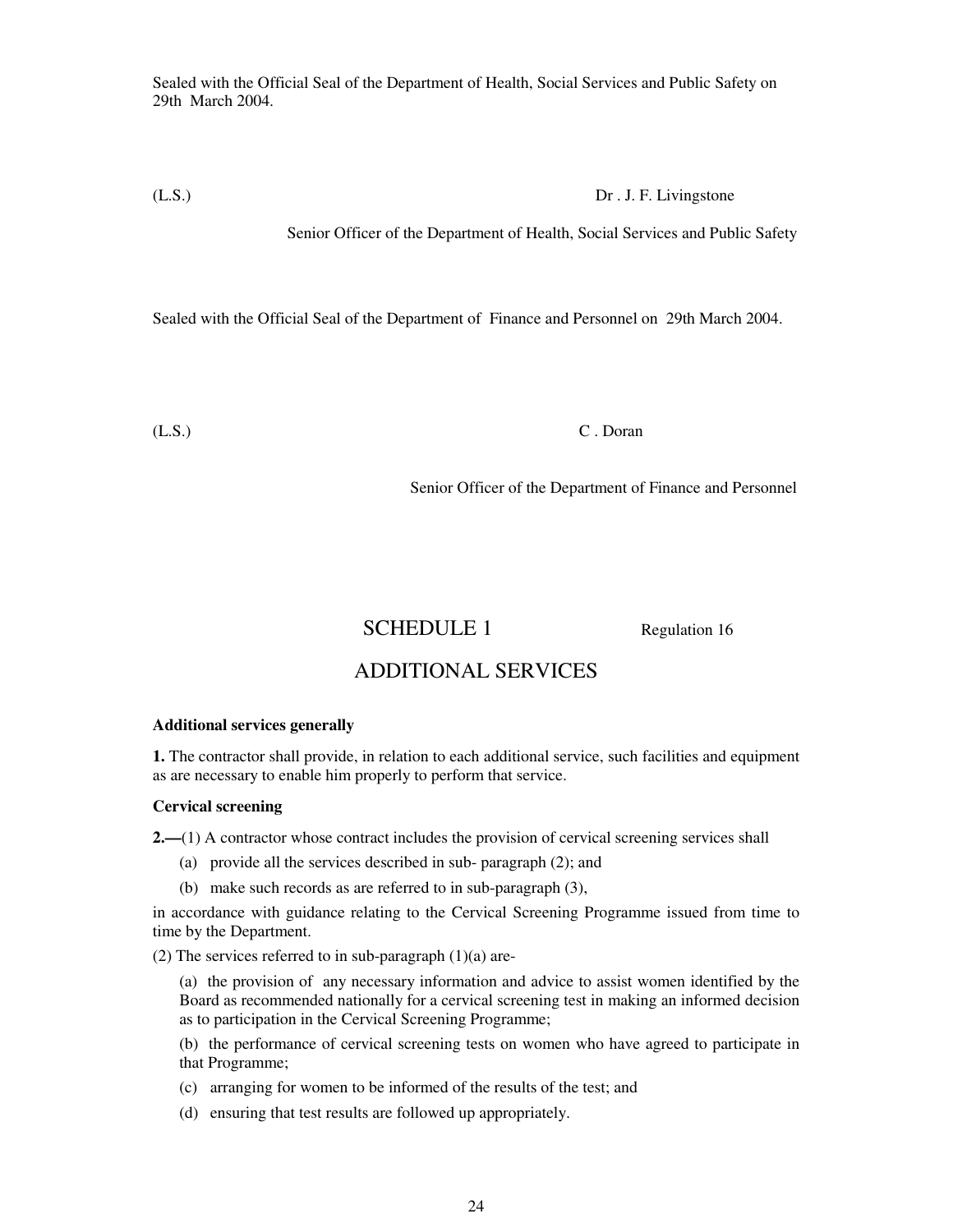(3) The records referred to in sub-paragraph (1)(b) are an accurate record of the carrying out of a cervical screening test, the result of the test and any clinical follow up requirements.

### **Contraceptive services**

**3.—**(1) A contractor whose contract includes the provision of contraceptive services shall make available to all his patients who request such services the services described in sub-paragraph (2).

(2) The services referred to in sub-paragraph (1) are-

- (a) the giving of advice about the full range of contraceptive methods;
- (b) where appropriate, the medical examination of patients seeking such advice;
- (c ) the treatment of such patients for contraceptive purposes and the prescribing of contraceptive substances and appliances (excluding the fitting and implanting of intrauterine devices and implants);
- (d) the giving of advice about emergency contraception and where appropriate, the supplying or prescribing of emergency hormonal contraception or, where the contractor has a conscientious objection to emergency contraception, prompt referral to another provider of primary medical services who does not have such conscientious objections;
- (e) the provision of advice in cases of unplanned or unwanted pregnancy, including advice about the availability of free pregnancy testing in the practice area and, where appropriate, where the contractor has a conscientious objection to the termination of pregnancy, prompt referral to another provider of primary medical services who does not have such conscientious objections;
- (f) the giving of initial advice about sexual health promotion and sexually transmitted infections; and
- (g) the referral as necessary for specialist sexual health services, including tests for sexually transmitted infections.

#### **Vaccinations and immunisations**

**4**.—(1) A contractor whose contract includes the provision of vaccinations and immunisations shall comply with the requirements in sub-paragraphs (2) and (3).

(2) The contractor shall—

- (a) offer to provide to patients all vaccinations and immunisations (excluding childhood vaccinations and immunisations) of a type and in the circumstances for which a fee was provided for under the 2003-04 Statement of Fees and Allowances made under regulation 37 of the General Medical Services Regulations (Northern Ireland) 1997(**a**) other than influenza vaccination;
- (b) provide appropriate information and advice to patients about such vaccinations and immunisations;
- (c) record in the patient's record kept in accordance with paragraph 68 of Schedule 5 any refusal of the offer referred to in head (a);
- (d) where the offer is accepted, administer the vaccinations and immunisations and include in the patient's record kept in accordance with paragraph 68 of Schedule 5—
	- (i) the patient's consent to the vaccination or immunisation or the name of the person who gave consent to the vaccination or immunisation and his relationship to the patient,
	- (ii) the batch numbers, expiry date and title of the vaccine,
	- (iii) the date of administration,

<sup>(</sup>**a**) S.R. 1997 No. 380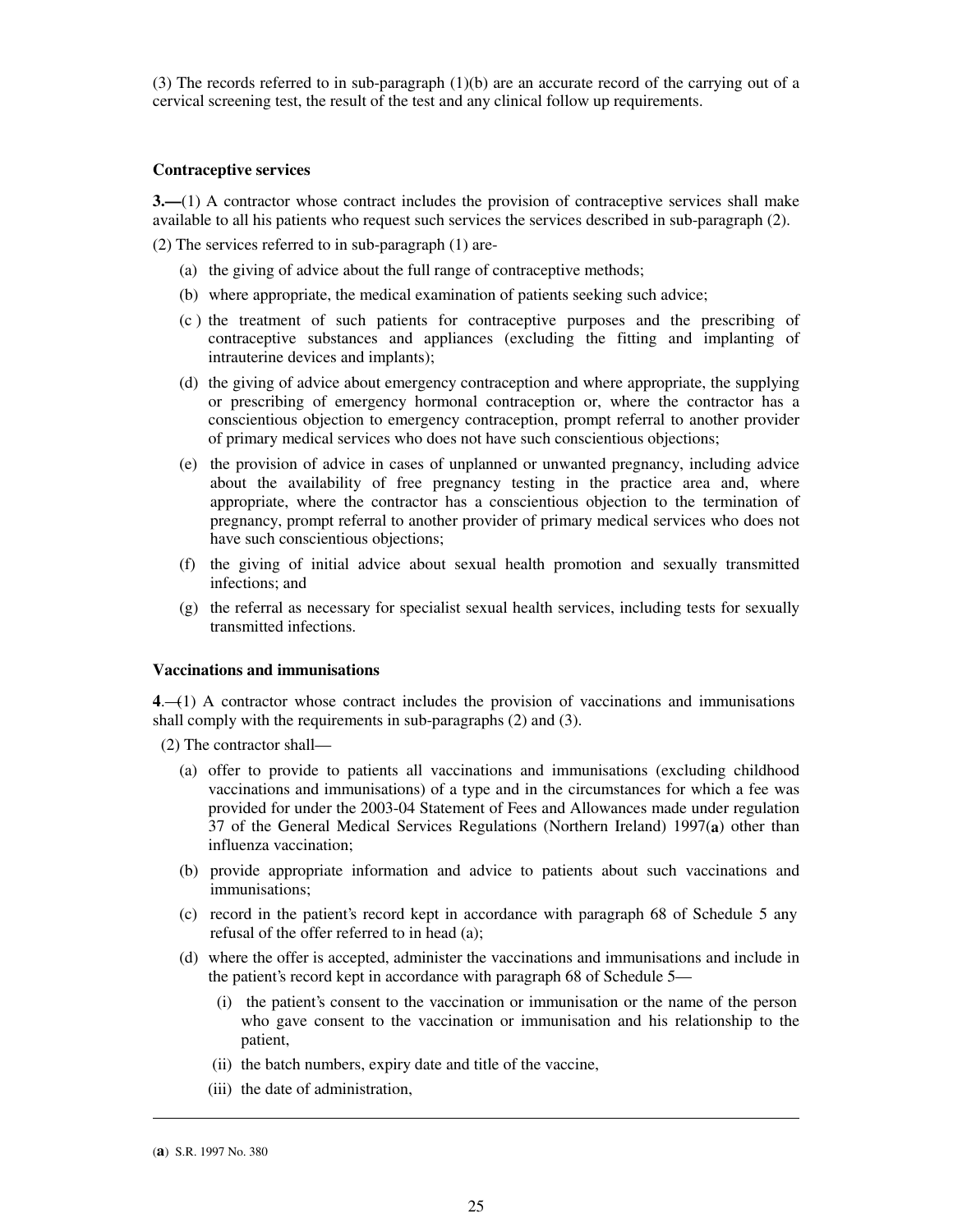- (iv) in a case where two vaccines are administered in close succession, the route of administration and the injection site of each vaccine,
- (v) any contraindications to the vaccination or immunisation, and
- (vi) any adverse reactions to the vaccination or immunisation.

(3) The contractor shall ensure that all staff involved in administering vaccines are trained in the recognition and initial treatment of anaphylaxis.

## **Childhood vaccinations and immunisations**

**5**.—(1) A contractor whose contract includes the provision of childhood vaccinations and immunisations shall comply with the requirements in sub-paragraphs (2) and (3).

(2) The contractor shall—

- (a) offer to provide to children all vaccinations and immunisations of a type and in the circumstances for which a fee was provided for under the 2003-04 Statement of Fees and Allowances made under regulation 37 of the General Medical Services Regulations (Northern Ireland) 1997;
- (b) provide appropriate information and advice to patients and, where appropriate, their parents, about such vaccinations and immunisations;
- (c) record in the patient's record kept in accordance with paragraph 68 of Schedule 5 any refusal of the offer referred to in head (a);
- (d) where the offer is accepted, administer the vaccinations and immunisations and include in the patient's record kept in accordance with paragraph 68 of Schedule 5—
	- (i) the name of the person who gave consent to the vaccination or immunisation and his relationship to the patient;
	- (ii) the batch numbers, expiry date and title of the vaccine;
	- (iii) the date of administration;
	- (iv) in a case where two vaccines are administered in close succession, the route of administration and the injection site of each vaccine;
	- (v) any contraindications to the vaccination or immunisation; and
	- (vi) any adverse reactions to the vaccination or immunisation.

 (3) The contractor shall ensure that all staff involved in administering vaccines are trained in the recognition and initial treatment of anaphylaxis.

#### **Child health surveillance**

**6.**—(1) A contractor whose contract includes the provision of child health surveillance services shall, in respect of any child under the age of 5 for whom he has responsibility under the contract—

- (a) provide all the services described in sub-paragraph (2), other than any examination so described which the parent refuses to allow the child to undergo, until the date upon which the child attains the age of five years; and
- (b) maintain such records as are specified in sub- paragraph(3).

(2) The services referred to sub-paragraph  $(1)(a)$  are—

- (a) the monitoring—
	- (i) by the consideration of any information concerning the child received by or on behalf of the contractor, and
	- (ii) on any occasion when the child is examined or observed by or on behalf of the contractor (whether pursuant to head (b) or otherwise),

of the health, well-being and physical, mental and social development (all of which characteristics are referred to in this paragraph as "development") of the child while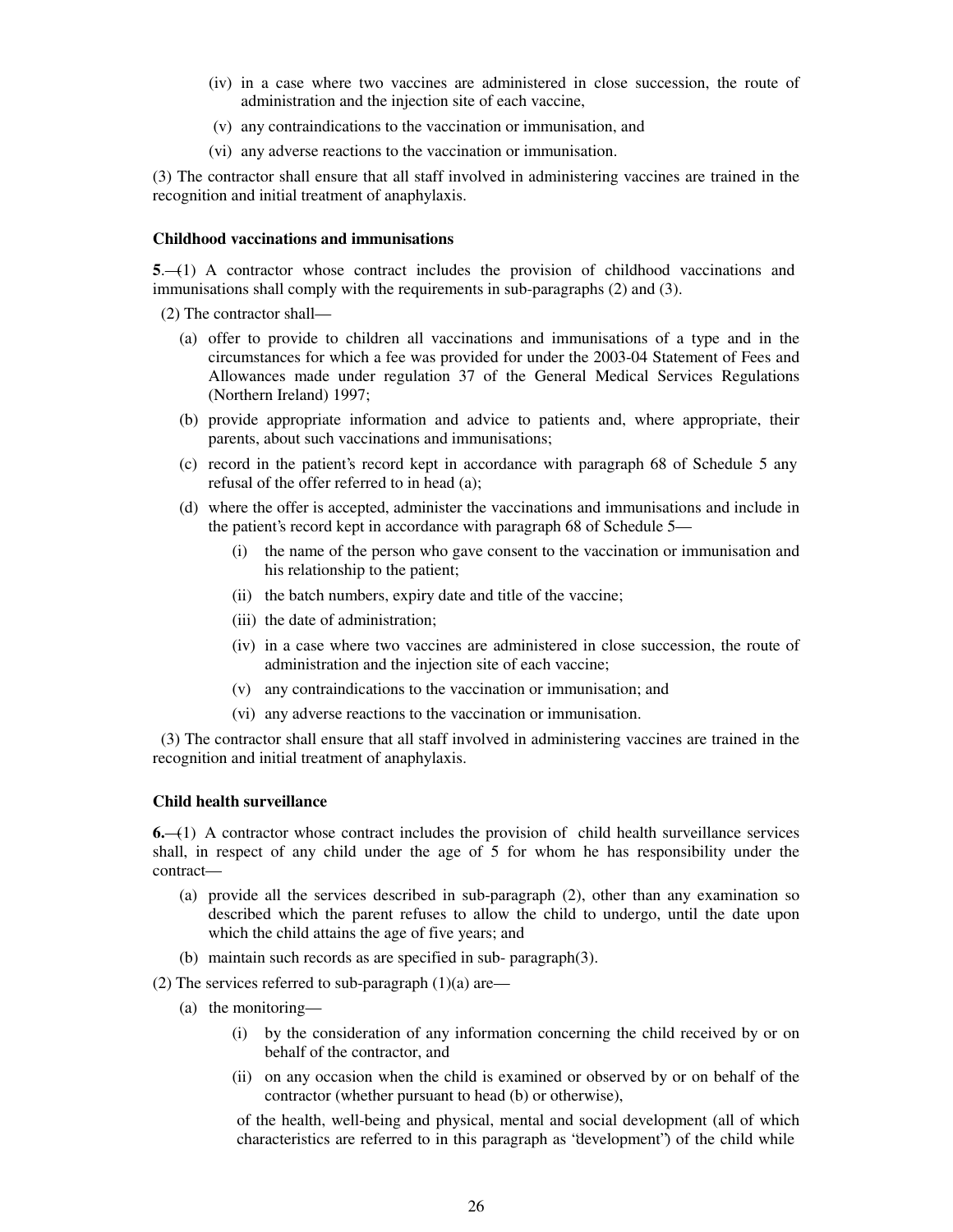under the age of 5 years with a view to detecting any deviations from normal development;

- (b) the examination of the child at a frequency that has been agreed with the Board in accordance with the nationally agreed evidence based programme set out in the fourth edition of 'Health for all Children" (a)
- (3) The records mentioned in sub-paragraph  $(1)(b)$  are an accurate record of-
	- (a) the development of the child while under the age of 5 years, compiled as soon as is reasonably practicable following the first examination of that child and, where appropriate, amended following each subsequent examination; and
	- (b) the responses (if any) to offers made to the child's parent for the child to undergo any examination referred to in sub- paragraph (2)(b).

### **Maternity medical services**

**7.**—(1)A contractor whose contract includes the provision of maternity medical services shall—

- (a) provide to female patients who have been diagnosed as pregnant all necessary maternity medical services throughout the ante-natal period;
- (b) provide to female patients and their babies all necessary maternity medical services throughout the post-natal period other than neo-natal checks;
- (c) provide all necessary maternity medical services to female patients whose pregnancy has terminated as a result of miscarriage or abortion or, where the contractor has a conscientious objection to the termination of pregnancy, prompt referral to another provider of primary medical services who does not have such conscientious objections.

(2) In this regulation—

" ante-natal period" means the period from the start of the pregnancy to the onset of labour;

" maternity medical services" means-

 (a) in relation to female patients (other than babies) all primary medical services relating to pregnancy, excluding intra partum care, and

(b) in relation to babies, any primary medical services necessary in their first 14 days of life;

" post-natal period" means the period starting from the conclusion of delivery of the baby or the patient's discharge from secondary care services, whichever is the later, and ending on the fourteenth day after the birth.

### **Minor surgery**

**.** 

**8.**—(1) A contractor whose contract includes the provision of minor surgery shall comply with the requirements in sub-paragraphs (2) and (3).

(2) The contractor shall make available to patients where appropriate—

- (a) curettage;
- (b) cautery; and
- (c) cryocautery of warts, verrucae and other skin lesions.

(3) The contractor shall ensure that his record of any treatment provided under this paragraph includes the consent of the patient to that treatment.

# SCHEDULE 2 Regulation 17

# OPT OUTS OF ADDITIONAL AND OUT OF HOURS SERVICES

<sup>(</sup>**a**) David Hall and David Elliman, January 2003, Oxford University Press, ISBN 0-19-85188-X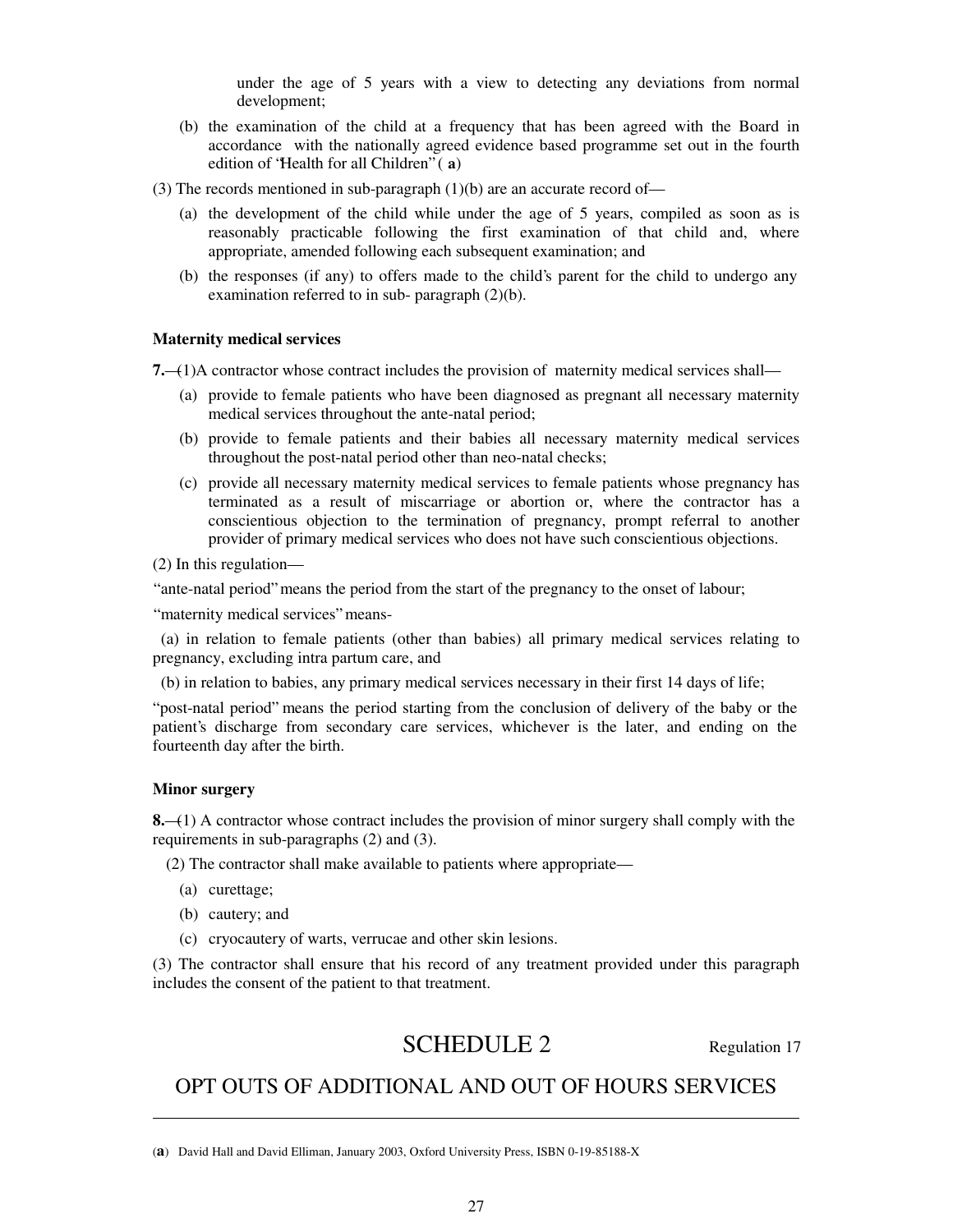#### **Opt outs of additional services: general**

#### $1,-(1)$  In this Schedule –

" opt out notice" means a notice given under sub-paragraph (5) to permanently opt out or temporarily opt out of the provision of the additional service;

" permanent opt out" in relation to the provision of an additional service that is funded through the global sum means the termination of the obligation under the contract for the contractor to provide that service;

" permanent opt out notice" means an opt out notice to permanently opt out;

" preliminary opt out notice" means a notice given under sub-paragraph (2) that a contractor wishes to temporarily opt out or permanently opt out of the provision of an additional service;

" temporary opt out" in relation to the provision of an additional service that is funded through the global sum means the suspension of the obligation under the contract for the contractor to provide that service for a period of more than six months and less than twelve months and includes an extension of a temporary opt out and shall be construed accordingly; and

" temporary opt out notice" means an opt out notice to temporarily opt out.

 (2) A contractor who wishes to permanently or temporarily opt out shall give to the Board in writing a preliminary opt out notice which shall state the reasons for wishing to opt out.

 (3) As soon as is reasonably practicable and in any event within the period of 7 days beginning with the receipt of the preliminary opt out notice by the Board, the Board shall enter into discussions with the contractor concerning the support which the Board may give the contractor, or concerning other changes which the Board or the contractor may make, which would enable the contractor to continue to provide the additional service and the Board and the contractor shall use reasonable endeavours to achieve this aim.

 (4) The discussions mentioned in sub-paragraph (3) shall be completed within the period of 10 days beginning with the date of the receipt of the preliminary opt out notice by the Board or as soon as reasonably practicable thereafter.

 (5) Subject to sub-paragraph (9), if following the discussions mentioned in sub-paragraph (3), the contractor still wishes to opt out of the provision of the additional service, he shall send an opt out notice to the relevant Board.

(6) An opt out notice shall specify $\bullet$ 

- (h) the additional service concerned;
- (i) whether the contractor wishes to•
	- (i) permanently opt out; or
	- (ii) temporarily opt out;
- (j) the reasons for wishing to opt out;
- (k) the date from which the contractor would like the opt out to commence, which must
	- (i) in the case of a temporary opt out be at least 14 days after the date of service of the opt out notice, and
	- (ii) in the case of a permanent opt out must be the day either three or six months after the date of service of the opt out notice, and
- (l) in the case of a temporary opt out, the desired duration of the opt out.

 (7) Where a contractor has given two previous temporary opt out notices within the period of three years ending with the date of the service of the latest opt out notice (whether or not the same additional service is concerned), the latest opt out notice shall be treated as a permanent opt out notice (even if the opt out notice says that he wishes to temporarily opt out).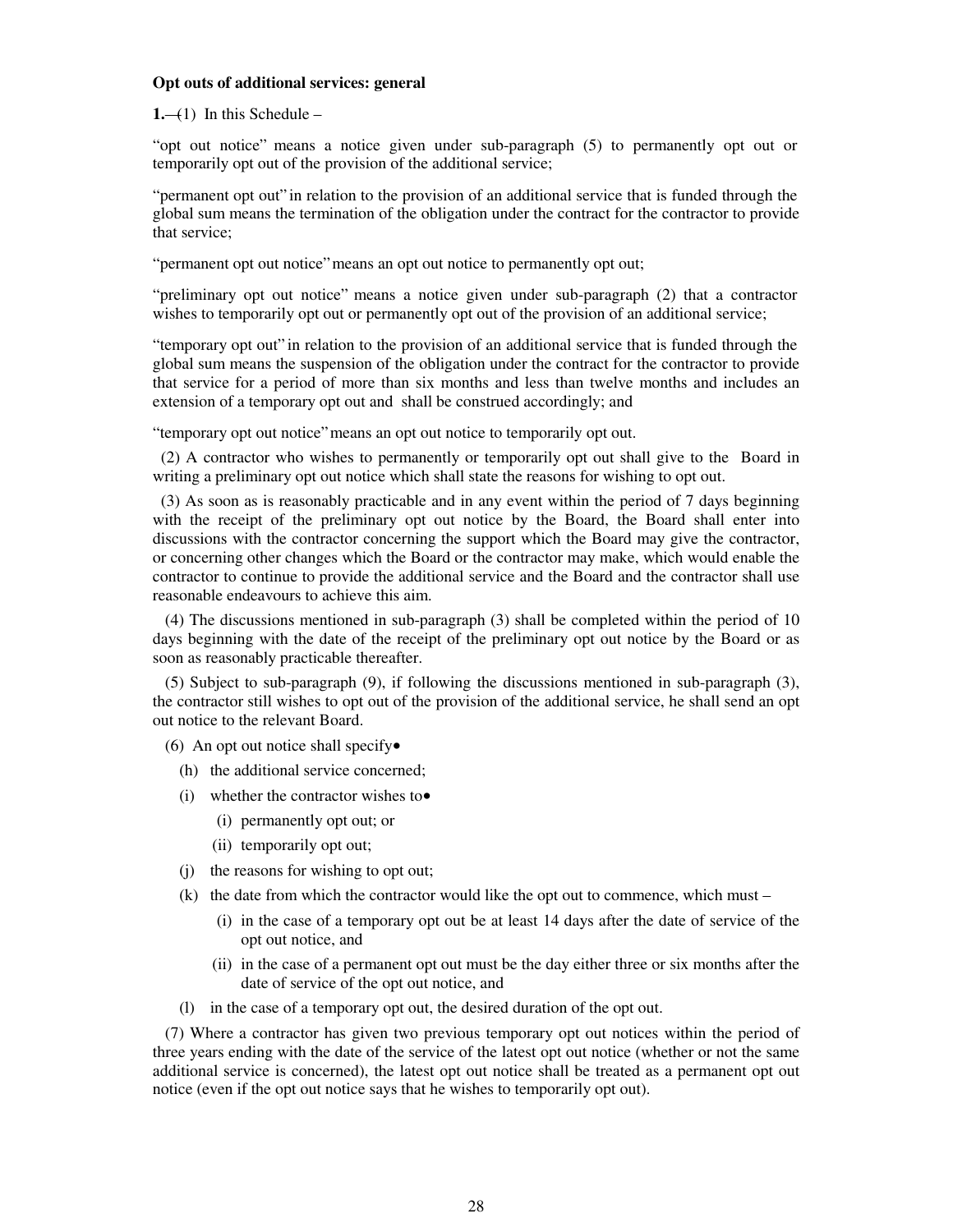(8) Paragraph 2 applies following the giving of a temporary opt out notice and paragraph 3 applies following the giving of a permanent opt out notice or a temporary opt out notice which pursuant to sub-paragraph (7) is treated as a permanent opt out notice.

(9) No temporary opt out notice may be served by a contractor prior to 1st April 2004.

### **Temporary opt outs and permanent opt outs following temporary opt outs**

**2.**—(1) As soon as is reasonably practicable and in any event within the period of 7 days beginning with and including the date of receipt of a temporary opt out notice under paragraph 1(5), the Board shall–

(a) approve the opt out notice and specify in accordance with sub-paragraphs (3) and (4) the date on which the temporary opt out is to commence and the date that it is to come to an end ("the end date"); or

(b) reject the opt out notice in accordance with sub-paragraph (2),

and shall notify the contractor of its decision as soon as possible, including reasons for its decision.

(2) A Board may reject the opt out notice on the ground that the contractor–

- (a) is providing additional services to patients registered with another contractor or enhanced services; or
- (b) has no reasonable need temporarily to opt out having regard to his ability to deliver the additional service.

(3) The date specified by the Board for the commencement of the temporary opt out shall wherever reasonably practicable be the date requested by the contractor in his opt out notice.

(4) Before determining the end date, the Board shall make reasonable efforts to reach agreement with the contractor.

(5) Where the Board approves an opt out notice, the contractor's obligation to provide the additional service specified in the notice shall be suspended from the date specified by the Board in its decision under sub-paragraph (1), and shall remain suspended until the end date unless–

- (a) the contractor and the Board agree in writing an earlier date, in which case the suspension shall come to an end on the earlier date agreed;
- (b) the Board specifies a later date under sub-paragraph (6), in which case the suspension shall end on the later date specified;

(c) sub-paragraph (7) applies and the contractor refers the matter to the dispute resolution procedure or the court, in which case the suspension shall end–

(i) where the outcome of the dispute is to uphold the decision of the Board, on the day after the date of the decision of the Department or the court,

(ii) where the outcome of the dispute is to overturn the decision of the Board, 28 days after the decision of the Department or the court, or

(iii) where the contractor ceases to pursue the dispute resolution procedure or court proceedings, on the day after the date that the contractor withdraws his claim or the procedure is or proceedings are otherwise terminated by the Department or the court;

(d) sub-paragraph (9) applies and –

(i) the Board refuses the contractor's request for a permanent opt out within the period of 28 days ending with the end date, in which case the suspension shall come to an end 28 days after the end date,

(ii) the Board refuses the contractor's request for a permanent opt out after the end date, in which case the suspension shall come to an end 28 days after the date of service of the opt out notice, or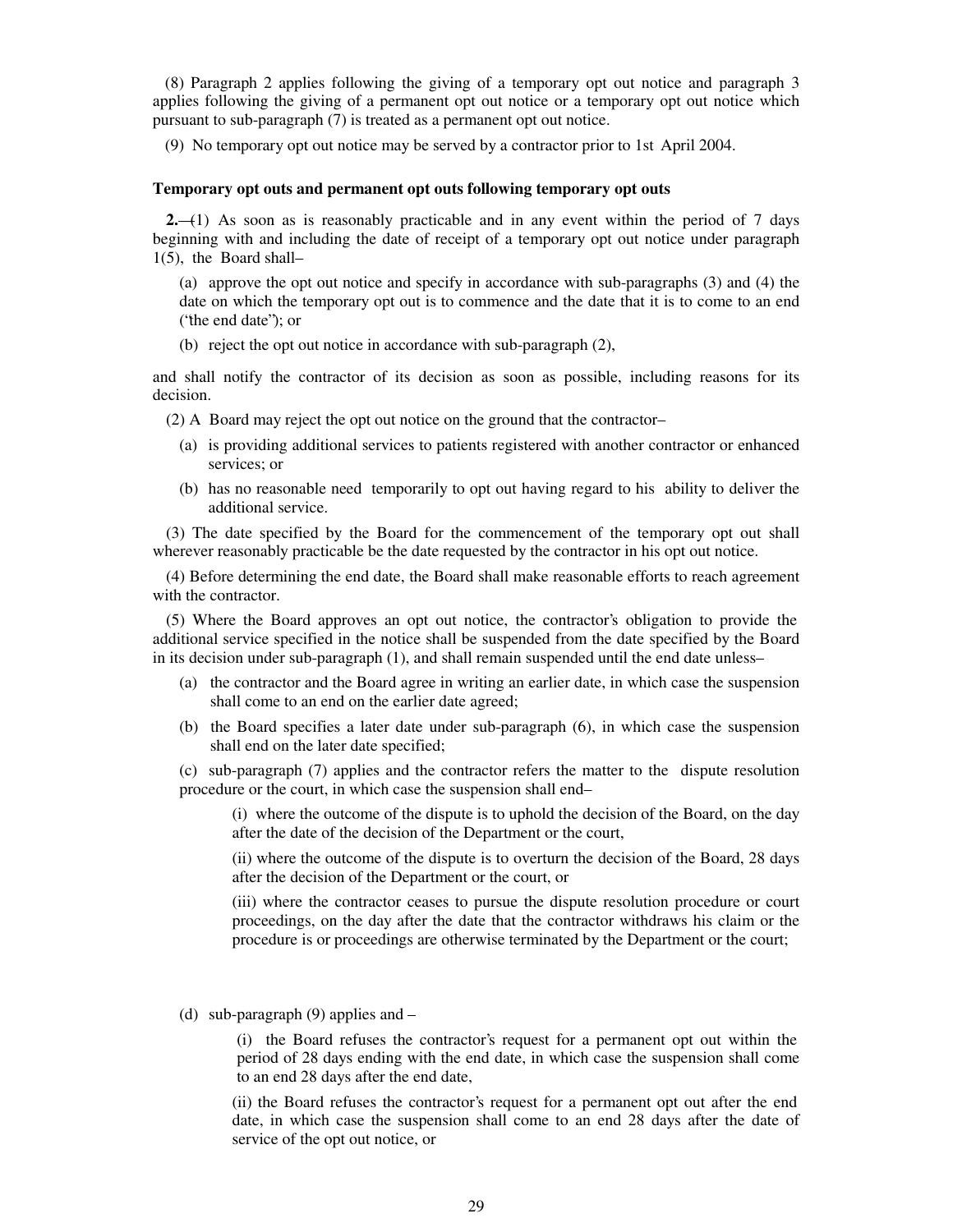(iii) the Board notifies the contractor after the end date that the Department has not approved its proposed decision to refuse the contractor's request to permanently opt out under sub-paragraph (14), in which case the suspension shall come to an end 28 days after the date of service of that notice.

 (6) Before the end date, a Board may, in exceptional circumstances and with the agreement of the contractor, notify the contractor in writing of a later date on which the temporary opt out is to come to an end, being a date no more than six months later than the end date.

(7) Where the Board considers that•

(a) the contractor will be unable to satisfactorily provide the additional service at the end of the temporary opt out; and

(b) it would not be appropriate to exercise its discretion under sub-paragraph (6) to specify a later date on which the temporary opt out is to come to an end or the contractor does not agree to a later date,

the Board may notify the contractor in writing at least 28 days before the end date that a permanent opt out shall follow a temporary opt out.

 (8) Where a Board notifies the contractor under sub-paragraph (7) that a permanent opt out shall follow a temporary opt out, the permanent opt out shall take effect immediately after the end of the temporary opt out.

 (9) A contractor who has temporarily opted out may, at least three months prior to the end date, notify the Board in writing that he wishes to permanently opt out of the additional service in question.

 (10) Where the contractor has notified the Board under sub-paragraph (9) that it wishes to permanently opt out, the temporary opt out shall be followed by a permanent opt out beginning on the day after the end date unless the Board refuses the contractor's request to permanently opt out by giving a notice in writing to the contractor to this effect.

(11) A Board may only give a notice under sub-paragraph (10) with the approval of the Department.

(12) Where a Board seeks the approval of the Department to a proposed decision to refuse a permanent opt out, it shall notify the contractor of having done so.

(13) If the Department has not reached a decision as to whether or not to approve the Board's proposed decision to refuse a permanent opt out before the end date, the contractor's obligation to provide the additional service shall remain suspended until the date specified in sub–paragraph  $(5)(d)(ii)$  or (iii) (whichever is applicable).

(14) Where after the end date the Department notifies the Board that it does not approve the Board's proposed decision to refuse a permanent opt out, the Board shall notify the contractor in writing of this fact as soon as is reasonably practicable.

(15) A temporary opt out or permanent opt out commences, and a temporary opt out ends, at 08.00 on the relevant day unless the Board and the contractor agree a different day or time.

#### **Permanent opt outs**

**3.**—(1)In this paragraph—

"A day" is the day specified by the contactor in his permanent opt out notice to a Board for the commencement of the permanent opt out;

"B day" is the day six months after the date of service of the permanent opt out notice; and

"C day" is the day nine months after the date of service of the permanent opt out notice.

 (2) As soon as is reasonably practicable and in any event within the period of 28 days beginning with and including the date of receipt of a permanent opt out notice under paragraph 1(5) (or temporary opt out notice which is treated as a permanent opt out notice under paragraph 1(7), the Board shall•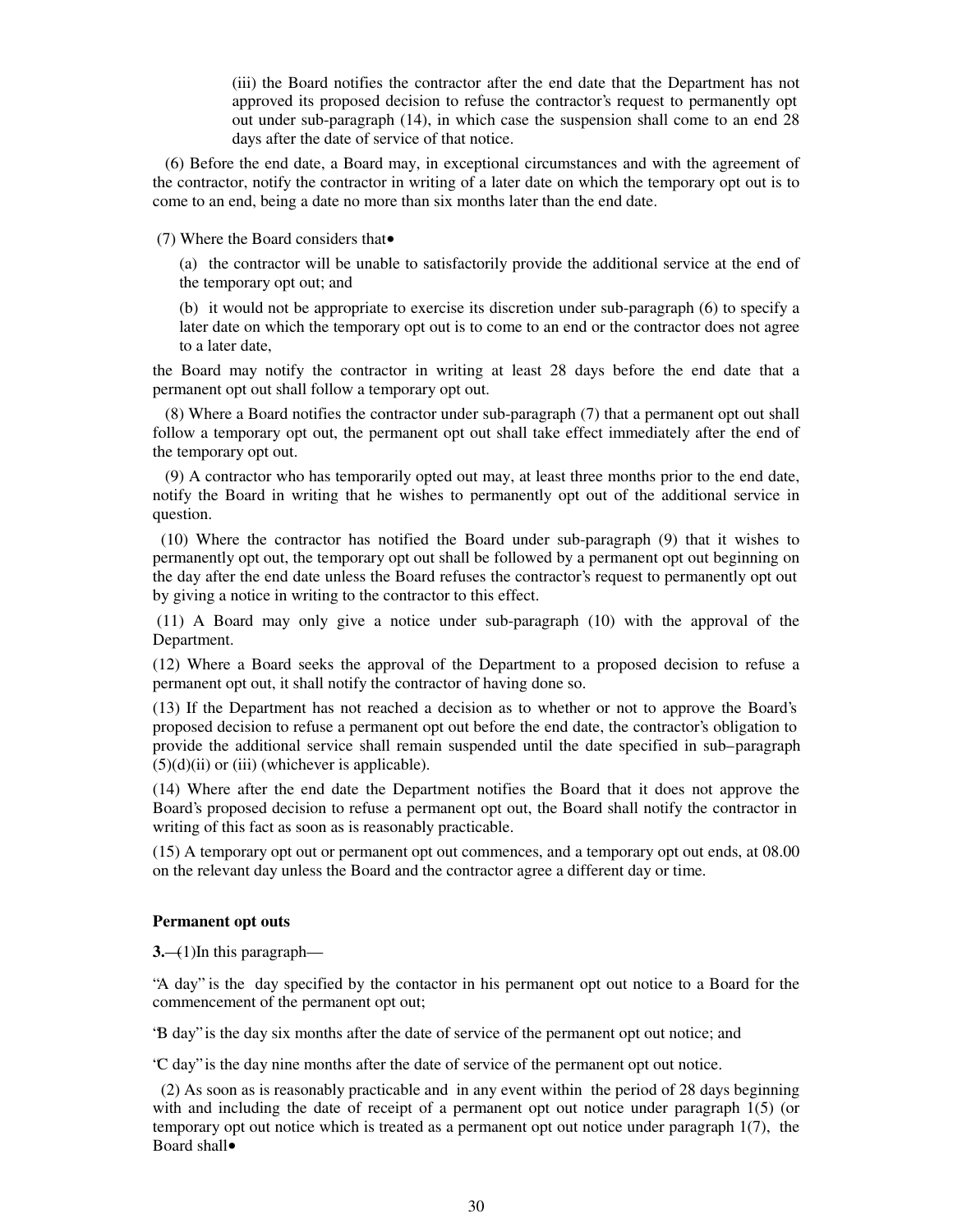- (a) approve the opt out notice; or
- (b) reject the opt out notice in accordance with sub-paragraph (3),

and shall notify the contractor of its decision as soon as possible, including reasons for its decision where its decision is to reject the opt out notice.

 (3) A Board may reject the opt out notice on the ground that the contractor is providing an additional service to patients other than his registered patients or enhanced services.

 (4) A contractor may not withdraw an opt out notice once it has been approved by the Board in accordance with sub-paragraph (2)(a) without the Board's agreement.

(5) If the Board approves the opt out notice under sub-paragraph  $(2)(a)$ , it shall use its reasonable endeavours to make arrangements for the contractor's registered patients to receive the additional service from an alternative provider from A day.

 (6) The contractor's duty to provide the additional service shall terminate on A day unless the Board serves a notice under sub-paragraph (7) (extending A day to B day or C day).

 (7) If the Board is not successful in finding an alternative provider to take on the provision of the additional service from A day, then it shall notify the contractor in writing of this fact no later than one month before A day, and—

- (a) in a case where A day is three months after service of the opt out notice, the contractor shall continue to provide the additional service until B day unless at least one month before B day he receives a notice in writing from the Board under sub-paragraph (8) that despite using its reasonable endeavours, it has failed to find an alternative provider to take on the provision of the additional service from B day;
- (b) in a case where A day is six months after the service of the opt out notice, the contractor shall continue to provide the additional service until C day unless at least one month before C day he receives a notice from the Board under sub-paragraph (11) that it has made an application to the Department under sub-paragraph (10) seeking its approval to a decision to refuse a permanent opt out or to delay the commencement of a permanent opt out until after C day.

 (8) Where in accordance with sub-paragraph (7)(a) the permanent opt out is to commence on B day and the Board, despite using its reasonable endeavours has failed to find an alternative provider to take on the provision of the additional service from that day, it shall notify the contractor in writing of this fact at least one month before B day, in which case the contractor shall continue to provide the additional service until C Day unless at least one month before C day he receives a notice from the Board under sub-paragraph (11) that it has applied to the Department under sub-paragraph (10) seeking its approval to a decision to refuse a permanent opt out or to postpone the commencement of a permanent opt out until after C day.

 (9) As soon as is reasonably practicable and in any event within 7 days of the Board serving a notice under sub-paragraph (8), the Board shall enter into discussions with the contractor concerning the support that the Board may give to the contractor or other changes which the Board or the contractor may make in relation to the provision of the additional service until C day.

 (10) The Board may, if it considers that there are exceptional circumstances, make an application to the Department for approval of a decision to—

- (a) refuse a permanent opt out; or
- (b) postpone the commencement of a permanent opt out until after C day.

 (11) As soon as practicable after making an application under sub-paragraph (10) to the Department, the Board shall notify the contractor in writing that it has made such an application.

(12) On receiving an application under sub-paragraph (10) for approval of a decision to refuse a permanent opt out, the Department shall–

(a) approve the Board's application;

(b) reject the Board's application, but nonetheless recommend a different date for the commencement of the permanent opt out which may be later than C day; or

(c) reject the Board's application.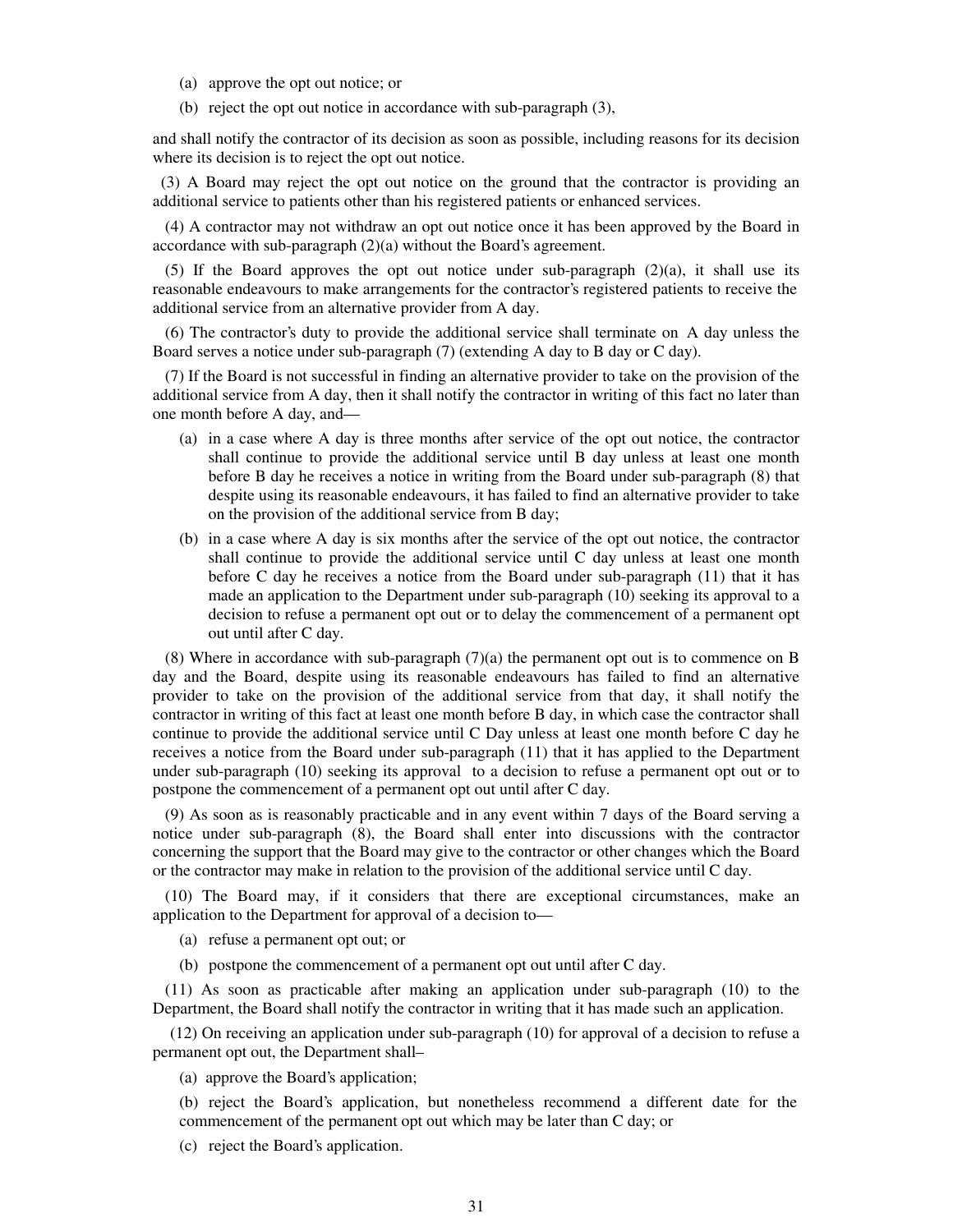(13) On receiving an application under sub-paragraph (10) for approval of a decision to postpone the commencement of a permanent opt out until after C day the Department shall–

- (a) approve the Board's application;
- (b) reject the Board's application, but nonetheless recommend–
	- (i) that the permanent opt out commence on an earlier date to that proposed by the Board in its application, or
	- (ii) that the permanent opt out be refused; or
- (c ) reject the Board's application.

(14) The Department shall notify the Board and the contractor in writing of its decision under sub-paragraph (12) or (13) as soon as is practicable, including reasons for its decision.

(15) Where the Department–

- (a) approves a decision to refuse an opt out under sub-paragraph (12)(a); or
- (b) recommends that a permanent opt out be refused under sub-paragraph  $(13)(b)(ii)$ ,

the Board shall notify the contractor in writing that the contractor may not opt out of the additional service.

(16) Where a Board notifies a contractor under sub-paragraph (15), the contractor may not serve a preliminary opt out notice in respect of that additional service for a period of 12 months beginning with the date of service of the Board's notice under sub-paragraph (15) unless there has been a change in the circumstances of the contractor in relation to his ability to deliver services under the contract.

(17) Where the Department–

(a) recommends a different date for the commencement of the permanent opt out under subparagraph  $(12)(b)$ ;

(b) approves a Board's application to postpone a permanent opt out under sub-paragraph  $(13)(a)$ ; or

(c) recommends an earlier date to that proposed by the Board in its application under subparagraph  $(13)(b)(i)$ ,

the Board shall in accordance with the decision of the Department notify the contractor in writing of its decision and the notice shall specify the date from which permanent opt out shall commence.

(18) Where the Department rejects the Board's application under sub-paragraph (12)(c) or (13)(c), the Board shall notify the contractor in writing that there shall be a permanent opt out, and the permanent opt out shall commence on C day or 28 days after the date of service of the Board's notice, whichever is the later.

(19) If the Department has not reached a decision on the Board's application under subparagraph (10) before C day, the contractor's obligation to provide the additional service shall continue until a notice is served on the contractor by the Board under sub-paragraph (17) or (18).

(20) Nothing in sub-paragraphs (1) to (19) shall prevent the contractor and the Board from agreeing a different date for the termination of the contractor's duty under the contract to provide the additional service and accordingly, varying the contract in accordance with paragraph 96(1) of Schedule 5.

(21) The permanent opt out takes effect at 08.00 on the relevant day unless the Board and the contractor agree a different day or time.

#### **Out of hours opt outs where the opt out notice is served after 30th September 2004**

**4.**—(1)This paragraph applies where a contractor wishes to serve or serves an out of hours opt out notice after 30th September 2004.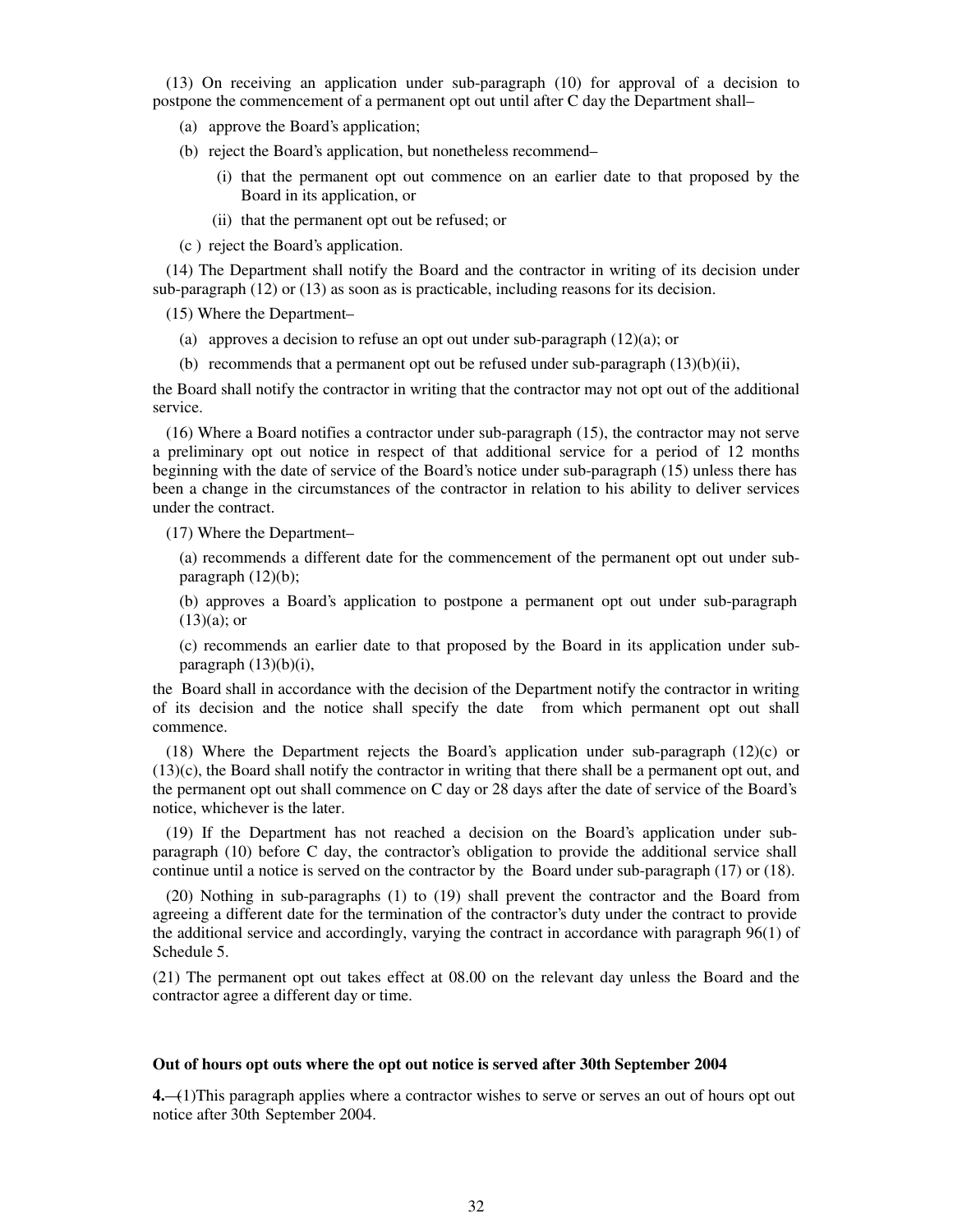(2) A contractor which wishes to terminate his obligation to provide out of hours services which was included in the contract pursuant to regulation 30 shall notify the Board in writing to that effect ("an out of hours opt out notice").

 (3) An out of hours opt out notice shall specify the date from which the contractor would like the opt out to take effect, which must be either three or six months after the date of service of the out of hours opt out notice.

(4) As soon as is reasonably practicable and in any event within 28 days of receiving the out of hours opt out notice, the Board shall approve the notice and specify in accordance with subparagraph (6) the date on which the out of hours opt out is to commence ("OOH day").

(5)The Board shall notify the contractor of its decision as soon as possible including the reason for its decision.

 (6) The date specified in sub-paragraph (4) shall be the date specified in the out of hours opt out notice.

(7) A contractor may not withdraw an out of hours opt out notice once it has been approved by the Board under sub-paragraph (4) without the Board's agreement.

(8) Following receipt of the out of hours opt out notice, the Board must use its reasonable endeavours to make arrangements for the contractor's registered patients to receive the out of hours services from an alternative provider from OOH day.

 (9) Sub-paragraphs (6) to (21) of paragraph 3 shall apply to an out of hours opt out as they apply to a permanent opt out and as if the reference to "A day" was a reference to "OOH day" and the reference in paragraph 3(16) to a "preliminary opt out notice" was a reference to an out of hours opt out notice.

#### **Out of hours opt outs where the opt out notice is served before 1st October 2004**

**5.**—(1) This paragraph shall apply where a contractor wishes to serve or serves an out of hours opt out notice before 1st October 2004.

(2) In this paragraph —

"OOH day" is the day specified by the Board for the commencement of the out of hours opt out in its decision under sub-paragraph (5);

"OOHB day" is the day six months after the date of service of the out of hours opt out notice; and

"OOHC day" is the day specified by the Board in its decision under sub-paragraph (11) or (13) (which must be nine months after the date of service of the out of hours opt out notice or before 2nd January 2005).

 (3) A contractor which wishes to terminate his obligation to provide out of hours services which was included in the contract pursuant to regulation 30 shall notify the relevant Board in writing to that effect ("an out of hours opt out notice").

(4) An out of hours opt out notice shall state the date on which the contractor would like the opt out to take effect, which must be either three or six months after the date of service of the out of hours opt out notice.

 (5) As soon as is reasonably practicable and in any event within 28 days of receiving the out of hours opt out notice, the Board shall approve the notice and specify in accordance with subparagraphs (6) and (7) the date on which the out of hours opt out is to commence (OOH day) and the Board shall notify the contractor in writing of its decision as soon as possible, including reasons for its decision.

(6) Subject to sub-paragraph (7), OOH day shall be –

- (a) the date specified in the out of hours opt out notice; or
- (b) any other date before 2nd January 2005.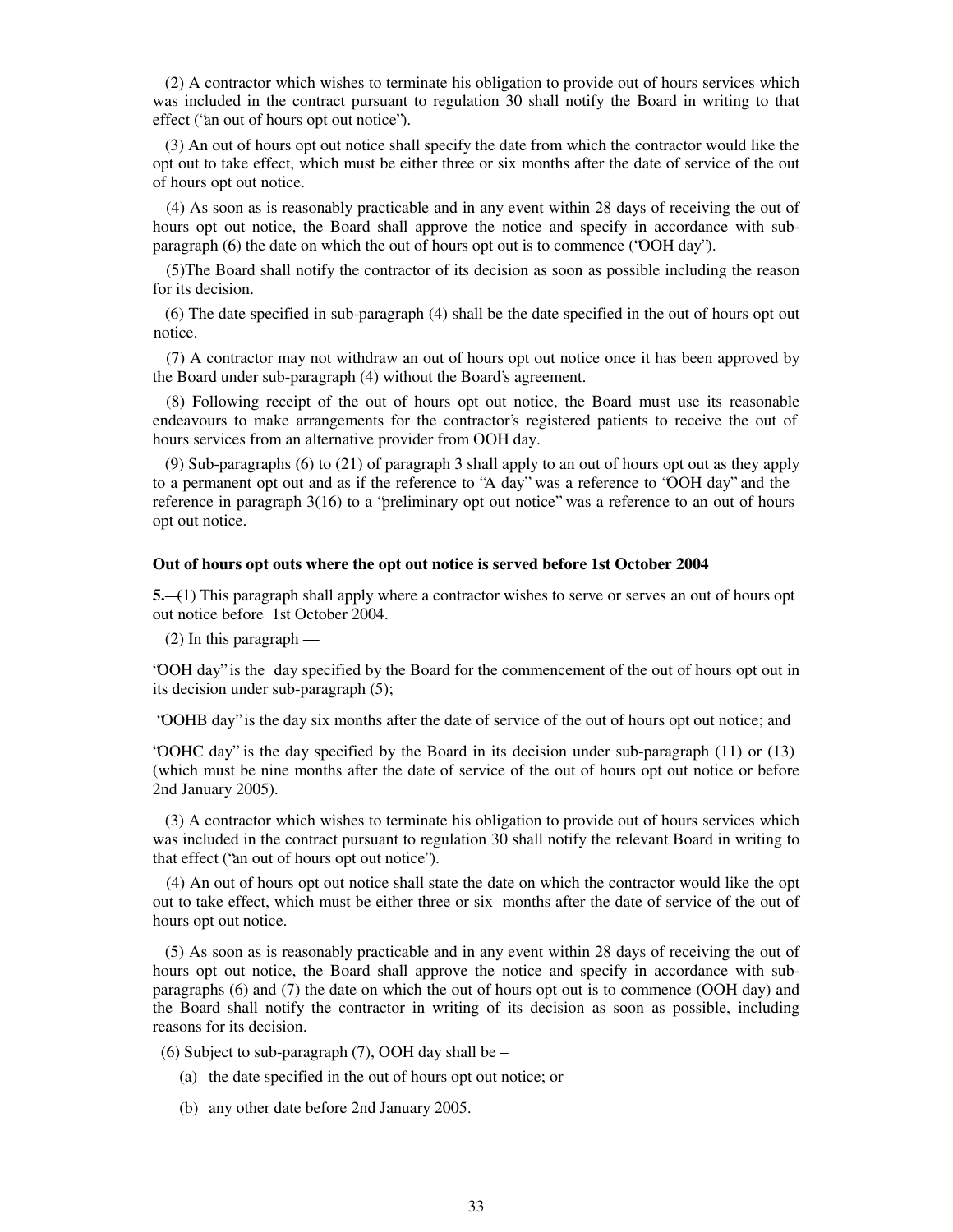(7) A Board may not specify under sub-paragraph (5) a date earlier than the date specified in the out of hours opt out notice.

(8) A contractor may not withdraw an out of hours opt out notice once it has been approved by a Board under sub-paragraph (5) without the Board's agreement.

(9) Following receipt of the out of hours opt out notice, the Board must use its reasonable endeavours to make arrangements for the contractor's registered patients to receive out of hours services from an alternative provider from OOH day.

(10) The contractor's duty to provide the out of hours services shall terminate on OOH day unless the Board —

- (a) serves a notice under sub-paragraph (11) (extending OOH day to OOHB day or OOHC day); or
- (b) makes an application under sub-paragraph (14) (seeking the approval of the Department to a decision to refuse an opt out or to delay the taking of effect of an opt out until after OOH day).

 (11) If the Board is not successful in finding an alternative provider to take on the provision of the out hours services from OOH day, then it shall notify the contractor in writing of this fact no later than one month before OOH day, and –

- (a) in a case where OOH day is three months after service of the out of hours opt out notice, the contractor shall continue to provide the out of hours services until OOHB day unless at least one month before OOHB day he receives a notice in writing from the Board under sub-paragraph (13) that despite using its reasonable endeavours, it has failed to find an alternative provider to take on the provision of the out of hours services from OOHB day;
- (b) in a case where OOH day is after the day three months after the service of the out of hours opt out notice, the contractor shall continue to provide the out of hours services until OOHC day (which shall be specified by the Board in accordance with sub-paragraph (12) and included in its notice to the contractor under this sub-paragraph) unless at least one month before OOHC day he receives a notice from the Board under sub-paragraph (16) that it has made an application to the Department under sub-paragraph (14) seeking the Department's approval to a decision to refuse an opt out or to postpone the commencement of the opt out until after OOHC day.

 (12) OOHC day shall be any day before 2nd January 2005 or the day nine months after the service of the out of hours opt out notice.

 $(13)$  Where in accordance with sub-paragraph  $(11)(a)$  the out of hours opt out is to commence on OOHB day and the Board, despite using its reasonable endeavours has failed to find an alternative provider to take on the provision of the out of hours services from that day, it shall notify the contractor in writing of this fact at least one month before OOHB day, in which case the contractor shall continue to provide the out of hours services until OOHC day (which shall be specified by the Board in accordance with sub-paragraph (12) and included in its notice to the contractor under this sub-paragraph) unless at least one month before OOHC day he receives a notice from the Board under sub-paragraph (16) that it has applied to the Department under subparagraph (14) seeking the approval of the Department to a decision to refuse an opt out or to postpone the commencement of an opt out until after OOHC day.

 (14) The Board may, if it considers there are exceptional circumstances, make an application to the Department for approval of a decision to –

- (a) refuse an opt out; or
- (b) postpone the commencement of an opt out until after—
	- (i) OOHC day, or
	- (ii) OOH day where OOH day is  $1<sup>st</sup>$  January 2005 and  $1<sup>st</sup>$  January 2005 is nine months or more after the date of the out of hours opt out notice.

(15) Where OOH day is1<sup>st</sup> January 2005, and 1<sup>st</sup> January 2005 is nine months or more after the date of the out of hours opt out notice, an application under sub-paragraph (14) shall be made at least one month before OOH day.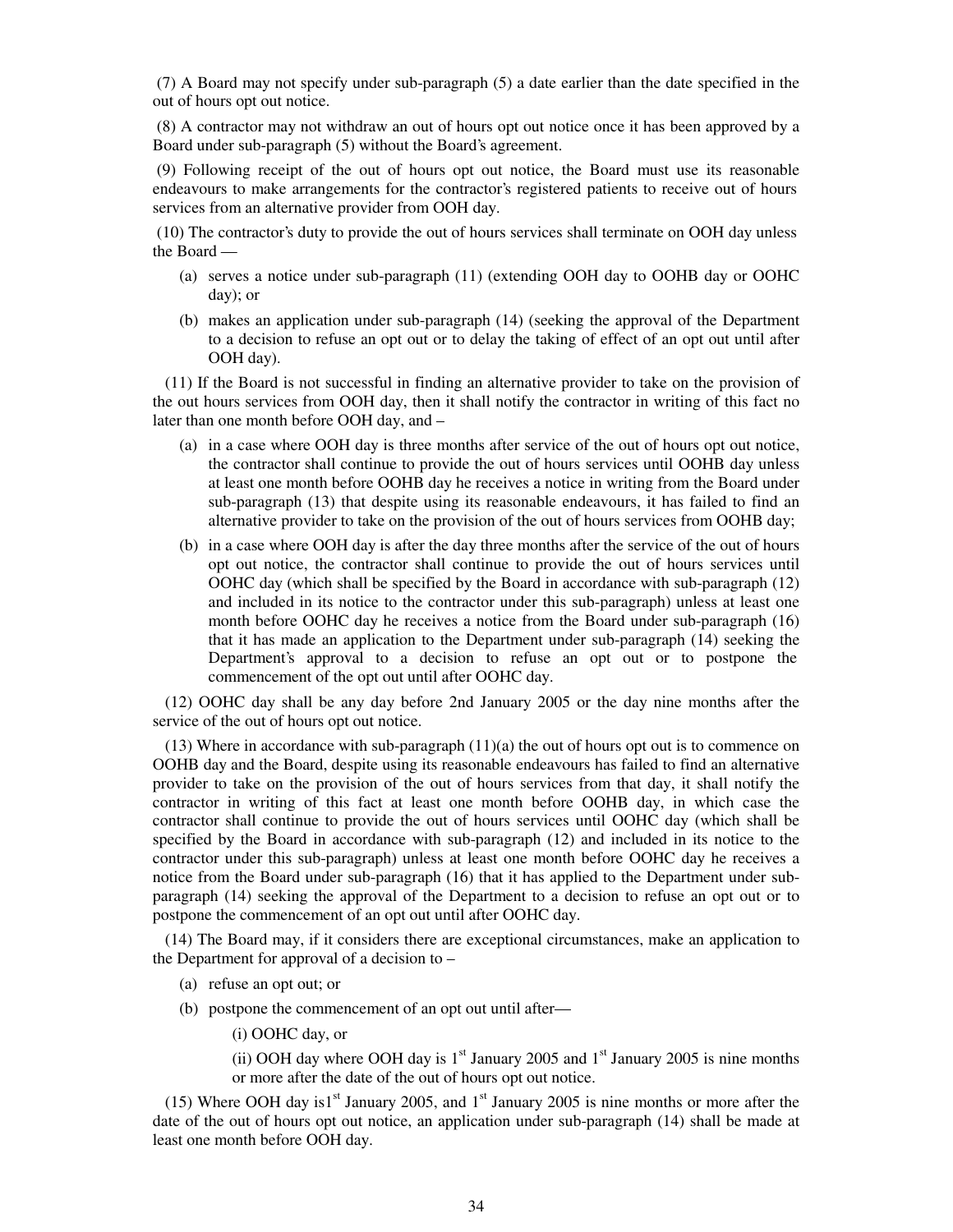(16) As soon as practicable after making an application under sub-paragraph (14) to the Department, the Board shall notify the contractor in writing that it has made such an application.

 (17) Sub-paragraphs (12) to (21) of paragraph 3 shall apply to an out of hours opt out as they apply to a permanent opt out and as if the reference to "C day" was a reference to OOHC day or OOH day where OOH day is 1st January 2005 and 1<sup>st</sup> January 2005 is nine months or more after the date of the out of hours opt out notice.

### **Informing patients of opt outs**

**6.**—(1) Prior to any opt out taking effect, the Board and the contractor shall discuss how to inform the contractor's patients of the proposed opt out.

 (2) The contractor shall, if requested by the Board inform his registered patients of an opt out and the arrangements made for them to receive the additional service or out of hours services by  $\bullet$ 

- (a) placing a notice in the practice's waiting room; or
- (b) including the information in the practice leaflet.

 (3) In this paragraph "opt out" means an out of hours opt out, a permanent opt out or a temporary opt out.

# SCHEDULE 3 Regulation 21

# LIST OF PRESCRIBED MEDICAL CERTIFICATES

| Description of medical certificate                                                                                                                                                | Statutory provisions under or for the<br>purpose of which certificate required           |
|-----------------------------------------------------------------------------------------------------------------------------------------------------------------------------------|------------------------------------------------------------------------------------------|
| 1. To support a claim or to obtain payment<br>either personally or by proxy; to prove<br>inability to work or incapacity for self-<br>support for the purposes of an award by the | Naval and Marine Pay and Pensions Act<br>1865(a)<br>Air Force (Constitution) Act 1917(b) |
| Department; or to enable proxy to draw<br>pensions etc.                                                                                                                           | Pensions (Navy, Army, Air Force and<br>Mercantile Marine) Act 1939(a)                    |

(**a**) 28 & 29 Vict. C. 73.

<sup>(</sup>**b**) 2 &3 Geo. 6 c.83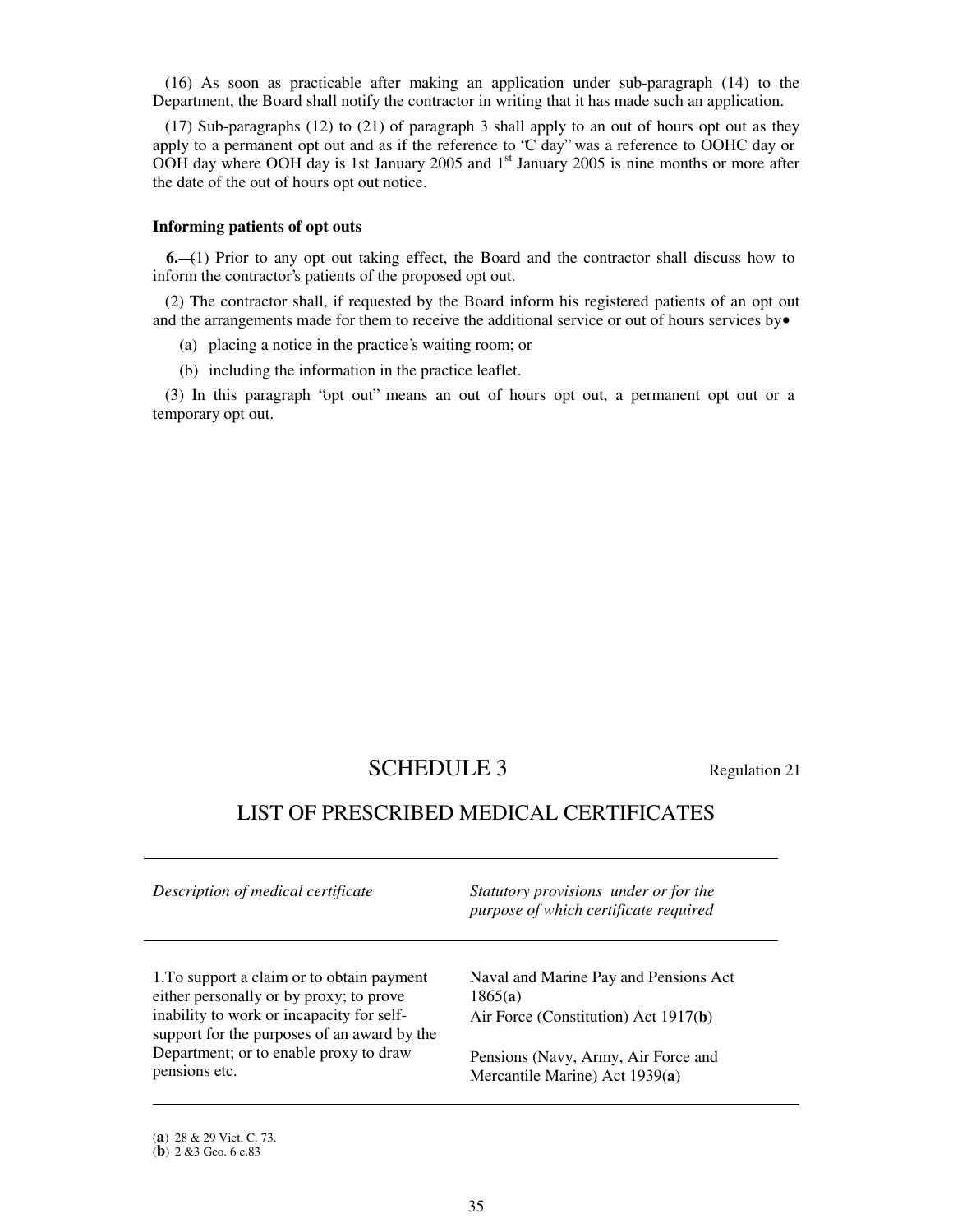|                                                                                                                                                            | Personal Injuries (Emergency Provisions) Act<br>1939(b)<br>Pensions (Mercantile Marine) Act 1942(c)<br>Polish Resettlement Act 1947(d)<br>Social Security Administration (Northern<br>Ireland) Act 1992(e)<br>Social Security Contributions and Benefits<br>(Northern Ireland) Act 1992(f) |
|------------------------------------------------------------------------------------------------------------------------------------------------------------|--------------------------------------------------------------------------------------------------------------------------------------------------------------------------------------------------------------------------------------------------------------------------------------------|
| 2. To establish pregnancy for the purpose of<br>obtaining welfare foods                                                                                    | Article 13 of the Social Security (Northern<br>Ireland) Order 1988(g)                                                                                                                                                                                                                      |
| 3. To secure registration of still-births.                                                                                                                 | Article 15 of the Births and Deaths<br>Registration (Northern Ireland) Order<br>1976(h)                                                                                                                                                                                                    |
| 4. To enable payment to be made to an<br>institution or other person in case of mental<br>disorder of persons entitled to payment from<br>public funds.    | Article 128 of the Mental Health (Northern<br>Ireland) Order 1986(i)                                                                                                                                                                                                                       |
| 5. To establish unfitness for jury service                                                                                                                 | Juries (Northern Ireland) Order 1996(j)                                                                                                                                                                                                                                                    |
| 6. To support late application for<br>reinstatement in civil employment or<br>notification of non-availability to take up<br>employment owing to sickness. | Reserve Forces (Safeguarding of<br>Employment) Act 1985(k).<br>Reserve Forces Act 1980(I)<br>Reserve Forces Act 1996(m)                                                                                                                                                                    |
| 7. To enable a person to be registered as an<br>absent voter on grounds of physical<br>incapacity                                                          | Representation of the People Act 1985(n)<br>Northern Ireland assembly Elections Order<br>1982(0)<br>The Local Elections (Northern Ireland) Order<br>1985(p)                                                                                                                                |
|                                                                                                                                                            |                                                                                                                                                                                                                                                                                            |

<sup>(</sup>**a**) 2 &3 Geo. 6 c.83

(**e**) 1992 c.8.

-

(**f**) 1992 c.7.

(**j**) S.I. 1996/1141 (N.I. 6)

<sup>(</sup>**b**) 2 & 3 Geo. 6 c.82

<sup>(</sup>**c**) 5 & 6 Geo. 6 c..26

<sup>(</sup>**d**) 10 & 11 Geo. 6 c.19

<sup>(</sup>**g**) S.I. 1988/594 (N.I.2); Article 13 is amended by Schedule 7 to the Social Security (Northern Ireland) Order 1990 (S.I. 1990/1511 (N.I. 15)) and by paragraph 35(1) and (2) of Schedule 2 to the Social Security (Consequential Provisions) (Northern Ireland) Act 1992 (c. 9)

<sup>(</sup>**h**) S.I. 1976/1041 (N.I.14) as amended by the Still-Birth (Definition) (Northern Ireland) Order 1992 (S.I. 1992/1310 (N.I. 10)) (**i**) S.I. 1986.595 (N.I.4)

<sup>(</sup>**k**) 1985 c.17.

<sup>(</sup>**l**) 1980 c.9.

<sup>(</sup>**m**) 1996 c.14.

<sup>(</sup>**n**) 1985 c.50.

<sup>(</sup>**o**) S.I. 1982/1135

<sup>(</sup>**p**) S.I. 1985/454 substituted by Schedule 2 to S.I. 1987/168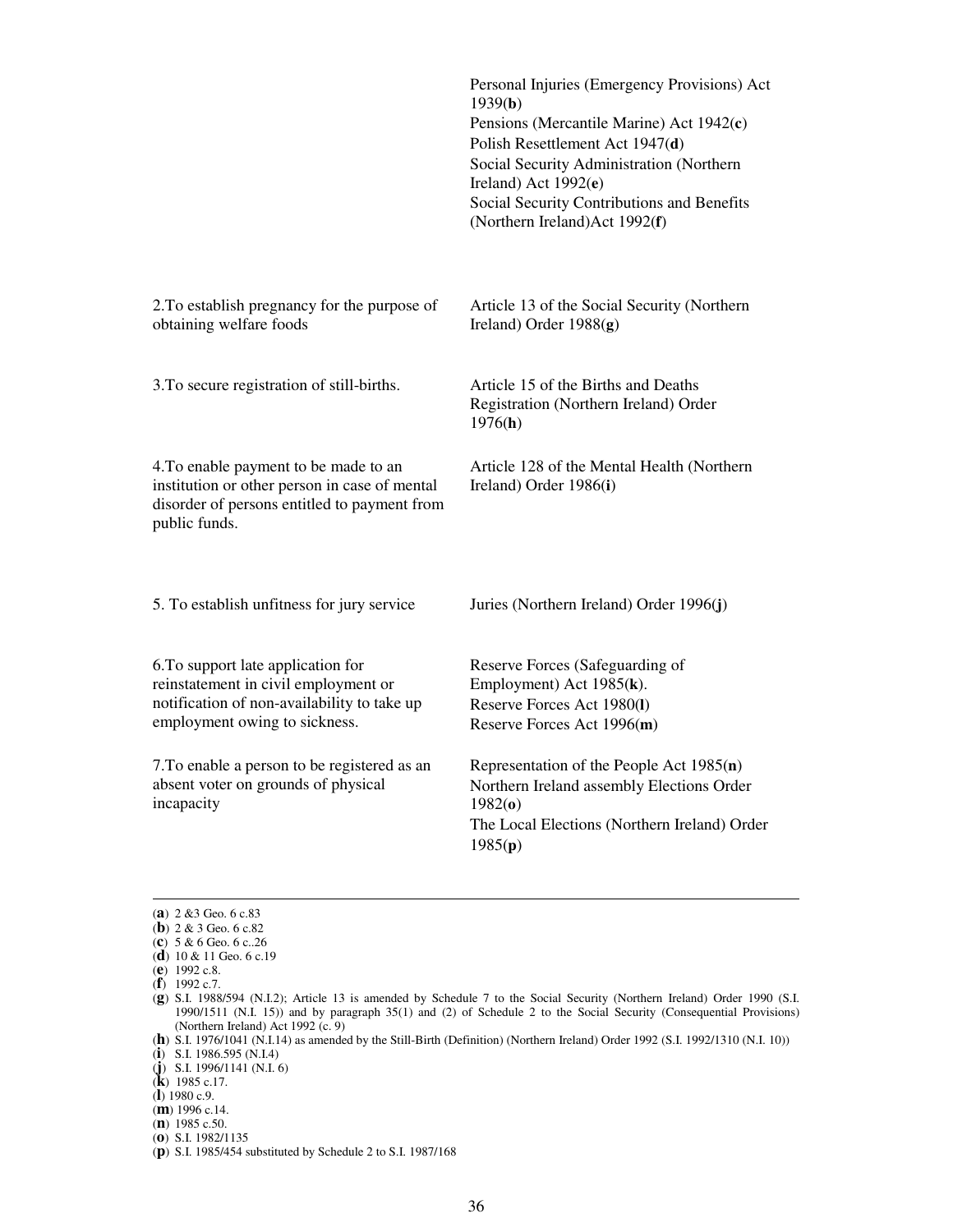8.To support applications for certificates conferring exemption from charges in respect of drugs, medicines and appliances.

Health and Personal Social Services Northern Ireland) Order 1972(**a**)

SCHEDULE 4 Regulation 24

# FEES AND CHARGES

**1.** The contractor may demand or accept a fee or other remuneration—

- (a) from any public body for services rendered for the purposes of that body's statutory functions:
- (b) from any body, employer or school for a routine medical examination of persons for whose welfare the body, employer or school is responsible, or an examination of such persons for the purpose of advising the body, employer or school of any administrative action they might take;
- (c) for treatment which is not primary medical services or otherwise required to be provided under the contract and which is given:

(i) pursuant to the provisions of Article 31 of the Order (Accommodation and services for private patients), or

(ii) in a registered nursing home which is not providing services under that Order,

if, in either case, the person administering the treatment is serving on the staff of a hospital providing services under the Order as a specialist providing treatment of the kind the patient requires and if, within 7 days of giving the treatment, the contractor or the person providing the treatment supplies the Board, on a form provided by it for the purpose, with such information about the treatment as it may require;

- (d) when he treats a patient under regulation 24(3), in which case he shall be entitled to demand and accept a reasonable fee (recoverable in certain circumstances under regulation 24(4) for any treatment given, if he gives the patient a receipt;
- (e) for attending and examining (but not otherwise treating) a patient—
	- (i) at his request at a police station in connection with possible criminal proceedings against him,
	- (ii) at the request of a commercial, educational or not-for-profit organisation for the purpose of creating a medical report or certificate,
	- (iii) for the purpose of creating a medical report required in connection with an actual or potential claim for compensation by the patient;

**.** 

<sup>(</sup>**a**) 1972 (N.I. 14)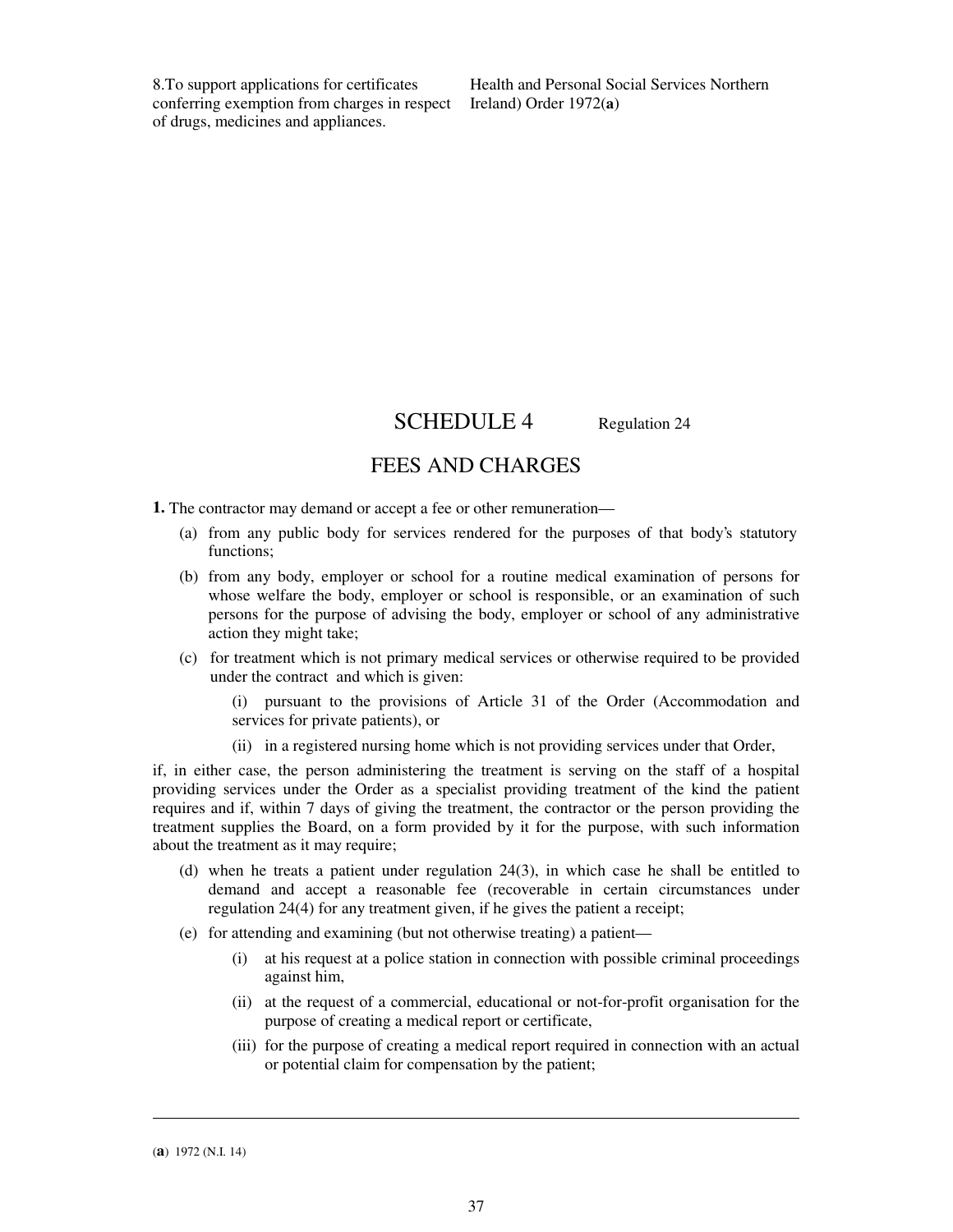- (f) for treatment consisting of an immunisation for which no remuneration is payable by the Board and which is requested in connection with travel abroad;
- (g) for prescribing or providing drugs, medicines or appliances (including a collection of such drugs, medicines or appliances in the form of a travel kit) which a patient requires to have in his possession solely in anticipation of the onset of an ailment or occurrence of an injury while he is outside the United Kingdom but for which he is not requiring treatment when the medicine is prescribed;
- (h) for a medical examination—
	- (i) to enable a decision to be made whether or not it is inadvisable on medical grounds for a person to wear a seat belt, or
	- (ii) for the purpose of creating a report—
		- (aa) relating to a road traffic accident or criminal assault, or
	- (bb) that offers an opinion as to whether a patient is fit to travel;
- (i) for testing the sight of a person to whom paragraphs (a), (b) or (c) of Article  $62(1)$  of the Order (arrangements for general ophthalmic services) applies (including by reason of regulations under Article 62(6) of that Order);
- (j) where he is a contractor which is required by a Board under regulation 12 of the Pharmaceutical Regulations to provide drugs, medicines or appliances to a patient and provides for that patient, otherwise than under pharmaceutical services, any Scheduled drug;
- (k) for prescribing or providing drugs or medicines for malaria chemoprophylaxis.

# SCHEDULE 5 Regulation 26

# OTHER CONTRACTUAL TERMS

## PART 1

# PROVISION OF SERVICES

### **Premises**

**1.** Subject to any plan which is included in the contract pursuant to regulation 18(3), the contractor shall ensure that the premises used for the provision of services under the contract are-

- (a) suitable for the delivery of those services; and
- (b) sufficient to meet the reasonable needs of the contractor's patients.

#### **Attendance at practice premises**

**2.**—(1) The contractor shall take steps to ensure that any patient who—

(a) has not previously made an appointment; and

(b) attends at the practice premises during the normal hours for essential services,

is provided with such services by an appropriate health care professional during that surgery period except in the circumstances specified in sub-paragraph (2).

(2) The circumstances referred to in sub-paragraph (1) are that—

 (a) it is more appropriate for the patient to be referred elsewhere for services under the Order; or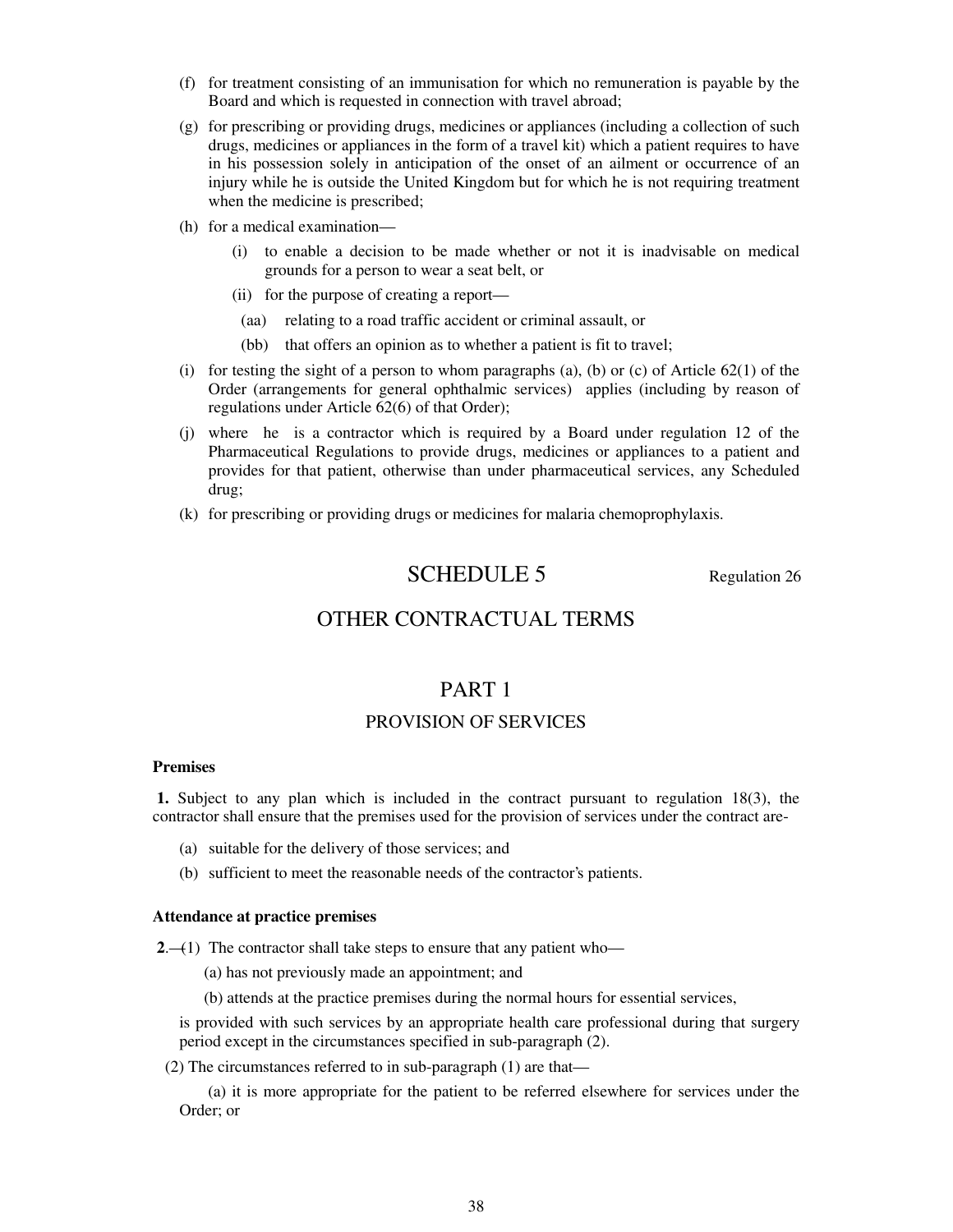(b) the patient is then offered an appointment to attend again within a time which is appropriate and reasonable having regard to all the circumstances and the patient's health would not thereby be jeopardised.

#### **Attendance outside practice premises**

 **3**.—(1) In the case of a patient whose medical condition is such that in the reasonable opinion of the contractor—

- (a) attendance on the patient is required; and
- (b) it would be inappropriate for the patient to attend at the practice premises

the contractor shall provide services to that patient at whichever in his judgement is the most appropriate of the places set out in sub-paragraph (2).

(2) The places referred to in sub-paragraph (1) are—

- (a) the place recorded in the patient's medical records as being his last home address;
- (b) such other place as the contractor has informed the patient and the Board is the place where he has agreed to visit and treat the patient; or
- (c) some other place in the contractor's practice area.

(3) Nothing in this paragraph prevents the contractor from—

- (a) arranging for the referral of a patient without first seeing the patient, in a case where the medical condition of that patient makes that course of action appropriate; or
- (b) visiting the patient in circumstances where this paragraph does not place him under an obligation to do so.

#### **Newly registered patients**

**4**. —(1) Where a patient has been—

- (a) accepted on a contractor's list of patients under paragraph 15; or
- (b) assigned to that list by the Board,

the contractor shall, in addition and without prejudice to his other obligations in respect of that patient under the contract, invite the patient to participate in a consultation either at his practice premises or, if the medical condition of the patient so warrants, at one of the places referred to in paragraph 3(2).

 (2) An invitation under sub-paragraph (1) shall be issued within six months of the date of the acceptance of the patient on, or their assignment to, the contractor's list.

 (3) Where a patient (or, where appropriate, in the case of a patient who is a child, his parent) agrees to participate in a consultation mentioned in sub-paragraph (1) the contractor shall, in the course of that consultation make such inquiries and undertake such examinations as appear to him to be appropriate in all the circumstances.

### **Patients not seen within three years**

**5.** Where a registered patient who—

- (a) has attained the age of 16 years but has not attained the age of 75 years; and
- (b) has attended neither a consultation with, nor a clinic provided by, the contractor within the period of 3 years prior to the date of his request;

requests a consultation the contractor shall, in addition and without prejudice to his other obligations in respect of that patient under the contract, provide such a consultation in the course of which it shall make such inquiries and undertake such examinations as appear to him to be appropriate in all the circumstances.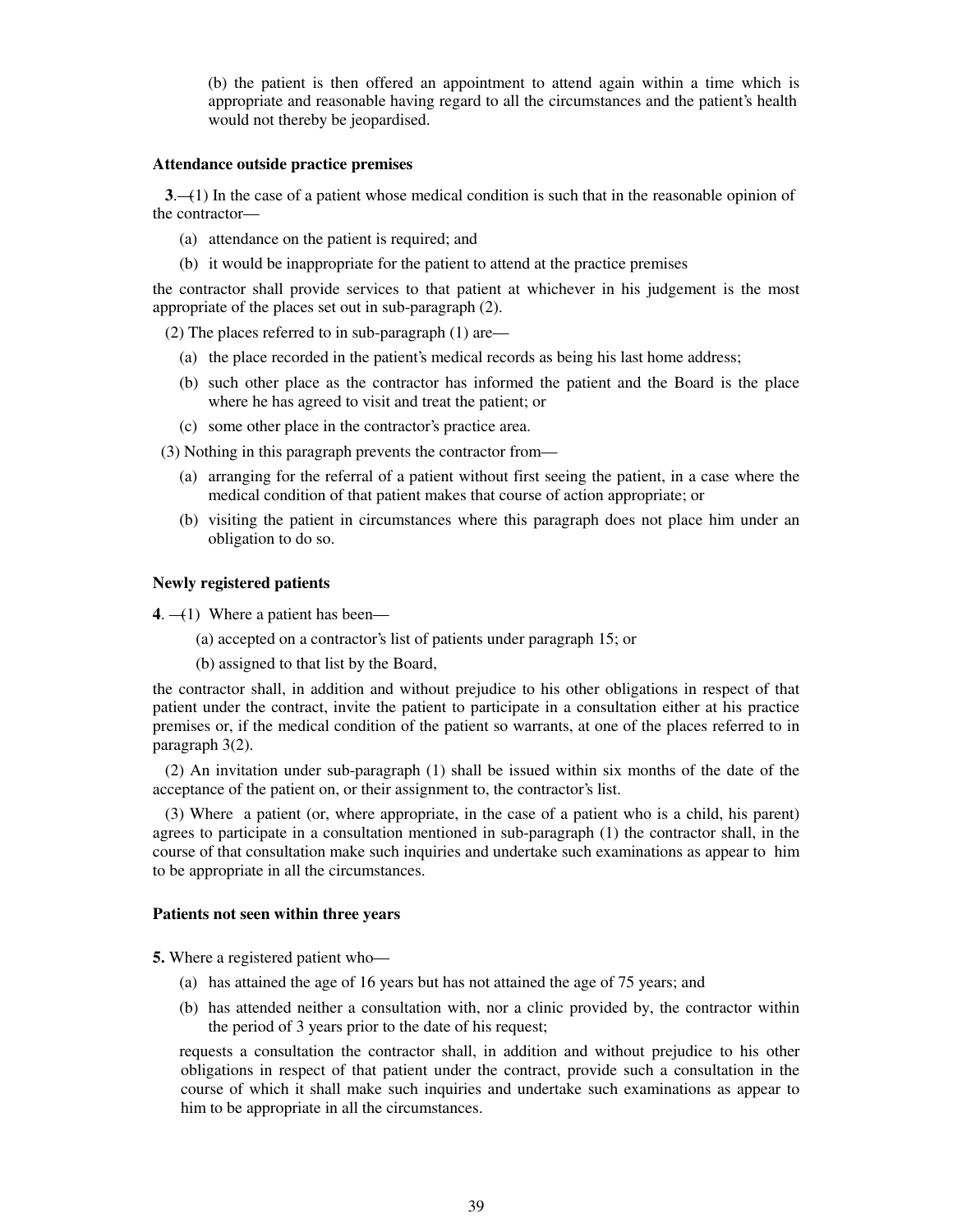## **Patients aged 75 years and over**

**6.—(1)** Where a registered patient who—

- (a) has attained the age of 75 years; and
- (b) has not participated in a consultation under this paragraph within the period of twelve months prior to the date of his request,

requests a consultation, the contractor shall, in addition and without prejudice to his other obligations in respect of that patient under the contract, provide such a consultation in the course of which he shall make such inquiries and undertake such examinations as appear to him to be appropriate in all the circumstances.

 (2) A consultation under sub-paragraph (1) shall take place in the home of the patient where, in the reasonable opinion of the contractor, it would be inappropriate, as a result of the patient's medical condition, for him to attend at the practice premises.

## **Clinical reports**

**7.—**(1) Where the contractor provides any clinical services, other than under a private arrangement, to a patient who is not on his list of patients, he shall, as soon as reasonably practicable, provide a clinical report relating to the consultation, and any treatment provided, to the Board.

(2)The Board shall send any report received under sub-paragraph (1)—

- (a) to the person with whom the patient is registered for the provision of essential services or their equivalent; or
- (b) if the person referred to in head (a) is not known to it, to the Board in whose area the patient is resident.

## **Storage of vaccines**

**8.** The contractor shall ensure that —

- (a) all vaccines are stored in accordance with the manufacturer's instructions,
- (b) all refrigerators in which vaccines are stored have a maximum/minimum thermometer and that readings are taken on all working days.

## **Infection control**

**9**. The contractor shall ensure that he has appropriate arrangements for infection control and decontamination.

## **Criteria for out of hours services**

**10.** A contractor whose contract includes the provision of out of hours services shall only be required to provide such services if, in the reasonable opinion of the contractor in the light of the patient's medical condition, it would not be reasonable in all the circumstances for the patient to wait for the services required until the next time at which he could obtain such services during core hours.

## **Standards for out of hours services**

11. From 1<sup>st</sup> January 2005, a contractor which provides out of hours services must in the provision of such services meet any quality standards which have been approved by the Department and specified in writing by the Board in relation to the provision of those services.

## **Duty of co-operation in relation to additional, enhanced and out of hours services**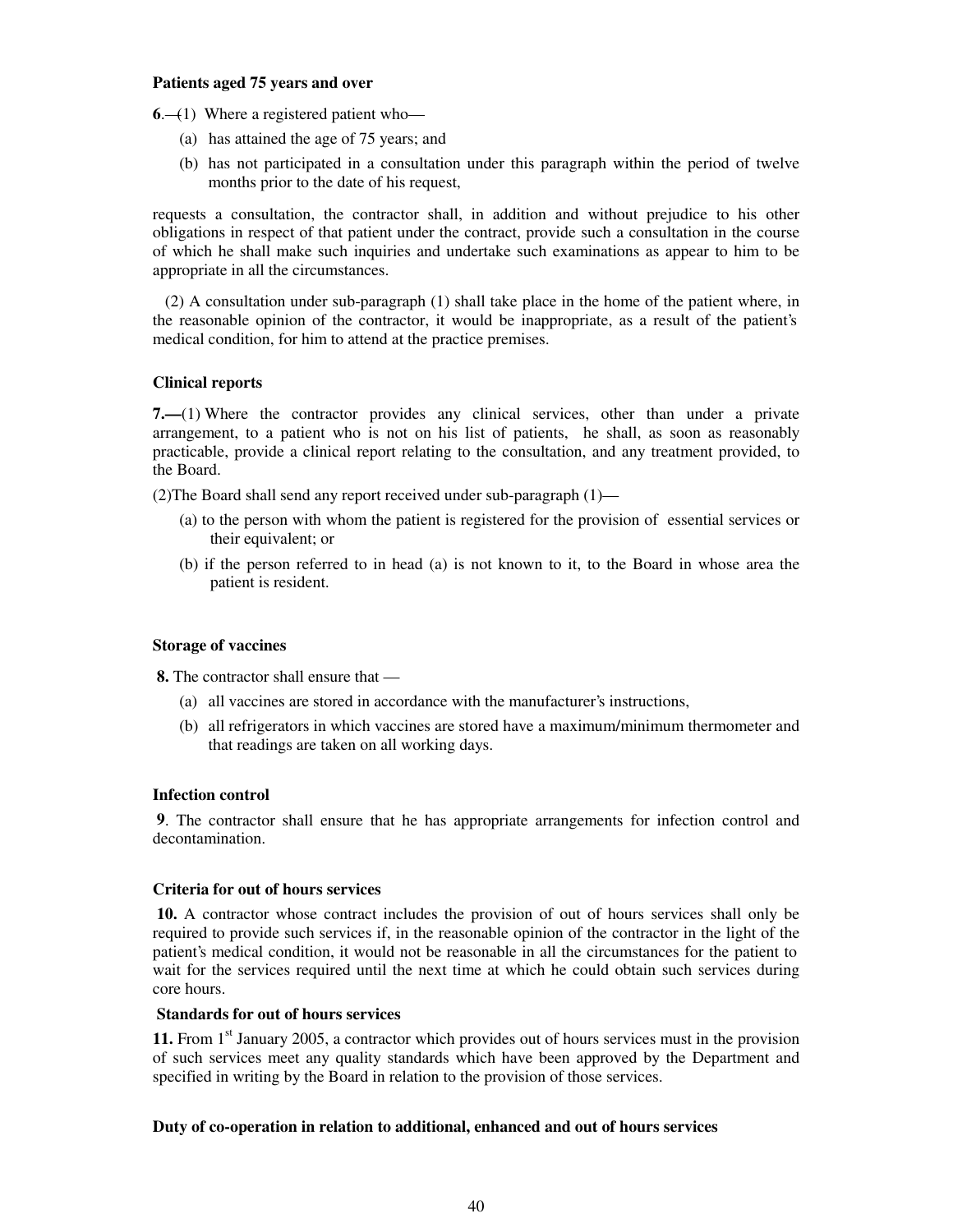**12**.—(1) A contractor which does not provide to his registered patients or to persons whom he has accepted as temporary residents—

- (a) a particular additional service;
- (b) a particular enhanced service; or

(c) out of hours services, either at all or in respect of some periods or some services,

shall comply with the requirements specified in sub- paragraph (2).

(2) The requirements referred to in sub- paragraph (1) are that the contractor shall—

- (a) co-operate with any person responsible for the provision of that service;
- (b) comply in core hours with any reasonable request for information from such a person or from the Board relating to the provision of that service or those services; and
- (c) in the case of out of hours services, take reasonable steps to ensure that any patient who contacts the practice premises during the out of hours period is provided with information about how to obtain services during that period.

(3) Nothing in this paragraph shall require a contractor whose contract does not include the provision of out of hours services to make himself available during the out of hours period.

**13.** Where a contractor is to cease to be required to provide to his patients—

- (a) a particular additional service;
- (b) a particular enhanced service; or
- (c) out of hours services, either at all or in respect of some periods or some services,

he shall comply with any reasonable request for information relating to the provision of that service made by the Board or by any person with whom the Board intends to enter into a contract for the provision of such services.

# PART 2

# PATIENTS

## **List of patients**

 **14.** The Board shall prepare and keep up to date a list of the patients—

- (a) who have been accepted by the contractor for inclusion in his list of patients under paragraph 15 and who have not subsequently been removed from that list under paragraphs 19 to 27; and
- (b) who have been assigned to the contractor under paragraph 32 or 33 and whose assignment has not subsequently been rescinded.

## **Application for inclusion in a list of patients**

 **15**.—(1) The contractor may, if his list of patients is open, accept an application for inclusion in his list of patients made by or on behalf of any person whether or not resident in his practice area or included, at the time of that application, in the list of patients of another contractor or provider of primary medical services.

 (2) The contractor may, if his list of patients is closed, only accept an application for inclusion in his list of patients from a person who is an immediate family member of a registered patient whether or not resident in his practice area or included, at the time of that application, in the list of patients of another contractor or provider of primary medical services.

 (3) Subject to sub-paragraph (4), an application for inclusion in a contractor's list of patients shall be made by delivering to the practice premises a medical card or an application signed (in either case) by the applicant or a person authorised by the applicant to sign on his behalf.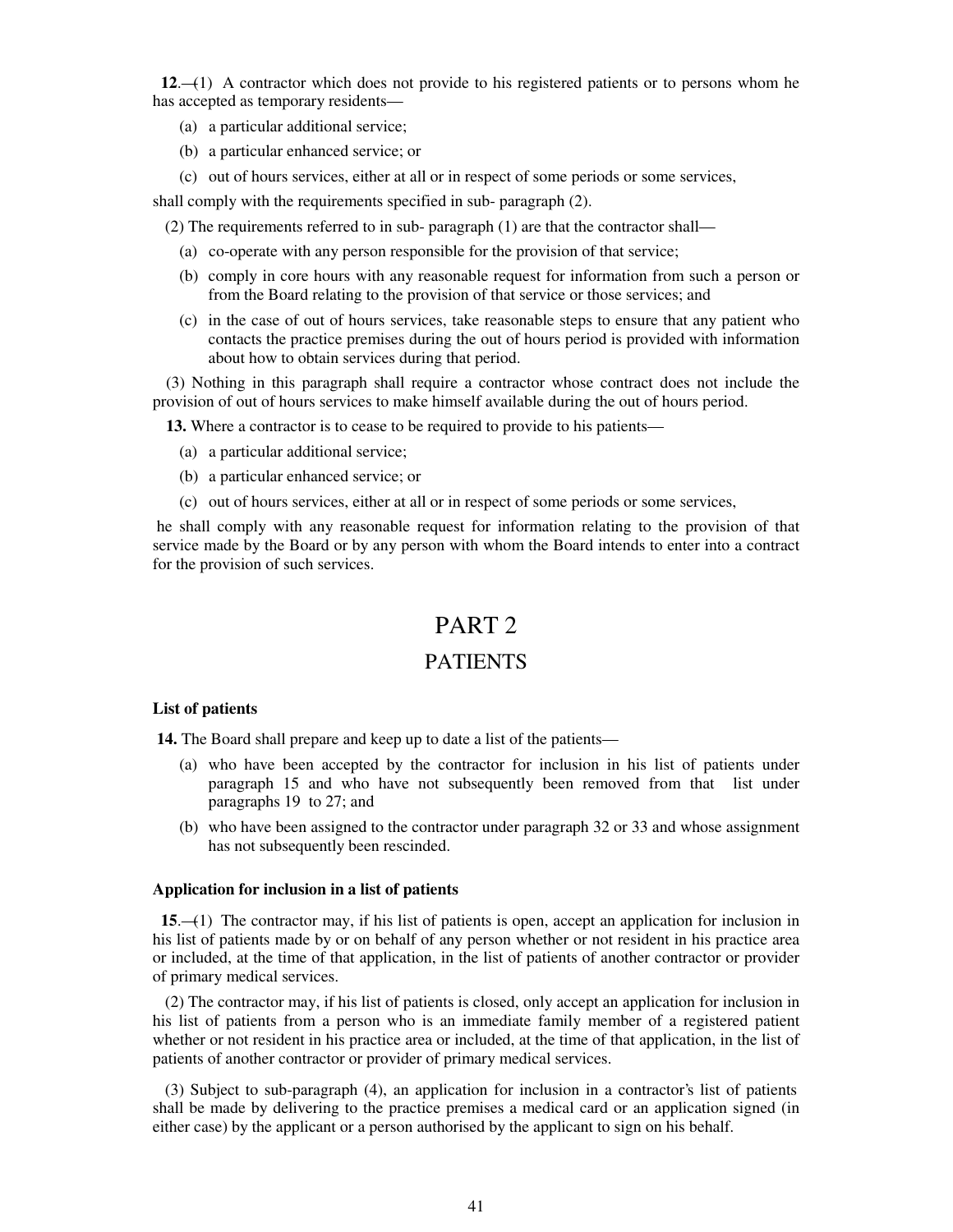- (4) An application may be made —
- (a) on behalf of any child—
	- (i) by either parent, or in the absence of both parents, the guardian or other adult who has care of the child,
	- (ii) by a person duly authorised by an authoritylooking after a child under the provisions of the Children (Northern Ireland) Order 1995, or
	- (iii) by a person duly authorised by a voluntary organisation by which the child is being accommodated under the provisions of that Order; or
- (b) on behalf of any adult who is incapable of making such an application, or authorising such an application to be made on their behalf, by a relative or the primary carer of that person.

 (5) A contractor which accepts an application for inclusion in his list of patients shall notify the Board in writing as soon as possible.

(6) On receipt of a notice under sub-paragraph (5), the Board shall—

- (a) include that person in the contractor's list of patients from the date on which the notice is received; and
- (b) notify the applicant (or, in the case of a child or incapable adult, the person making the application on their behalf) of the acceptance.

#### **Temporary residents**

 **16**.—(1) The contractor may, if his list of patients is open, accept a person as a temporary resident provided he is satisfied that the person is—

- (a) temporarily resident away from his normal place of residence and is not being provided with essential services (or their equivalent) under any other arrangement in the place where he is temporarily residing; or
- (b) moving from place to place and not for the time being resident in any place.

 (2) For the purposes of sub-paragraph (1), a person shall be regarded as temporarily resident in a place if, when he arrives in that place, he intends to stay there for more than 24 hours but not more than three months.

 (3) A contractor which wishes to terminate his responsibility for a person accepted as a temporary resident before the end of—

- (a) three months; or
- (b) such shorter period for which he agreed to accept him as a patient,

shall notify him either orally or in writing and his responsibility for that patient shall cease 7 days after the date on which the notification was given.

 (4) At the end of three months, or on such earlier date as his responsibility for the temporary resident has come to an end, the contractor shall notify the Board in writing of any person whom he accepted as a temporary resident.

### **Refusal of applications for inclusion in the list of patients or for acceptance as a temporary resident**

 **17**.—(1) The contractor shall only refuse an application made under paragraph 15 or 16 if he has reasonable grounds for doing so which do not relate to the applicant's race, gender, social class, marital status, age, religion, political opinion, sexual orientation, appearance, disability, medical condition or whether or not the applicant has dependants.

 (2) The reasonable grounds referred to in paragraph (1) shall, in the case of applications made under paragraph 15, include the ground that the applicant does not live in the contractor's practice area.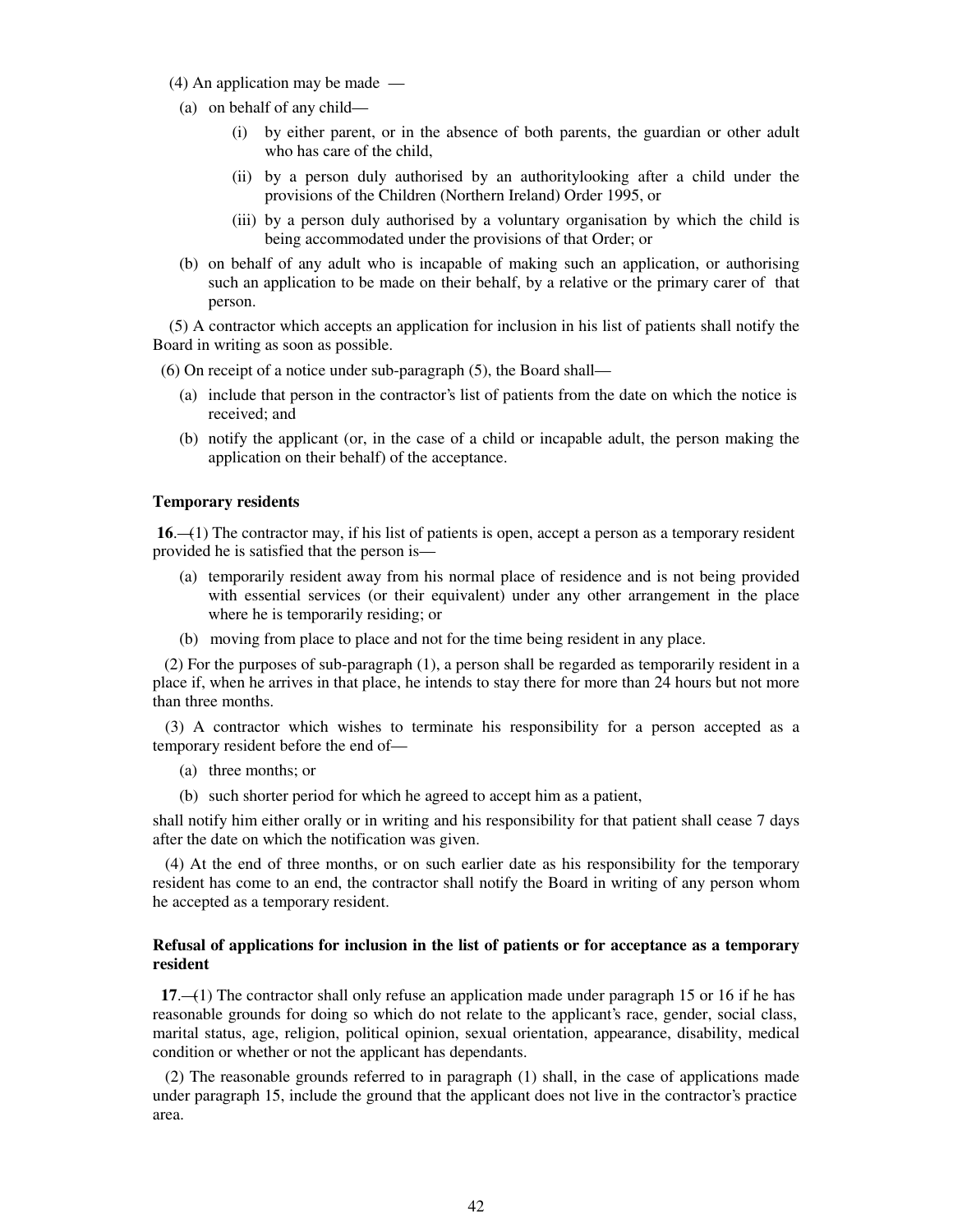(3) A contractor which refuses an application made under paragraph 15 or 16 shall, within 14 days of his decision, notify the applicant (or, in the case of a child or incapable adult, the person making the application on their behalf) in writing of the refusal and the reason for it.

(4) The contractor shall keep a written record of refusals of applications made under paragraph 15 and of the reasons for them and shall make this record available to the Board on request.

#### **Patient preference of practitioner**

**18.—(1)** Where the contractor has accepted an application for inclusion in his list of patients, he shall—

- (a) notify the patient (or, in the case of a child or incapable adult, the person who made the application on their behalf) of the patient's right to express a preference to receive services from a particular performer or class of performer either generally or in relation to any particular condition; and
- (b) record in writing any such preference expressed by or on behalf of the patient*.*
- (2) The contractor shall endeavour to comply with any reasonable preference expressed under sub-paragraph (1) but need not do so if the preferred performer—
	- (a) has reasonable grounds for refusing to provide services to the patient; or
	- (b) does not routinely perform the service in question within the practice.

## **Removal from the list at the request of the patient**

 **19**.—(1) The contractor shall notify the Board in writing of any request for removal from his list of patients received from a registered patient.

- (2) Where the Board**—**
	- (a) receives notification from the contractor under sub-paragraph (1); or
	- (b) receives a request from the patient to be removed from the contractor's list of patients,

it shall remove that person from the contractor's list of patients.

- (3) A removal in accordance with sub-paragraph (2) shall take effect—
	- (a) on the date on which the Board receives notification of the registration of the person with another provider of essential services (or their equivalent); or
	- (b) 14 days after the date on which the notification or request made under sub-paragraph (1) or (2) respectively is received by the Board,

whichever is the sooner.

- (4) The Board shall, as soon as practicable, notify in writing—
	- (a) the patient; and
	- (b) the contractor,

that the patient's name will be or has been removed from the contractor's list of patients on the date referred to in sub-paragraph (3).

(5) In this paragraph and in paragraphs  $20(1)(b)$  and  $(10)$ ,  $21(6)$  and  $(7)$ ,  $23$  and  $26$ , a reference to a request received from or advice, information or notification required to be given to a patient shall include a request received from or advice, information or notification required to be given to—

- (a) in the case of a patient who is a child, a parent or other person referred to in paragraph  $15(4)(a)$ ; or
- (b) in the case of an adult patient who is incapable of making the relevant request or receiving the relevant advice, information or notification, a relative or the primary carer of the patient.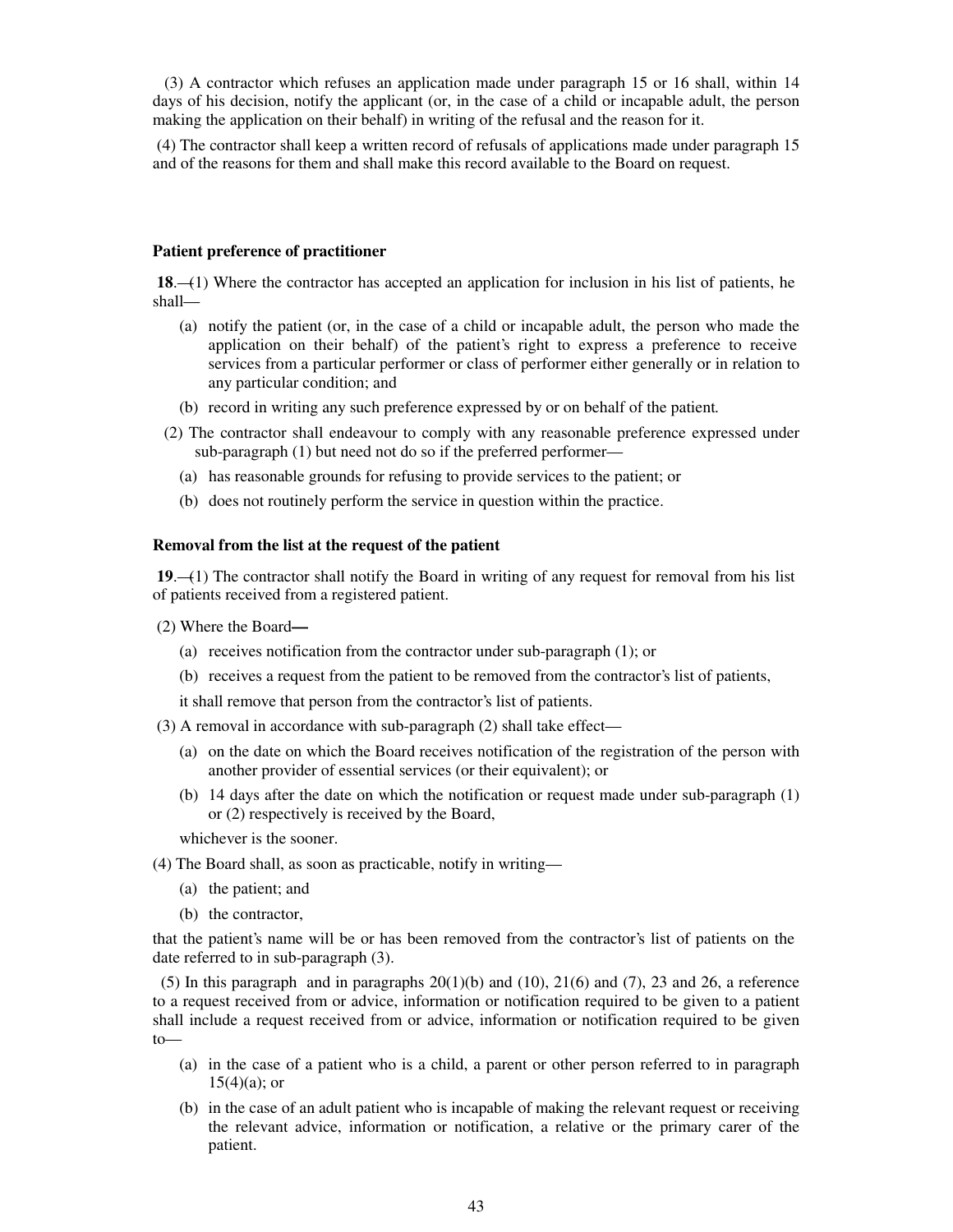#### **Removal from the list at the request of the contractor**

**20**.—(1) Subject to paragraph 21, a contractor which has reasonable grounds for wishing a patient to be removed from his list of patients which do not relate to the applicant's race, gender, social class, marital status, age, religion, political opinion, sexual orientation, appearance, disability, medical condition, or whether or not the applicant has dependants shall-

- (a) notify the Board in writing that he wishes to have the patient removed; and
- (b) subject to sub-paragraph (2), notify the patient of his specific reasons for requesting removal.

(2) Where in the reasonable opinion of the contractor—

- (a) the circumstances of the removal are such that it is not appropriate for a more specific reason to be given; and
- (b) there has been an irrevocable breakdown in the relationship between the patient and the contractor,

the reason given under sub-paragraph (1) may consist of a statement that there has been such a breakdown.

 (3) Except in the circumstances specified in sub-paragraph (4), a contractor may only request a removal under sub-paragraph (1), if, within the period of 12 months prior to the date of his request to the Board, he has warned the patient that he is at risk of removal and explained to him the reasons for this.

- (4) The circumstances referred to in sub-paragraph (3) are that-
	- (a) the reason for removal relates to a change of address;
	- (b) the contractor has reasonable grounds for believing that the issue of such a warning would-
		- (i) be harmful to the physical or mental health of the patient, or
		- (ii) put at risk the safety of one or more of the persons specified in sub-paragraph (5); or

(c) it is, in the opinion of the contractor, not otherwise reasonable or practical for a warning to be given.

(5) The persons referred to in sub-paragraph (4) are —

(a) the contractor, where he is an individual medical practitioner;

(b) in the case of a contract with two or more individuals practising in partnership, a partner in that partnership;

(c) in the case of a contract with a company, a legal and beneficial owner of shares in that company;

(d) a member of the contractor's staff;

(e) a person engaged by the contractor to perform or assist in the performance of services under the contract; or

- (f) any other person present on-
	- (i) the practice premises, or
	- (ii) in the place where services are being provided to the patient under the contract.

(6) The contractor shall record in writing —

(a) the date of any warning given in accordance with sub-paragraph (3) and the reasons for giving such a warning as explained to the patient; or

(b) the reason why no such warning was given.

 (7) The contractor shall keep a written record of removals under this paragraph which shall include—

(a) the reason for removal given to the patient;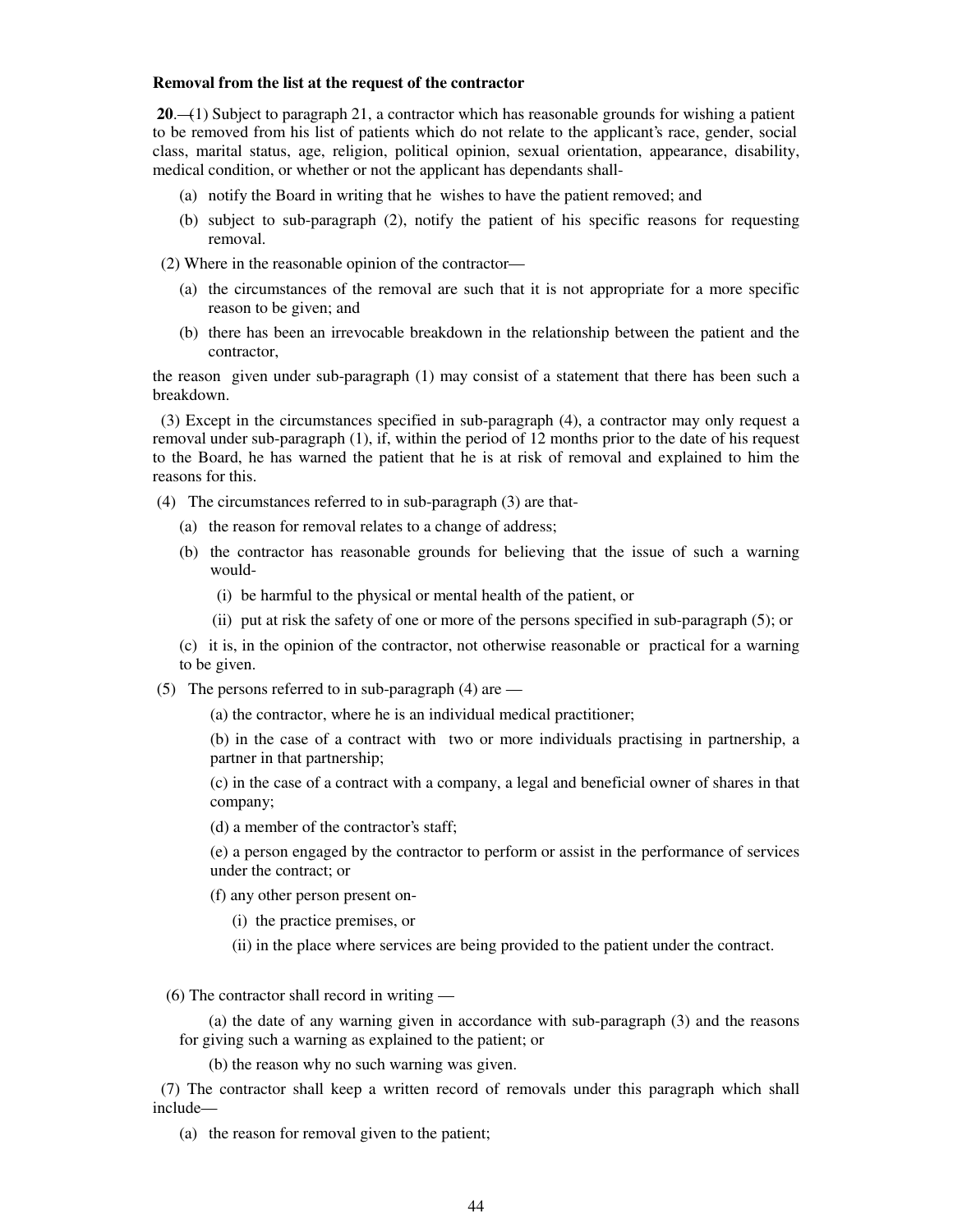- (b) the circumstances of the removal; and
- (c) in cases where sub-paragraph (2) applies, the grounds for a more specific reason not being appropriate,

and shall make this record available to the Board on request.

(8) A removal requested in accordance with sub-paragraph (1) shall, subject to sub-paragraph (9), take effect from-

- (a) the date on which the Board receives notification of the registration of the person with another provider of essential services (or their equivalent); or
- (b) the eighth day after the Board receives the notice referred to in sub-paragraph (1)(a),

whichever is the sooner.

 (9) Where, on the date on which the removal would take effect under sub-paragraph (8), the contractor is treating the patient at intervals of less than seven days, the contractor shall notify the Board in writing of the fact and the removal shall take effect-

- (a) on the eighth day after the Board receives notification from the contractor that the person no longer needs such treatment; or
- (b) on the date on which the Board receives notification of the registration of the person with another provider of essential services (or their equivalent),

whichever is the sooner.

(10) The Board shall notify in writing—

- (a) the patient; and
- (b) the contractor,

that the patient's name has been or will be removed from the contractor's list of patients on the date referred to in sub-paragraph (8) or (9).

#### **Removals from the list of patients who are violent**

 **21**.—(1) A contractor which wishes a patient to be removed from his list of patients with immediate effect on the grounds that –

- (a) the patient has committed an act of violence against any of the persons specified in subparagraph (2) or behaved in such a way that any such person has feared for his safety; and
- (b) he has reported the incident to the police,

shall notify the Board in accordance with sub-paragraph (3).

(2) The persons referred to in sub-paragraph (1) are-

- (a) the contractor where he is a medical practitioner;
- (b) in the case of a contract with two or more individuals practising in partnership, any partner in that partnership;
- (c) in the case of a contract with a company, legal and beneficial owner of shares in that company;
- (d) member of the contractor's staff;
- (e) person engaged by the contractor to perform or assist in the performance of services under the contract; or
- (f) any other person present-
	- (i) on the practice premises, or
	- (ii) in the place where services were provided to the patient under contract.

 (3) Notification under sub-paragraph (1) may be given by any means including telephone or fax but if not given in writing shall subsequently be confirmed in writing within seven days (and for this purpose a faxed notification is not a written one).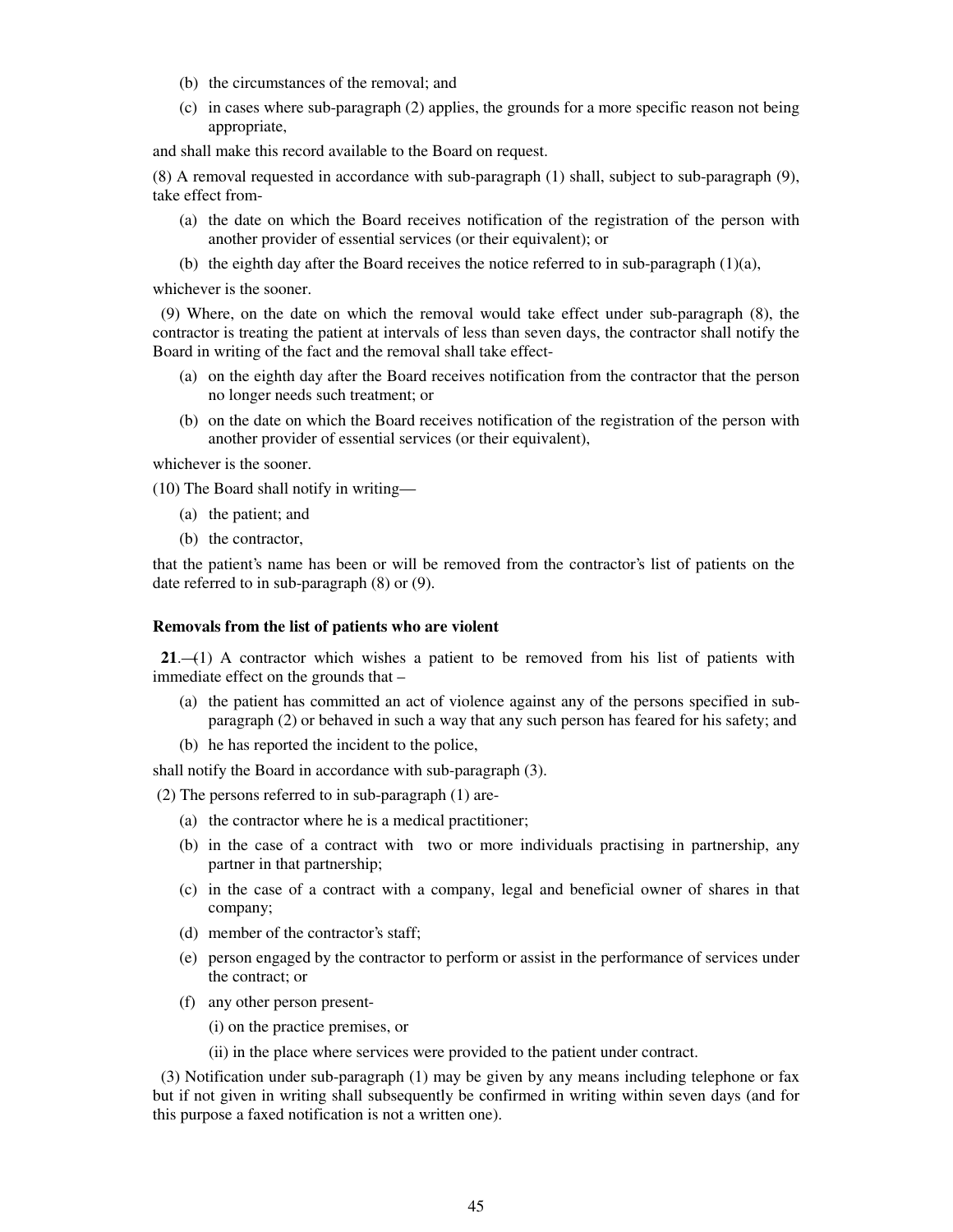(4) The Board shall acknowledge in writing receipt of a request from the contractor under subparagraph (1).

 (5) A removal requested in accordance with sub-paragraph (1) shall take effect at the time that the contractor-

- (a) makes the telephone call to the Board; or
- (b) sends or delivers the notification to the Board.

 (6) Where, pursuant to this paragraph, the contractor has notified the Board that he wishes to have a patient removed from his list of patients, it shall inform the patient concerned unless—

- (a) it is not reasonably practicable for it to do so; or
- (b) it has reasonable grounds for believing that to do so would—
	- (i) be harmful to the physical or mental health of the patient; or
	- (ii) put at risk the safety of one or more of the persons specified in sub-paragraph (2).

 (7) Where the Board has removed a patient from the contractor's list of patients in accordance with sub-paragraph (5), it shall give written notice of the removal to that patient.

 (8) Where a patient is removed from the contractor's list of patients in accordance with this paragraph, the contractor shall record in the patient's medical records that the patient has been removed under this paragraph and the circumstances leading to his removal.

#### **Removals from the list of patients registered elsewhere**

 **22.**—(1) The Board shall remove a patient from the contractor's list of patients if—

- (a) the patient has subsequently been registered with another provider of essential services (or their equivalent) in the area of the Board; or
- (b) it has received notice from another Board, a Primary Care Trust, a Local Health Board or a Health Board that the patient has subsequently been registered with a provider of essential services (or their equivalent) outside the area of the Board.

(2) A removal in accordance with sub-paragraph (1) shall take effect—

- (a) on the date on which the Board receives notification of the registration of the person with the new provider; or
- (b) with the consent of the Board, on such other date as has been agreed between the contractor and the new provider.

 (3) The Board shall notify the contractor in writing of persons removed from his list of patients under sub-paragraph (1).

#### **Removals from the list of patients who have moved**

**23.**—(1) Subject to sub-paragraph (2), where the Board is satisfied that a person on the contractor's list of patients has moved and no longer resides in that contractor's practice area, the Board shall-

- (a) inform that patient and the contractor that the contractor is no longer obliged to visit and treat the person;
- (b) advise the patient in writing either to obtain the contractor's agreement to the continued inclusion of the person on his list of patients or to apply for registration with another provider of essential services (or their equivalent); and
- (c) inform the patient that if, after the expiration of 30 days from and including the date of the advice mentioned in paragraph (b), he has not acted in accordance with the advice and informed it accordingly, the Board will remove him from the contractor's list of patients.

 (2) If, at the expiration of the period of 30 days referred to in sub-paragraph (1)(c), the Board has not been notified of the action taken, it shall remove the patient from the contractor's list of patients and, inform him and the contractor accordingly.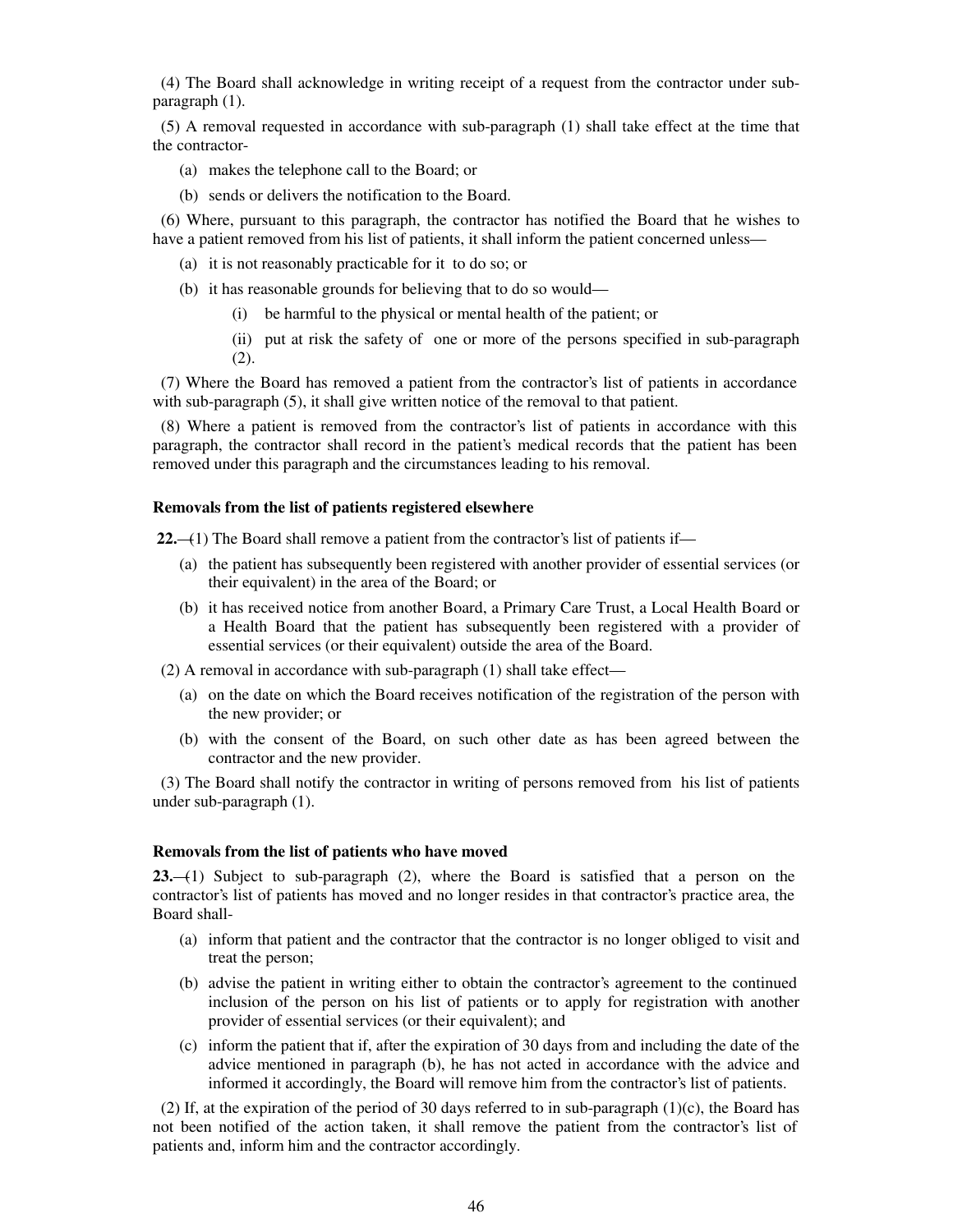**24.** Where the address of a patient who is on the contractor's list of patients is no longer known to the Board, the Board shall-

- (a) give to the contractor notice in writing that it intends, at the end of the period of six months commencing with the date of the notice, to remove the patient from the contractor's list of patients; and
- (b) at the end of that period, remove the patient from the contractor's list of patients unless, within that period, the contractor satisfies the Board that he is still responsible for providing essential services to that patient.

#### **Removals from the list of patients absent from the United Kingdom etc.**

 **25**.—(1) The Board shall remove a patient from the contractor's list of patients where it receives notification that that patient—

- (a) intends to be away from the United Kingdom for a period of at least three months;
- (b) is in Her Majesty's Forces;
- (c) is serving a prison sentence of more than two years or sentences totalling in the aggregate more than that period;
- (d) has been absent from the United Kingdom for a period of more than three months; or
- (e) has died.

(2) A removal in accordance with sub-paragraph (1) shall take effect—

- (a) in the cases referred to in sub-paragraph  $(1)(a)$  to (c) from the date of the departure, enlistment or imprisonment or the date on which the Board first receives notification of the departure, enlistment or imprisonment whichever is the later; or
- (b) in the cases referred to in sub-paragraph (1)(d) and (e) from the date on which the Board first receives notification of the absence or death.

 (3) The Board shall notify the contractor in writing of patients removed from his list of patients under sub-paragraph (1).

#### **Removals from the list of patients accepted elsewhere as temporary residents**

**26.**—(1) The Board shall remove from the contractor's list of patients a patient who has been accepted as a temporary resident by another contractor or other provider of essential services (or their equivalent) where it is satisfied, after due inquiry—

- (a) that the patient's stay in the place of temporary residence has exceeded three months; and
- (b) that he has not returned to his normal place of residence or any other place within the contractor's practice area.
- (2) The Board shall notify in writing of a removal under sub-paragraph (1)—
	- (a) the contractor; and
	- (b) where practicable, the patient.
- (3) A notification to the patient under sub-paragraph  $(2)(b)$  shall inform him of—
	- (a) his entitlement to make arrangements for the provision to him of essential services (or their equivalent), including by the contractor by which he has been treated as a temporary resident; and
	- (b) the name and address of the Board in whose area he is resident.

#### **Removals from the list of pupils etc. of a school**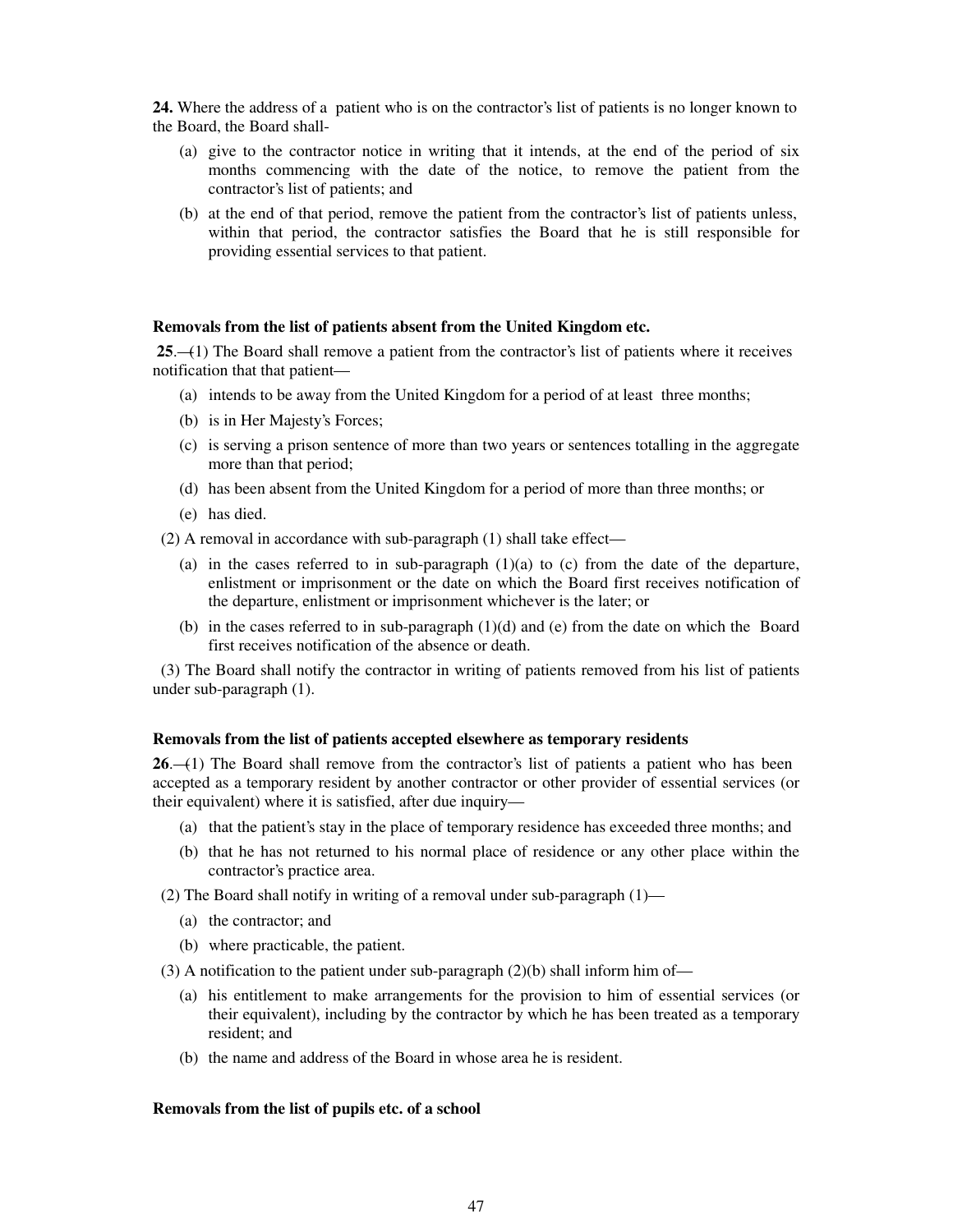**27.**—(1) Where the contractor provides essential services under the contract to persons on the grounds that they are pupils at or staff or residents of a school, the Board shall remove from the contractor's list of patients any such persons who do not appear on particulars of persons who are pupils at or staff or residents of that school provided by that school.

 (2) Where the Board has made a request to a school to provide the particulars mentioned in subparagraph (1) and has not received them, it shall consult the contractor as to whether it should remove from his list of patients any persons appearing on that list as pupils at, or staff or residents of, that school.

 (3) The Board shall notify the contractor in writing of patients removed from his list of patients under sub-paragraph (1).

### **Termination of responsibility for patients not registered with the contractor**

**28.**—(1) Where a contractor—

- (a) has received an application for the provision of medical services other than essential services—
	- (i) from a person who is not included in his list of patients,
	- (ii) from a person whom he has not accepted as a temporary resident, or
	- (iii) on behalf of a person mentioned in head  $(a)(i)$  or  $(ii)$ , from one of the persons specified in paragraph 15(4); and
- (b) has accepted that person as a patient for the provision of the service in question,

his responsibility for that patient shall be terminated in the circumstances referred to in subparagraph (2).

(2) The circumstances referred to in sub-paragraph (1) are—

- (a) the patient informs the contractor that he no longer wishes him to be responsible for provision of the service in question;
- (b) in cases where the contractor has reasonable grounds for terminating his responsibility which do not relate to the person's race, gender, social class, marital status, age, religion, political opinion, sexual orientation, appearance, disability, medical condition or whether or not the patient has dependants, the contractor informs the patient that he no longer wishes to be responsible for providing him with the service in question; or
- (c) it comes to the notice of the contractor that the patient—
	- (i) no longer resides in the area for which the contractor has agreed to provide the service in question; or
	- (ii) is no longer included in the list of patients of an other contractor to whose registered patients the contractor has agreed to provide that service.

 (3) A contractor which wishes to terminate his responsibility for a patient under sub-paragraph (2)(b) shall notify the patient of the termination and the reason for it.

 (4) The contractor shall keep a written record of terminations under this paragraph and of the reasons for them and shall make this record available to the Board on request.

 $(5)$  A termination under sub-paragraph  $(2)(b)$  shall take effect—

- (a) from the date on which the notice is given where the grounds for termination are those specified in paragraph 21(1); or
- (b) in all other cases, 14 days from the date on which the notice is given.

## **Closure of lists of patients**

 **29.**—(1) A contractor which wishes to close his list of patients shall notify the Board in writing to that effect.

 (2) Within a period of 7 days beginning with and including the date of receipt of the notification referred to in sub-paragraph (1), or, if that is not reasonably practicable as soon as is practicable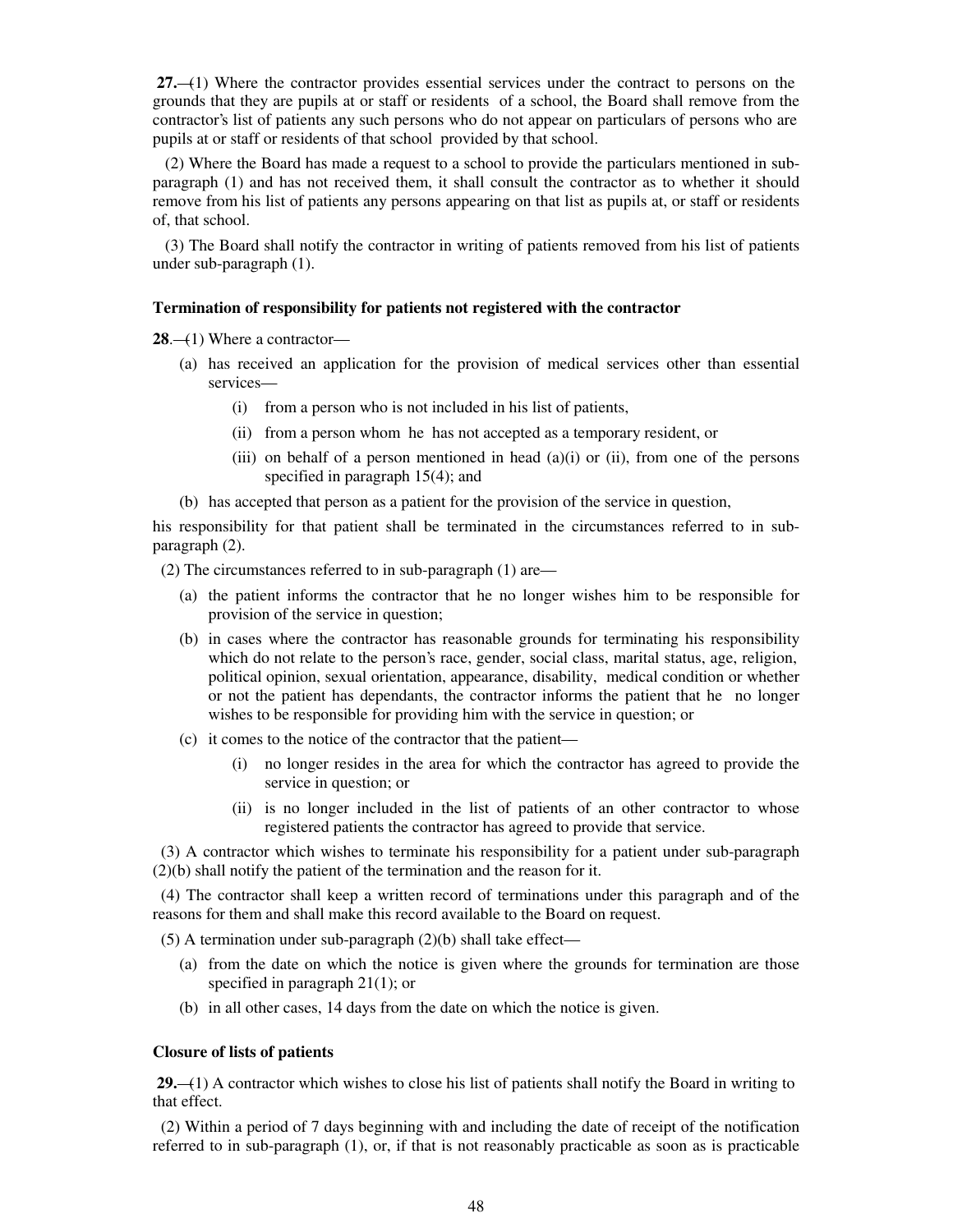thereafter, the Board shall enter into discussions with the contractor concerning the support which the Board may give the contractor, or other changes which the Board or the contractor may make, which would enable the contractor to keep his list of patients open.

(3) In the discussions referred to in sub-paragraph (2), both parties shall use reasonable endeavours to achieve the aim of keeping the contractor's list of patients open.

(4) The discussions mentioned in sub-paragraph (2) shall be completed within a period of 28 days beginning with and including the date of the Board's receipt of the notification referred to in sub-paragraph (1), or within such longer period as the parties may agree.

 (5) If, following the discussions mentioned in sub-paragraph (2), the Board and the contractor reach agreement that the contractor's list of patients should remain open, the Board shall send full details of the agreement in writing to the contractor.

(6) The Board and the contractor shall comply with the terms of an agreement reached as mentioned in sub-paragraph (5).

(7) If, following the discussions mentioned in sub-paragraph  $(2)$  –

- (a) the Board and the contractor reach agreement that the contractor's list of patients should close; or
- (b) the Board and the contractor fail to reach agreement and the contractor still wishes to close his list of patients,

the contractor shall send a closure notice to the Board.

 (8) A closure notice shall be submitted in the form specified in Schedule 6, and shall include the following details which (in a case falling within sub-paragraph  $(7)(a)$ ) have been agreed between the parties or (in a case falling within sub-paragraph  $(7)(b)$ ) are proposed by the contractor –

- (a) the period of time (which may not exceed 12 months) for which the contractor's list of patients will be closed;
- (b) the current number of the contractor's registered patients;
- (c) the number of registered patients (lower than the current number of such patients, and expressed either in absolute terms or as a percentage of the number of such patients specified pursuant to head (b)) which, if that number were reached, would trigger the reopening of the contractor's list of patients;
- (d) the number of registered patients (expressed either in absolute terms or as a percentage of the number of such patients specified pursuant to head (b)) which, if that number were reached, would trigger the re-closure of the contractor's list of patients; and
- (e) any withdrawal from or reduction in provision of any additional or enhanced services which had previously been provided under the contract.

 (9) The Board shall forthwith acknowledge receipt of the closure notice in writing to the contractor.

 (10) Before the Board reaches a decision as to whether to approve or reject the closure notice under sub-paragraph (12), the Board and the contractor may enter into further discussions concerning the details of the closure notice as referred to in sub-paragraph (8), with a view to reaching agreement; and, in particular, if the parties are unable to reach agreement regarding the period of time for which the contractor's list of patients will be closed, that period shall be 12 months.

(11) A contractor may not withdraw a closure notice for a period of three months beginning with and including the date on which the Board has received the notice, unless the Board has agreed otherwise in writing.

 (12) Within a period of 14 days beginning with and including the date of receipt of the closure notice, the Board shall –

- (a) approve the closure notice; or
- (b) reject the closure notice,

and shall notify the contractor of its decision in writing as soon as possible.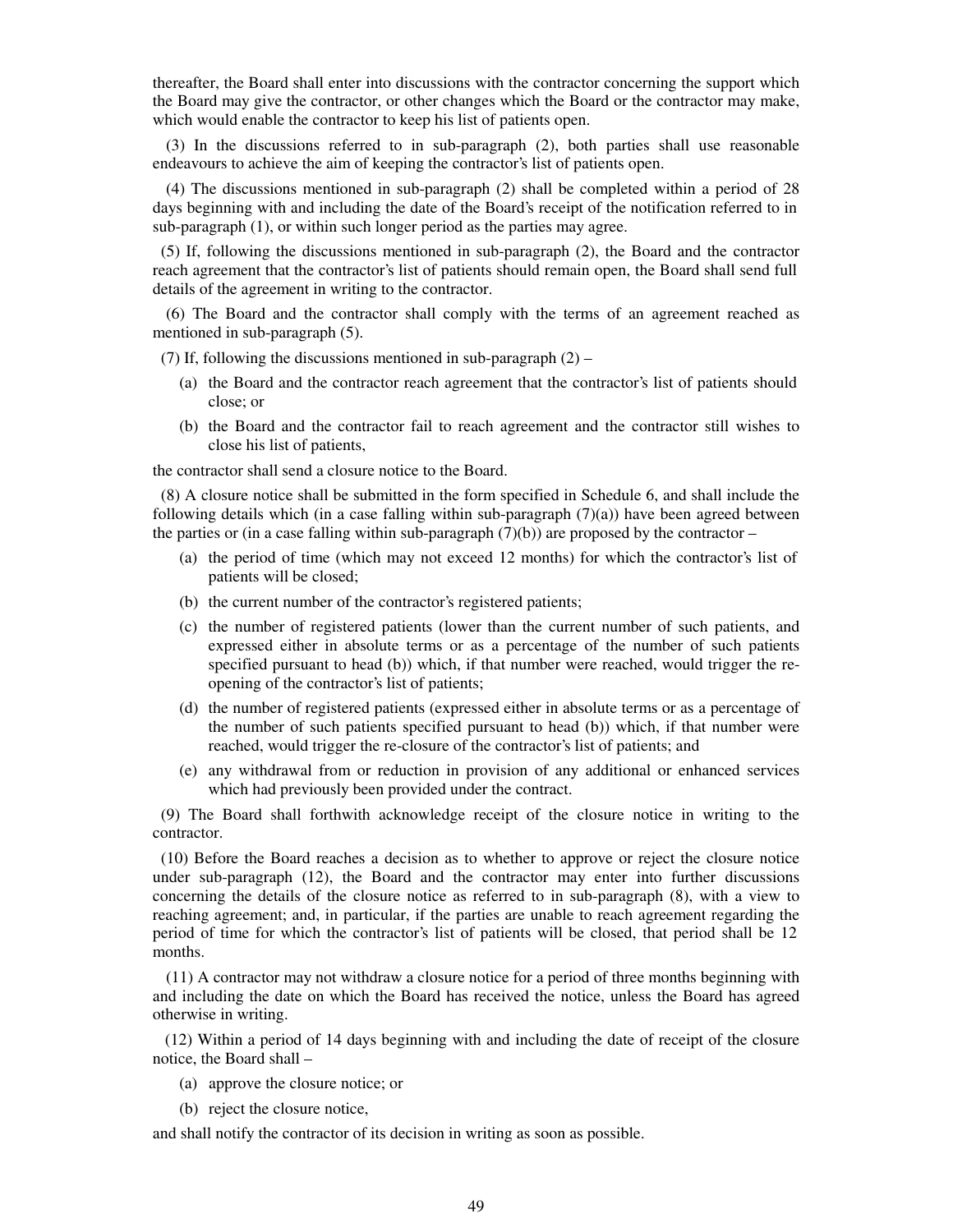$(13)$  Approval of the closure notice under sub-paragraph  $(12)(a)$  includes approval of the details specified in accordance with sub-paragraph (8) or, where those details are revised following discussions under sub-paragraph (10), approval of those details as so revised.

#### **Approval of closure notice by the Board**

 **30**.—(1) If the Board approves the closure notice in accordance with paragraph 29(12)(a), the contractor shall close his list of patients –

- (a) with effect from a date agreed between the Board and the contractor; or
- (b) if no such agreement has been reached, with effect from the date on which the contractor receives notification of the Board's decision to approve the closure notice.

 (2) Subject to sub-paragraph (3), the contractor's list of patients shall remain closed for the period specified in the closure notice in accordance with paragraph 29(8)(a) (or, where the period of 12 months specified in paragraph 29(10) applies, for that period).

 (3) The contractor's list of patients shall re-open before the expiry of the period mentioned in sub-paragraph  $(2)$  if  $-$ 

- (a) the number of the contractor's registered patients falls to the number specified in the closure notice in accordance with paragraph 29(8)(c); or
- (b) the Board and the contractor agree that the list of patients should re-open.

(4) If the contractor's list of patients has re-opened pursuant to sub-paragraph (3)(a), it shall nevertheless close again if, during the period specified in the closure notice in accordance with paragraph  $29(8)(a)$  (or, where the period of 12 months specified in paragraph  $29(10)$  applies, during that period) the number of the contractor's registered patients rises to the number specified in the closure notice in accordance with paragraph 29(8)(d).

(5) Except in cases where the contractor's list of patients is already open pursuant to subparagraph (3), the Board shall notify the contractor in writing between 7 and 14 days before the expiry of the period of closure specified in sub-paragraph (2), confirming the date on which the contractor's list of patients will re-open.

 (6) Where the details specified in the closure notice in accordance with paragraph 29(8) have been revised following discussions under paragraph 29(10), references in this paragraph to details specified in the closure notice are references to those details as so revised.

#### **Rejection of closure notice by the Board**

**31**.—(1) This regulation applies where the Board rejects the closure notice in accordance with paragraph  $29(12)$  (b).

(2) The contractor and the Board may not refer the matter for determination in accordance with the dispute resolution procedure (or, where applicable, commence court proceedings) until the assessment panel has given its determination in accordance with the following sub-paragraphs.

(3) The Board must ensure that the assessment panel is appointed as soon as is practicable to consider and determine whether the contractor should be permitted to close his list of patients, and if so, the terms on which he should be permitted to do so.

 (4) The Board shall provide the assessment panel with such information as the assessment panel may reasonably require to enable it to reach a determination and shall include in such information any written observations received from the contractor.

(5) The members of the assessment panel shall be –

- (a) the Chief Executive of the Board of which the assessment panel is a committee or subcommittee;
- (b) a person representative of the patients in an area other than that of the Board which is a party to the contract; and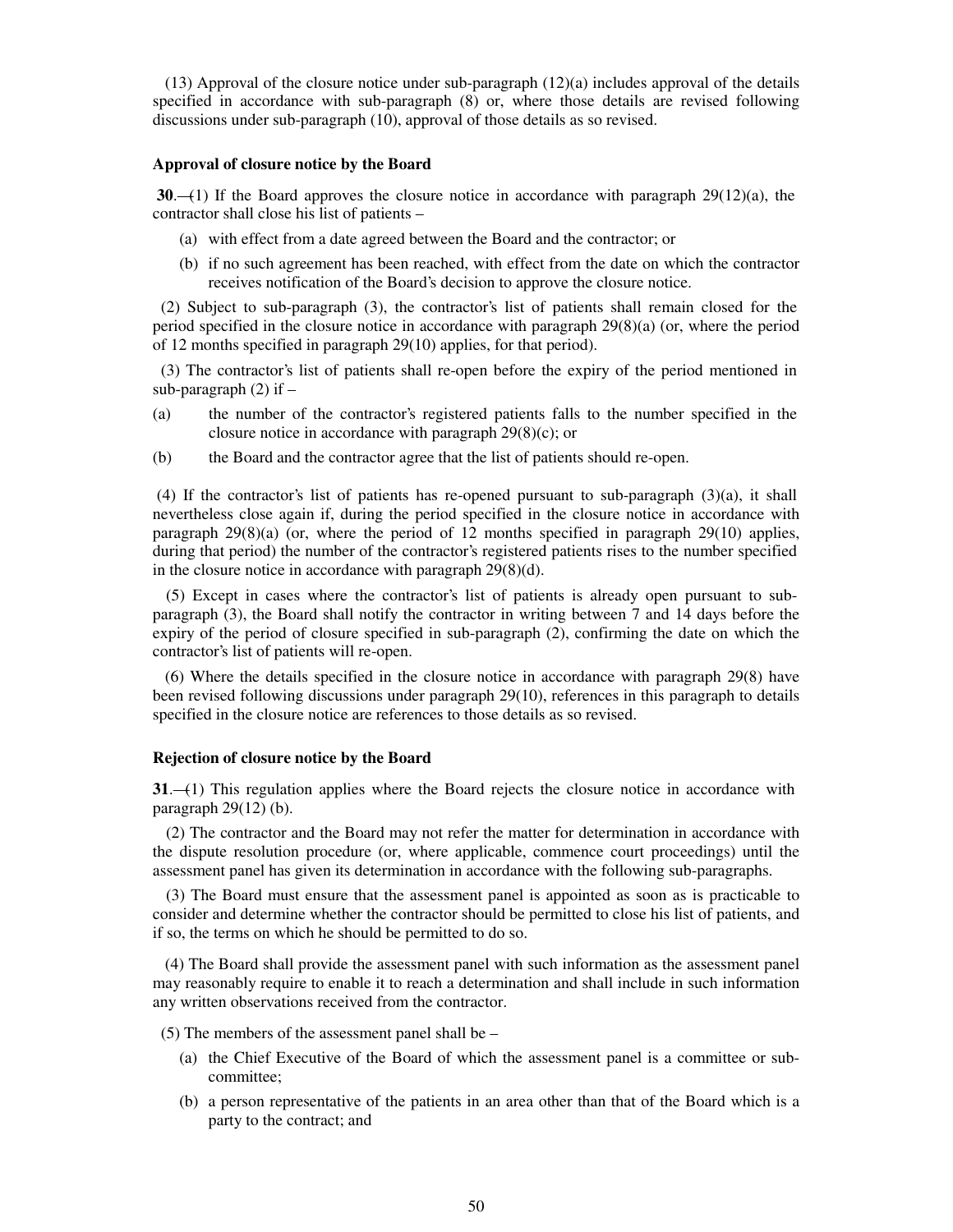(c) a person representative of a Local Medical Committee which does not represent practitioners in the area of the Board which is a party to the contract.

 (6) At least one member of the assessment panel shall visit the contractor before reaching a determination under sub-paragraph (7).

 (7) Within the period of 28 days beginning with and including the date on which the Board rejected the closure notice, the assessment panel shall –

- (a) approve the list closure; or
- (b) reject the list closure,

and shall notify the Board and the contractor of its determination in writing as soon as possible.

(8) Where the assessment panel determines in accordance with sub-paragraph (7)(a) that the contractor's list of patients should close, it shall specify –

- (a) a date from which the closure shall take effect, which must be within a period of 7 days beginning with and including the date of the assessment panel's determination; and
- (b) those details specified in paragraph 29(8).

(9) Where the assessment panel determines in accordance with sub-paragraph (7)(b) that the contractor's list of patients may not close, that list shall remain open, and the Board and the contractor shall enter into discussions with a view to ensuring that the contractor receives support from the Board which will enable him to continue to provide services safely and effectively.

(10) Where the assessment panel determines in accordance with sub-paragraph (7)(b) that the contractor's list of patients may not close, the contractor may not submit a further closure notice as described in paragraph 29 until –

- (a) the expiry of a period of three months beginning with and including the date of the assessment panel's determination; or
- (b) (if applicable) the final determination of the dispute resolution procedure (or any court proceedings),

whichever is the later, unless there has been a change in the circumstances of the contractor which affects his ability to deliver services under the contract.

#### **Assignment of patients to lists: open lists**

**32**.—(1) A Board may, subject to paragraph 34, assign a new patient to a contractor whose list of patients is open.

(2) In this paragraph and in paragraphs 33 and 35 to 37, a "new" patient means a person who  $-$ 

- (a) is resident (whether or not temporarily) within the area of the Board;
- (b) has been refused inclusion in a list of patients of, or has not been accepted as a temporary resident by, a contractor whose premises are within such an area; and
- (c) wishes to be included in the list of patients of a contractor whose practice premises are within that area.

#### **Assignment of patients to lists: closed lists**

**33**.—(1) A Board may not assign a new patient to a contractor which has closed his list of patients except in the circumstances specified in sub-paragraph (2).

(2) A Board may, subject to paragraph 34, assign a new patient to a contractor whose practice premises are within the Board's area and which has closed his list of patients, if –

- (a) most or all of the providers of essential services (or their equivalent) whose practice premises are within the Board's area have closed their lists of patients;
- (b) the assessment panel has determined under paragraph 35(7) that patients may be assigned to the contractor in question, and that determination has not been overturned either by a determination of the Department under paragraph 36(13) or (where applicable) by a court; and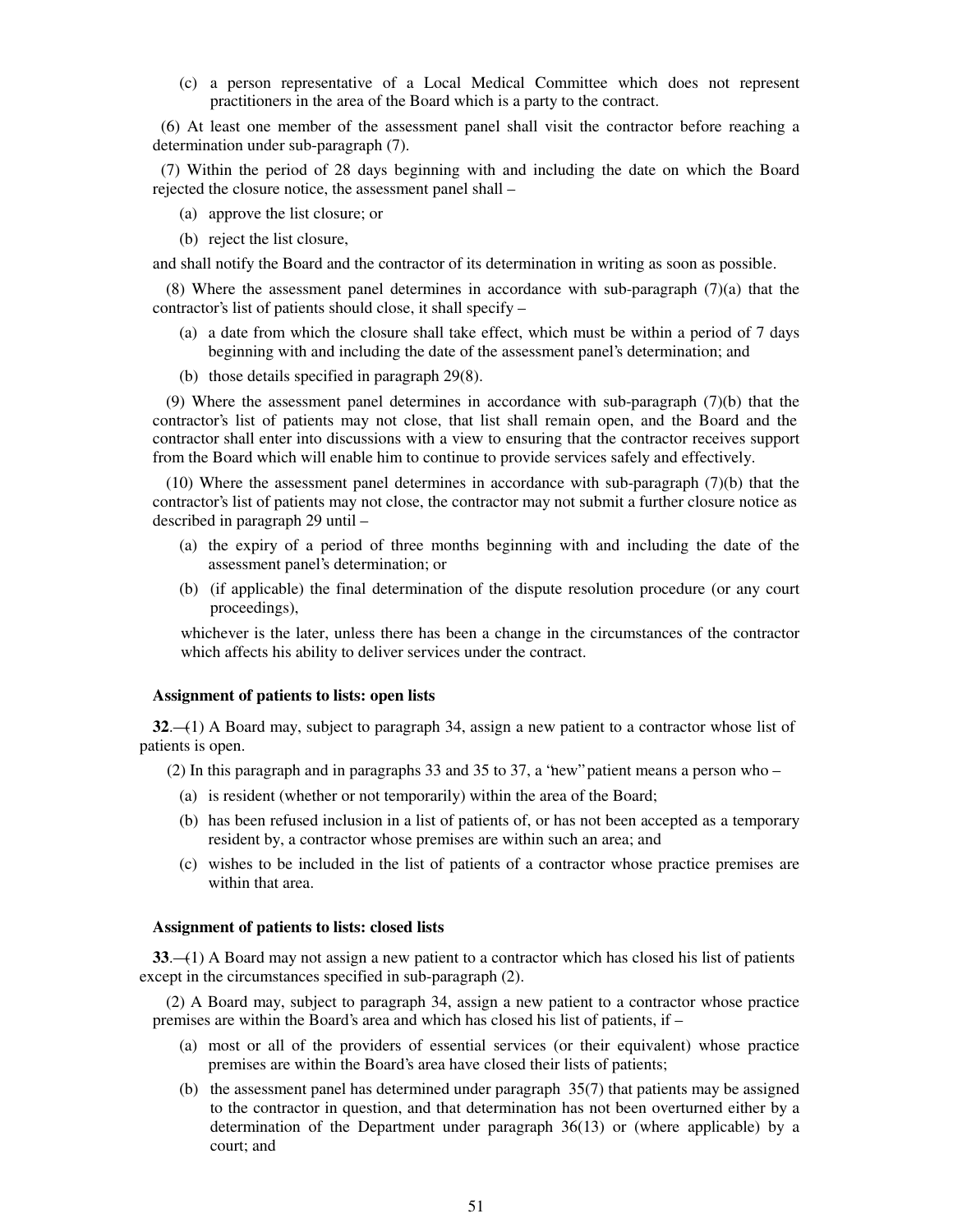(c) the Board has entered into discussions with the contractor in question regarding the assignment of a patient if such discussions are required under paragraph 37.

#### **Factors relevant to assignments**

 **34**. In making an assignment to a contractor under paragraph 32 or 33, the Board shall have regard to—

- (a) the wishes and circumstances of the patient to be assigned;
- (b) the distance between the patient's place of residence and the contractor's practice premises;
- (c) whether, during the six months ending on the date on which the application for assignment is received by the Board, the patient's name has been removed from the list of patients of any contractor in the area of the Board under paragraph 20 or its equivalent provision in relation to an Article 15B provider in the area of the Board;
- (d) whether the patient's name has been removed from the list of patients of any contractor in the area of the Board under paragraph 21 or its equivalent provision in relation to an Article 15B provider in the area of the Board and, if so, whether the contractor has appropriate facilities to deal with such a patient;
- (e) such other matters as the Board considers to be relevant.

### **Assignments to closed lists: determinations of the assessment panel**

**35**.—(1) This paragraph applies where most or all of the providers of essential services (or their equivalent) whose practice premises are within the area of a Board have closed their lists of patients.

(2) If the Board wishes to assign new patients to contractors which have closed their lists of patients, it must prepare a proposal to be considered by the assessment panel which must include details of those contractors to which the Board wishes to assign patients.

(3) The Board must ensure that the assessment panel is appointed to consider and determine its proposal made under sub-paragraph (2), and the composition of the assessment panel shall be as described in paragraph 31(5).

(4) The Board shall notify in writing –

- (a) contractors or Article 15B providers whose practice premises are within the Board's area which –
	- (i) have closed their list of patients, and
	- (ii) may, in the opinion of the Board, be affected by the determination of the assessment panel; and
- (b) the Local Medical Committee for the area of the Board,

that it has referred the matter to the assessment panel.

(5) In reaching its determination, the assessment panel shall have regard to relevant factors including –

- (a) whether the Board has attempted to secure the provision of essential services (or their equivalent) for new patients other than by means of their assignment to contractors with closed lists of patients; and
- (b) the workload of those contractors likely to be affected by any decision to assign such patients to their list of patients.

(6) The assessment panel shall reach a determination within the period of 28 days beginning with and including the date on which the panel was appointed.

(7) The assessment panel shall determine whether the Board may assign patients to contractors which have closed their lists of patients; and if it determines that the Board may make such assignments, it shall also determine those contractors to which patients may be assigned.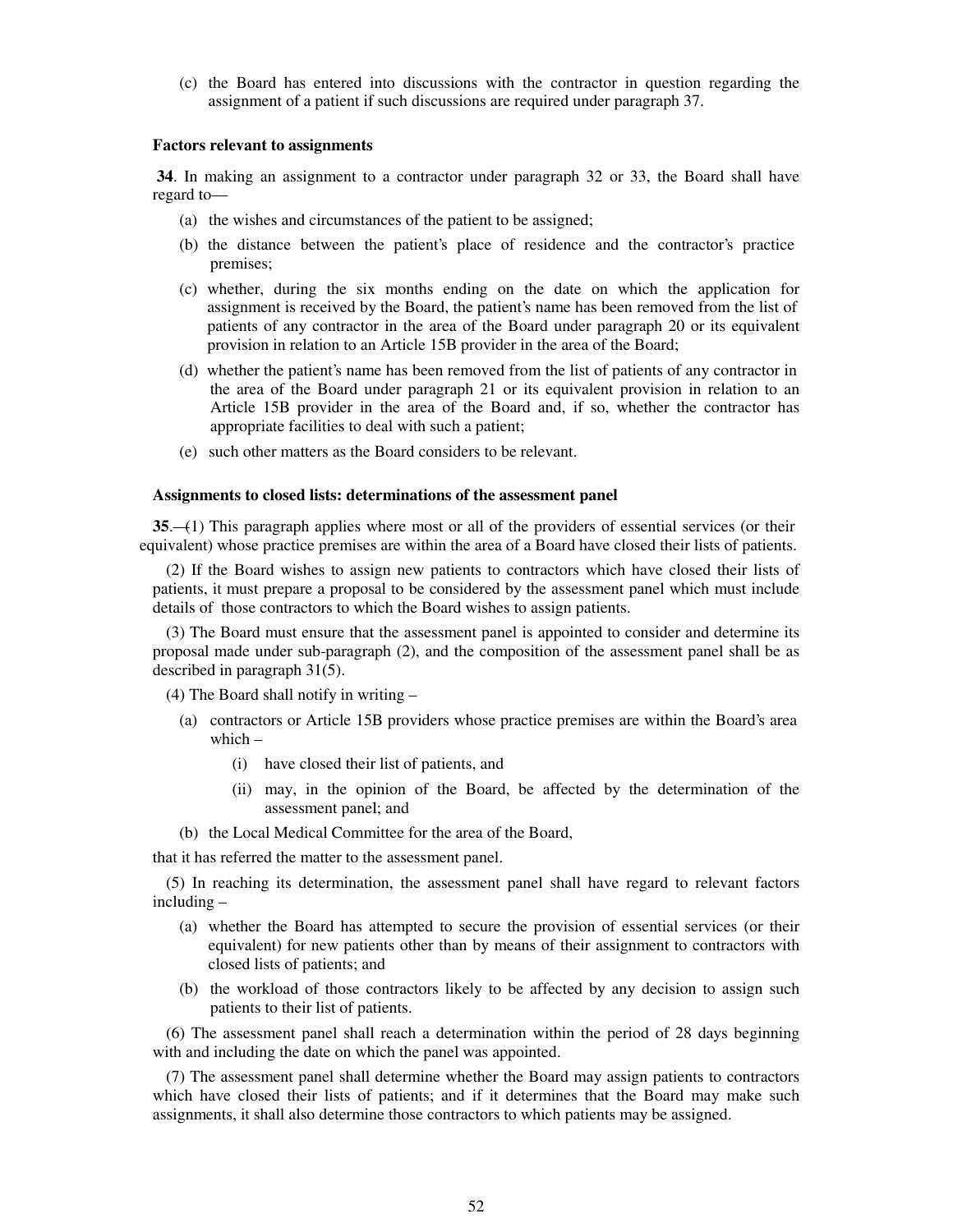(8) The assessment panel may determine that the Board may assign patients to contractors other than those contractors specified by the Board in its proposal under sub-paragraph (2), as long as the contractors were notified under sub-paragraph (4)(a).

(9) The assessment panel's determination shall include its comments on the matters specified in sub-paragraph (5), and shall be notified in writing to those contractors which were notified under sub-paragraph (4)(a).

## **Assignments to closed lists: dispute resolution procedure relating to determinations of the assessment panel**

**36.**—(1) Where an assessment panel makes a determination under paragraph 35(7) that the Board may assign new patients to contractors which have closed their lists of patients, any contractor specified in that determination may refer the matter to the Department to review the determination of the assessment panel.

(2) Where a matter is referred to the Department in accordance with sub-paragraph (1), it shall be reviewed in accordance with the procedure specified in the following sub-paragraphs.

(3) Where more than one contractor specified in the determination in accordance with paragraph 35(7) wishes to refer the matter for dispute resolution, those contractors may, if they all agree, refer the matter jointly, and in that case the Department shall review the matter in relation to those contractors together.

(4) Within the period of 7 days beginning with and including the date of the determination by the assessment panel in accordance with paragraph 35(7), the contractor shall send to the Department a written request for dispute resolution which shall include or be accompanied by –

- (a) the names and addresses of the parties to the dispute;
- (b) a copy of the contract (or contracts); and
- (c) a brief statement describing the nature and circumstances of the dispute.

(5) Within the period of 7 days beginning with and including the date on which the matter was referred to it, the Department shall –

- (a) give to the parties notice in writing that it is dealing with the matter; and
- (b) include with the notice a written request to the parties to make in writing within a specified period any representations which they may wish to make about the dispute.

(6) The Department shall give, with the notice given under sub-paragraph (5), to the party, other than the one which referred the matter to dispute resolution, a copy of any document by which the dispute was referred to dispute resolution.

(7) The Department shall, upon receiving any representations from a party, give a copy of them to the other party, and shall in each case request (in writing) a party to which a copy of the representations is given to make within a specified period any written observations which it wishes to make on those representations.

(8) For the purpose of assisting it in its consideration of the matter, the Department may –

- (a) invite representatives of the parties to appear before it to make oral representations either together or, with the agreement of the parties, separately, and may in advance provide the parties with a list of matters or questions to which it wishes them to give special consideration; or
- (b) consult other persons whose expertise it considers will assist it in its consideration of the dispute.

(9) Where the Department consults another person under sub-paragraph (8)(b), it shall notify the parties accordingly in writing and, where it considers that the interests of any party might be substantially affected by the result of the consultation, it shall give to the parties such opportunity as it considers reasonable in the circumstances to make observations on those results.

(10) In considering the dispute, the Department shall consider –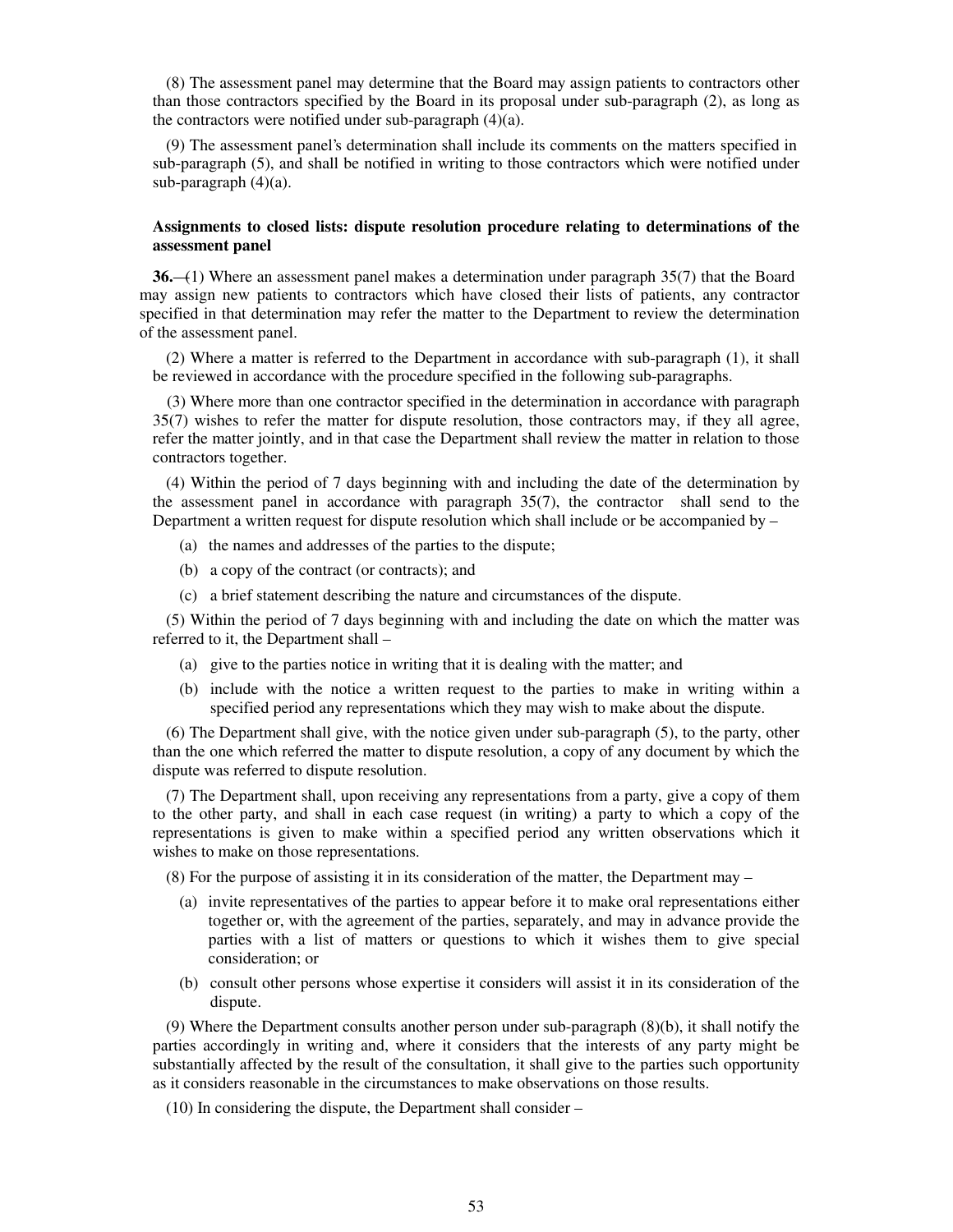- (a) any written representations made in response to a request under sub-paragraph (5)(b), but only if they are made within the specified period;
- (b) any written observations made in response to a request under sub-paragraph (7), but only if they are made within the specified period;
- (c) any oral representations made in response to an invitation under sub-paragraph  $(8)(a)$ ;
- (d) the results of any consultation under sub-paragraph (8)(b); and
- (e) any observations made in accordance with an opportunity given under sub-paragraph (9).

(11) Subject to the other provisions of this paragraph and to any agreement by the parties, the Department shall have wide discretion in determining the procedure of the dispute resolution to ensure the just, expeditious, economical and final determination of the dispute.

(12) In this paragraph, "specified period" means such period as the Department shall specify in the request, being not less than one, nor more than two, weeks beginning with and including the date on which the notice referred to is given, but the Department may, if the period for determination of the dispute has been extended in accordance with sub-paragraph (16), extend any such period (even after it has expired) and, where it does so, a reference in this paragraph to the specified period is to the period as so extended.

(13) Subject to sub-paragraph (16), within the period of 21 days beginning with and including the date on which the matter was referred to it, the Department shall determine whether the Board may assign patients to contractors which have closed their lists of patients; and if it determines that the Board may make such assignments, it shall also determine those contractors to which patients may be assigned.

(14) The Department may not determine that patients may be assigned to a contractor which was not specified in the determination of the assessment panel under paragraph 35(7).

(15) In the case of a matter referred jointly by contractors in accordance with sub-paragraph (3), the Department may determine that patients may be assigned to one, some or all of the contractors which referred the matter.

(16) The period of 21 days referred to in sub-paragraph (13) may be extended (even after it has expired) by a further specified number of days if an agreement to that effect is reached by  $-$ 

- (a) the Department;
- (b) the Board; and
- (c) the contractor which referred the matter to dispute resolution.

 (17) The Department shall record its determination, and the reasons for it, in writing and shall give notice of the determination (including the record of the reasons) to the parties.

#### **Assignments to closed lists: assignments of patients by a Board**

**37**.—(1) Before the Board may assign a new patient to a contractor, it shall, subject to subparagraph (3), enter into discussions with that contractor regarding additional support that the Board can offer the contractor, and the Board shall use its best endeavours to provide appropriate support.

(2) In the discussions referred to in sub-paragraph (1), both parties shall use reasonable endeavours to reach agreement.

(3) The requirement in sub-paragraph (1) to enter into discussions applies—

- (a) to the first assignment of a patient to a particular contractor; and
- (b) to any subsequent assignment to that contractor to the extent that it is reasonable and appropriate having regard to the numbers of patients who have been or may be assigned to him and the period of time since the last discussions under sub-paragraph (1) took place.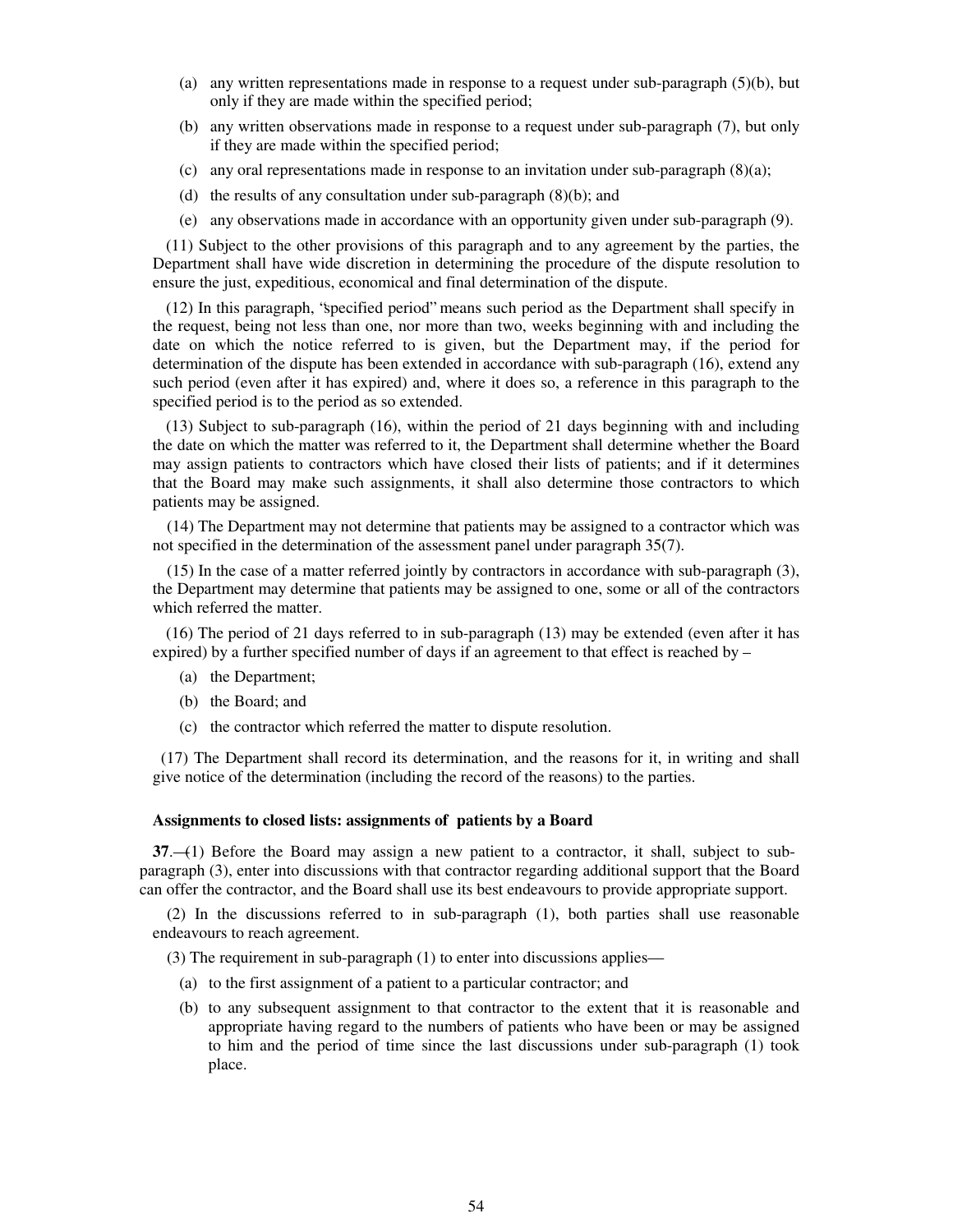# PART 3

# PRESCRIBING AND DISPENSING

## **Prescribing**

**38.** The contractor shall ensure that any prescription form for drugs, medicines or appliances issued by a prescriber complies as appropriate with the requirements in paragraphs 39, 40 and 41.

**39**.—(1) Subject to paragraphs 40 and 41, a prescriber shall order any drugs, medicines or appliances which are needed for the treatment of any patient who is receiving treatment under the contract by issuing to that patient a prescription form and such a prescription form shall not be used in any other circumstances.

 (2) In issuing any such prescription form the prescriber shall himself sign the prescription form in ink with his initials, or forenames, and surname in his own handwriting and not by means of a stamp and shall so sign only after particulars of the order have been inserted in the prescription form, and-

- (a) the prescription form shall not refer to any previous prescription form ; and
- (b) a separate prescription form shall be used for each patient.

(3) Where a prescriber orders the drug buprenorphine or a drug specified in Schedule 2 to the Misuse of Drugs Regulations (Northern Ireland) 2002 (controlled drugs to which regulations 14, 15, 16, 18, 19, 20, 21, 23, 26 and 27 of those Regulations apply)(**a**) for supply by instalments for treating addiction to any drug specified in that Schedule, he shall:

- (a) specify the number of instalments to be dispensed and the interval between each instalment; and
- (b) order only such quantity of the drug as will provide treatment for a period not exceeding 14 days.

(4) In a case of urgency a prescriber may request a chemist to dispense a drug or medicine before a prescription form is issued, only if:

- (a) that drug or medicine is not a Scheduled drug;
- (b) that drug is not a controlled drug within the meaning of the Misuse of Drugs Act 1971(**b**), other than a drug which is for the time being specified in Schedules 4 or 5 to the Misuse of Drugs Regulations (Northern Ireland) 2002(**c**); and
- (c) he undertakes to furnish the chemist, within 72 hours, with a prescription form completed in accordance with sub-paragraph (3).

(5) In a case of urgency a prescriber may request a chemist to dispense an appliance before a prescription form is issued only if -

- (a) that appliance does not contain a Scheduled drug or a controlled drug within the meaning of the Misuse of Drugs Act 1971, other than a drug which is for the time being specified in Schedule 5 to the Misuse of Drugs Regulations (Northern Ireland) 2002;
- (b) in the case of a restricted availability appliance, the patient is a person, or it is for a purpose, specified in the Drug Tariff; and
- (c) he undertakes to furnish the chemist, within 72 hours, with a prescription form completed in accordance with sub-paragraph (3).

**.** 

<sup>(</sup>**a**) S.R. 2002/1.

<sup>(</sup>**b**) 1971 c.38.

<sup>(</sup>**c**) Schedule 4 was amended by S.R. 2003/314.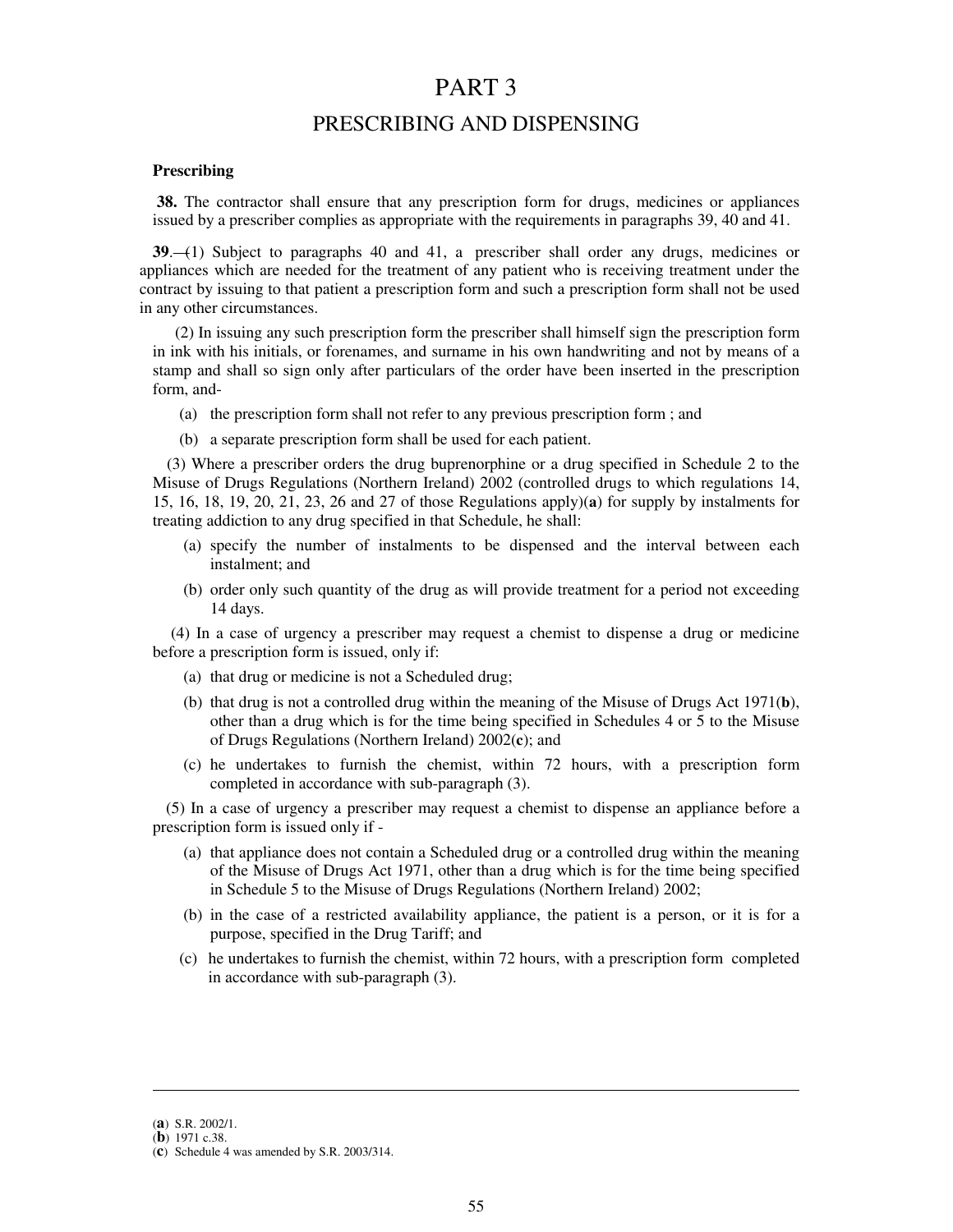### **Restrictions on prescribing by medical practitioners**

**40**.—(1) In the course of treating a patient to whom he is providing treatment under the contract, a medical practitioner shall not order on a prescription form a drug, medicine or other substance specified in any directions given by the Department under Article 57D of the Order(**a**) as being drugs, medicines or other substances which may not be ordered for patients in the provision of medical services under the contract but may, subject to regulation 24(2)(b), prescribe such a drug, medicine or other substance for that patient in the course of that treatment under a private arrangement.

(2) In the course of treating a patient to whom he is providing treatment under the contract, a medical practitioner shall not order on a prescription form a drug, medicine or other substance specified in any directions given by the Department under Article 57D of the Order as being a drug, medicine or other substance which can only be ordered for specified patients and specified purposes unless-

- (a) that patient is a person of the specified description;
- (b) that drug, medicine or other substance is prescribed for that patient only for the specified purpose; and
- (c) the practitioner endorses the form with the reference "SL2",

but may, subject to regulation 24(2)(b), prescribe such a drug, medicine or other substance for that patient in the course of that treatment under a private arrangement.

 (3) In the course of treating a patient to whom he is providing treatment under the contract, a medical practitioner shall not order on a prescription form a restricted availability appliance unless -

- (a) the patient is a person, or it is for a purpose, specified in the Drug Tariff; and
- (b) the practitioner endorses the face of the form with the reference "SL2",

but may, subject to regulation 24(2)(b), prescribe such an appliance for that patient in the course of that treatment under a private arrangement.

### **Restrictions on prescribing by supplementary prescribers**

**41**.—(1) The contractor shall have arrangements in place to secure that a supplementary prescriber will—

- (a) give a prescription for a prescription only medicine;
- (b) administer a prescription only medicine for parenteral administration; or
- (c) give directions for the administration of a prescription only medicine for parenteral administration,

as a supplementary prescriber only under the conditions set out in sub-paragraph (2).

(2) The conditions referred to in sub-paragraph (1) are that -

- (a) the person satisfies the applicable conditions set out in Article 3B(3) of the POM Order (prescribing and administration by supplementary prescribers)(**b**), unless those conditions do not apply by virtue of any of the exemptions set out in the subsequent provisions of that Order;
- (b) the medicine is not a controlled drug within the meaning of the Misuse of Drugs Act 1971;
- (c) the drug, medicine or other substance is not specified in any directions given by the Department under Article 57D of the Order(**c**) as being a drug, medicine or other

**.** 

<sup>(</sup>**a**) Article 57D was inserted into the Order by Article 4 of the 2004 Order.

<sup>(</sup>**b**) Article 3B was inserted into the POM Order by S.I. 2003/696.

<sup>(</sup>**c**) Article 57D was inserted into the Order by Article 4 of the 2004 Order.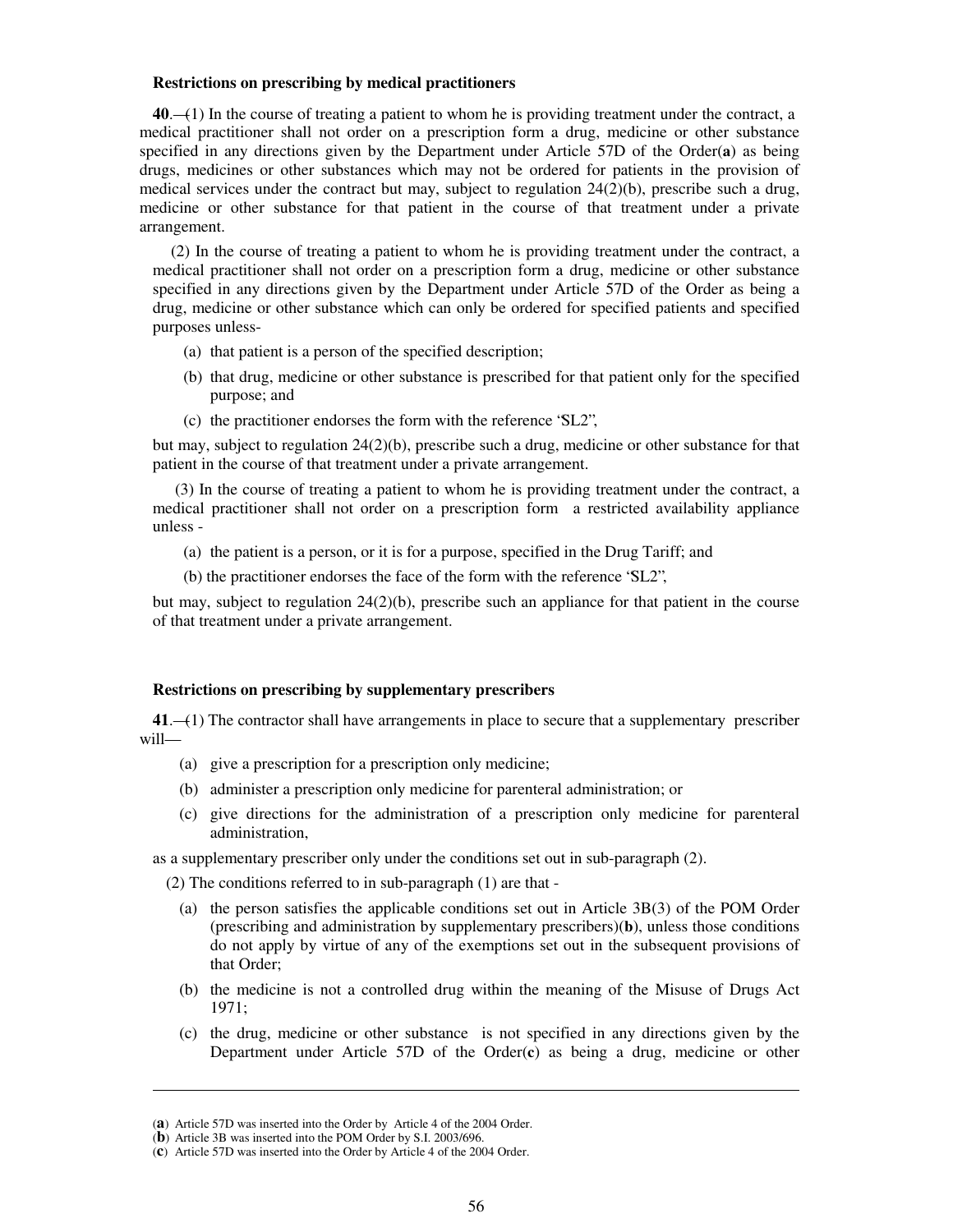substance which may not be ordered for patients in the provision of medical services under the contract;

- (d) the drug, medicine or other substance is not specified in any directions given by the Department under Article 57D of the Order as being a drug, medicine or other substance which can only be ordered for specified patients and specified purposes unless -
	- (i) the patient is a person of the specified description,
	- (ii) the medicine is prescribed for that patient only for the specified purposes, and
	- (iii) if a supplementary prescriber is giving a prescription, he endorses the face of the form with the reference "SL2".

(3) Where the functions of a supplementary prescriber include prescribing, the contractor shall have arrangements in place to secure that that person will only give a prescription for -

- (a) an appliance; or
- (b) a medicine which is not a prescription only medicine,

as a supplementary prescriber under the conditions set out in sub-paragraph (4).

(4) The conditions referred to in sub-paragraph (3) are that -

- (a) the supplementary prescriber acts in accordance with a clinical management plan which is in effect at the time he acts and which contains the following particulars -
	- (i) the name of the patient to whom the plan relates,
	- (ii) the illness or conditions which may be treated by the supplementary prescriber,
	- (ii) the date on which the plan is to take effect, and when it is to be reviewed by the `medical practitioner or dentist who is a party to the plan,
	- (iv) reference to the class or description of medicines or types of appliances which may be prescribed or administered under the plan,
	- (v) any restrictions or limitations as to the strength or dose of any medicine which may be prescribed or administered under the plan, and any period of administration or use of any medicine or appliance which may be prescribed or administered under the plan,
	- (vi) relevant warnings about known sensitivities of the patient to, or known difficulties of the patient with, particular medicines or appliances,
	- (vii) the arrangements for notification of
		- (aa) suspected or known adverse reactions to any medicine which may be prescribed or administered under the plan, and suspected or known adverse reactions to any other medicine taken at the same time as any medicine prescribed or administered under the plan,
		- (bb) incidents occurring with the appliance which might lead, might have led or has led to the death or serious deterioration of state of health of the patient, and
	- (viii) the circumstances in which the supplementary prescriber should refer to, or seek the advice of, the medical practitioner or dentist who is a party to the plan;
- (b) he has access to the health records of the patient to whom the plan relates which are used by any medical practitioner or dentist who is a party to the plan;
- (c) if it is a prescription for a medicine, the medicine is not a controlled drug within the meaning of the Misuse of Drugs Act 1971;
- (d) if it is a prescription for a drug, medicine or other substance, that drug, medicine or other substance is not specified in any directions given by the Department under Article 57D of the Order as being a drug, medicine or other substance which may not be ordered for patients in the provision of medical services under the contract;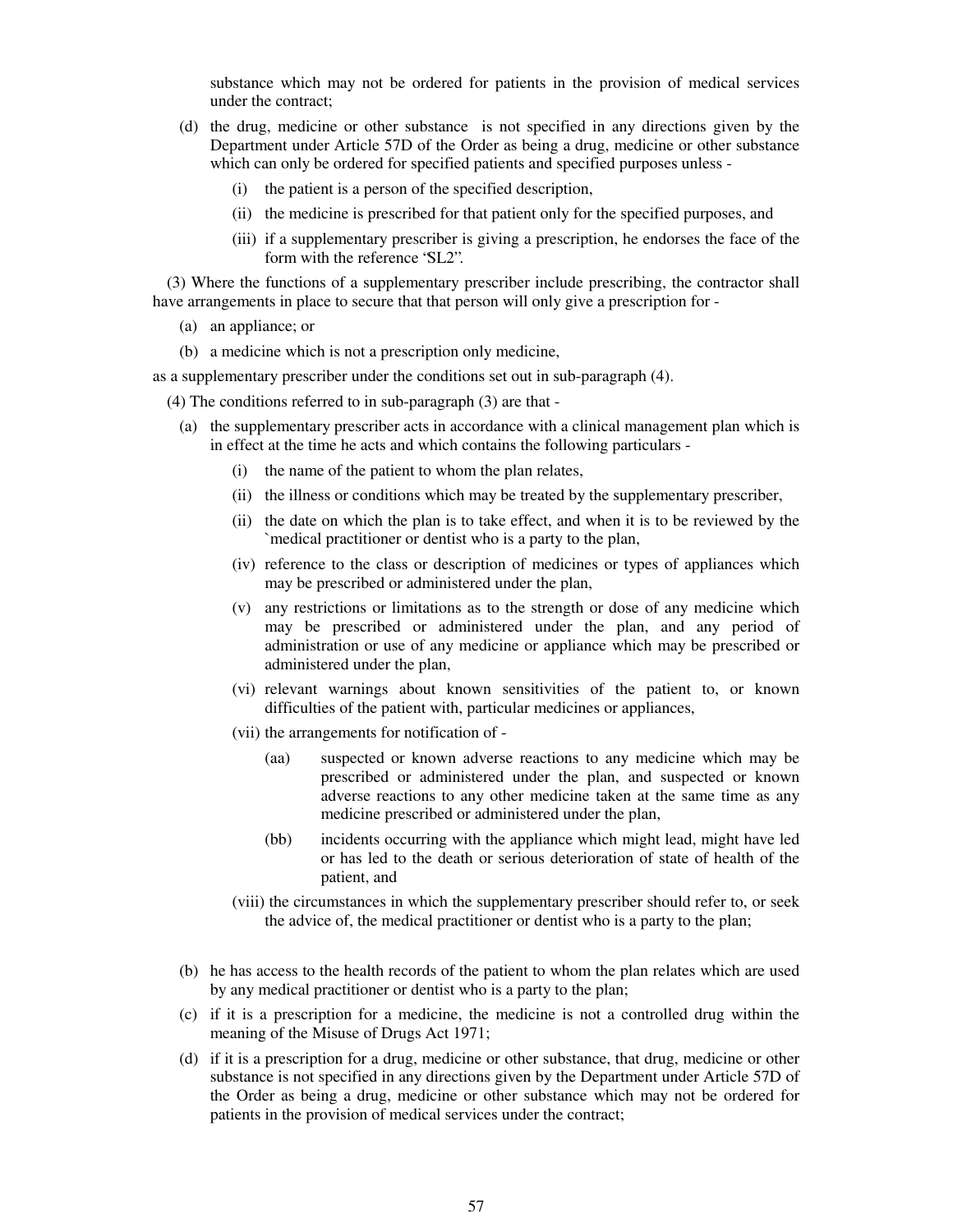- (e) if it is a prescription for a drug, medicine or other substance, that drug, medicine or other substance is not specified in any directions given by the Department under Article 57D of the Order as being a drug, medicine or other substance which can only be ordered for specified patients and specified purposes unless -
	- (i) the patient is a person of the specified description,
	- (ii) the medicine is prescribed for that patient only for the specified purposes, and
	- (iii) when giving the prescription, he endorses the face of the form with the reference "SL2";
- (f) if it is a prescription for a medicine
	- (i) the medicine is the subject of a product licence, a marketing authorisation or a homeopathic certificate of registration granted by the licensing authority or the European Commission, or
	- (ii) subject to sub-paragraph (6), the use of the medicine is for the purposes of a clinical trial, and
		- (aa) that trial is subject of a clinical trial certificate issued in accordance with the Medicines Act 1968(**a**), or
		- (bb) a clinical trial certificate is not needed in respect of that trial by virtue of any exemption conferred by or under that Act;
- (g) if it is a prescription for an appliance, the appliance is listed in Part IX of the Drug Tariff; and
- (h) if it is a prescription for a restricted availability appliance
	- (i) the patient is a person of a description mentioned in the entry in Part IX of the Drug Tariff in respect of that appliance,
	- (ii) the appliance is prescribed only for the purposes specified in respect of that person in that entry, and
	- (iii) when giving the prescription, he endorses the face of the form with the reference "SL2".

(5) In sub-paragraph (4)(a), "clinical management plan" means a written plan (which may be amended from time to time) relating to the treatment of an individual patient agreed by—

- (a) the patient to whom the plan relates;
- (b) the medical practitioner or dentist who is a party to the plan; and
- (c) any supplementary prescriber who is to prescribe, give directions for administration or administer under the plan.

(6) In relation to any time from the coming into operation of any regulations made by the Secretary of State under section 2(2) of the European Communities Act 1972 (general implementation of treaties)(**b**), to implement Directive 2001/83/EC on the Community code relating to medicinal products for human use(**c**), sub-paragraph (f)(ii) shall be read as if it referred to a clinical trial which has been authorised, or is treated as having been authorised by licensing authority for the purposes of those Regulations.

## **Interpretation of paragraphs 38, 39, 40 and 41**

**42**. For the purposes of paragraphs 38, 39, 40 and 41 in their application to a contractor whose contract includes the provision of contraceptive services, drugs includes contraceptive substances and appliances includes contraceptive appliances.

**.** 

<sup>(</sup>**a**) 1968 c.67.

<sup>(</sup>**b**) 1972 c.68.

<sup>(</sup>**c**) OJ L 311, 28.11.2001, p.67.

**<sup>(</sup>c)** Regulation 12 was amended by S.R. 2001/222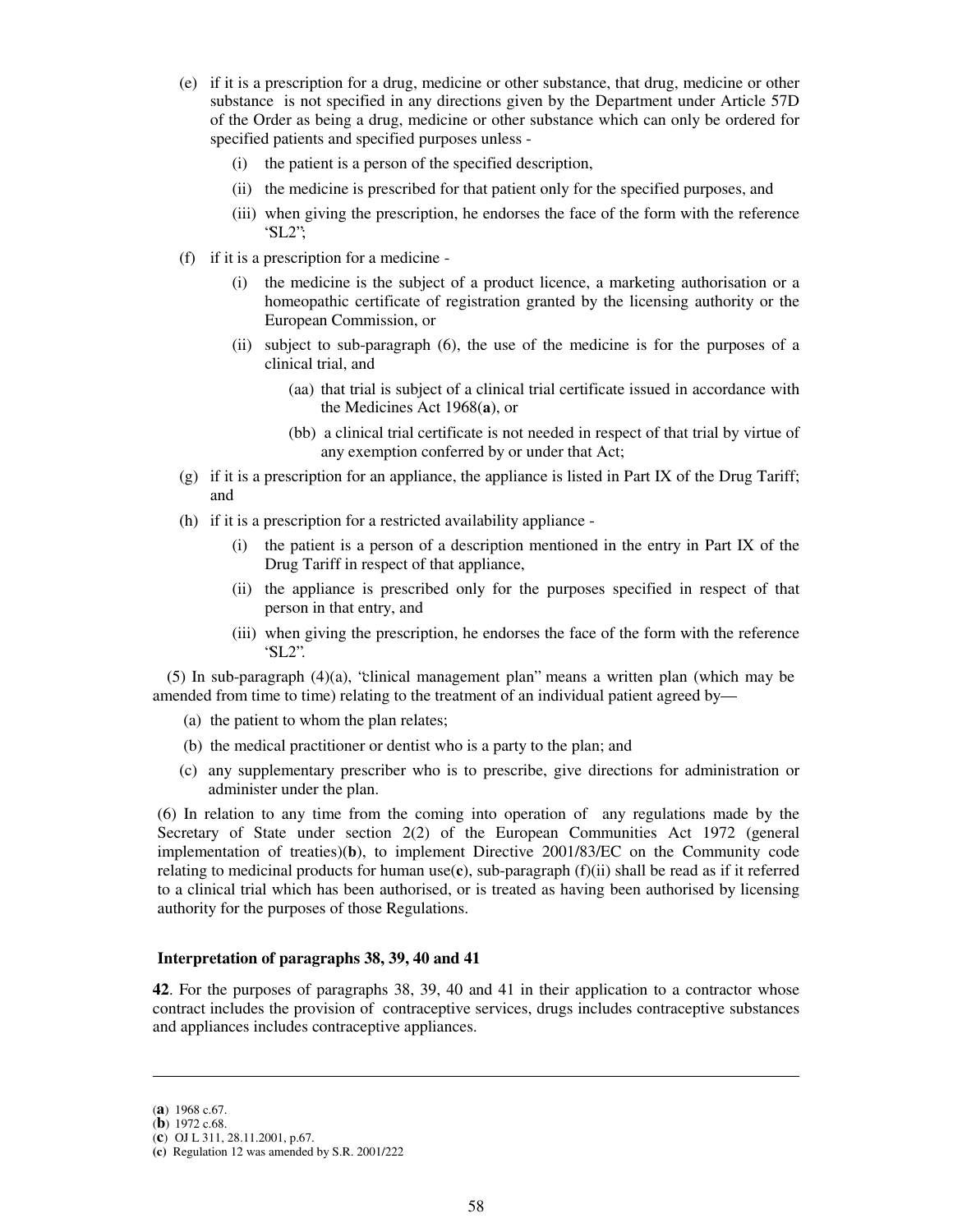## **Excessive prescribing**

**43.**—(1) The contractor shall not prescribe drugs, medicines or appliances whose cost or quantity, in relation to any patient, is, by reason of the character of the drug, medicine or appliance in question in excess of that which was reasonably necessary for the proper treatment of that patient.

(2) In considering whether a contractor has breached his obligations under sub-paragraph (1), the Board shall seek the views of the Local Medical Committee (if any) for its area.

## **Provision of dispensing services**

**44.**—(1) Without prejudice to any separate right a medical practitioner may have under regulation 12 of the Pharmaceutical Regulations (arrangements for provision of pharmaceutical services by doctors)**(c)**, a contractor may provide dispensing services to his registered patients under the contract only if he is required to do so by the Board in accordance with the following provisions of this paragraph.

(2) A contractor may provide dispensing services to his registered patients only if he is required to do so by the Board in accordance with the following provisions of this paragraph.

(3) Where the Board, is satisfied that a person, by reason of-

- (a) distance;
- (b) inadequacy of means of communication; or
- (c) other exceptional circumstances,

will have serious difficulty in obtaining from a chemist any drugs, medicines or appliances, other than scheduled drugs, required for that person's treatment, the Board shall require the contractor with whom the person is a registered patient to supply such drugs, medicines and appliances to that person until further notice.

(4) Notwithstanding anything contained in sub-paragraph (3)-

(a) a contractor shall not be required to undertake the supply of drugs, medicines and appliances under sub-paragraph (3) if the contractor satisfies the Board that the contractor does not normally provide dispensing services under the contract;

(b) a contractor shall be entitled to receive reasonable notice from the Board that the contractor is required to undertake the supply of drugs, medicines and appliances under subparagraph (2) or that such supply is to be discontinued.

(5) A contractor which is required under this paragraph to provide dispensing services to some or all of his registered patients may provide any necessary dispensing services to a person whom that contractor has accepted as a temporary resident.

## **Terms relating to the provision of dispensing services**

 **45.**—(1) A contractor which has been required to secure the provision of dispensing services under paragraph 44 shall ensure that dispensing services are provided in accordance with the following sub-paragraphs.

(2) Subject to sub-paragraphs (3) and (4), a contractor providing dispensing services shall –

- (a) record an order for the provision of any drugs, medicines or appliances which are needed for the treatment of the patient on a prescription form completed in accordance with paragraph 39(3);
- (b) provide those drugs, medicines or appliances in a suitable container;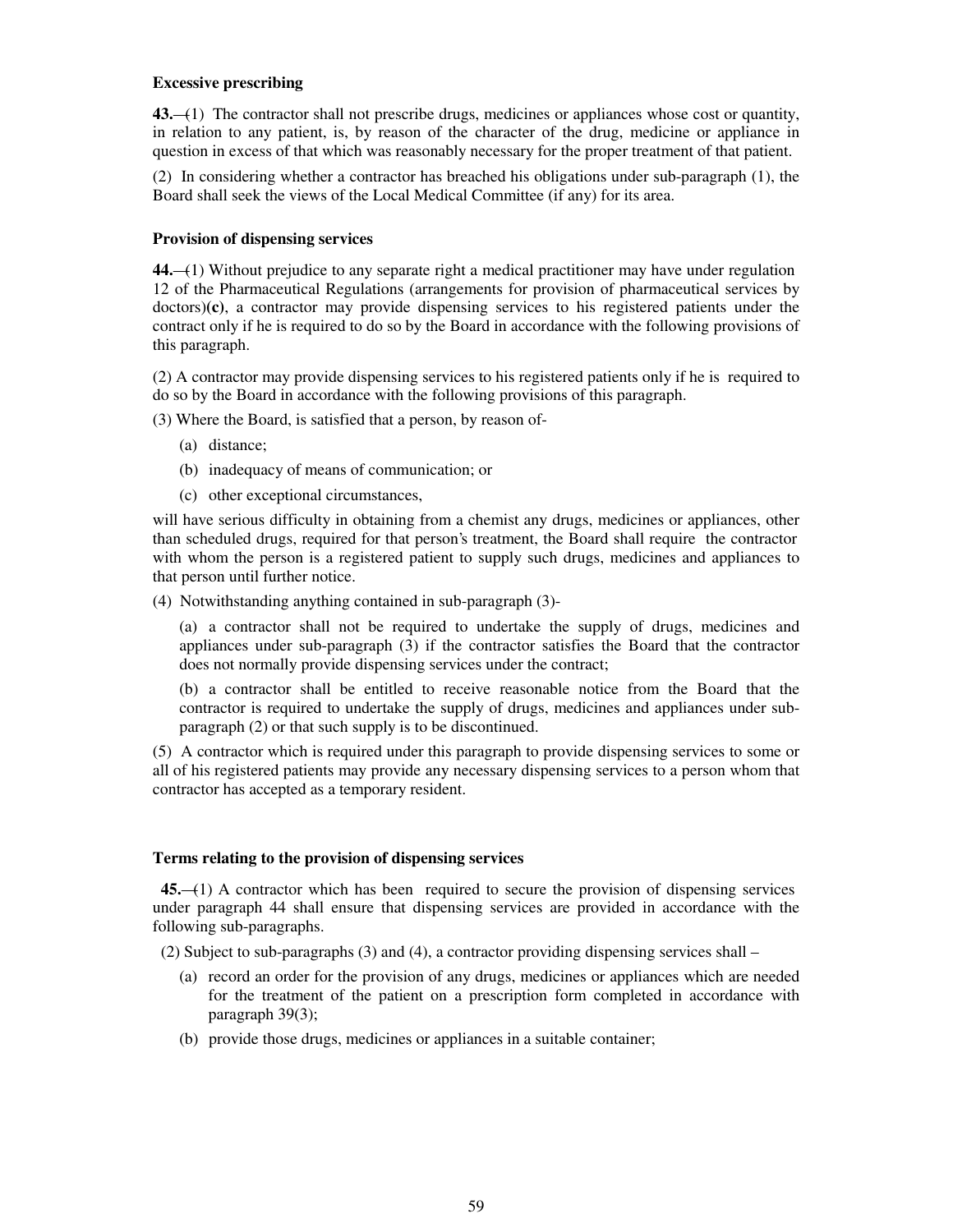- (c) provide for the patient a drug or medicine specified in any directions given by the Department under Article 57D of the Order(**a**) as being a drug or medicine which can only be ordered for specified patients and specified purposes only if –
	- (i) that patient is a person of the specified description, and
	- (ii) the drug or medicine is supplied for that patient only for the specified purpose; and
- (d) provide for the patient a restricted availability appliance only if the patient is a person, or it is for a purpose, specified in the Drug Tariff.

 (3) Sub-paragraph (2) does not apply to drugs, medicines or appliances ordered on a prescription form by an independent nurse prescriber.

 (4) Where a patient presents an order on a prescription form for drugs, medicines or appliances signed by an independent nurse prescriber, or an order for a restricted availability appliance signed by and endorsed on its face with the reference "SL2" by an independent nurse prescriber, to a contractor who may provide dispensing services, the contractor may provide to the patient such of the drugs, medicines or appliances so ordered as he supplies in the normal course of his practice.

 (5) Drugs, medicines or appliances provided under sub-paragraph (4) shall be provided in a suitable container.

 (6) A contractor providing dispensing services shall not provide for a patient a drug or medicine specified in any directions given by the Department under Article 57D of the Order as being drugs or medicines which may not be ordered for patients in the provision of medical services under the contract, except that, where it has ordered a drug or medicine which has an appropriate nonproprietary name either by the name or by its formula, it may provide a drug or medicine which has the same specification notwithstanding that it is a drug or medicine specified in such directions (but, in the case of a drug or medicine which combines more than one drug, only if the combination has an appropriate non-proprietary name).

 (7) Subject to sub-paragraph (9), nothing in this paragraph shall prevent a contractor providing a Scheduled drug or a restricted availability appliance in the course of treating a patient under a private arrangement.

 (8) A contractor providing dispensing services shall comply with paragraph 14A of Schedule 2 to the Pharmaceutical Regulations, as if modified as follows –

- (a) for "paragraph  $13(a)$ ", substitute "sub-paragraph  $(3)(a)$ ";
- (b) for "paragraph  $11A(2)$ ", substitute "sub-paragraph  $(5)$ ";
- (c) for "a doctor who is required by the Board under regulation 12 to provide drugs and appliances to a patient", substitute "a contractor providing dispensing services to a patient"; and
- (d) for "doctor", substitute "medical practitioner".

 (9) The provisions of regulation 24 (fees and charges) apply in respect of the provision of any drugs, medicines or appliances by a contractor providing dispensing services as they apply in respect of prescriptions for drugs, medicines or appliances.

(10) A contractor who is entitled to provide dispensing services may, with the consent of the patient, order a drug, medicine or appliance for a patient on a prescription form, rather than providing it himself.

#### **Dispensing contractor list**

**.** 

**46.**—(1) Where the contractor is required by the Board under paragraph 44 to provide dispensing services to his patients and is actually doing so, the Board shall include-

<sup>(</sup>**a**) Article 57D was inserted into the Order by Article 4 of the 2004 Order.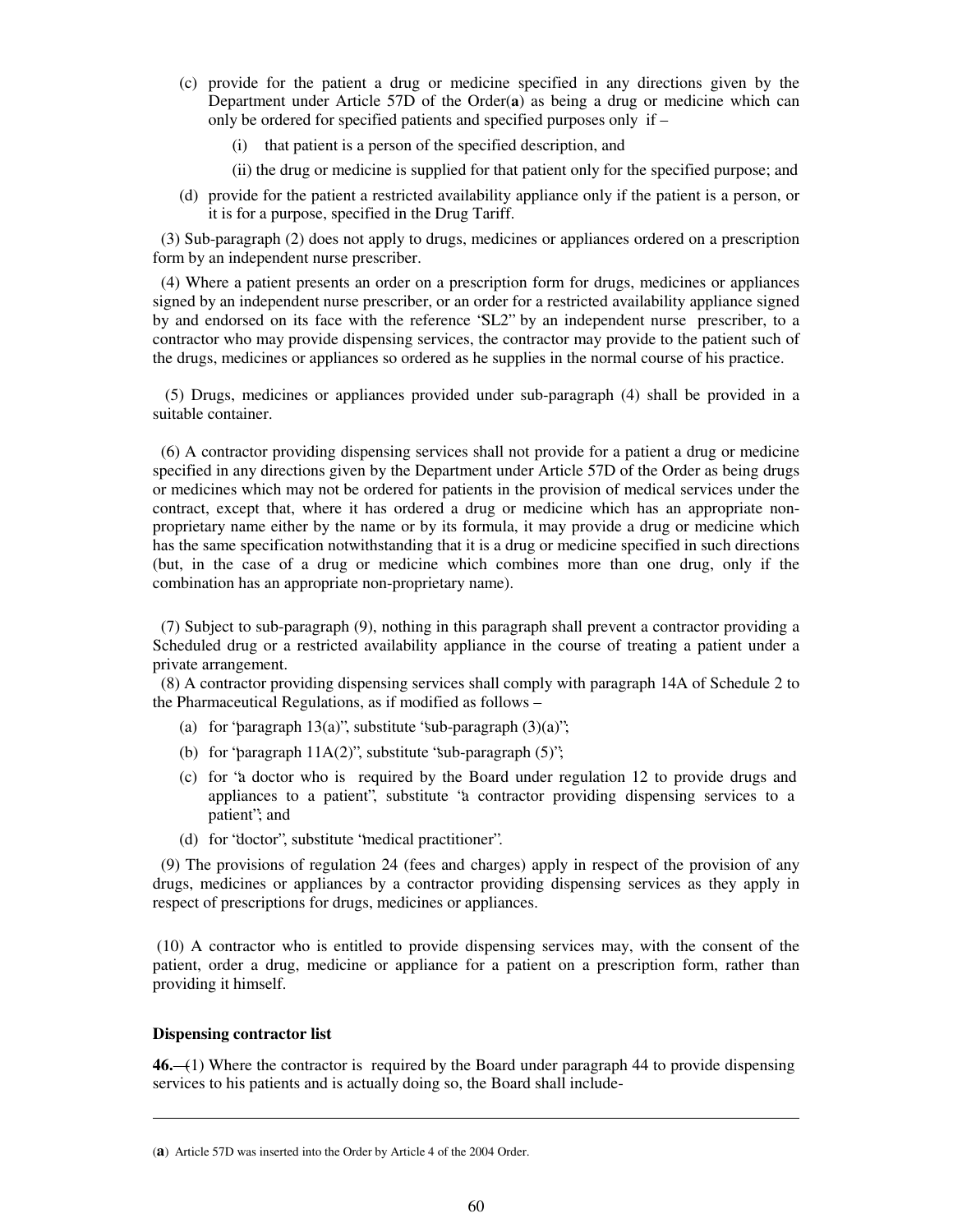- (a) the contractor's name; and
- (b) the address of the practice premises from which he is required to dispense,
- on a list of such contractors (to be called the dispensing contractors list) which it shall prepare, maintain and publish.
- (2) The Board shall remove the name of the contractor from the list referred to in sub-paragraph
- (1) where the contractor ceases to provide dispensing services to his patients .

## **Provision of drugs, medicines and appliances for immediate treatment or personal administration**

**47**.—(1) Subject to sub-paragraph (2), a contractor—

- (a) shall provide to a patient any drug, medicine or appliance, not being a Scheduled drug, where such provision is needed for the immediate treatment of that patient before a provision can otherwise be obtained; and
- (b) may provide to a patient any drug, medicine or appliance, not being a Scheduled drug, which he personally administers or applies to that patient,

but shall, in either case, provide a restricted availability appliance only if it is for a person or a purpose specified in the Drug Tariff.

(2) Nothing in sub-paragraph (1) authorises a person to supply any drug or medicine to a patient otherwise than in accordance with Part 3 of the Medicines Act 1968(**a**) or any regulations or orders made thereunder.

# PART 4

# PERSONS WHO PERFORM SERVICES

## **Qualifications of performers**

**48**.—(1) Subject to sub-paragraph (2), no medical practitioner shall perform medical services under the contract unless he is—

- (a) included in the primary medical services performers list maintained by that Board;
- (b) not suspended from that list or from the Medical Register; and
- (c) not subject to interim suspension under section 41A of the Medical Act 1983(**b**).

(2) Sub-paragraph  $(1)(a)$  shall not apply in the case of-

- (a) a medical practitioner employed by a Heath and Social Services Trust, (in Scotland) a Health Board, an NHS Trust or an NHS foundation trust who is providing services other than primary medical services at the practice premises;
- (b) a person who is provisionally registered under section 15, 15A or 21 of the Medical Act 1983(**c**) acting in the course of his employment in a resident medical capacity in an approved medical practice; or
- (c) a GP Registrar during the first two months of his training period.

**49.** No health care professional other than one to whom paragraph 48 applies shall perform clinical services under the contract unless he is appropriately registered with his relevant professional body and his registration is not currently suspended.

**.** 

<sup>(</sup>**a**) 1968 c.67.

<sup>(</sup>**b**) 1983 c.54 Section 41A was inserted by S.I. 2000/1803

<sup>(</sup>**c**) 1983 c. 54. Section 15A was inserted by regulations 2 and 3 of S.I. 2000/3041.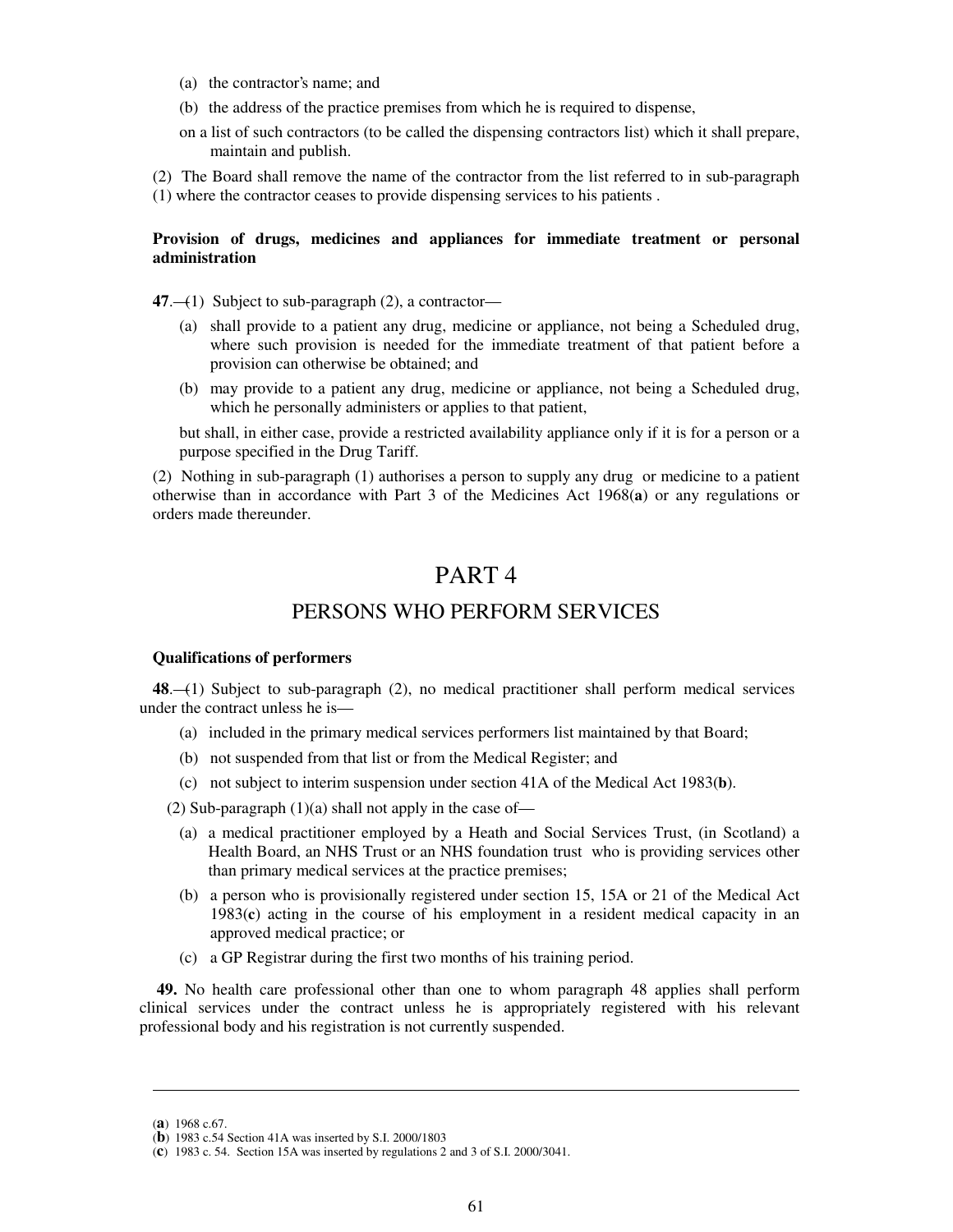**50.** Where the registration of a health care professional or, in the case of a medical practitioner, his inclusion in a primary medical services performers list is subject to conditions, the contractor shall ensure compliance with those conditions insofar as they are relevant to the contract.

**51**. No health care professional shall perform any clinical services unless he has such clinical experience and training as are necessary to enable him properly to perform such services.

#### **Conditions for employment and engagement**

**52.**—(1) Subject to sub-paragraphs (2) and (3), a contractor shall not employ or engage a medical practitioner (other than one falling within paragraph 48(2), unless—

- (a) that practitioner has provided him with the name and address of the Board on whose primary medical services performers list he appears; and
- (b) the contractor has checked that the practitioner meets the requirements in paragraph 48.

 (2) Where the employment or engagement of a medical practitioner is urgently needed and is not possible for the contractor to check the matters referred to in paragraph 48 in accordance with subparagraph (1)(b) before employing or engaging him he may be employed or engaged on a temporary basis for a single period of up to 7 days whilst such checks are undertaken.

 (3) Where the prospective employee is a GP Registrar, the requirements set out in sub-paragraph (1) shall apply with the modifications that—

- (a) the name and address provided under sub-paragraph (1) may be the name and address of the Board on whose primary medical services performers list he has applied for inclusion; and
- (b) confirmation that his name appears on those lists shall not be required until the end of the first two months of the Registrar's training period.

**53**.—(1) A contractor shall not employ or engage-

- (a) a health care professional other than one to whom paragraph 48 applies unless the contractor has checked that he meets the requirements in paragraph 49; or
- (b) a health care professional to perform clinical services unless he has taken reasonable steps to satisfy himself that he meets the requirements in paragraph 51.

 (2) Where the employment or engagement of a health care professional is urgently needed and it is not possible to check the matters referred to in paragraph 49 in accordance with sub-paragraph (1)(b) before employing or engaging him, he may be employed or engaged on a temporary basis for a single period of up to 7 days whilst such checks are undertaken.

 (3) When considering a health care professional's experience and training for the purposes of sub-paragraph  $(1)(b)$ , the contractor shall have regard in particular to—

(a) any post-graduate or post-registration qualification held by the health care professional; and

(b) any relevant training undertaken by him and any relevant clinical experience gained by him.

 **54**.—(1) The contractor shall not employ or engage a health care professional to perform medical services under the contract unless—

- (a) that person has provided two clinical references, relating to two recent posts (which may include any current post) as a health care professional which lasted for three months without a significant break, or where this is not possible, a full explanation and alternative referees; and
- (b) the contractor has checked and is satisfied with the references.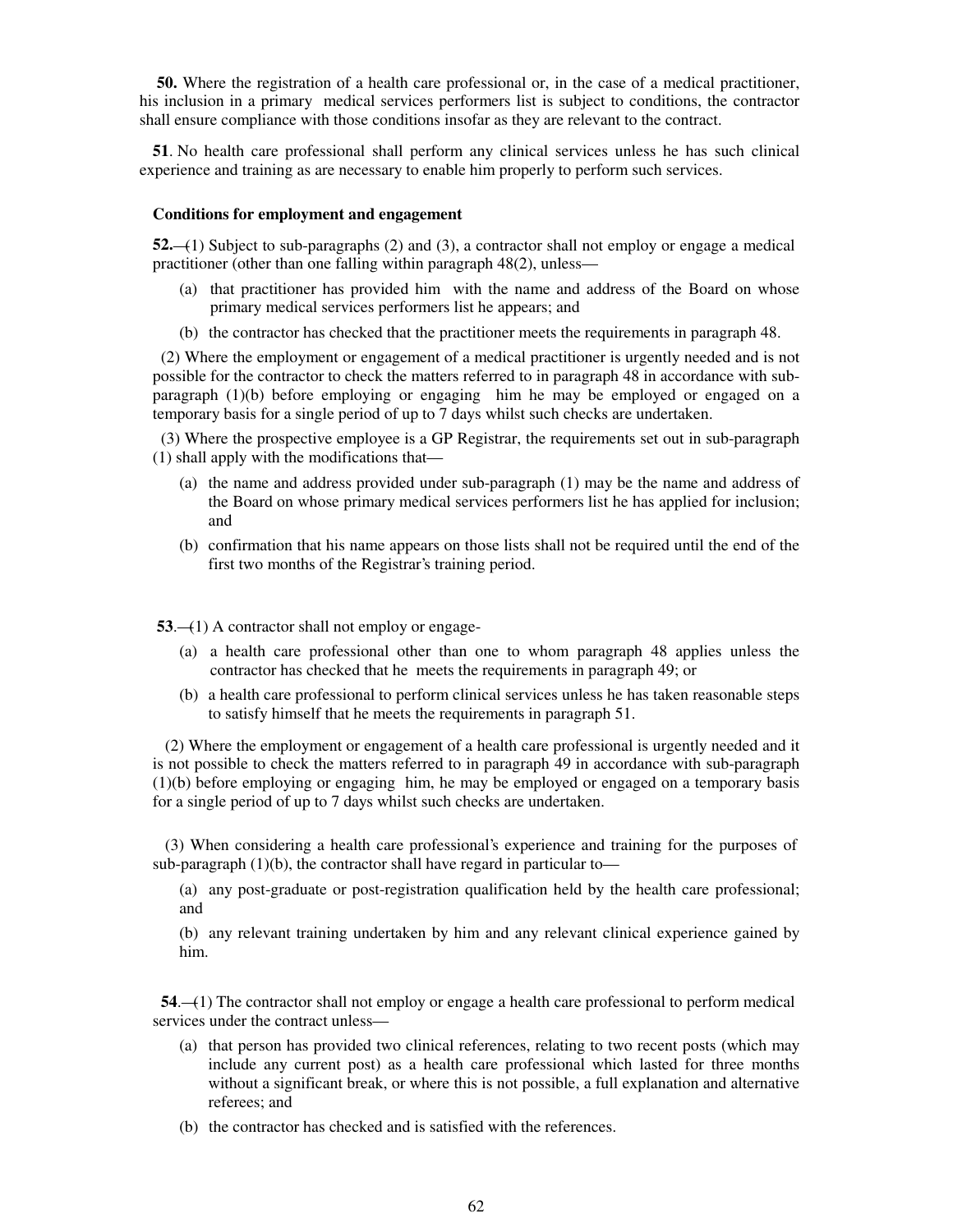(2) Where the employment or engagement of a health care professional is urgently needed and it is not possible to obtain and check the references in accordance with sub-paragraph  $(1)(b)$  before employing or engaging him, he may be employed or engaged on a temporary basis for a single period of up to 14 days whilst his references are checked and considered, and for an additional single period of a further 7 days if the contractor believes the person supplying those references is ill, on holiday or otherwise temporarily unavailable.

 (3) Where the contractor employs or engages the same person on more than one occasion within a period of three months, he may rely on the references provided on the first occasion, provided that those references are not more than twelve months old.

 **55.**—(1) Before employing or engaging any person to assist him in the provision of services under the contract, the contractor shall take reasonable care to satisfy himself that the person in question is both suitably qualified and competent to discharge the duties for which he is to be employed or engaged.

 (2) The duty imposed by sub-paragraph (1) is in addition to the duties imposed by paragraphs 52 to 54.

 (3) When considering the competence and suitability of any person for the purpose of subparagraph (1), the contractor shall have regard, in particular, to—

- (a) that person's academic and vocational qualifications;
- (b) his education and training; and
- (c) his previous employment or work experience.

## **Training**

**.** 

**56.** The contractor shall ensure that for any health care professional who is—

- (a) performing clinical services under the contract; or
- (b) employed or engaged to assist in the performance of such services

there are in place arrangements for the purpose of maintaining and updating his skills and knowledge in relation to the services which he is performing or assisting in performing.

**57**.The contractor shall afford to each employee reasonable opportunities to undertake appropriate training with a view to maintaining that employee's competence.

### **Terms and conditions**

 **58.** The contractor shall only offer employment to a general medical practitioner on terms and conditions which are no less favourable than those contained in the "Model terms and conditions of service for a salaried general practitioner employed by a GMS practice" published by the British Medical Association and the NHS Confederation as item 1.2 of the supplementary documents to the new GMS contract 2003(**a**).

## **Arrangements for GP Registrars**

**59.**—(1) The contractor shall only employ a GP Registrar for the purpose of being trained by a GP Trainer with the agreement of the Department and subject to the conditions in sub-paragraph (2).

 (2) The conditions referred to in sub-paragraph (1) are that the contractor shall not, by reason only of having employed or engaged a GP Registrar, reduce the total number of hours for which other medical practitioners perform primary medical services under the contract or for which other staff assist them in the performance of those services.

(3) A contractor which employs a GP Registrar shall—

<sup>(</sup>**a**) This document is published jointly by the General Practitioners Committee of the British Medical Association and the NHS Confederation. It is available on the Confederation's website at www.nhsconfed.org or a copy may be obtained by writing to the NHS Confederation, 1 Warwick Row, London, SW1E 5ER.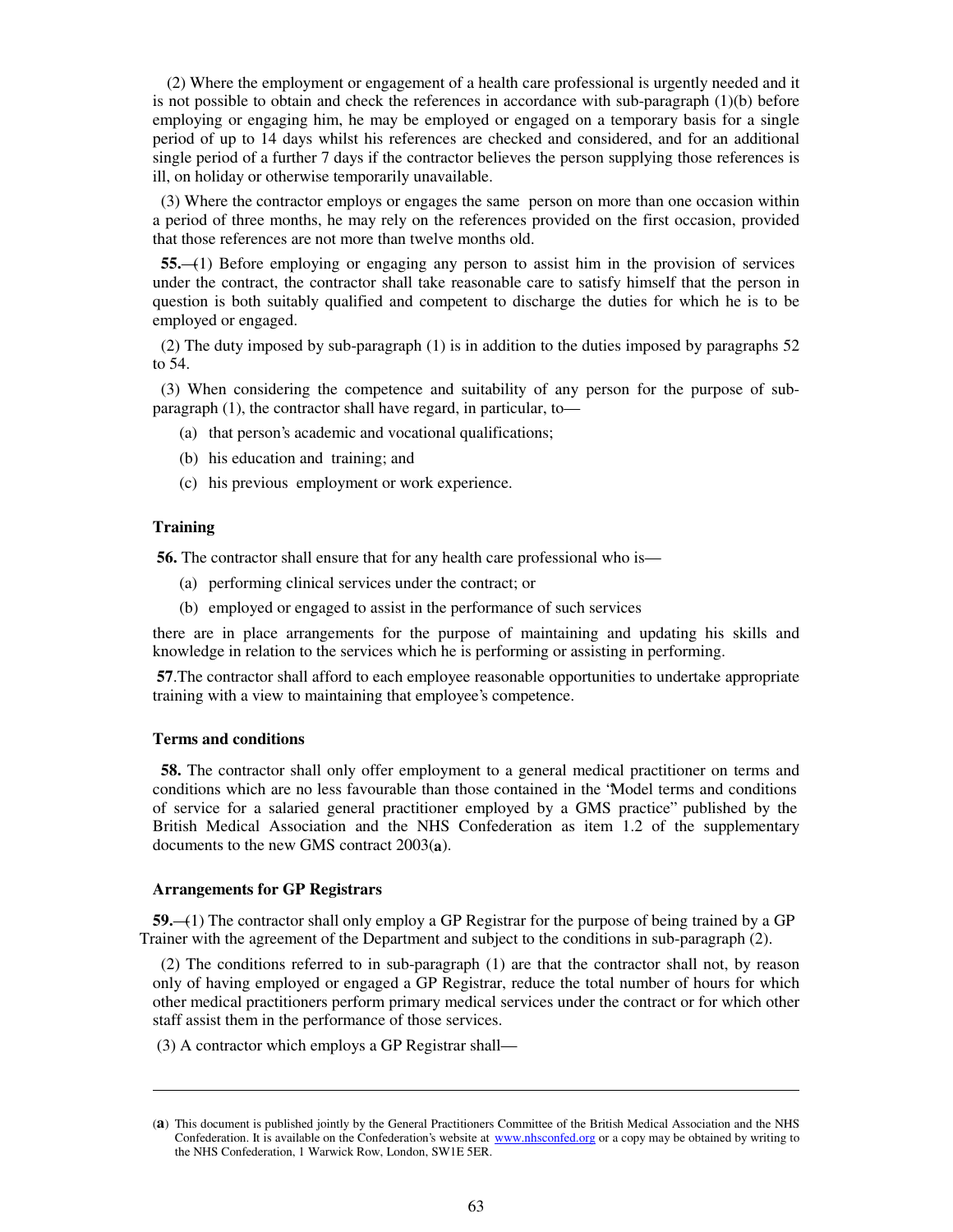- (a) offer him terms of employment in accordance with the rates and subject to the conditions contained in any guidance given by the Department concerning the grants, fees, travelling and other allowances payable to GP Registrars; and
- (b) take into account any guidance issued by the Department in relation to the GP Registrar Scheme.

### **Independent nurse prescribers and supplementary prescribers**

 $60. (1)$  Where-

(a) a contractor employs or engages a person who is an independent nurse prescriber or a supplementary prescriber whose functions will include prescribing;

(b) a party to the contract is an independent nurse prescriber or a supplementary prescriber whose functions will include prescribing; or

(c) the functions of a person who is an independent nurse prescriber or a supplementary prescriber whom the contractor already employs or has already engaged are extended to include prescribing,

it shall notify the Board in writing within the period of 7 days beginning with and including the date on which the contractor employed or engaged the person, the party became a party to the contract (unless, immediately before becoming such a party, he fell under paragraph  $(1)(a)$ ) or the person's functions were extended, as the case may be.

(2) Where—

- (a) the contractor ceases to employ or engage a person who is an independent nurse prescriber or a supplementary prescriber whose functions included prescribing in his practice;
- (b) the party to the contract who is an independent nurse prescriber or a supplementary prescriber whose functions include prescribing, ceases to be a party to the contract;
- (c) the functions of a person who is an independent nurse prescriber or a supplementary prescriber whom the contractor employs or engages in his practice are changed so that they no longer include prescribing in his practice; or
- (d) the contractor becomes aware that a person who is an independent nurse prescriber or a supplementary prescriber whom the contactor employs or engages has been removed or suspended from the relevant register,

he shall notify the Board in writing by the end of the second working day after the day when the event occurred.

(3) The contractor shall provide the following information when he notifies the Board in accordance with sub-paragraph (1)-

- (a) the person's full name;
- (b) his professional qualifications;
- (c) his identifying number which appears in the relevant register;
- (d) the date on which his entry in the relevant register was annotated to the effect that he was qualified to order drugs, medicines and appliances for patients;
- (e) the date on which—
	- (i) he was employed or engaged, if applicable
	- (ii) he became a party to the agreement, if applicable, or
	- (iii) one of his functions became to prescribe in his practice.

(4) The contractor shall provide the following information when he notifies the Board in accordance with sub-paragraph (2)-

(a) the person's full name;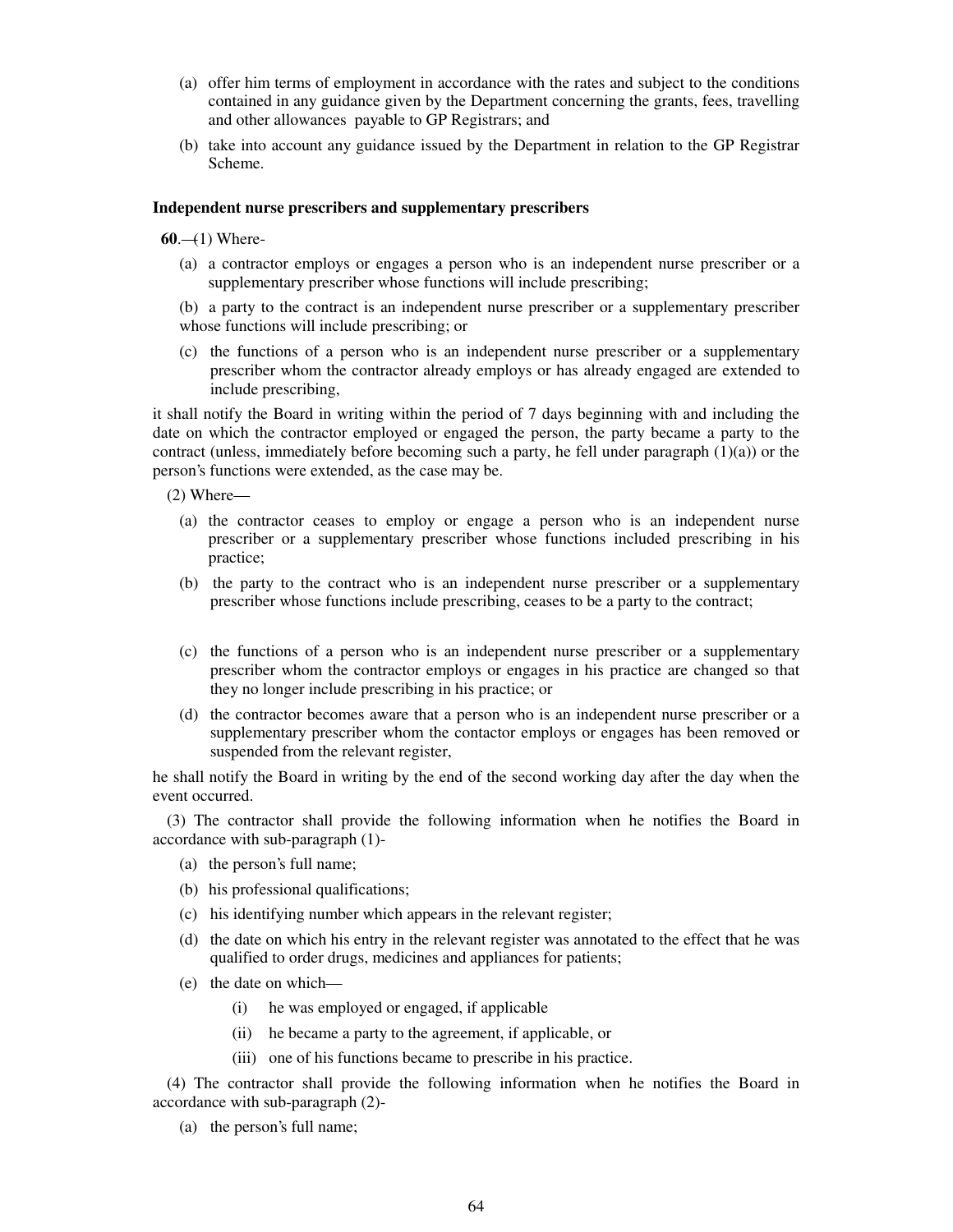- (b) his professional qualifications;
- (c) his identifying number which appears in the relevant register;
- (d) the date-
	- (i) he ceased to be employed or engaged in his practice,
	- (ii) he ceased to be a party to the agreement,
	- (iii) his functions changed so as no longer to include prescribing, or
	- (iv) on which he was removed or suspended from the relevant register.

#### **Signing of documents**

 **61.**—(1) In addition to any other requirements relating to such documents whether in these regulations or otherwise, the contractor shall ensure that the documents specified in paragraph (2) include—

- (a) the clinical profession of the health care professional who signed the document; and
- (b) the name of the contractor on whose behalf it is signed.

(2) The documents referred to in sub-paragraph (1) are—

- (a) certificates issued in accordance with regulation 21, unless regulations relating to particular certificates provide otherwise;
- (b) prescription forms;
- (c) any other clinical documents.

### **Level of skill**

**62.** The contractor shall carry out his obligations under the contract with reasonable care and skill.

#### **Appraisal and assessment**

**63.**—(1) The contractor shall ensure that any medical practitioner performing services under the contract—

- (a) participates in the appraisal system provided by the Board, unless he participates in an appropriate appraisal system provided by another heath services body or is an armed forces GP; and
- (b) co-operates with any assessment by or on behalf of the Board of services performed by that practitioner under the contract.

(2) In sub-paragraph (1), "armed forces GP" means a medical practitioner who is employed on a contract of service by the Ministry of Defence, whether or not as a member of the United Kingdom Armed Forces of Her Majesty.

#### **Sub-contracting of clinical matters**

**64**.—(1) Subject to sub-paragraph (2), the contractor shall not sub-contract any of his rights or duties under the contract in relation to clinical matters unless —

- (a) in all cases, including those which fall within paragraph 65,he has taken reasonable steps to satisfy himself that—
	- (i) it is reasonable in all the circumstances; and
	- (ii) that person is qualified and competent to provide the service; and
- (b) except in cases which fall within paragraph 65, he has notified the Board in writing of hisintention to sub-contract as soon as reasonably practicable before the date on which the proposed sub-contract is intended to come intooperation.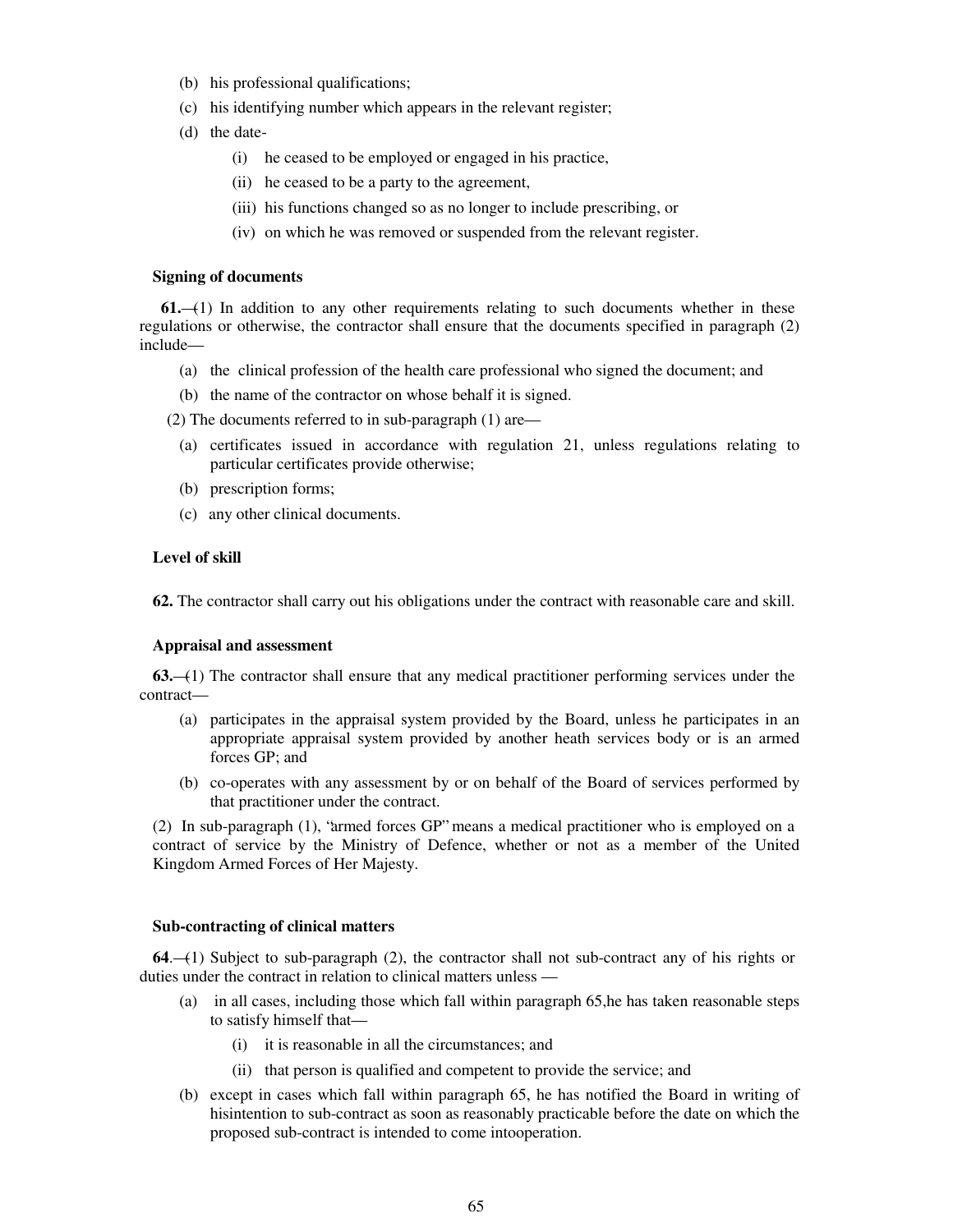(2) Sub-paragraph (1)(b) shall not apply to a contract for services with a health care professional for the provision by that professional personally of clinical services.

(3) The notification referred to in sub-paragraph (1)(b) shall include—

- (a) the name and address of the proposed sub-contractor;
- (b) the duration of the proposed sub-contract;
- (c) the services to be covered; and
- (d) the address of any premises to be used for the provision of services.

(4) Following receipt of a notice in accordance with sub-paragraph (1)(b), the Board may request such further information relating to the proposed sub-contract as appears to it to be reasonable and the contractor shall supply such information promptly.

(5) The contractor shall not proceed with the sub-contract or, if it has already taken effect, shall take appropriate steps to terminate it, where, within 28 days of receipt of the notice referred to in sub-paragraph (1)(b), the Board has served notice of objection to the sub-contract on the grounds that—

- (a) the sub-contract would—
	- (i) put at serious risk the safety of the contractor's patients, or
	- (ii) put the Board at risk of material financial loss; or
- (b) the sub-contractor would be unable to meet the contractor's obligations under the contract.

(6) Where the Board objects to a proposed sub-contract in accordance with sub-paragraph (5), it shall include with the notice of objection a statement in writing of the reasons for its objection.

(7) Sub-paragraphs (1) and (3) to (6) shall also apply in relation to any renewal or material variation of a sub-contract in relation to clinical matters.

(8) Where a Board does not object to a proposed sub-contract under paragraph (5), the parties to the contract shall be deemed to have agreed a variation of the contract which has the effect of adding to the list of practice premises any premises whose address was notified to it under subparagraph (3)(d) and paragraph 96(1) shall not apply.

 (9) A contract with a sub-contractor must prohibit the sub-contractor from sub-contracting the clinical services he has agreed with the contractor to provide.

### **Sub-contracting of out of hours services**

**65.—**(1) A contractor shall not, otherwise than in accordance with the written approval of the Board, sub-contract all or part of his duty to provide out of hours services to any person other than those listed in sub-paragraph (2) other than on a short-term occasional basis.

- (2) The persons referred to in sub-paragraph (1) are—
	- (a) a person who holds a contract with a Board which includes out of hours services;
	- (b) an Article 15B provider who is required to provide the equivalent of essential services to his patients during all or part of the out of hours period;
	- (c) a health care professional, not falling within paragraph (a) or (b), who is to provide the out of hours services personally under a contract for services; or

(d) a group of medical practitioners, whether in partnership or not, who provide out of hours services for each other under informal rota arrangements.

(3) An application for approval under sub-paragraph (1) shall be made by the contractor in writing to the Board and shall state—

- (a) the name and address of the proposed sub-contractor;
- (b) the address of any premises to be used for the provision of services;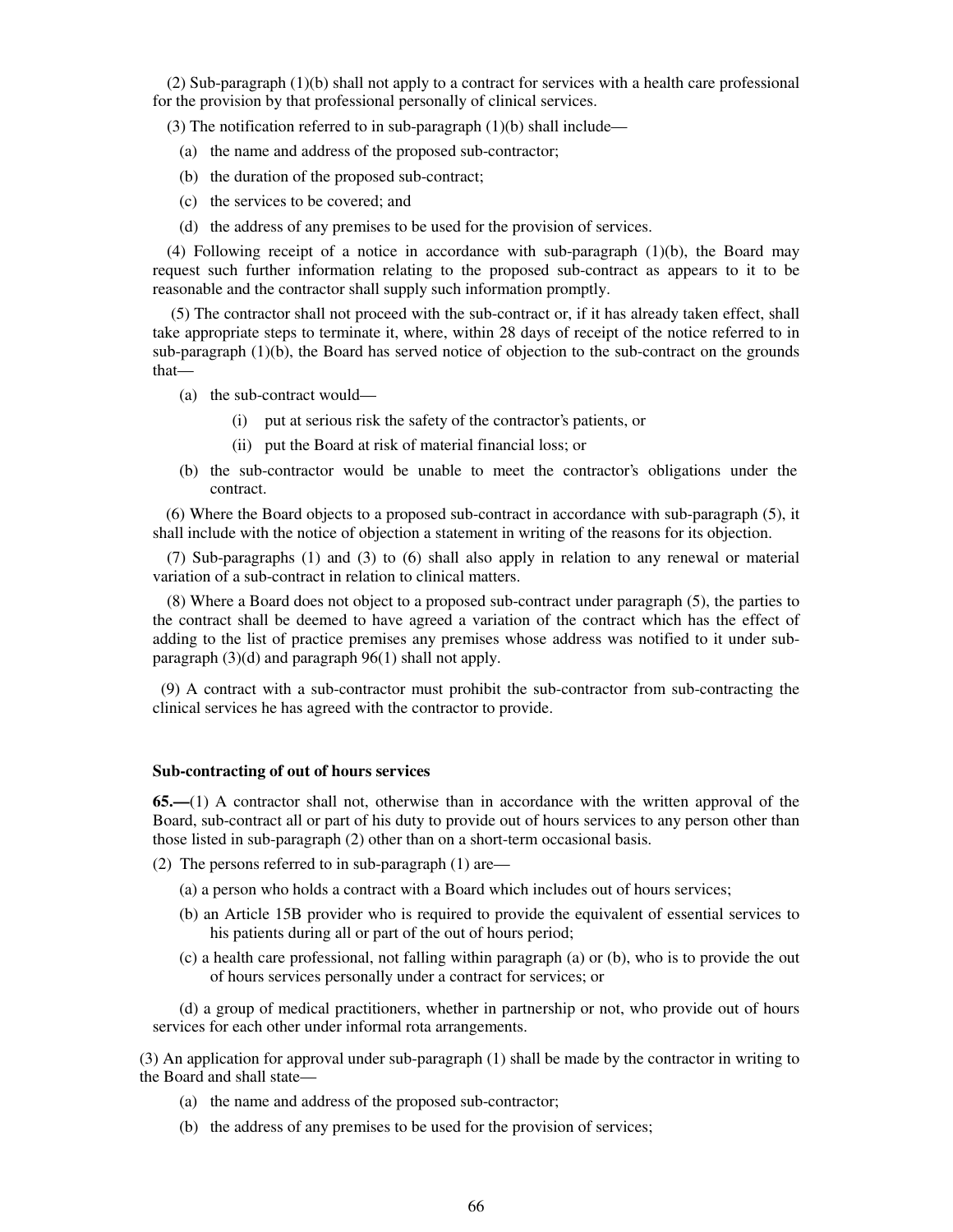- (c) the duration of the proposed sub-contract;
- (d) the services to be covered by the arrangement; and
- (e) how it is proposed that the sub-contractor will meet the contractor's obligations under the contract in respect of the services covered by the arrangement.

(4) Within 7 days of receipt of an application under sub-paragraph (3), a Board may request such further information relating to the proposed arrangements as seem to it to be reasonable.

(5) Within 28 days of receipt of an application which meets the requirements specified in subparagraph (3) or the further information requested under sub-paragraph (4) (whichever is the later), the Board shall—

- (a) approve the application;
- (b) approve the application with conditions; or
- (c) refuse the application.

 (6) The Board shall not refuse the application if it is satisfied that the proposed arrangement will, in respect of the services to be covered, enable the contractor to meet satisfactorily his obligations under the contract and will not-

- (a) put at serious risk the safety of the contractor's patients; or
- (b) put the Board at risk of material financial loss.

(7) The Board shall inform the contractor by notice in writing of its decision on the application and, where it refuses an application, it shall include in the notice a statement of the reasons for its refusal.

(8) Where a Board approves an application under this paragraph the parties to the contract shall be deemed to have agreed a variation of the contract which has the effect of adding to the list of practice premises, for the purposes of the provision of services in accordance with that application, any premises whose address was notified to it under sub-paragraph (3)(b) and paragraph 96(1) shall not apply.

(9) Sub-paragraphs (1) to (8) shall also apply in relation to any renewal or material variation of a sub-contract in relation to out of hours services .

(10) A contract with a sub-contractor must prohibit the sub-contractor from sub-contracting the out of hours services it has agreed with the contractor to provide.

### **Withdrawal and variation of approval under paragraph 65**

**66**.—(1) Without prejudice to any other remedies which it may have under the contract, where a Board has approved an application made under paragraph 65(3) it shall, subject to paragraph 67, be entitled to serve notice on the contractor withdrawing or varying that approval, from a date specified in the notice, if it is no longer satisfied that the proposed arrangement will enable the contractor to meet satisfactorily his obligations under the contract.

 (2) The date specified in the notice shall be such as appears reasonable in all the circumstances to the Board.

(3) The notice referred to in sub-paragraph (1) shall take effect on whichever is the later of—

- (a) the date specified in the notice; or
- (b) (if applicable) the date of the final determination of the dispute resolution procedure (or any court proceedings) relating to the notice in favour of the Board.

**67.**—(1) Without prejudice to any other remedies which it may have under the contract, where a Board has approved an application made under paragraph 65(3) it shall be entitled to serve notice on the contractor withdrawing or varying that approval with immediate effect if—

(a) it is no longer satisfied that the proposed arrangement will enable the contractor to meet satisfactorily his obligations under the contract; and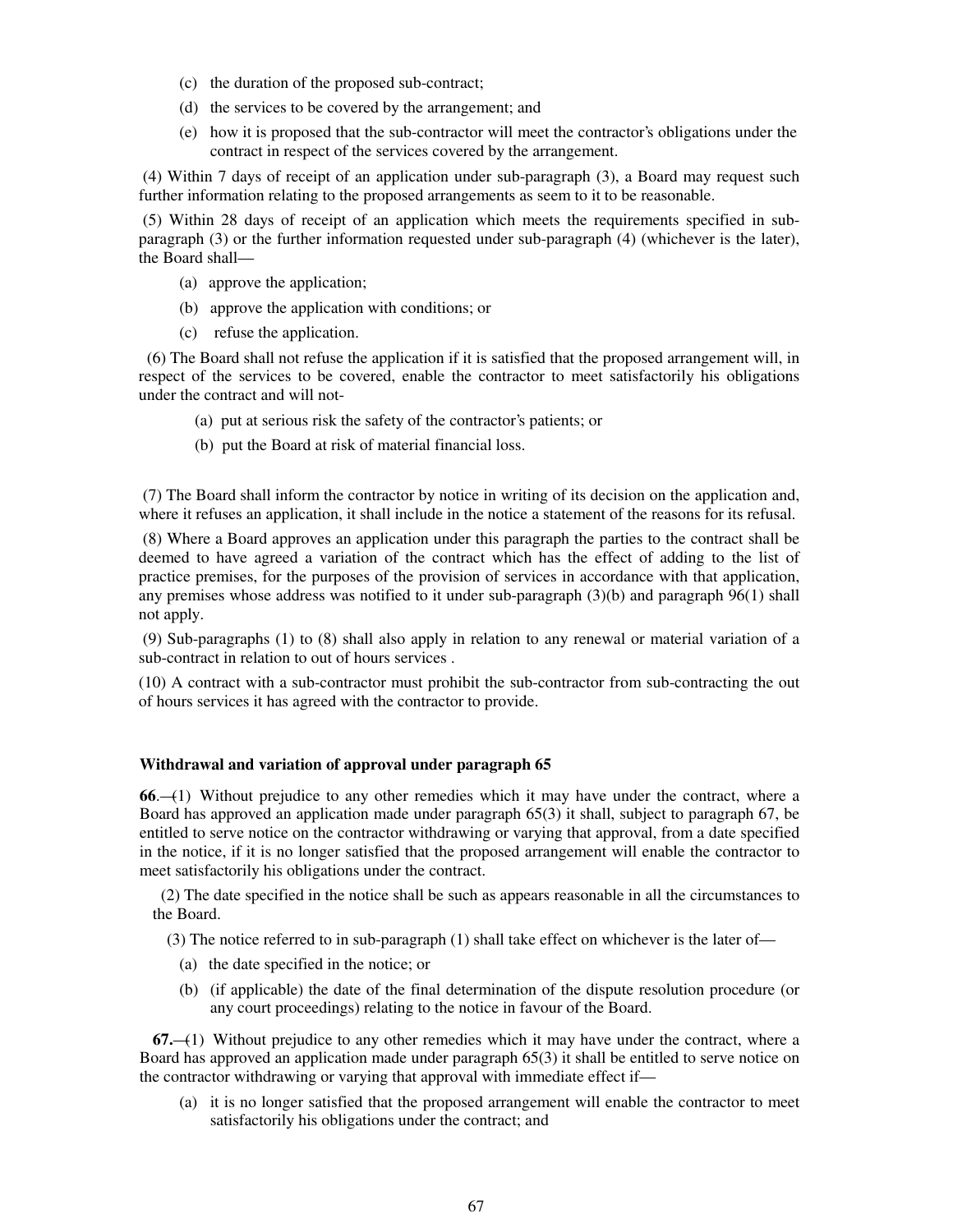(b) it is satisfied that immediate withdrawal or variation is necessary to protect the safety of the contractor's patients.

 (2) An immediate withdrawal of approval under sub-paragraph (1) shall take effect on the date on which the notice referred to in that sub-paragraph is received by the contractor.

# PART 5

# RECORDS, INFORMATION, NOTIFICATIONS AND RIGHTS OF **ENTRY**

#### **Patient records**

**.** 

 **68.**—(1) In this paragraph, "computerised records" means records created by way of entries on a computer.

 (2) The contractor shall keep adequate records of his attendance on and treatment of his patients and shall do so—

- (a) on forms supplied to him for the purpose by the Board; or
- (b) with the written consent of the Board, by way of computerised records,

or in a combination of those two ways.

 (3) The contractor shall include in the records referred to in sub-paragraph (2) clinical reports sent in accordance with paragraph 7 or from any other health care professional who has provided clinical services to a person on his list of patients.

(4) The consent of the Board required by sub-paragraph (2)(b) shall not be withheld or withdrawn provided the Board is satisfied, and continues to be satisfied, that—

 (a) the computer system upon which the contractor proposes to keep the records has been accredited by the Department or another person on its behalf in accordance with "General Medical Practice Computer Systems – Requirements for Accreditation – RFA99" version 1.0, 1.1 or 1.2 (DTS/Nurse Prescribing)(**a**);

- (b) the security measures, audit and system management functions incorporated into the computer system as accredited in accordance with head (a) have been enabled; and
- (c) the contractor is aware of, and has signed an undertaking that he will have regard to–

(i) any guidelines issued by the Department and notified in writing to the contractor by the Board; and

(ii) any document amending any guidelines referred to in (i), which has been notified to the contractor by the Board,

concerning good practice in the keeping of electronic patient records.

(5) Where a patient's records are computerised records, the contractor shall, as soon as possible following a request from the Board, allow the Board to access the information recorded on the computer system on which those records are held by means of the audit

<sup>(</sup>**a**) RFA99 is published by the NHS Information Authority. Version 1.0 was published in October 1999 and version 1.2 (DTS/Nursing Prescribing) in August 2003. Copies are available on the NHS Information Authority's website at www.nhsia.uk/sat/specification/pages. Copies may be obtained by writing to the NHS Information Authority, Systems Accreditation and Testing team, Aqueous 2, Aston Cross, Rocky Lane, Birmingham b6 5RQ.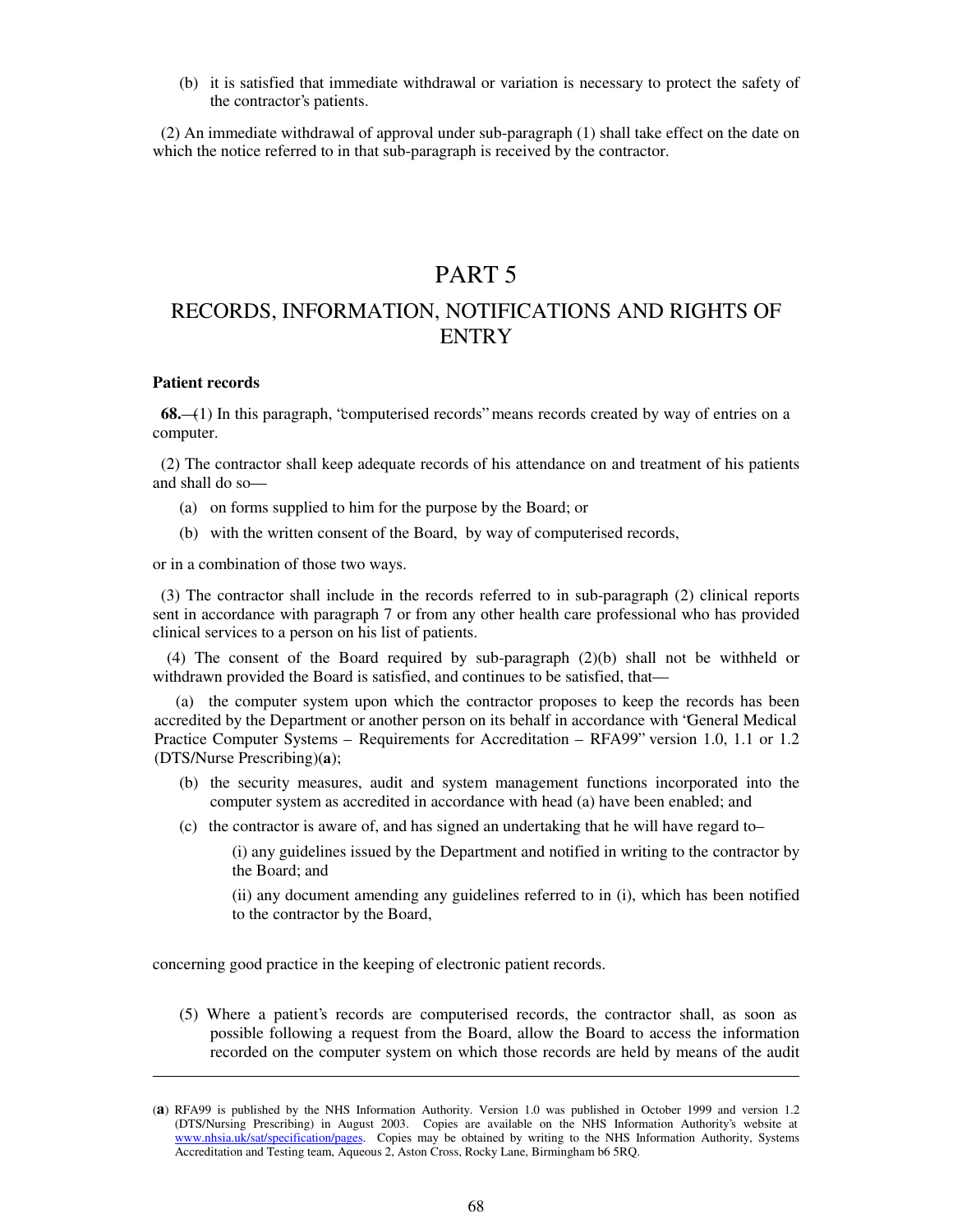function referred to in sub-paragraph (4)(b) to the extent necessary for the Board to confirm that the audit function is enabled and functioning correctly.

- (6) The contractor shall send the complete records relating to a patient to the Board—
	- (a) where a person on his list dies, before the end of the period of 14 days beginning with and including the date on which he was informed by the Board of the death, or (in any other case) before the end of the period of one month beginning with and including the date on which it learned of the death; or

 (b) in any other case where the person is no longer registered with the contractor, as soon as possible at the request of the Board.

(7) To the extent that a patient's records are computerised records, the contractor complies with sub-paragraph (6) if he sends to the Board a copy of those records—

- (a) in written form; or
- (b) with the written consent of the Board in any other form.

(8) The consent of the Board to the transmission of information other than in written form for the purposes of sub-paragraph (7)(b) shall not be withheld or withdrawn provided it is satisfied, and continues to be satisfied, with the following matters—

- (a) the contractor's proposals as to how the record will be transmitted;
- (b) the contractor's proposals as to the format of the transmitted record;
- (c) how the contractor will ensure that the record received by the Board is identical to that transmitted; and
- (d) how a written copy of the record can be produced by the Board.

(9) A contractor whose patient records are computerised records shall not disable, or attempt to disable, either the security measures, or the audit and system management functions referred to in sub-paragraph (4)(b).

#### **Access to records for the purpose of the Quality Information Preparation Scheme**

**69**.—(1) The contractor must provide access to his patient records on request to any appropriately qualified person with whom the Board has made arrangements for the provision of the Quality Information Preparation Scheme referred to in section 7 of the Statement of Financial Entitlements.

 (2) The contractor shall not be obliged to grant access to a person referred to in sub-paragraph (1) unless he produces, on request, written evidence that he is authorised by the Board to act on its behalf.

## **Confidentiality of personal data**

**70.** The contractor shall nominate a person with responsibility for practices and procedures relating to the confidentiality of personal data held by him.

## **Practice leaflet**

**71.** The contractor shall—

- (a) compile a document (in this paragraph called a practice leaflet) which shall include the information specified in Schedule 7;
- (b) review his practice leaflet at least once in every period of 12 months and make any amendments necessary to maintain its accuracy; and
- (c) make available a copy of the leaflet, and any subsequent updates, to his patients and prospective patients.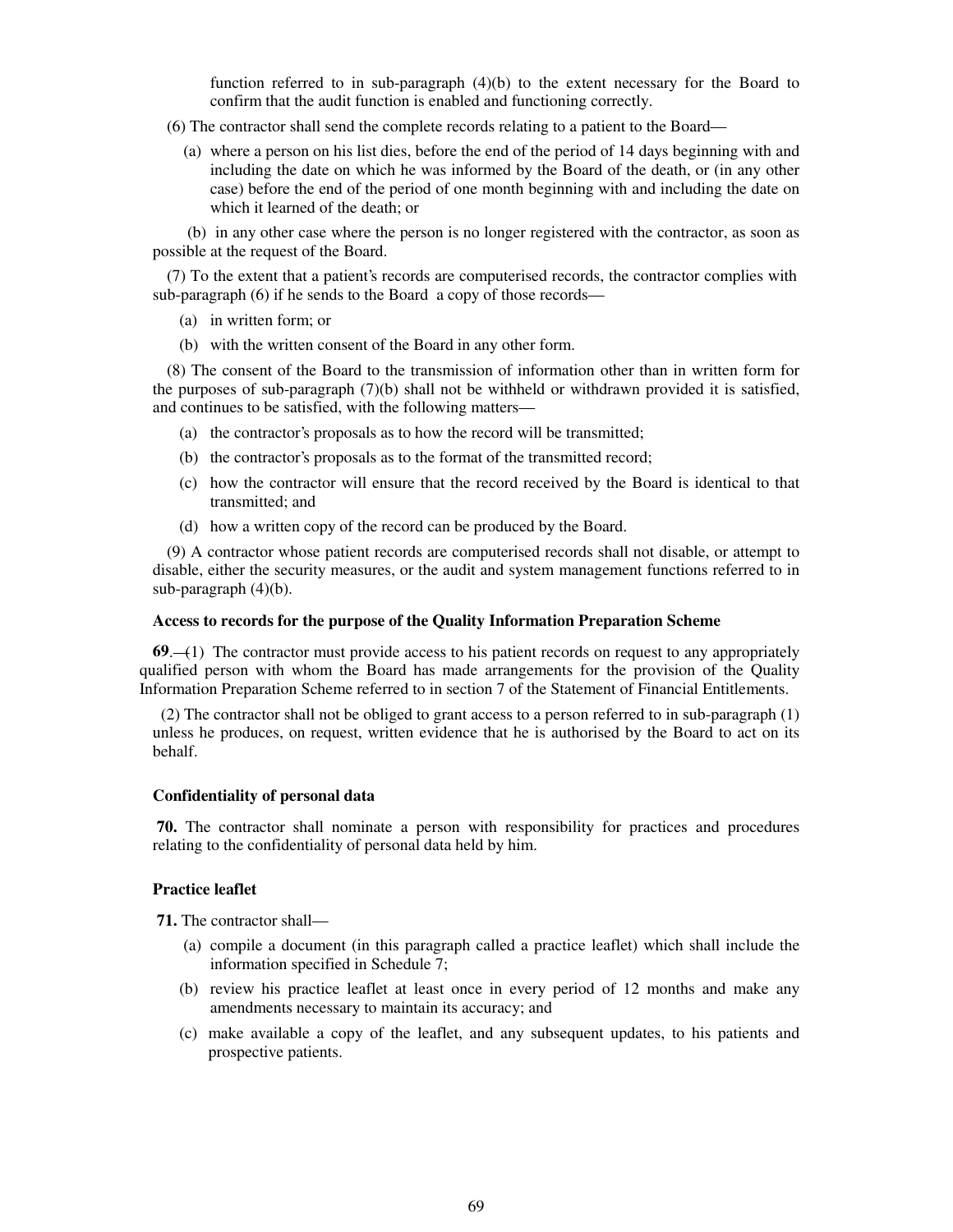#### **Provision of information**

**72**.—(1) Subject to sub-paragraph (2), the contractor shall, at the request of the Board produce to the Board or to a person authorised in writing by the Board or allow it, or a person authorised in writing by it, to access—

- (a) any information which is reasonably required by the Board for the purposes of or in connection with the contract; and
- (b) any other information which is reasonably required in connection with the Board's functions.

(2) The contractor shall not be required to comply with any request made in accordance with subparagraph (1) unless it has been made by the Board in accordance with directions relating to the provision of information by contractors given to it by the Department under Article 17 of the Order.

### **Inquiries about prescriptions and referrals**

**73.**—(1) The contractor shall, subject to sub-paragraphs (2) and (3), sufficiently answer any inquiries whether oral or in writing from the Board concerning—

- (a) any prescription form issued by a prescriber;
- (b) the considerations by reference to which prescribers issue such forms;
- (c) the referral by or on behalf of the contractor of any patient to any other services provided under the Order; or
- (d) the considerations by which the contractor makes such referrals or provides for them to be made on his behalf.

(2) An inquiry referred to in sub-paragraph (1) may only be made for the purpose either of obtaining information to assist the Board to discharge its functions or of assisting the contractor in the discharge of his obligations under the contract.

(3)The contractor shall not be obliged to answer any inquiry referred to in sub-paragraph (1) unless it is made -

- (a) in the case of sub-paragraph  $(1)(a)$  or (b), by an appropriately qualified health care professional; or
- (b) in the case of sub-paragraph  $(1)(c)$  or  $(d)$ , by an appropriately qualified medical practitioner,

appointed in either case by the Board to assist it in the exercise of its functions under this paragraph and that person produces, on request, written evidence that he is authorised by the Board to make such an inquiry on its behalf.

#### **Reports to a medical officer**

**74.**—(1) The contractor shall, if he is satisfied that the patient consents—

- (a) supply in writing to a medical officer within such reasonable period as that officer, or an officer of the Department for Social Development on his behalf and at his direction, may specify, such clinical information as the medical officer considers relevant about a patient to whom the contractor or a person acting on the contractor's behalf has issued or has refused to issue a medical certificate; and
- (b) answer any inquiries by a medical officer, or by an officer of the Department for Social Development on his behalf and at his direction, about a prescription form or medical certificate issued by the contractor or on his behalf or about any statement which the contractor or a person acting on the contractor's behalf has made in a report.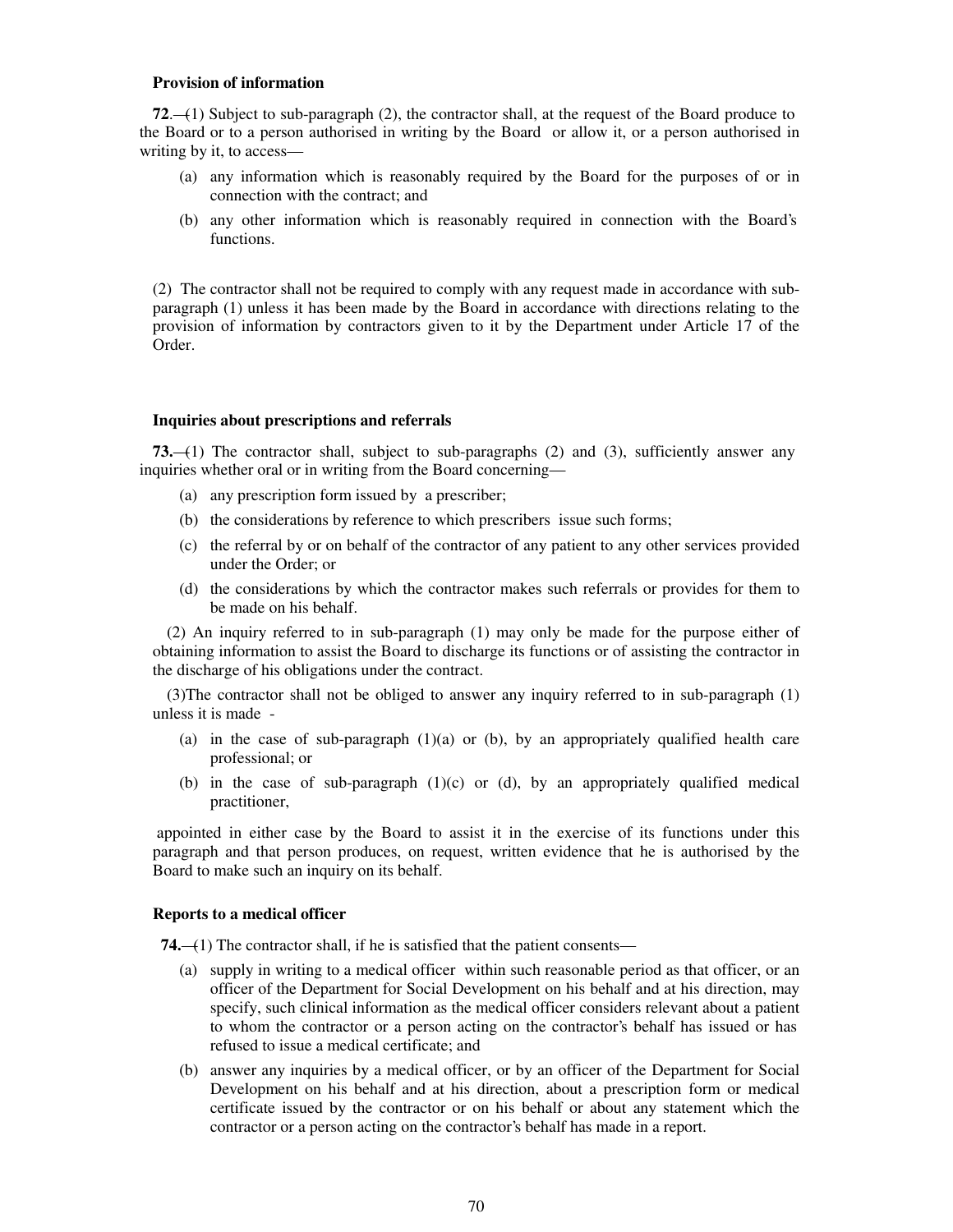(2) For the purpose of satisfying himself that the patient has consented as required by paragraph (1), the contractor may (unless it has reason to believe the patient does not consent) rely on an assurance in writing from the medical officer, or any officer of the Department for Social Development, that he holds the patient's written consent.

## **Annual return and review**

**75**.—(1) The contractor shall submit an annual return relating to the contract to the Board which shall require the same categories of information from all persons who hold contracts with that Board.

(2) Following receipt of the return referred to in sub-paragraph (1), the Board shall arrange with the contractor an annual review of his performance in relation to the contract.

(3) Either the contractor or the Board may, if they wishe to do so invite the Local Medical Committee participate in the annual review.

(4) The Board shall prepare a draft record of the review referred to in sub-paragraph (2) for comment by the contractor and, having regard to such comments, shall produce a final written record of the review.

(5) A copy of the final record referred to in sub-paragraph (4) shall be sent to the contractor.

## **Notifications to the Board**

 **76.** In addition to any requirements of notification elsewhere in the regulations, the contractor shall notify the Board in writing, as soon as reasonably practicable, of—

- (a) any serious incident that, in the reasonable opinion of the contractor, affects or is likely to affect the contractor's performance of his obligations under the contract;
- (b) any circumstances which give rise to the Board's righ t to terminate the contract under paragraph 103, 104 or 105(1);
- (c) any appointments system which he proposes to operate and the proposed discontinuance of any such system;
- (d) any change of which he is aware in the address of a registered patient;
- (e) the death of any patient of which he is aware.

**77.** The contractor shall, unless it is impracticable for him to do so, notify the Board in writing within 28 days of any occurrence requiring a change in the information about him published by the Board in accordance with regulations made under Article 56(3) of the Order(**a**).

**78**. The contractor shall notify the Board in writing of any person other than a registered patient or a person whom he has accepted as a temporary resident to whom he has provided the essential services described in regulation 15(6) or (8) within the period of 28 days beginning on the day that the services were provided.

### **Notice provisions specific to a contract with a company limited by shares**

**79**.—(1) A contractor which is a company limited by shares shall give notice in writing to the Board forthwith when

- (a) any share in the contractor is transmitted or transferred (whether legally or beneficially) to another person on a date after the contract has been entered into;
- (b) it passes a resolution or a the High Court makes an order that the contractor be wound up;
- (c) circumstances arise which might entitle a creditor or a the High Court to appoint a receiver, administrator or administrative receiver for the contractor;

**.** 

<sup>(</sup>**a**) Article 56 was inserted into the Order by Article 3 of the 2004 Order.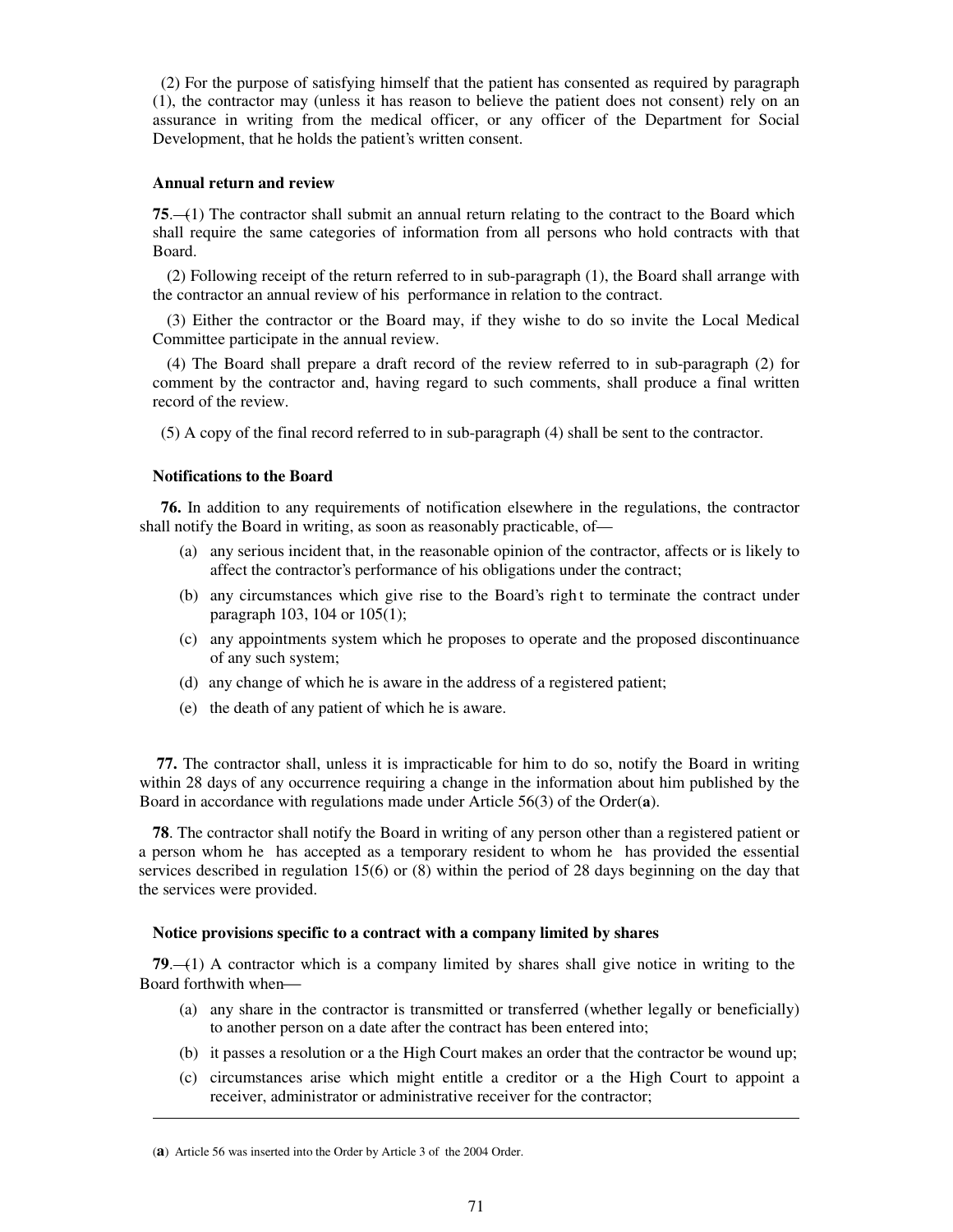- (d) circumstances arise which would enable the High Court to make a winding up order in respect of the contractor ; or
- (e) the contractor is unable to pay his debts within the meaning of Article 103 the Insolvency (Northern Ireland) Order 1989(**a**).

(2) A notice under sub-paragraph (1)(a) shall confirm that the new shareholder, or, as the case may be, the personal representative of a deceased shareholder

- (a) is a medical practitioner, or that he satisfies the conditions specified in Article 57B(2)(b)(i) to (iv) of the Order(**b**); and
- (b) meets the further conditions imposed on shareholders by virtue of regulations 4 and 5.

## **Notice provisions specific to a contract with two or more individuals practising in partnership**

 **80**.—(1) A contractor which is a partnership shall give notice in writing to the Board forthwith when

- (a) a partner leaves or informs his partners that he intends to leave the partnership, and the date upon which he left or will leave the partnership;
- (b) a new partner joins the partnership.
- (2) A notice under sub-paragraph  $(1)(b)$  shall•
	- (a) state the date that the new partner joined the partnership;
	- (b) confirm that the new partner is a medical practitioner, or that he satisfies the conditions specified in Article 57B(2)(b)(i) to (iv) of the Order;
	- (c) confirm that the new partner meets the conditions imposed by regulations 4 and 5; and
	- (d) state whether the new partner is a general or a limited partner.

#### **Notification of deaths**

**81**.—(1) The contractor shall report in writing to the Board the death on his practice premises of any patient no later than the end of the first working day after the date on which the death occurred.

(2) The report shall include—

- (a) the patient's full name;
- (b) the patient's Central Health Index number or Health and Care number where known;
- (c) the date and place of death;
- (d) a brief description of the circumstances, as known, surrounding the death;
- (e) the name of any medical practitioner or other person treating the patient whilst on the practice premises; and
- (f) the name, where known, of any other person who was present at the time of the death.

 (3) The contractor shall send a copy of the report referred to in sub-paragraph (1) to any other Board in whose area the deceased was resident at the time of his death.

#### **Notifications to patients following variation of the contract**

**82**. Where the contract is varied in accordance with Part 8 and, as a result of that variation—

- (a) there is to be a change in the range of services provided to the contractor's registered patients; or
- (b) patients who are on the contractor's list of patients are to be removed from that list,

**.** 

<sup>(</sup>**a**) S.I. 1986 c.45.

<sup>(</sup>**b**) Article 57B was inserted into the Order by Article 4 of the 2004 Order.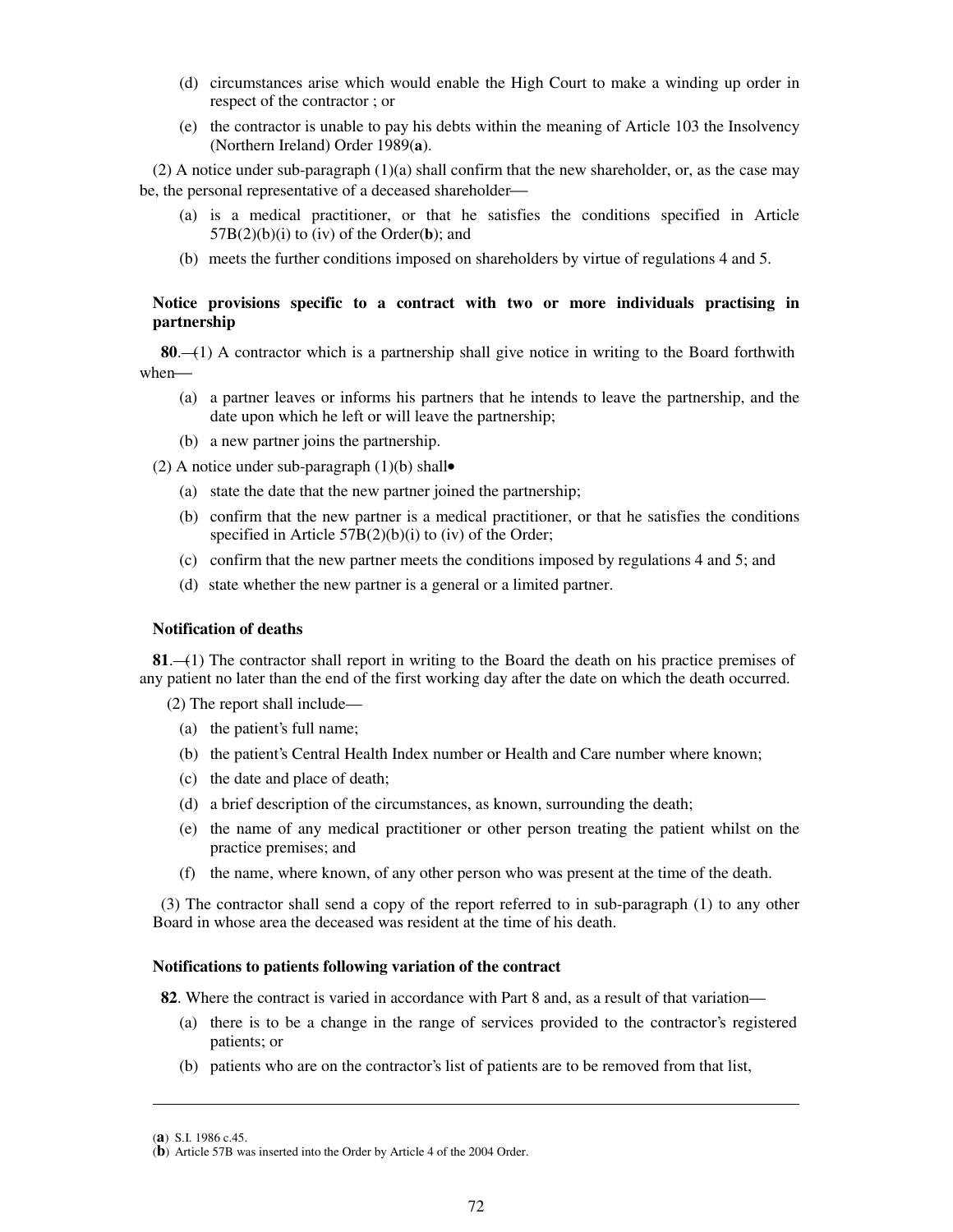the Board shall notify those patients in writing of the variation and its effect and inform them of the steps they can take to obtain elsewhere the services in question or, as the case may be, register elsewhere for the provision of essential services(or their equivalent).

## **Entry and inspection by the Board**

 **83**.—(1) Subject to the conditions in sub-paragraph (2), the contractor shall allow persons authorised in writing by the Board to enter and inspect the practice premises at any reasonable time.

(2) The conditions referred to in sub-paragraph (1) are that-

- (a) reasonable notice of the intended entry has been given;
- (b) written evidence of the authority of the person seeking entry is produced to the contractor on request; and
- (c) entry is not made to any premises or part of the premises used as residential accommodation without the consent of the resident.

(3) Either the contractor or the Board may, if wishes to do so, invite the Local Medical Committee for the area of the Board to be present at an inspection of the practice premises which takes place under this paragraph.

# PART 6

## COMPLAINTS

## **Complaints procedure**

**84.**—(1) The contractor shall establish and operate a complaints procedure to deal with any complaints in relation to any matter reasonably connected with the provision of services under the contract, which shall comply with the requirements of paragraphs 85 to 88 and 90.

(2) The contractor shall take reasonable steps to ensure that patients are aware of-

- (a) the complaints procedure,
- (b) the role of the Board and other bodies in relation to complaints about services under under the contract.

(3) The contractor shall take reasonable steps to ensure that the complaints procedure is accessible to all patients.

### **Making of complaints**

**85.** A complaint may be made by or, with his consent, on behalf of a patient, or former patient, who is receiving or has received services under the contract, or—

- (a) where the patient is a child—
	- (i) by either parent, or in the absence of both parents, the guardian or other adult who has care of the child,
	- (ii) by a person duly authorised by an authoritylooking after the child under the provisions of the Children (Northern Ireland) Order 1995**(a)**; or
	- (iii) by a person duly authorised by a voluntary organisation by which the child is being accommodated under the provisions of that Order;
- (b) where the patient is incapable of making a complaint, by a relative or other adult who has an interest in his welfare.

-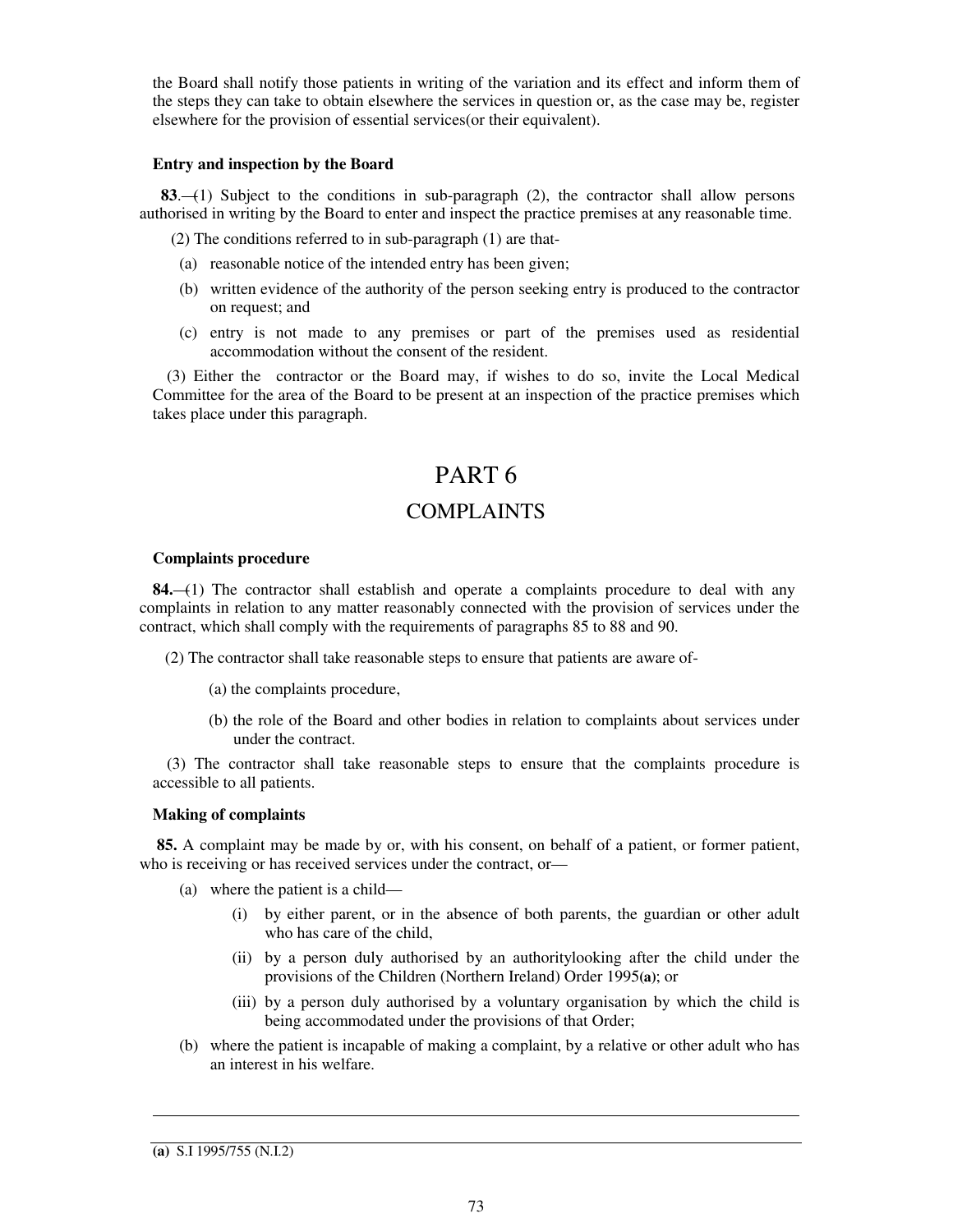**86**. Where a patient has died a complaint may be made by a relative or other adult who had an interest in his welfare or, where the patient falls within paragraph  $85(a)(ii)$  or (iii), by the Trust or voluntary organisation.

### **Period for making complaints**

 **87.**—(1) Subject to sub-paragraph (2), the period for making a complaint is—

- (a) six months from the date on which the matter which is the subject of the complaint occurred; or
- (b ) six months from the date on which the matter which is the subject of the complaint comes to the complainant's notice provided that the complaint is made no later than 12 months after the date on which the matter which is the subject of the complaint occurred.

(2) Where a complaint is not made during the period specified in sub-paragraph (1), it shall be referred to the person nominated under paragraph  $88(2)(a)$  and if he is of the opinion that—

- (a) having regard to all the circumstances of the case, it would have been unreasonable for the complainant to make the complaint within that period; and
- (b) notwithstanding the time that has elapsed since the date on which the matter which is the subject matter of the complaint occurred, it is still possible to investigate the complaint properly,

the complaint shall be treated as if it had been received during the period specified in subparagraph (1).

### **Further requirements for complaints procedures**

**88.—**(1) A complaints procedure shall also comply with the requirements set out in subparagraphs (2) to (6).

(2) The contractor must nominate—

- (a) a person (who need not be connected with the contractor and who, in the case of an individual, may be specified by his job title) to be responsible for the operation of the complaints procedure and the investigation of complaints; and
- (b) a partner, or other senior person associated with the contractor, to be responsible for the effective management of the complaints procedure and for ensuring that action is taken in the light of the outcome of any investigation.
- (3) All complaints must be—
	- (a) either made or recorded in writing;
	- (b) acknowledged in writing within the period of three working days beginning with and including the day on which the complaint was made or, where that is not possible, as soon as reasonably practicable; and
	- (c) properly investigated.

(4) Within the period of 10 working days beginning with and including the day on which the complaint was received by the person specified under sub-paragraph 2(a) or, where that is not possible, as soon as reasonably practicable, the complainant must be given a written summary of the investigation and its conclusions.

(5) Where the investigation of the complaint requires consideration of the patient's medical records, the person specified under sub-paragraph 2(a) must inform the patient or person acting on his behalf if the investigation will involve disclosure of information contained in those records to a person other than the contractor or an employee of the contractor.

 (6) The contractor must keep a record of all complaints and copies of all correspondence relating to complaints, but such records must be kept separate from patients' medical records.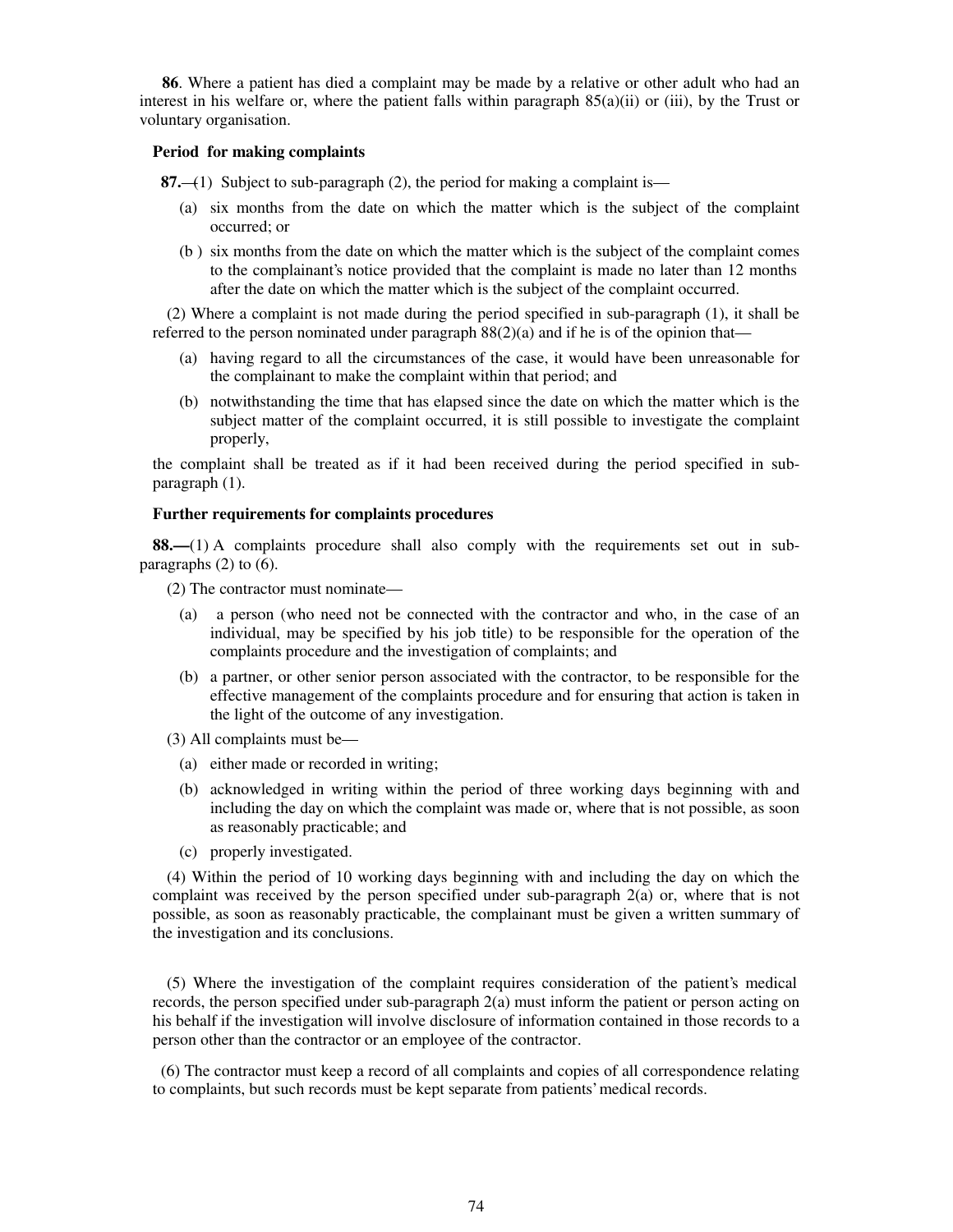### **Co-operation with investigations**

 **89**.—(1) The contractor shall co-operate with—

- (a) any investigation of a complaint in relation to any matter reasonably connected with the provision of services under the contract undertaken by—
	- (i) the Board, and
	- (ii) the Northern Ireland Commissioner for Complaints; and
- (b) any investigation of a complaint by a health services body, an NHS body or local authority which relates to a patient or former patient of the contractor.

(2) In sub-paragraph  $(1)$ —

"NHS body" means a Primary Care Trust, (in England and Wales and Scotland) an NHS Trust, an NHS foundation trust, a Strategic Health Authority, a Local Health Board, and a Health Board;

"local authority" means –

- (a) any of the bodies listed in section 1 of the Local Authority Social Services Act 1970(**a**)
- (b) the Council of the Isles of Scilly, or

(c) a council constituted under section 2 of the Local Government etc, (Scotland) Act 1994(**b**).

(3) The co-operation required by sub-paragraph (1) includes—

- (a) answering questions reasonably put to the contractor by the Board;
- (b) providing any information relating to the complaint reasonably required by the Board ; and
- (c) attending any meeting to consider the complaint (if held at a reasonably accessible place and at a reasonable hour, and due notice has been given) if the contractor's presence at the meeting is reasonably required by the Board.

#### **Provision of information about complaints**

**90**. The contractor shall inform the Board, at such intervals as required, of the number of complaints it has received under the procedure established in accordance with this Part.

# PART 7

## DISPUTE RESOLUTION

### **Local resolution of contract disputes**

**91.**—(1) Subject to sub-paragraph (3), in the case of any dispute arising out of or in connection with the contract, the contractor and the Board must make every reasonable effort to communicate and cooperate with each other with a view to resolving the dispute, before referring the dispute for determination in accordance with the dispute resolution procedure (or, where applicable, before commencing court proceedings).

**.** 

<sup>(</sup>**a**) 1970 c.42; section 1 was amended by the Local Government Act 1972 (c.70), section 195 and by the Local Government (Wales) Act 1994 (c.19), Schedule 10, paragraph 7..

<sup>(</sup>**b**) 1994 c.39.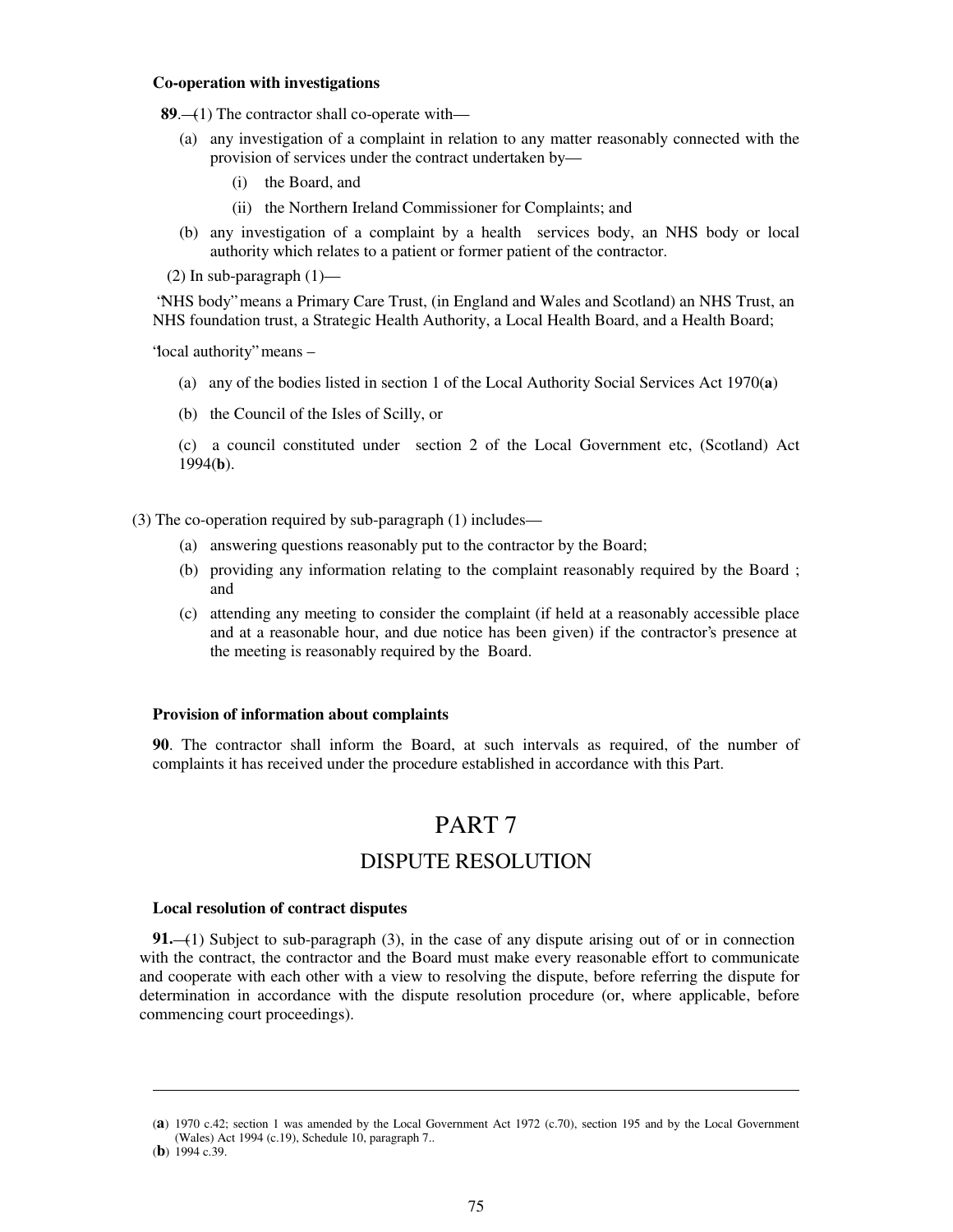(2) Either the contractor or the Board may, if it wishes to do so, invite the Local Medical Committee for the area of the Board to participate in discussions which take place pursuant to subparagraph (1).

(3) In the case of a dispute which falls to be dealt with under the procedure specified in paragraph 36, sub-paragraph (1) does not apply where it is not practicable for the parties to attempt local resolution before the expiry of the period specified in paragraph 36(4).

#### **Dispute resolution: non-HSS contracts**

**92.**—(1) In the case of a contract which is not an HSS contract, any dispute arising out of or in connection with the contract, except matters dealt with under the complaints procedure pursuant to Part 6, may be referred for consideration and determination to the Department, if -

- (a) the Board so wishes and the contractor has agreed in writing; or
- (b) the contractor so wishes (even if the Board does not agree).

(2) In the case of a dispute referred to the Department under sub-paragraph  $(1)$  –

- (a) the procedure to be followed is the dispute resolution procedure; and
- (b) the parties agree to be bound by any determination made by the adjudicator.

#### **Dispute resolution procedure**

**93**.—(1) Subject to sub-paragraph (2), the procedure specified in the following sub-paragraphs and paragraph 94 applies in the case of any dispute arising out of or in connection with the contract which is referred to the Department -

- (a) in accordance with Article 8(4) of the 1991 Order (where the contract is a HSS contract); or
- (b) in accordance with paragraph 92(1) (where the contract is not a HSS contract).

(2) The procedure specified in this paragraph and paragraph 94 does not apply where a contractor refers a matter for determination in accordance with paragraph 36(1), and in such a case the procedure specified in that paragraph shall apply instead.

(3) Any party wishing to refer a dispute as mentioned in sub-paragraph (1) shall send to the Department a written request for dispute resolution which shall include or be accompanied by –

- (a) the names and addresses of the parties to the dispute;
- (b) a copy of the contract; and

**.** 

(c) a brief statement describing the nature and circumstances of the dispute.

(4) Any party wishing to refer a dispute as mentioned in sub-paragraph (1) must send the request under sub-paragraph (3) within a period of three years beginning with and including the date on which the matter giving rise to the dispute happened or should reasonably have come to the attention of the party wishing to refer the dispute.

(5) Where the dispute relates to a contract which is not a HSS contract, the Department may determine the matter itself or, if it considers it appropriate, appoint a person to consider and determine it(**a**).

 (6) Before reaching a decision as to who should determine the dispute, either under subparagraph (5) or under Article 8(5) of the 1991 Order, the Department shall, within the period of 7 days beginning with and including the date on which a matter was referred to it, send a written request to the parties to make in writing, within a specified period, any representations which they may wish to make about the matter.

<sup>(</sup>**a**) Where the dispute relates to a contract which is a HSS contract, Article 8(4) of the 1991 Order applies.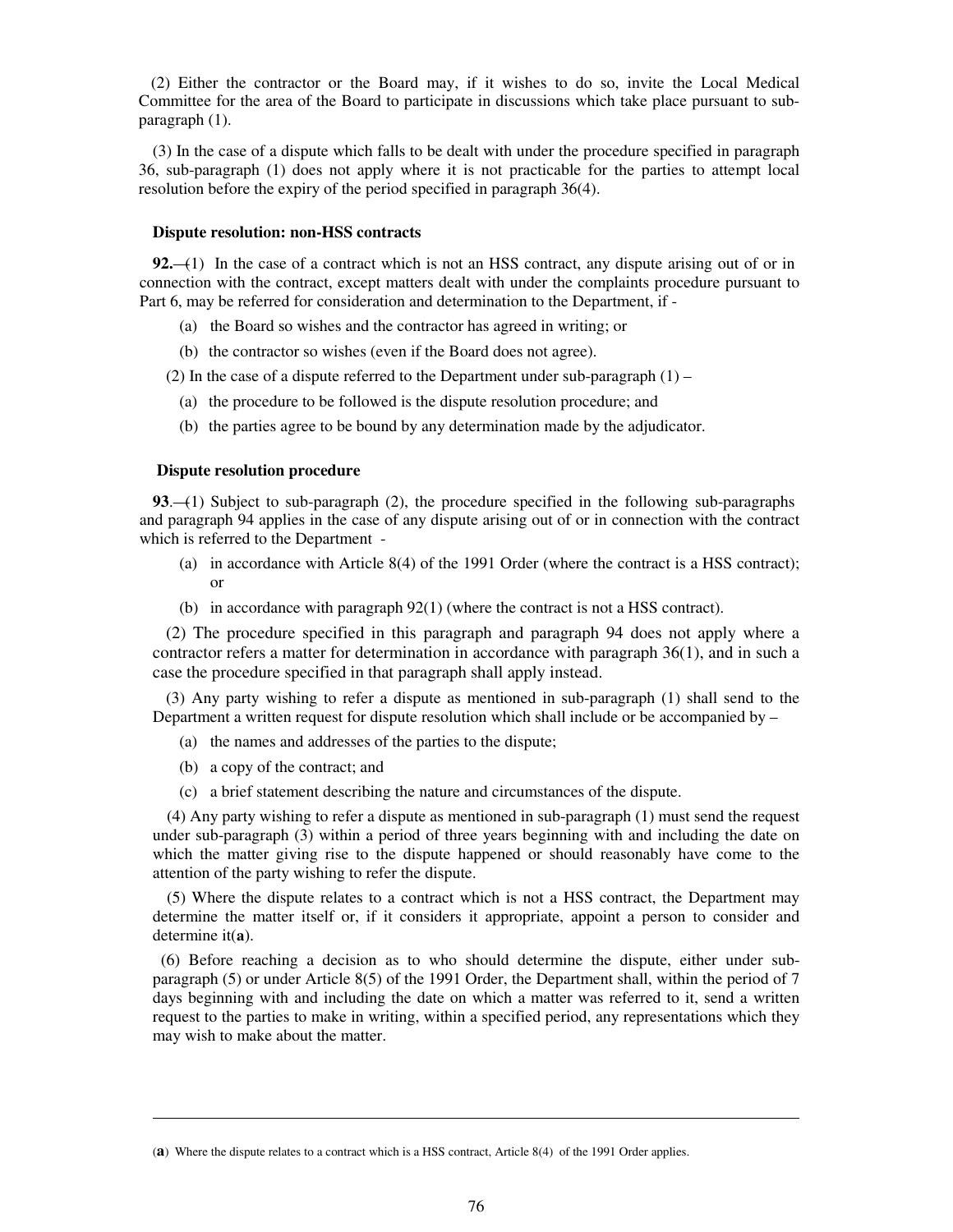(7) The Department shall give, with the notice given under sub-paragraph (6), to the party other than the one which referred the matter to dispute resolution a copy of any document by which the matter was referred to dispute resolution.

(8) The Department shall give a copy of any representations received from a party to the other party and shall in each case request (in writing) a party to whom a copy of the representations is given to make within a specified period any written observations which it wishes to make on those representations.

(9) Following receipt of any representations from the parties or, if earlier, at the end of the period for making such representations specified in the request sent under sub-paragraph (6) or (8), the Department shall, if it decides to appoint a person to hear the dispute—

(a) inform the parties in writing of the name of the person or persons whom he has appointed; and

 (b) pass to the person or persons so appointed any documents received from the parties under or pursuant to paragraphs (3), (6) or (8).

(10) For the purpose of assisting him in his consideration of the matter, the adjudicator may –

- (a) invite representatives of the parties to appear before him to make oral representations either together or, with the agreement of the parties, separately, and may in advance provide the parties with a list of matters or questions to which he wishes them to give special consideration; or
- (b) consult other persons whose expertise he considers will assist him in his consideration of the matter.

 $(11)$  Where the adjudicator consults another person under sub-paragraph  $(10)(b)$ , he shall notify the parties accordingly in writing and, where he considers that the interests of any party might be substantially affected by the result of the consultation, he shall give to the parties such opportunity as he considers reasonable in the circumstances to make observations on those results.

(12) In considering the matter, the adjudicator shall consider –

- (a) any written representations made in response to a request under sub-paragraph (6), but only if they are made within the specified period;
- (b) any written observations made in response to a request under sub-paragraph (8), but only if they are made within the specified period;
- (c) any oral representations made in response to an invitation under sub-paragraph  $(10)(a)$ ;
- (d) the results of any consultation under sub-paragraph  $(10)(b)$ ; and
- (e) any observations made in accordance with an opportunity given under sub-paragraph (11).

(13) In this paragraph, "specified period" means such period as the Department shall specify in the request, being not less than 2, nor more than 4, weeks beginning with and including the date on which the notice referred to is given, but the Department may, if it considers that there is good reason for doing so, extend any such period (even after it has expired) and, where it does so, a reference in this paragraph to the specified period is to the period as so extended.

 (14) Subject to the other provisions of this paragraph and paragraph 94 and to any agreement by the parties, the adjudicator shall have wide discretion in determining the procedure of the dispute resolution to ensure the just, expeditious, economical and final determination of the dispute.

### **Determination of dispute**

**94**.—(1) The adjudicator shall record his determination and the reasons for it, in writing and shall give notice of the determination (including the record of the reasons) to the parties.

(2) In the case of a contract referred for determination in accordance with paragraph 92(1), subparagraph (9) of Article 8 of the 1991 Order shall apply as that sub-paragraph applies in the case of a contract referred for determination in accordance with sub-paragraph (4) of Article 8 of that Order.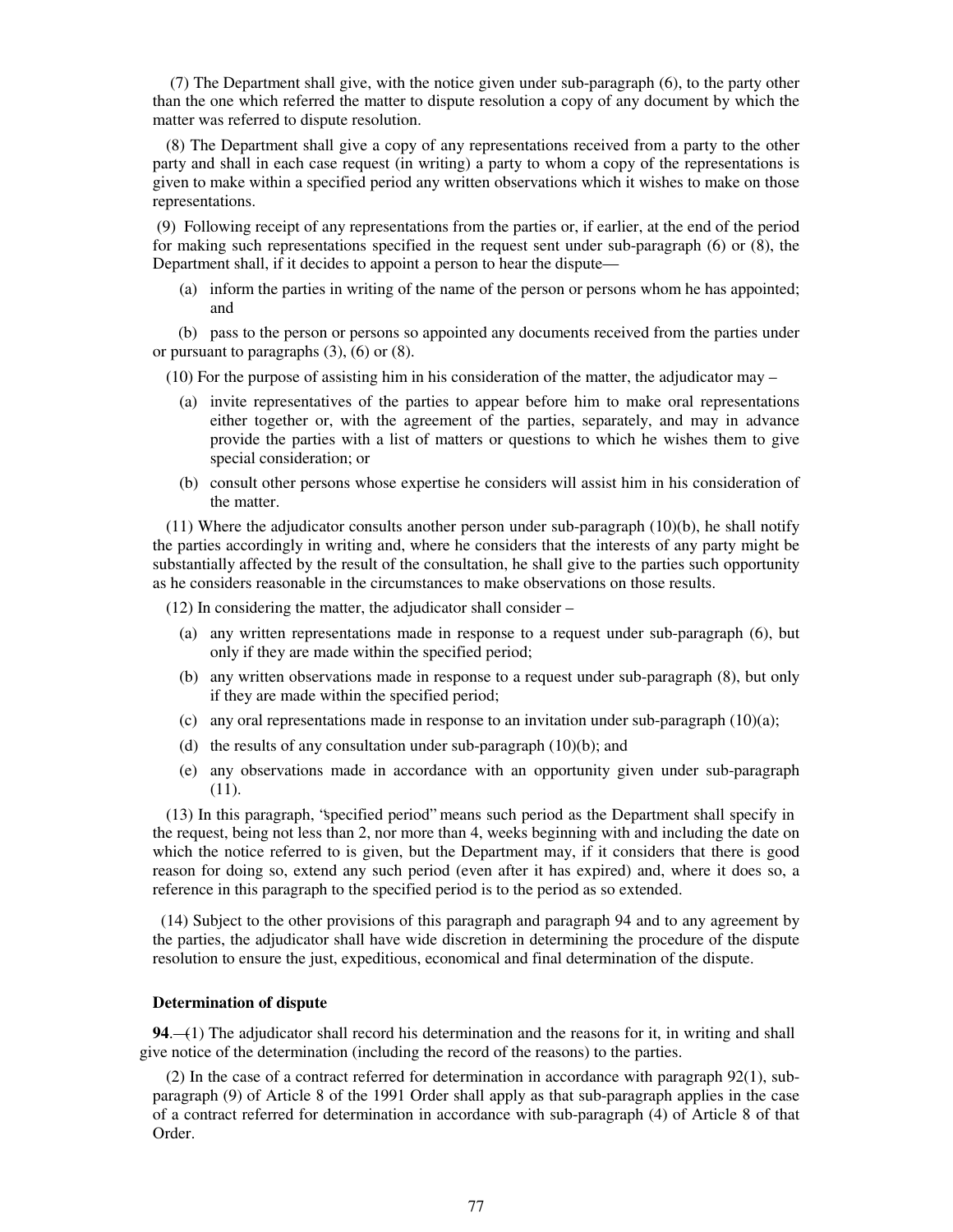(3) In the case of a contract referred for determination in accordance with paragraph 92(1), subparagraph (5) of Article 57F of the Order shall apply as that subparagraph applies in the case of a contract referred for determination in accordance with sub-paragraph (4) of Article 8 of the 1991 Order.

### **Interpretation of Part 7**

**95**.—(1) In this Part, "any dispute arising out of or in connection with the contract" includes any dispute arising out of or in connection with the termination of the contract.

 (2)Any term of the contract that makes provision in respect of the requirements in this Part shall survive even where the contract has terminated.

# PART 8

## VARIATION AND TERMINATION OF CONTRACTS

## **Variation of a contract: general**

 **96**.—(1) Subject to Schedule 2 and paragraphs 64(8) , 65(8), 97, 98 and 109, no amendment or variation shall have effect unless it is in writing and signed by or on behalf of the Board and the contractor.

(2) In addition to the specific provision made in paragraphs 97(6), 98(6) and 109, the Board may vary the contract without the contractor's consent where it  $\bullet$ 

- (a) is reasonably satisfied that it is necessary to vary the contract so as to comply with the Order, any regulations made pursuant to that Order, or any direction given by the Department pursuant to that Order; and
- (b) notifies the contractor in writing of the wording of the proposed variation and the date upon which that variation is to take effect,

and, where it is reasonably practicable to do so, the date that the proposed variation is to take effect shall be not less than 14 days after the date on which the notice under head (b) is served on the contractor.

## **Variation provisions specific to a contract with an individual medical practitioner**

**97.**—(1) If a contractor which is an individual medical practitioner proposes to practise in partnership with a person during the existence of the contract, the contractor shall notify the Board in writing of•

- (a) the name of the person with whom he proposes to practise in partnership; and
- (b) the date on which the contractor wishes to change his status as a contractor from that of an individual medical practitioner to that of a partnership, which shall be not less than 28 days after the date upon which he has served the notice on the Board pursuant to this subparagraph.

(2) A notice under sub-paragraph (1) shall in respect of the person with whom the contractor is proposing to practise in partnership, and also in respect of himself as regards the matters specified in head (c)—

(a) confirm that he is either—

**.** 

- (i) a medical practitioner, or
- (ii) a person who satisfies the conditions specified in Article  $57B(2)(b)(i)$  to (iv) of the Order(**a**);

<sup>(</sup>**a**) Article 57 was inserted into the Order by Article 4 of the 2004 Order.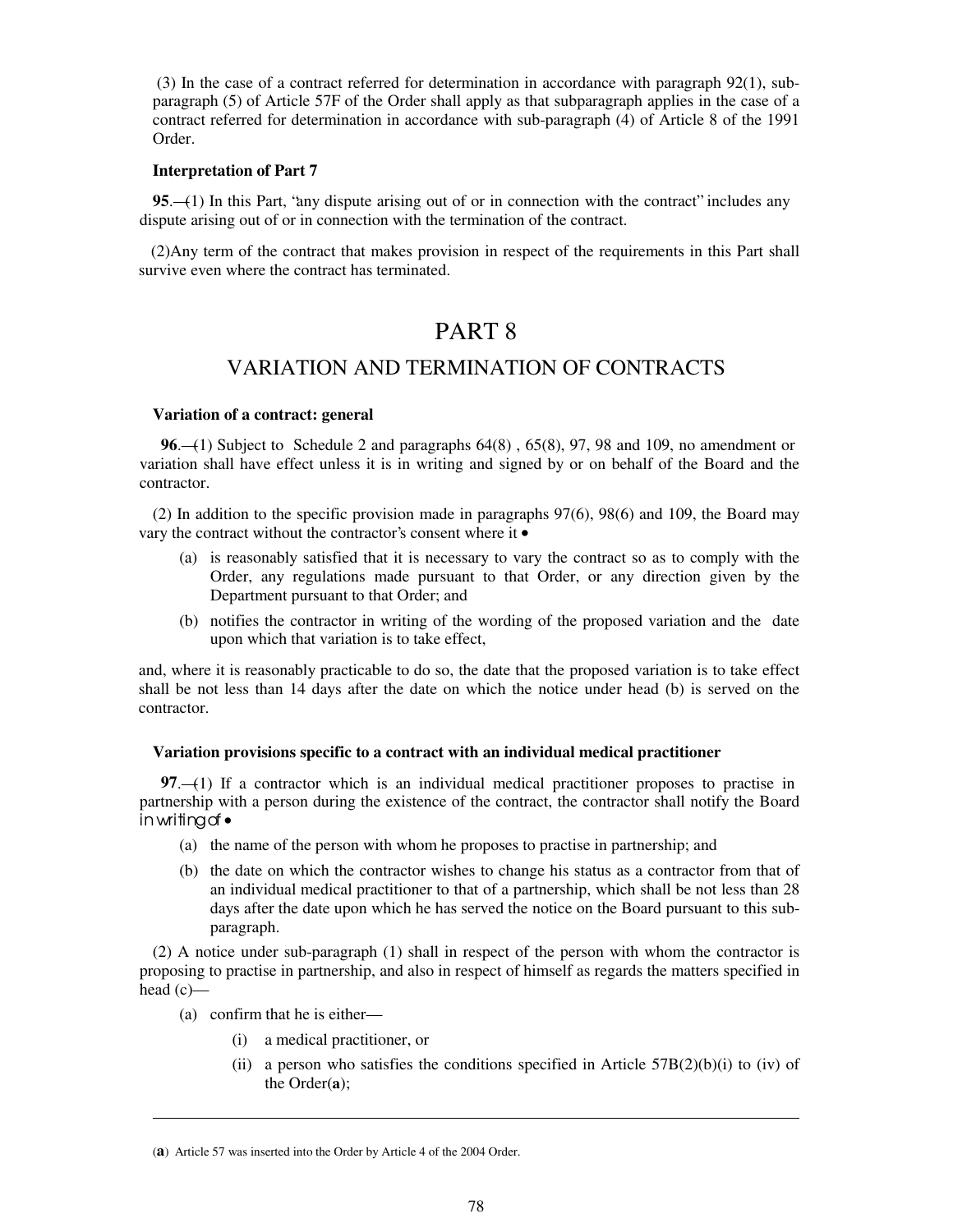- (b) confirm that he is a person who satisfies the conditions imposed by regulations 4 and 5; and
- (c) state whether or not it is to be a limited partnership, and if so, who is to be a limited and who a general partner,

and the notice shall be signed by the individual medical practitioner and by the person with whom he is proposing to practise in partnership.

(3) The contractor shall ensure that any person who will practise in partnership with him is bound by the contract, whether by virtue of a partnership deed or otherwise.

(4) If the Board is satisfied as to the accuracy of the matters specified in sub-paragraph (2) that are included in the notice, the Board shall give notice in writing to the contractor confirming that the contract shall continue with the partnership entered into by the contractor and his partners, from a date that the Board specifies in that notice.

(5) Where it is reasonably practicable, the date specified by the Board pursuant to sub-paragraph (4) shall be the date requested in the notice served by the contractor pursuant to sub-paragraph (1), or, where that date is not reasonably practicable, the date specified shall be a date after the requested date that is as close to the requested date as is reasonably practicable.

(6) Where a contractor has given notice to the Board pursuant to sub-paragraph (1), the Board•

- (a) may vary the contract but only to the extent that it is satisfied is necessary to reflect the change in status of the contractor from an individual medical practitioner to a partnership; and
- (b) if it does propose to so vary the contract, it shall include in the notice served on the contractor pursuant to sub-paragraph (4) the wording of the proposed variation and the date upon which that variation is to take effect.

## **Variation provisions specific to a contract with two or more individuals practising in partnership**

**98.—(1)** Subject to sub-paragraph (4), where a contractor consists of two or more individuals practising in partnership in the event that the partnership is terminated or dissolved, the contract shall only continue with one of the former partners if that partner is-

- (a) nominated in accordance with sub-paragraph (3); and
- (b) a medical practitioner who meets the condition in regulation  $4(2)(a)$ ,

and provided that the requirements in sub-paragraphs (2) and (3) are met.

 (2) A contractor shall notify the Board in writing at least 28 days in advance of the date on which the contractor proposes to change his status from that of a partnership to that of an individual medical practitioner pursuant to sub-paragraph (1).

(3) A notice under sub-paragraph (2) shall•

- (a) specify the date on which the contractor proposes to change his status from that of a partnership to that of an individual medical practitioner;
- (b) specify the name of the medical practitioner with whom the contract will continue, which must be one of the partners; and
- (c) be signed by all of the persons who are practising in partnership.

 (4) If a partnership is terminated or dissolved because, in a partnership consisting of two individuals practising in partnership, one of the partners has died, sub-paragraphs (1), (2) and (3) shall not apply and•

- (a) the contract shall continue with the individual who has not died only if that individual is a medical practitioner who meets the condition in regulation  $4(2)(a)$ ; and
- (b) that individual shall in any event notify the Board in writing as soon as is reasonably practicable of the death of his partner.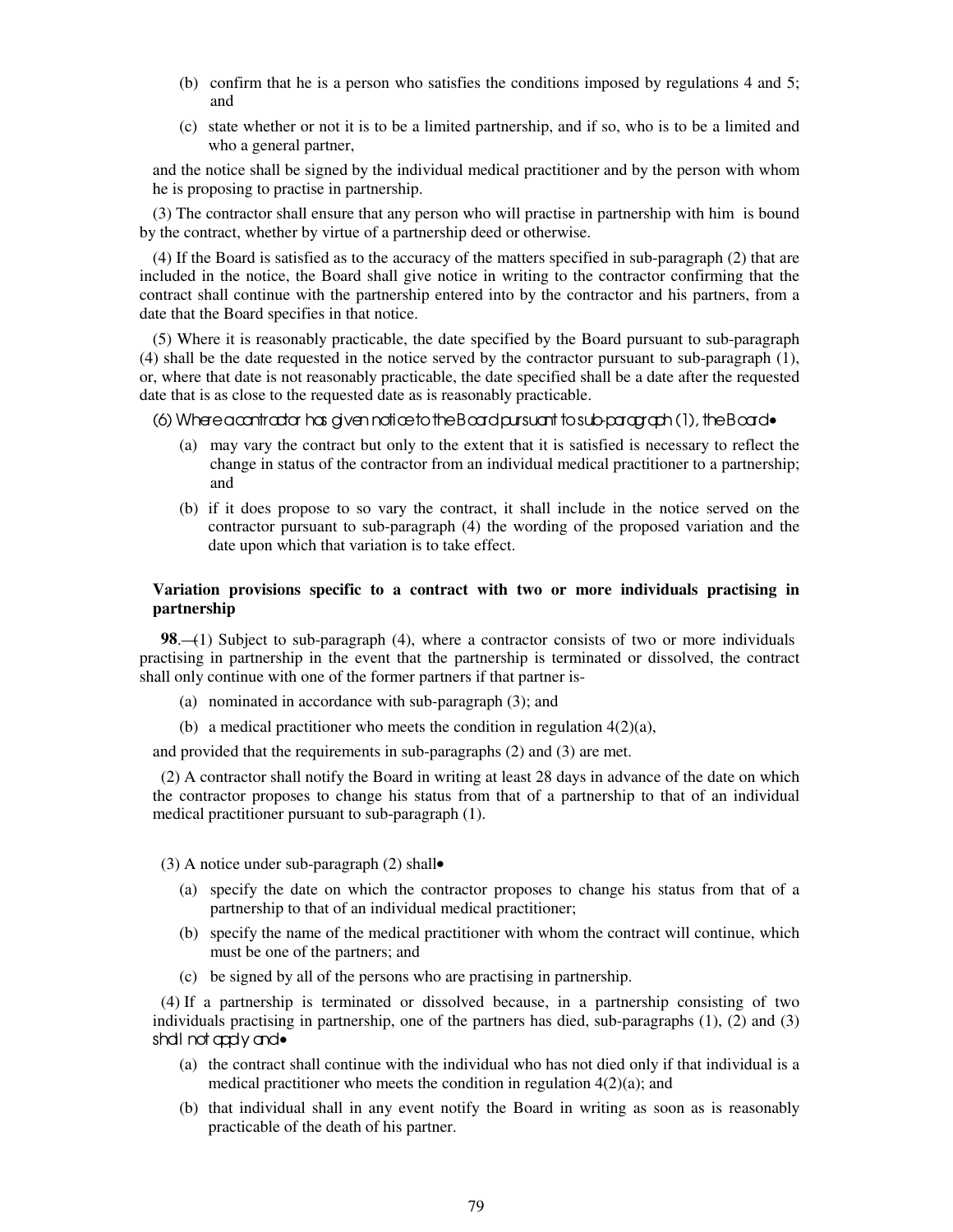(5) When the Board receives a notice pursuant to sub-paragraph (2) or (4)(b), it shall acknowledge in writing receipt of the notice, and in relation to a notice served pursuant to subparagraph (2), the Board shall do so before the date specified pursuant to sub-paragraph (3)(a).

(6) Where a contractor gives notice to the Board pursuant to sub-paragraph  $(2)$  or  $(4)(b)$ , the Board may vary the contract but only to the extent that it is satisfied is necessary to reflect the change in status of the contractor from a partnership to an individual medical practitioner.

 (7) If the Board varies the contract pursuant to sub-paragraph (6), it shall notify the contractor in writing of the wording of the proposed variation and the date upon which that variation is to take effect.

#### **Termination by agreement**

 **99.** The Board and the contractor may agree in writing to terminate the contract, and if the parties so agree, they shall agree the date upon which that termination should take effect and any further terms upon which the contract should be terminated.

#### **Termination by the contractor**

 **100**.—(1) A contractor may terminate the contract by serving notice in writing on the Board at any time.

(2) Where a contractor serves notice pursuant to sub-paragraph (1), the contract shall, subject to sub-paragraph (3), terminate six months after the date on which the notice is served ("the termination date"), save that if the termination date is not the last calendar day of a month, the contract shall instead terminate on the last calendar day of the month in which the termination date falls.

(3) Where the contractor is an individual medical practitioner, sub-paragraph (2) shall apply to the contractor, save that the reference to " six months" shall instead be to "three months".

(4) This paragraph and paragraph 101 are without prejudice to any other rights to terminate the contract that the contractor may have.

#### **Late payment notices**

**101.**—(1) The contractor may give notice in writing (a "late payment notice") to the Board if the Board has failed to make any payments due to the contractor in accordance with a term of the contract that has the effect specified in regulation 22, and the contractor shall specify in the late payment notice the payments that the Board has failed to make in accordance with that regulation.

(2) Subject to sub-paragraph (3), the contractor may, at least 28 days after having served a late payment notice, terminate the contract by a further written notice if the Board has still failed to make the payments due to the contractor, and that were specified in the late payment notice served on the Board pursuant to sub-paragraph (1).

(3) If, following receipt of a late payment notice, the Board refers the matter to the dispute resolution procedure within 28 days of the date upon which it is served with the late payment notice, and it notifies the contractor in writing that it has done so within that period of time, the contractor may not terminate the contract pursuant to sub-paragraph (2) until-

- (a) there has been a determination of the dispute pursuant to paragraph 94 and that determination permits the contractor to terminate the contract; or
- (b) the Board ceases to pursue the dispute resolution procedure,

whichever is the sooner.

#### **Termination by the Board: general**

**102**. The Board may only terminate the contract in accordance with the provisions in this Part.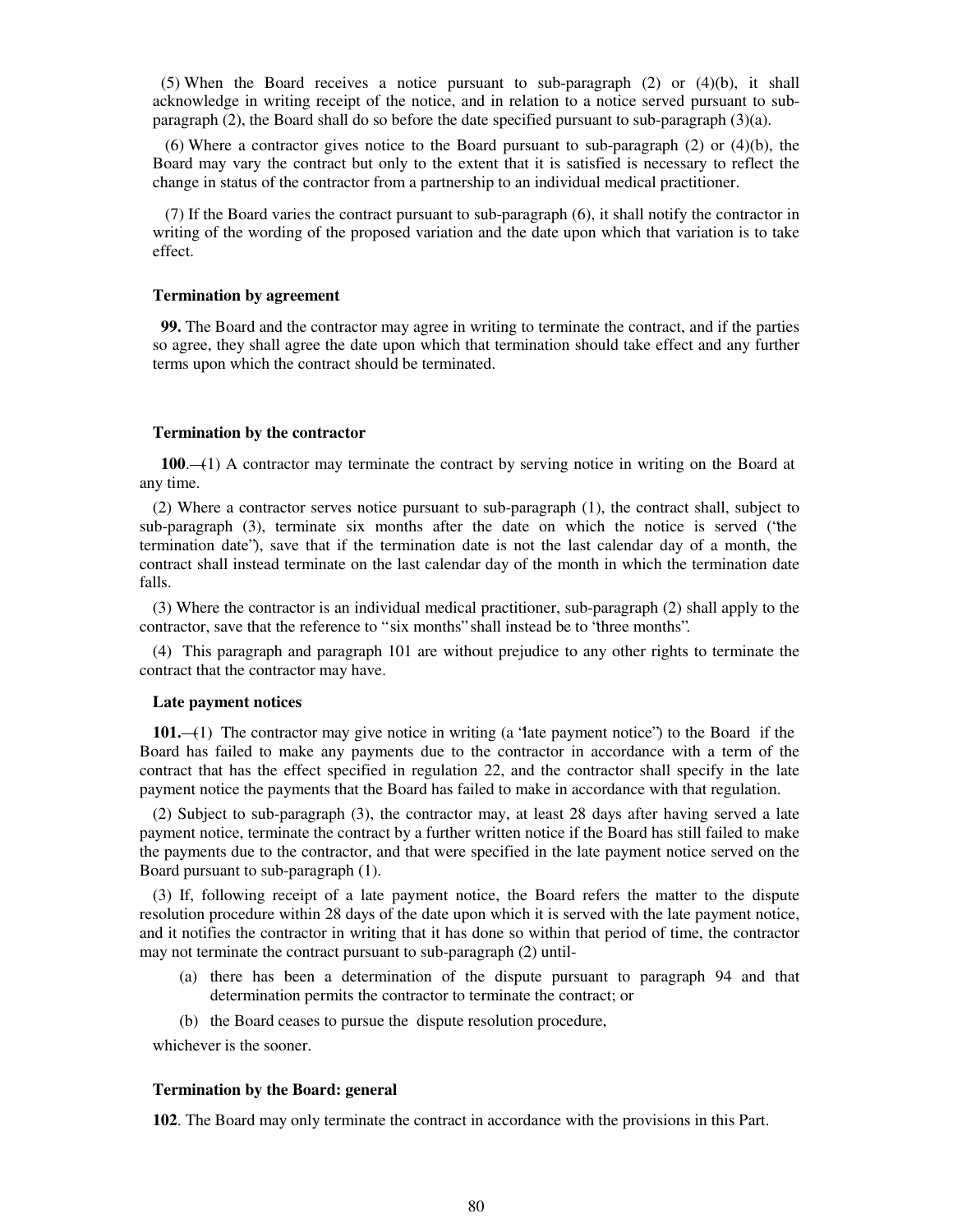### **Termination by the Board for breach of conditions in regulation 4**

**103**.—(1) The Board shall serve notice in writing on the contractor terminating the contract forthwith if the contractor is an individual medical practitioner and the medical practitioner no longer satisfies the condition specified in regulation 4(1).

(2) Where the contractor is-

- (a) two or more persons practising in partnership, and the condition specified in regulation 4(2)(a) is no longer satisfied; or
- (b) a company limited by shares, and the condition specified in regulation  $4(3)(a)$  is no longer satisfied,

sub-paragraph (3) shall apply.

- (3) Where sub-paragraph (2)(a) or (b) applies, the Board shall-
	- (a) serve notice in writing on the contractor terminating the contract forthwith; or
	- (b) serve notice in writing on the contractor confirming that the Board will allow the contract to continue, for a period specified by the Board of up to six months (the "interim period"), during which time the Board shall, with the consent of the contractor, employ or supply a general medical practitioner to the contractor for the interim period to assist the contractor in the provision of clinical services under the contract.

 (4) Before deciding which of the options in sub-paragraph (3) to pursue, the Board shall, whenever it is reasonably practicable to do so, consult the Local Medical Committee (if any) for its area.

 (5) If the contractor does not, pursuant to sub-paragraph (3)(b), consent to the Board employing or supplying a general medical practitioner during the interim period, the Board shall serve notice in writing on the contractor terminating the contract forthwith.

(6) If, at the end of the interim period, the contractor still falls within sub-paragraph  $(2)(a)$  or (b), the Board shall serve notice in writing on the contractor terminating the contract forthwith.

## **Termination by the Board for the provision of untrue etc. information**

**104.**The Board may serve notice in writing on the contractor terminating the contract forthwith, or from such date as may be specified in the notice if, after the contract has been entered into, it comes to the attention of the Board that written information provided to the Board by the contractor before the contract was entered into in relation to the conditions set out in regulation 4 and 5 (and compliance with those conditions) was, when given, untrue or inaccurate in a material respect.

### **Other grounds for termination by the Board**

**105**.—(1) The Board may serve notice in writing on the contractor terminating the contract fathwith, a fram such date as may be specified in the notice if •

- (a) in the case of a contract with a medical practitioner, that medical practitioner;
- (b) in the case of a contract with two or more individuals practising in partnership, any individual or the partnership; and
- (c) in the case of a contract with a company limited by shares—
	- (i) the company,
	- (ii) any person legally and beneficially owning a share in the company, or
	- (iii) any director or secretary of the company,

falls within sub-paragraph (2) during the existence of the contract.

(2) A person falls within this sub-paragraph if—

(a) it does not satisfy the conditions prescribed in Article  $57B(2)(b)$  or  $(3)(b)$  of the Order;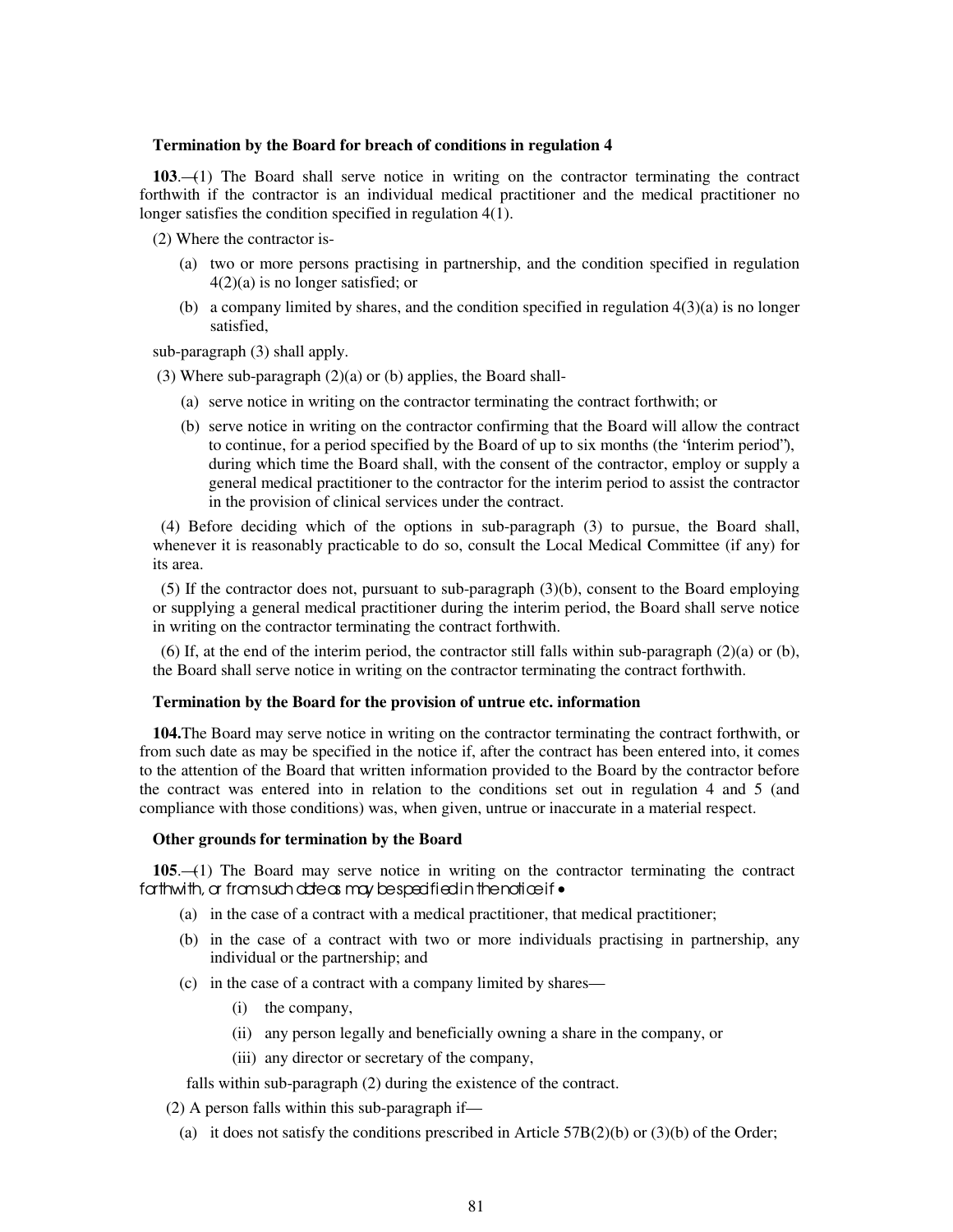- (b) he is the subject of a general or national disqualification;
- (c) subject to sub-paragraph (3), he is disqualified or suspended (other than by an interim suspension order or direction pending an investigation or a suspension on the grounds of ill-health) from practising by any licensing body anywhere in the world;
- (d) subject to sub-paragraph (4), he has been dismissed (otherwise than by reason of redundancy) from any employment by a health services body unless before the Board has served a notice terminating the contract pursuant to this paragraph, he is employed by the health services body that dismissed him or by another health and social services body;
- (e) he is disqualified from a primary medical services performers list unless his name has subsequently been included in such a list;
- (f) he has been convicted in the United Kingdom of murder;
- (g) he has been convicted in the United Kingdom of a criminal offence other than murder and has been sentenced to a term of imprisonment of over six months;
- (h) subject to sub-paragraph (5), he has been convicted elsewhere of an offence which would if committed in Northern Ireland-

(i) constitute murder; or

(ii) constitute a criminal offence other than murder, and been sentenced to a term of imprisonment of over six months;

- (i) he has been convicted of an offence referred to in Schedule 1 to the Children and Young Persons (Northern Ireland) Act 1968(**a**), Schedule 1 to the Children and Young Persons Act 1933(**b**) or Schedule 1 to the Criminal Procedure (Scotland) Act 1995(**c**);
- (j) he has—
	- (i) been adjudged bankrupt or had sequestration of his estate awarded unless (in either case) he has been discharged or the bankruptcy order has been annulled,

 (ii) been made the subject of a bankruptcy restrictions order or an interim bankruptcy restrictions order under Schedule 4A to the Insolvency Act 1986(**d**), unless that order has ceased to have effect or has been annulled,

- (iii) made a composition or arrangement with, or granted a trust deed for, his creditors unless he has been discharged in respect of it,
- (iv) been wound up under Part V of the Insolvency (Northern Ireland) Order 1989(**e**);
- (k) there is-
	- (i) an administrator, administrative receiver or receiver appointed in respect of him,

or

- (ii) an administration order made in respect of him under Part III of the Insolvency (Northern Ireland) Order 1989;
- (1) that person is a partnership and  $\bullet$ 
	- (i) a dissolution of the partnership is ordered by any competent court, tribunal or arbitrator, or
	- (ii) an event happens that makes it unlawful for the business of the partnership to continue, or for members of the partnership to carry on in partnership;
- (m) he has been—
	- (i) removed from the office of charity trustee or trustee for a charity by an order made by the Charity Commissioners or the High Court on the grounds of any

**.** 

<sup>(</sup>**a**) c.34(N.I).

<sup>(</sup>**b**) 1933 c 12 as amended by the Criminal Justice Act 1988 (1988 c.33), section 170, Schedule 15, paragraph 8 and Schedule 16, paragraph 16; Sexual Offences Act 1956 (1956 c.69), sections 48 and 51 and Schedules 3 and as modified by the Criminal justice Act 1988, section 170(1), Schedule 15, paragraph 9.

<sup>(</sup>**c**) 1995 c.46.

<sup>(</sup>**d**) 1986 c. 45. Schedule 4A was inserted by section 257 of and Schedule 2 to the Enterprise Act 2002 (c.40).

<sup>(</sup>**e**) S.I. 1989/2405 (N.I.19).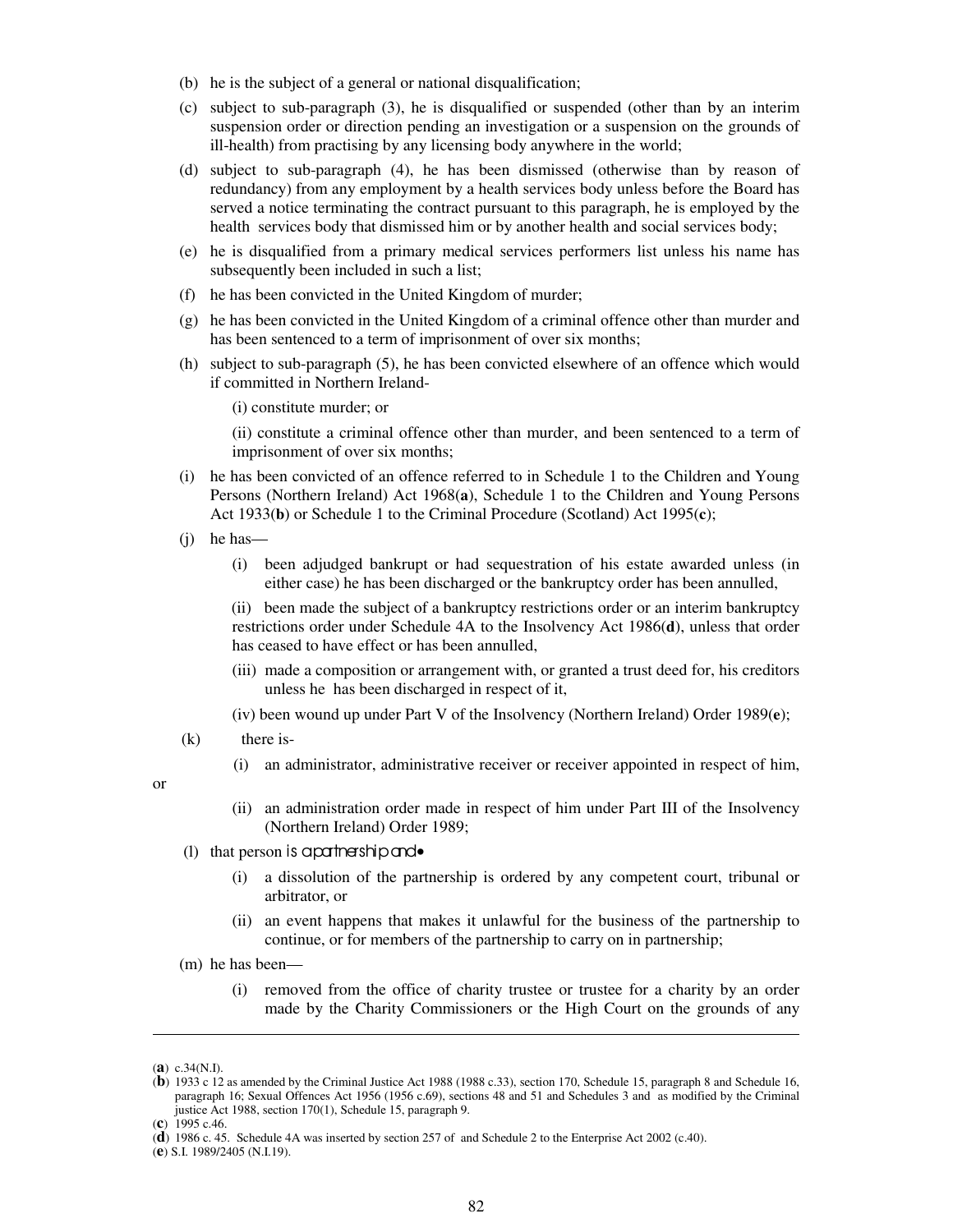misconduct or mismanagement in the administration of the charity for which he was responsible or to which he was privy, or which he by his conduct contributed to or facilitated, or

- (ii) removed under section 7 of the Law Reform (Miscellaneous Provisions) (Scotland) Act 1990(**a**) (powers of the Court of Session to deal with management of charities), from being concerned in the management or control of any body;
- (n) he is subject to a disqualification order under the Company Directors Disqualification (Northern Ireland) Order 2002(**b**), the Company Directors Disqualification Act 1986(**c**) or to an order made under section 429(2)(b) of the Insolvency Act 1986(**d**) (failure to pay under county court administration order).

(o) he has refused to comply with a request by the Board for him to be medically examined on the grounds that it is concerned that he is incapable of adequately providing services under the contract and, in a case where the contract is with two or more individuals practising in partnership or with a company, the Board is not satisfied that the contractor is taking adequate steps to deal with the matter.

 $(3)$  A Board shall not terminate the contract pursuant to sub-paragraph  $(2)(c)$  where the Board is satisfied that the disqualification or suspension imposed by a licensing body outside the United Kingdom does not make the person unsuitable to be –

- (a) a contractor;
- (b) a partner, in the case of a contract with two or more individuals practising in partnership; or
- (c) in the case of a contract with a company limited by shares  $\bullet$ 
	- (i) a person legally and beneficially holding a share in the company, or
	- (ii) a director or secretary of the company,

as the case may be.

## (4) A Board shall not terminate the contract pursuant to sub-paragraph (2)(d)•

- (a) until a period of at least three months has elapsed since the date of the dismissal of the person concerned; or
- (b) if, during the period of time specified in head (a), the person concerned brings proceedings in any competent tribunal or court in respect of his dismissal, until proceedings before that tribunal or court are concluded,

and the Board may only terminate the contract at the end of the period specified in head (b) if there is no finding of unfair dismissal at the end of those proceedings.

(5) A Board shall not terminate the contract pursuant to sub-paragraph (2)(h) where the Board is sdisfied that the canvidian does not make the person unsuitable to be•

- (a) a contractor;
- (b) a partner, in the case of a contract with two or more individuals practising in partnership; or
- (c) in the case of a contract with a company limited by shares•
	- (i) a person legally and beneficially holding a share in the company, or
	- (ii) a director or secretary of the company,

as the case may be.

**106.** The Board may serve notice in writing on the contractor terminating the contract forthwith or with effect from such date as may be specified in the notice if-

**.** 

<sup>(</sup>**a**) 1990 c.40.

<sup>(</sup>**b**) S.I.2002/3150 (N.I. 4)

<sup>(</sup>**c**) 1986 c.46 as amended by the Insolvency Act 2000 (2000 c.39).

<sup>(</sup>**d**) 1986 c.45.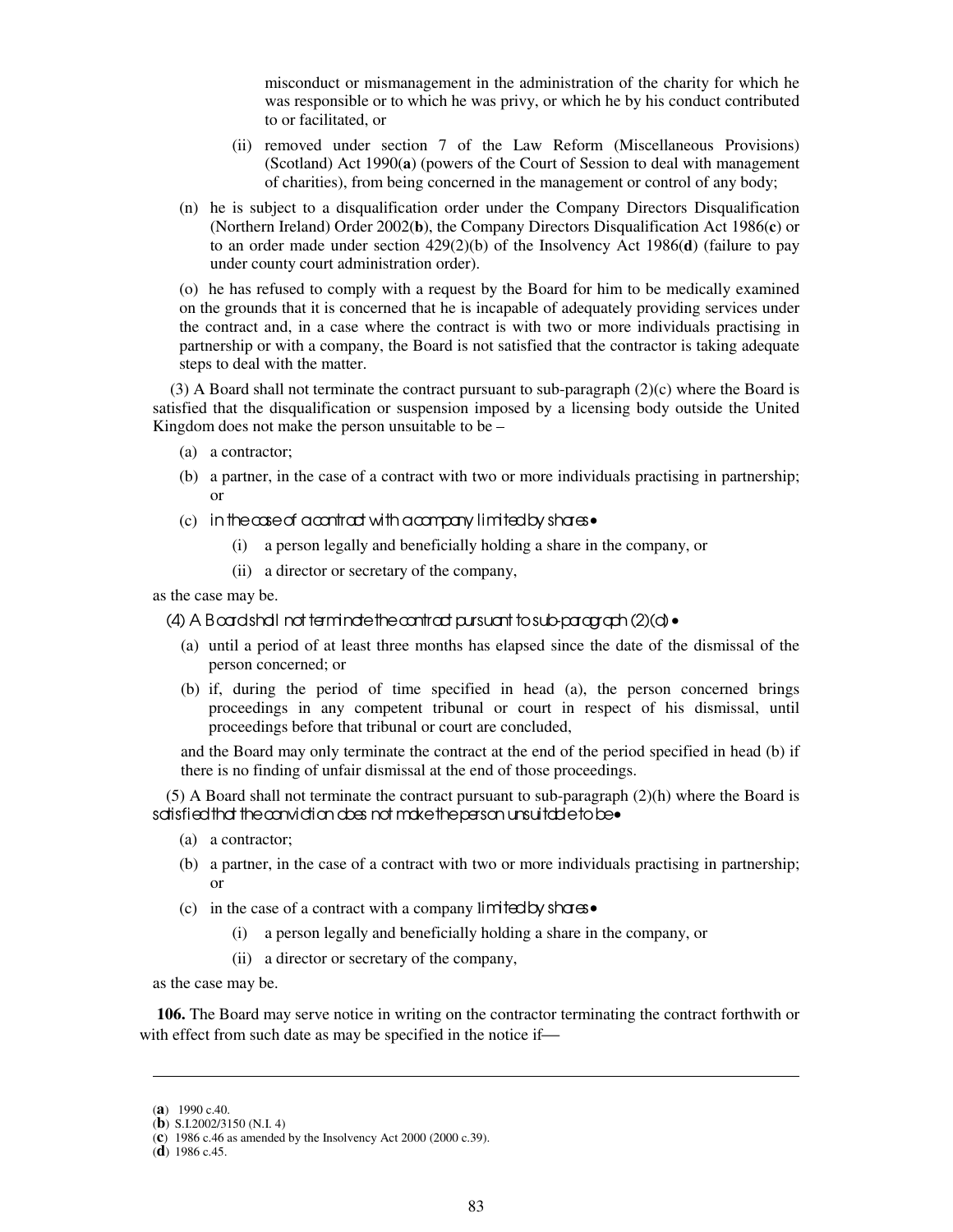- (a) the contractor has breached the contract and as a result of that breach, the safety of the contractor's patients is at serious risk if the contract is not terminated; or
- (b) the contractor's financial situation is such that the Board considers that the Board is at risk of material financial loss.

### **Termination by the Board: remedial notices and breach notices**

**107.**—(1) Where a contractor has breached the contract other than as specified in paragraphs 103 to 106 and the breach is capable of remedy, the Board shall, before taking any action it is otherwise entitled to take by virtue of the contract, serve a notice on the contractor requiring it to remedy the breach ("remedial notice").

- (2) A remedial notice shall specify
	- (a) details of the breach;
	- (b) the steps the contractor must take to the satisfaction of the Board in order to remedy the breach; and
	- (c) the period during which the steps must be taken ("the notice period").
- (3) The notice period shall, unless the Board is satisfied that a shorter period is necessary to
	- (a) protect the safety of the contractor's patients; or
	- (b) protect itself from material financial loss,

be no less than 28 days from the date that notice is given.

 (4) Where a Board is satisfied that the contractor has not taken the required steps to remedy the breach by the end of the notice period, the Board may terminate the contract with effect from such date as the Board may specify in a further notice to the contractor.

 (5) Where a contractor has breached the contract other than as specified in paragraphs 103 to 106 and the breach is not capable of remedy, the Board may serve notice on the contractor requiring the contractor not to repeat the breach ("breach notice").

(6) If, following a breach notice or a remedial notice, the contractor•

- (a) repeats the breach that was the subject of the breach notice or the remedial notice; or
- (b) otherwise breaches the contract resulting in either a remedial notice or a further breach notice,

the Board may serve notice on the contractor terminating the contract with effect from such date as may be specified in that notice.

 (7) The Board shall not exercise its right to terminate the contract under sub-paragraph (6) unless it is satisfied that the cumulative effect of the breaches is such that the Board considers that to allow the contract to continue would be prejudicial to the efficiency of the services to be provided under the contract.

 (8) If the contractor is in breach of any obligation and a breach notice or a remedial notice in respect of that default has been given to the contractor, the Board may withhold or deduct monies which would otherwise be payable under the contract in respect of that obligation which is the subject of the default.

## **Termination by the Board: additional provisions specific to contracts with two or more individuals practising in partnership and companies limited by shares**

**108**.—(1) Where the contractor is a company limited by shares, if the Board becomes aware that the contractor is carrying on any business which the Board considers to be detrimental to the contractor's performance of his obligations under the contract.

(a) the Board shall be entitled to give notice to the contractor requiring that he ceases carrying on that business before the end of a period of not less than 28 days beginning on and including the day on which the notice is given ("the notice period"); and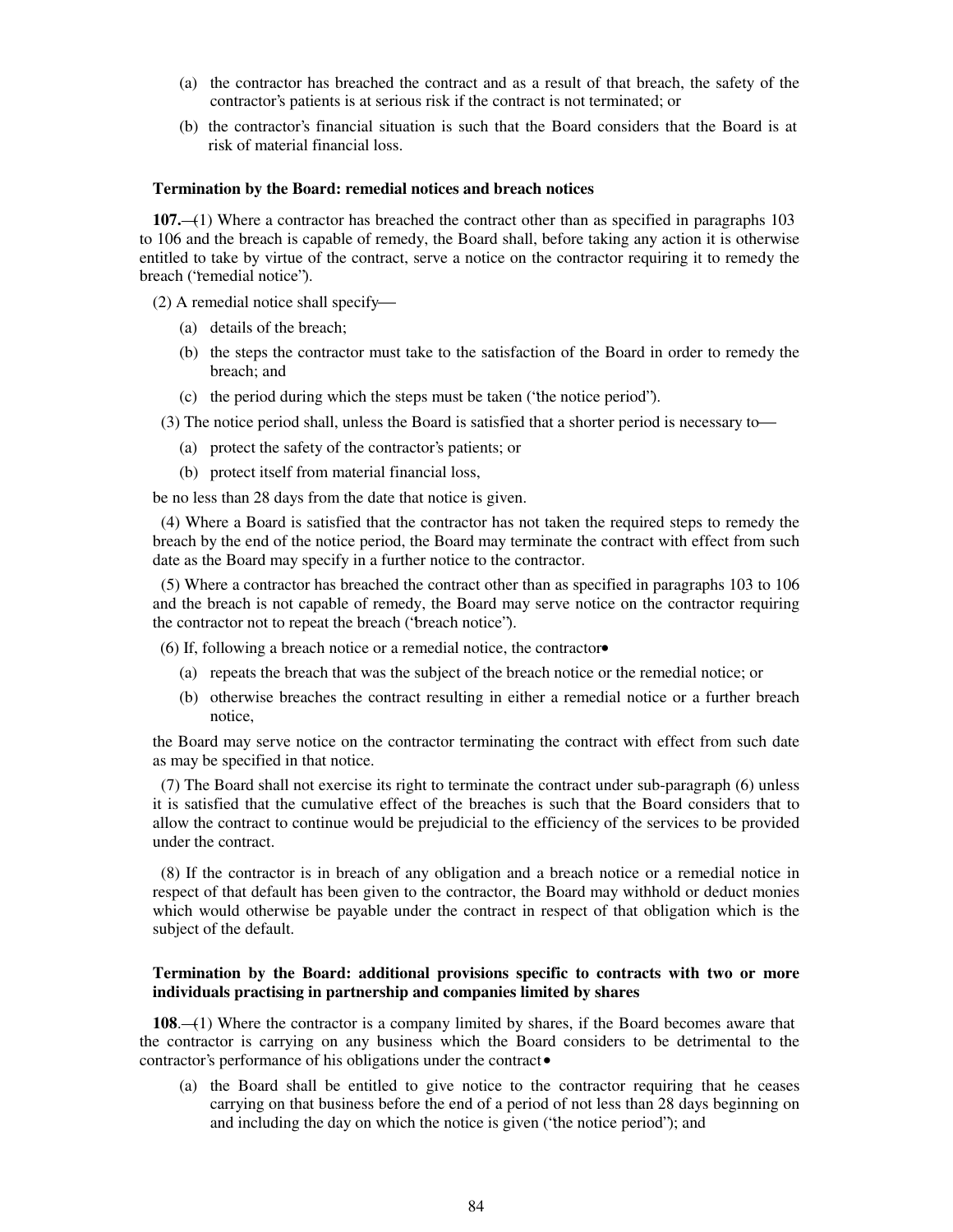(b) if the contractor has not satisfied the Board that he has ceased carrying on that business by the end of the notice period, the Board may, by a further written notice, terminate the contract forthwith or from such date as may be specified in the notice.

(2) Where the contractor is two or more persons practising in partnership, the Board shall be entitled to terminate the contract by notice in writing on such date as may be specified in that notice where one or more partners have left the practice during the existence of the contract if in its reasonable opinion, the Board considers that the change in membership of the partnership is likely to have a serious adverse impact on the ability of the contractor or the Board to perform its obligations under the contract.

(3) A notice given to the contractor pursuant to sub-paragraph (2) shall specify•

- (a) the date upon which the contract is to be terminated; and
- (b) the Board's reasons for considering that the change in the membership of the partnership is likely to have a serious adverse impact on the ability of the contractor or the Board to performhis obligations under the contract.

## **Contract sanctions**

109.—(1) In this paragraph and paragraph 110, "contract sanction" means  $\bullet$ 

- (a) termination of specified reciprocal obligations under the contract;
- (b) suspension of specified reciprocal obligations under the contract for a period of up to six months; or
- (c) withholding or deducting monies otherwise payable under the contract.

 (2) Where the Board is entitled to terminate the contract pursuant to paragraph 104, 105, 106 or 107(4) or (6) or paragraph 108, it may instead impose any of the contract sanctions if the Board is reasonably satisfied that the contract sanction to be imposed is appropriate and proportionate to the circumstances giving rise to the Board's entitlement to terminate the contract.

 (3) The Board shall not, under sub-paragraph (2), be entitled to impose any contract sanction that has the effect of terminating or suspending any obligation to provide, or any obligation that relates to, essential services.

 (4) If the Board decides to impose a contract sanction, it must notify the contractor of the contract sanction that it proposes to impose, the date upon which that sanction will be imposed and provide in that notice an explanation of the effect of the imposition of that sanction.

 (5) Subject to paragraph 110, the Board shall not impose the contract sanction until at least 28 days after it has served notice on the contractor pursuant to sub-paragraph (4) unless the Board is satisfied that it is necessary to do so in order to

- (a) protect the safety of the contractor's patients; or
- (b) protect itself from material financial loss.

 (6) Where the Board imposes a contract sanction, the Board shall be entitled to charge the contractor the reasonable costs of additional administration that the Board has incurred in order to impose, or as a result of imposing, the contract sanction.

### **Contract sanctions and the dispute resolution procedure**

 **110**.—(1) If there is a dispute between the Board and the contractor in relation to a contract sanction that the Board is proposing to impose, the Board shall not, subject to sub-paragraph (4), impose the proposed contract sanction except in the circumstances specified in sub-paragraph  $(2)(a)$ or (b).

 (2) If the contractor refers the dispute relating to the contract sanction to the dispute resolution procedure within 28 days beginning on and including the date on which the Board served notice on the contractor in accordance with paragraph 109(4) (or such longer period as may be agreed in writing with the Board), and notifies the Board in writing that he has done so, the Board shall not impose the contract sanction unless•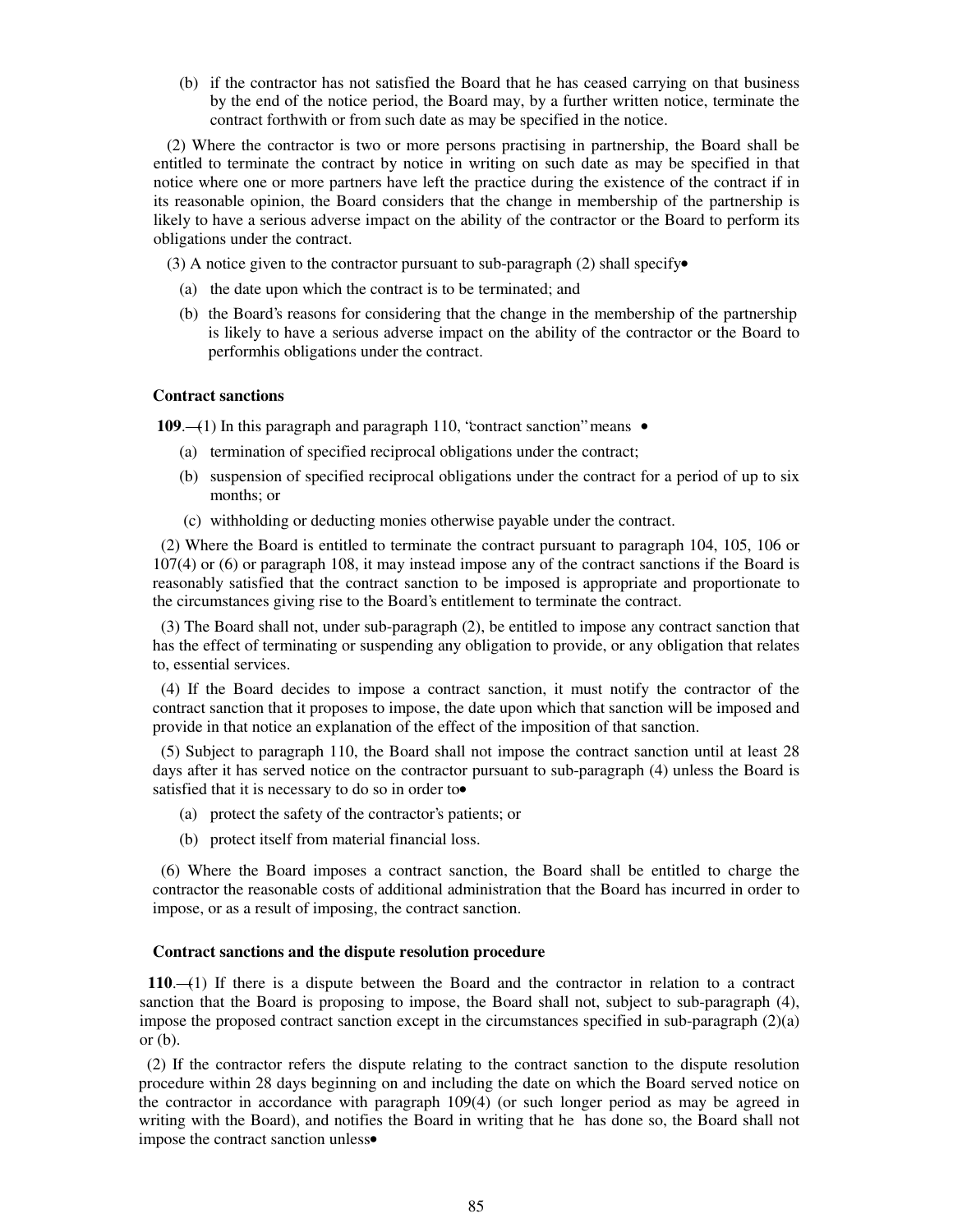- (a) there has been a determination of the dispute pursuant to paragraph 94 and that determination permits the Board to impose the contract sanction; or
- (b) the contractor ceases to pursue the dispute resolution procedure,

whichever is the sooner.

 (3) If the contractor does not invoke the dispute resolution procedure within the time specified in sub-paragraph (2), the Board shall be entitled to impose the contract sanction forthwith.

 (4) If the Board is satisfied that it is necessary to impose the contract sanction before the dispute resolution procedure is concluded in order to

- (a) protect the safety of the contractor's patients; or
- (b) protect itself from material financial loss,

the Board shall be entitled to impose the contract sanction forthwith, pending the outcome of that procedure.

#### **Termination and the dispute resolution procedure**

 **111**.—(1) Where the Board is entitled to serve written notice on the contractor terminating the contract pursuant to paragraph 104, 105, 106, 107(4) or (6) or 108, the Board shall, in the notice served on the contractor pursuant to those provisions, specify a date on which the contract terminates that is not less than 28 days after the date on which the Board has served that notice on the contractor unless sub-paragraph (2) applies.

(2) This sub-paragraph applies if the Board is satisfied that a period less than 28 days is necessary in order to•

- (a) protect the safety of the contractor's patients; or
- (b) protect itself from material financial loss.

(3) In a case falling with sub-paragraph (1), where the exceptions in sub-paragraph (2) do not apply, where the contractor invokes the dispute resolution procedure before the end of the period of notice referred to in sub-paragraph (1), and he notifies the Board in writing that he has done so, the contract shall not terminate at the end of the notice period but instead shall only terminate in the circumstances specified in sub-paragraph (4).

### $(4)$  T he contract shall only terminate if and when  $\bullet$

- (a) there has been a determination of the dispute pursuant to paragraph 94 and that determination permits the Board to terminate the contract; or
- (b) the contractor ceases to pursue the dispute resolution procedure,

whichever is the sooner.

(5) If the Board is satisfied that it is necessary to terminate the contract before the dispute resolution procedure is concluded in order to

- (a) protect the safety of the contractor's patients; or
- (b) protect itself from material financial loss,

sub-paragraphs (3) and (4) shall not apply and the Board shall be entitled to confirm, by written notice to be served on the contractor, that the contract will nevertheless terminate at the end of the period of the notice it served pursuant to paragraph 104, 105(1), 106, 107(4) or (6) or 108.

## **Consultation with the Local Medical Committee**

112.—(1) Whenever the Board is considering  $\bullet$ 

- (a) terminating the contract pursuant to paragraph 104, 105, 106, 107(4) or (6) or 108; or
- (b) imposing a contract sanction,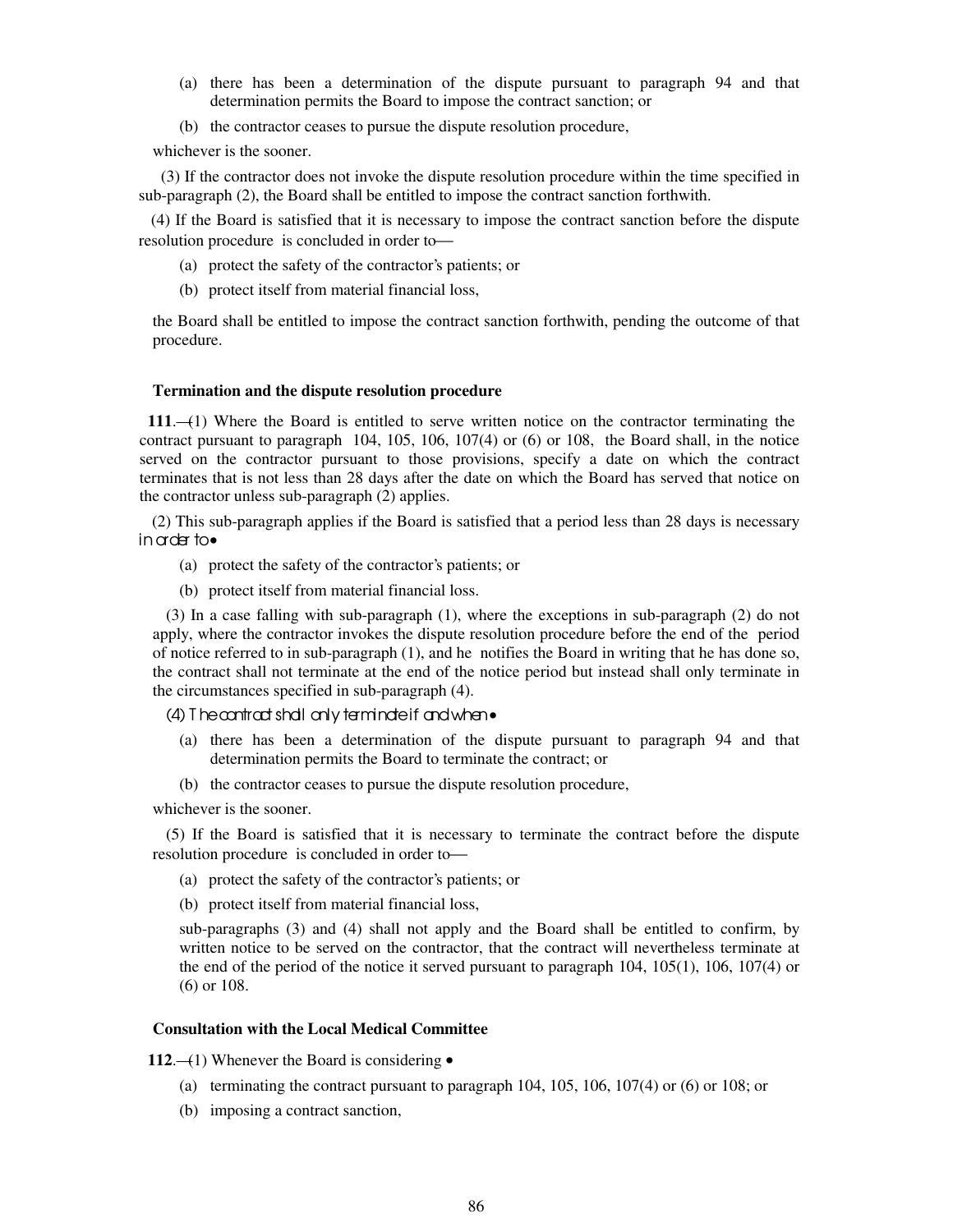it shall, whenever it is reasonably practicable to do so, consult the Local Medical Committee (if any) for its area before it terminates the contract or imposes a contract sanction.

 (2) Whether or not the Local Medical Committee has been consulted pursuant to sub-paragraph (1), whenever the Board imposes a contract sanction on a contractor or terminates a contract pursuant to this Part, it shall, as soon as reasonably practicable, notify the Local Medical Committee in writing of the contract sanction imposed or of the termination of the contract (as the case may be).

## PART 7

## **MISCELLANEOUS**

#### **Clinical governance**

**113**.—(1) The contractor shall have an effective system of clinical governance.

(2) The contractor shall nominate a person who will have responsibility for ensuring the effective operation of the system of clinical governance.

(3) The person nominated under sub-paragraph (2) shall be a person who performs or manages services under the contract.

 (4) In this paragraph "system of clinical governance" means a framework through which the contractor endeavours continuously to improve the quality of his services and safeguard high standards of care by creating an environment in which clinical excellence can flourish.

### **Insurance**

 **114**.—(1) The contractor shall at all times hold adequate insurance against liability arising from negligent performance of clinical services under the contract.

(2) The contractor shall not sub-contract his obligations to provide clinical services under the contract unless he has satisfied himself that the sub-contractor holds adequate insurance against liability arising from negligent performance of such services.

(3) In this paragraph—

- (a) "insurance" means a contract of insurance or other arrangement made for the purpose of indemnifying the contractor; and
- (b) a contractor shall be regarded as holding insurance if it is held by an employee of his in connection with clinical services which that employee provides under the contract or, as the case may be, sub-contract.

 **115.** The contractor shall at all times hold adequate public liability insurance in relation to liabilities to third parties arising under or in connection with the contract which are not covered by the insurance referred to in paragraph 114(1).

## **Gifts**

**116.**—(1) The contractor shall keep a register of gifts which —

(a) are given to any of the persons specified in sub-paragraph (2) by or on behalf of—

(i) a patient,

(ii) a relative of a patient, or

(iii) any person who provides or wishes to provide services to the contractor or his patients in connection with the contract; and

(b) have, in his reasonable opinion, an individual value of more than £100.00.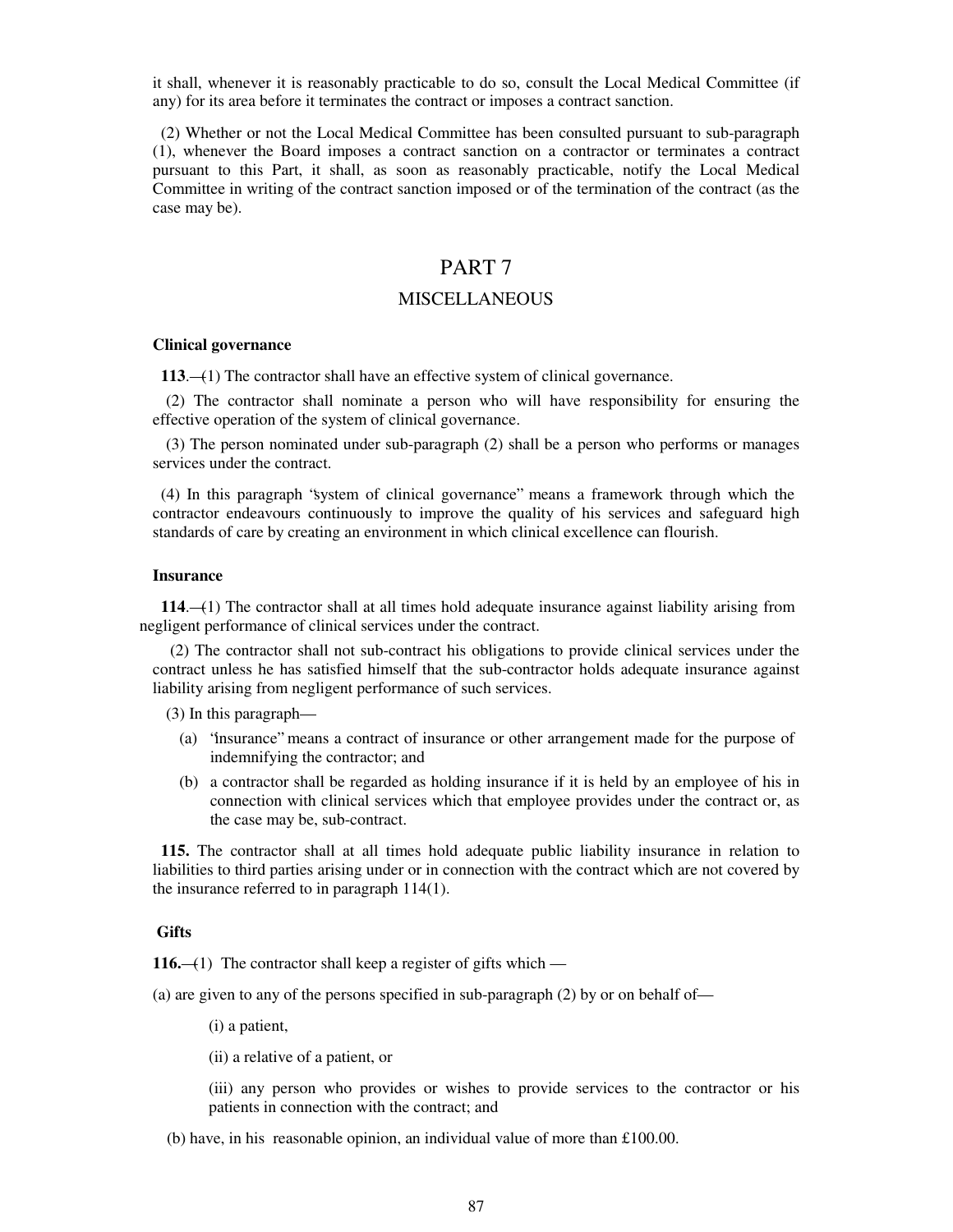- (2) The persons referred to in sub-paragraph (1) are—
	- (a) the contractor;

(b) where the contract is with two or more individuals practising in partnership, any partner;

(c) where the contract is with a company—

(i) any person legally and beneficially holding a share in the company, or

(ii) a director or secretary of the company;

(d) any person employed by the contractor for the purposes of the contract;

(e) any general medical practitioner engaged by the contractor for the purposes of the contract;

(f) any spouse of a contractor (where the contractor is an individual medical practitioner) or of a person specified in paragraphs (b) to (e); or

(g) any person (whether or not of the opposite sex) whose relationship with a contractor (where the contractor is an individual medical practitioner) or with a person specified in paragraphs (b) to (e) has the characteristics of the relationship between husband and wife.

(3) Sub-paragraph (1) does not apply where—

(a) there are reasonable grounds for believing that the gift is unconnected with services provided or to be provided by the contractor;

(b) the contractor is not aware of the gift; or

(c) the contractor is not aware that the donor wishes to provide services to the contractor.

(4) The contractor shall take reasonable steps to ensure that he is informed of gifts which fall within sub-paragraph  $(1)$  and which are given to the persons specified in sub-paragraph  $(2)(b)$  to (g).

(5) The register referred to in sub-paragraph (1) shall include the following information—

(a) the name of the donor;

(b) in a case where the donor is a patient, the patient's Central Health Index number or Health and Care number or, if the number is not known, his address;

- (c) in any other case, the address of the donor;
- (d) the nature of the gift;
- (e) the estimated value of the gift; and
- (f) the name of the person or persons who received the gift.
- (6) The contractor shall make the register available to the Board on request.

### **Compliance with legislation and guidance**

**117**. The contractor shall—

- (a) comply with all relevant legislation; and
- (b) have regard to all relevant guidance issued by the Board or the Department.

#### **Third party rights**

**118**. The contract shall not create any right enforceable by any person not a party to it.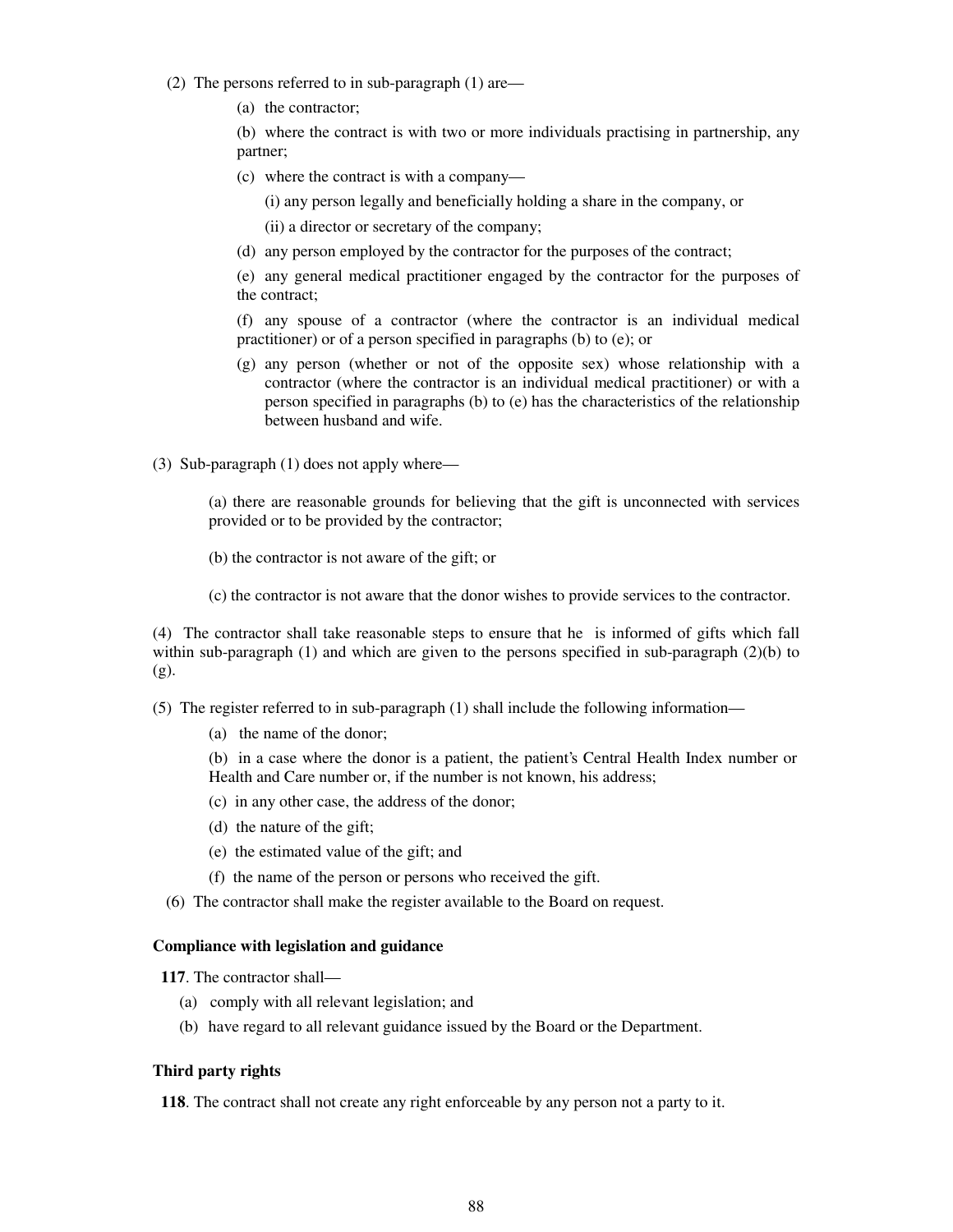# SCHEDULE 6 Regulation 32

## OUT OF HOURS SERVICES

## **Temporary arrangements for transfer of obligations and liabilities in relation to certain out of hours services**

**1.**—(1) In this Schedule—

" out of hours arrangement" means an arrangement under sub-paragraph (2); and

"transferee out of hours services provider" means a person referred to in subparagraph (5) who has undertaken to carry out the obligations of a contractor during all or part of the out of hours period in accordance with an out of hours arrangement specified to in sub-paragraph (2).

(2) Subject to the provisions of this Schedule, where a contractor is required to provide out of hours services pursuant to regulation 30 or 31, the contractor may, with the approval of the Board, make an arrangement with a person referred to in subparagraph (5) to transfer the contractor's obligations under these regulations.

(3) Any arrangement made pursuant to sub-paragraph (2) shall cease to have effect (a) on the day when the transferee out of hours services provider ceases to meet any of the conditions required to provide primary medical services under these regulations; or

(b) on  $1^{\text{st}}$  January 2005,

whichever is the earlier.

(4) An arrangement made in accordance with sub-paragraph (2) shall, for so long as it continues, relieve the contractor of —

- (a) his obligations to provide out of hours services pursuant to regulation 30 or 31; and
- (b) all liabilities under the contract in respect of those services.

(5) The person referred to in sub-paragraph (1) is any person who holds a contract with the Board which includes the provision of out of hours services.

(6) A contractor may make more than one out of hours arrangement and may do so (for example) with different contractors or providers of primary medical services and in respect of different patients, different times and different parts of his practice area.

(7) A contractor may retain responsibility for, or make separate out of hours arrangements in respect of, the provision to any patients of maternity medical services during the out of hours period which the contractor is required to provide pursuant to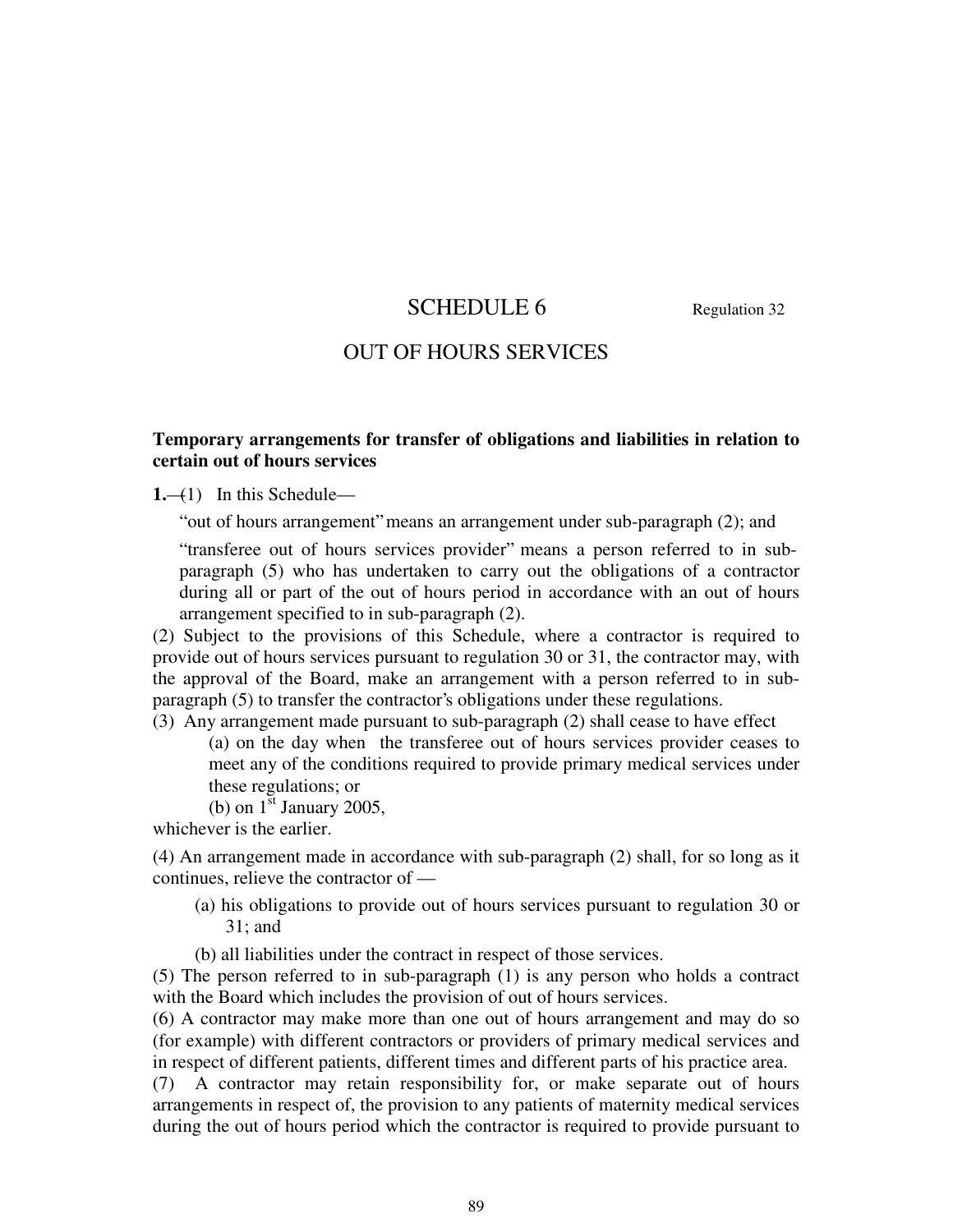regulation 30 or 31 and any separate out of hours arrangements he makes may encompass all or any part of the maternity medical services he provides.

(8) Nothing in this paragraph prevents a contractor from retaining or resuming his obligations in relation to named patients.

## **Application for approval of an out of hours arrangement**

**2.**—(1) An application to the Board for approval of an out of hours arrangement shall be made in writing and shall state—

- (a) the name and address of the proposed transferee out of hours services provider;
- (b) the periods during which the contractor's obligations under the contract are to be transferred;
- (c) how the proposed transferee out of hours services provider intends to meet the contractor's obligations during the periods specified under paragraph (b);
- (d) the arrangements for the transfer of the contractor's obligations under the contract to and from the transferee out of hours services provider at the beginning and end of the periods specified under head (b);
- (e) whether the proposed arrangement includes the contractor's obligations in respect of maternity medical services; and
- (f) how long the proposed arrangements are intended to last and the circumstances in which the contractor's obligations under the contract during the periods specified under head (b) would revert to it.

(2) The Board shall determine the application before the end of the period of 28 days beginning with and including the day on which the Board received it.

(3) The Board shall grant approval to a proposed out of hours arrangement if it is satisfied—

- (a) having regard to the overall provision of primary medical services provided in the out of hours period in its area, that the arrangement is reasonable and will contribute to the efficient provision of such services in the area;
- (b) having regard, in particular, to the interests of the contractor's patients, that the arrangement is reasonable;
- (c) having regard, in particular, to all reasonably foreseeable circumstances, that the arrangement is practicable and will work satisfactorily;
- (d) that it will be clear to the contractor's patients how to seek primary medical services during the out of hours period;
- (e) where maternity medical services are to be provided under the out of hours arrangement, that they will be performed by a medical practitioner who has such medical experience and training as are necessary to enable the medical practitioner properly to perform such services; and
- (f) that if the arrangement comes to an end, the contractor has in place proper arrangements for the immediate resumption of the contractor's responsibilities,
- and shall not refuse to grant approval without first consulting the Local Medical Committee (if any) for its area .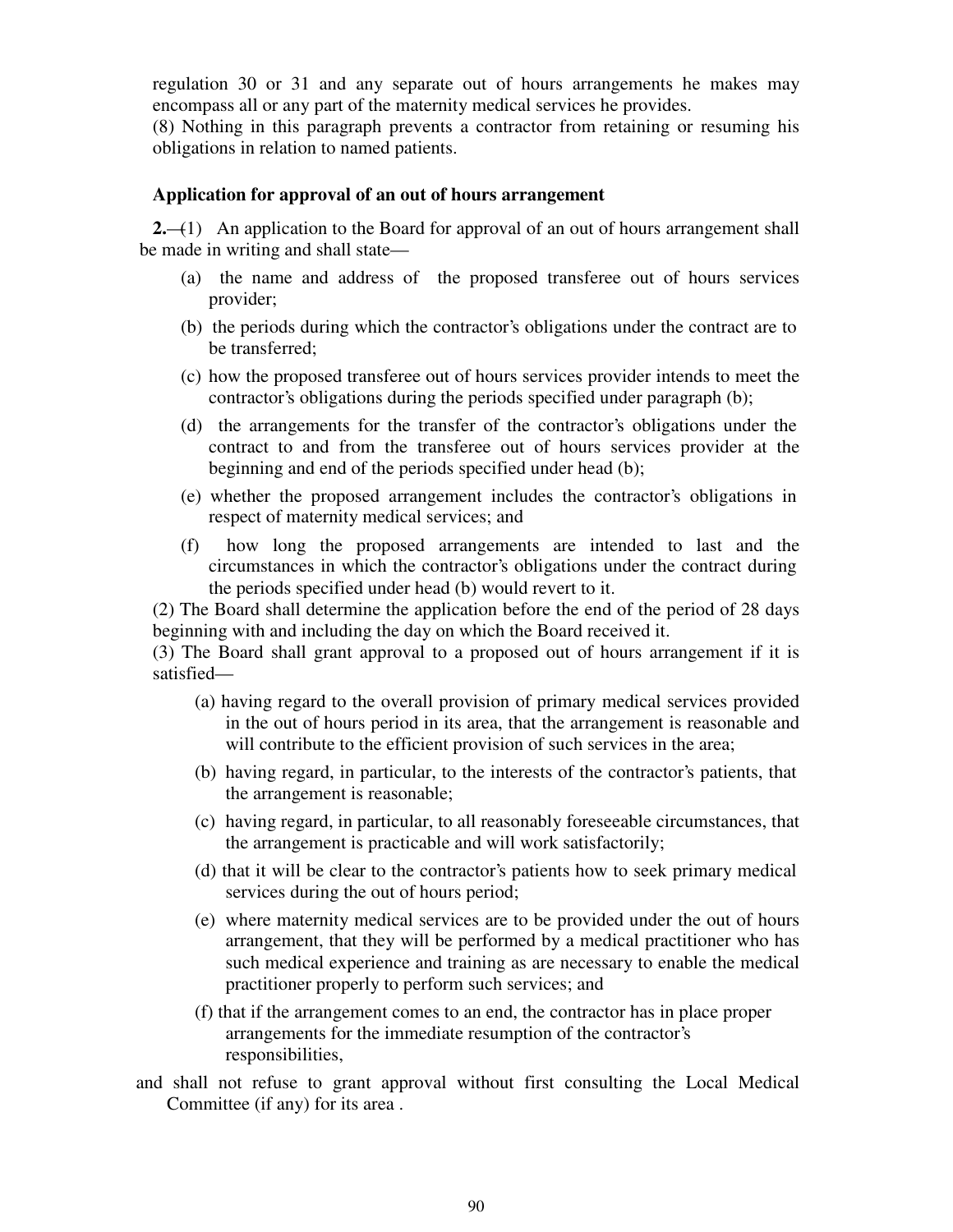(4) The Board shall give notice to the contractor of its determination and, where it refuses an application, it shall send the contractor a statement in writing of the reasons for its determination.

(5) A contractor which wishes to refer the matter in accordance with the dispute resolution procedure must do so before the end of the period of 30 days beginning with and including the day on which the Board's notification under sub-paragraph (4) was sent.

## **Effect of approval of an arrangement with a transferee out of hours services provider**

**3.** Where the Board has approved an out of hours arrangement with a transferee out of hours services provider, the Board and the transferee out of hours services provider shall be deemed to have agreed a variation of their contract which has the effect of including in it, from the date on which the out of hours arrangement commences, and for so long as that arrangement continues, the services covered by that arrangement and paragraph 96(1) of Schedule 5 shall not apply.

## **Review of approval**

**4.** —(1 ) Where it appears to the Board that it may no longer be satisfied of any of the matters referred to in paragraph 2(3), it may give notice to the contractor that it proposes to review its approval of the out of hours arrangement.

(2) On any review under sub-paragraph (1), the Board shall allow the contractor a period of 30 days, beginning with and including the day on which it sent the notice, within which to make representations in writing to the Board.

(3) After considering any representations made in accordance with sub-paragraph (2), the Board may determine to—

(a) continue its approval;

(b) withdraw its approval following a period of notice; or

(c) if it appears to it that it is necessary in the interests of the contractor's patients, withdraw its approval immediately.

(4) Except in the case of an immediate withdrawal of approval, the Board shall not withdraw its approval without first consulting the Local Medical Committee (if any) for its area.

(5) Where the Board determines to withdraw its approval immediately, it shall notify the Local Medical Committee (if any) for its area.

(6) The Board shall give notice to the contractor of its determination under subparagraph (3).

(7) Where the Board withdraws its approval, whether immediately or on notice, it shall include with the notice a statement in writing of the reasons for its determination.

(8) A contractor which wishes to refer the matter in accordance with the dispute resolution procedure must do so before the end of the period of 30 days beginning with and including the day on which the Board's notification under sub-paragraph (6) was sent.

(9) Where the Board determines to withdraw its approval following a period of notice, the withdrawal shall take effect at the end of the period of two months beginning with and including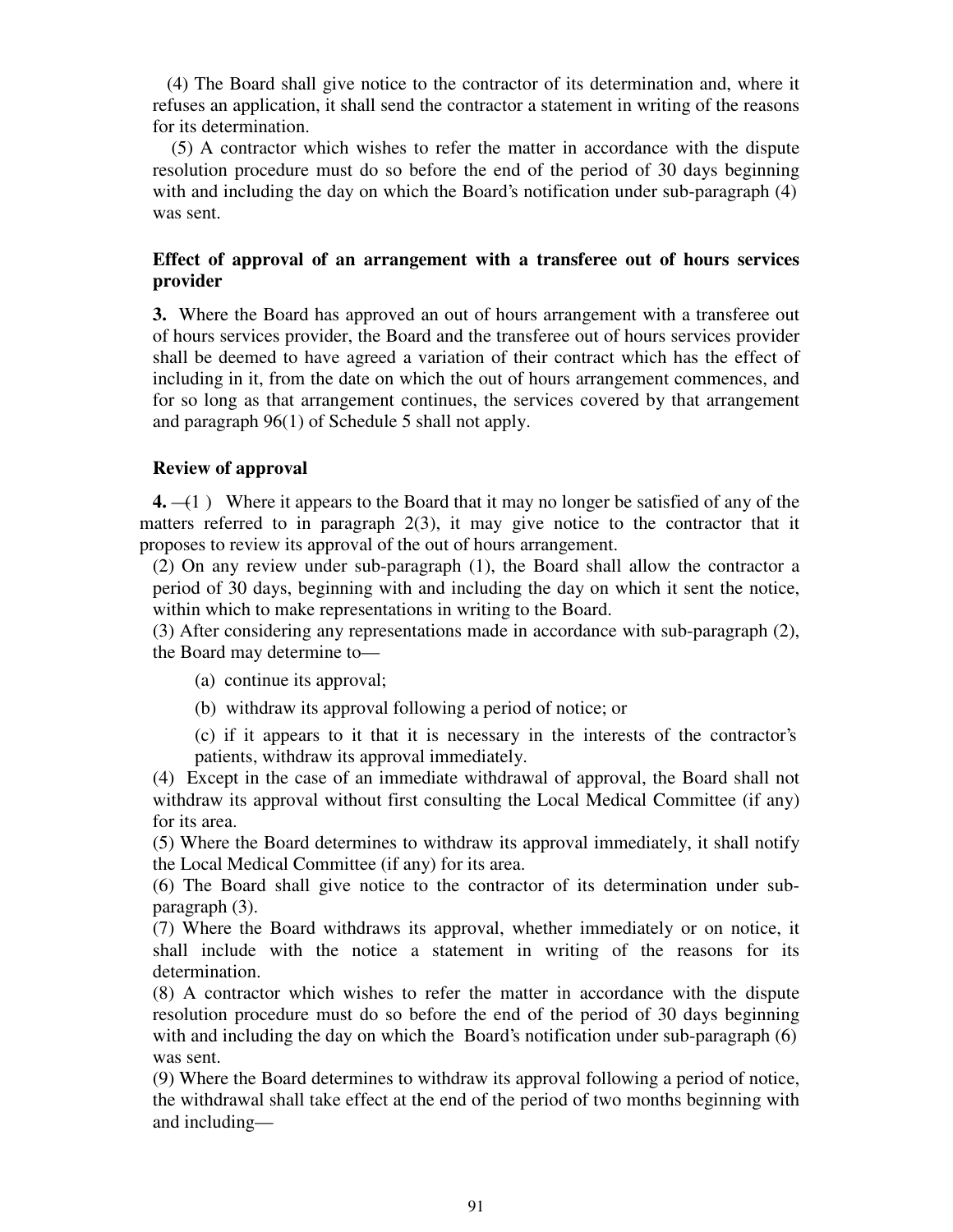(a) the date on which the notice referred to in sub-paragraph (6) was sent; or

(b) where there has been a dispute which has been referred under the dispute resolution procedure and the dispute is determined in favour of withdrawal, the date on which the contractor receives notice of the determination.

(10) Where the Board determines to withdraw its approval immediately, the withdrawal shall take effect on the day on which the notice referred to in subparagraph (6) is received by the contractor.

## **Immediate withdrawal of approval other than following review**

**5.—**(1) The Board shall withdraw its approval of an out of hours arrangement immediately—

- (a) in the case of an arrangement with a person specified in paragraph  $1(5)$ , if the person with whom it is made ceases to hold a contract with the Board which includes the provision of out of hours services; or
- (b) where, without any review having taken place under paragraph 4, it appears to the Board that it is necessary in the interests of the contractor's patients to withdraw its approval immediately.

(2) The Board shall give notice to the contractor of a withdrawal of approval under sub-paragraph  $(1)(a)$  or  $(b)$  and shall include with the notice a statement in writing of the reasons for its determination.

(3) An immediate withdrawal of approval under sub-paragraph (1) shall take effect on the day on which the notice referred to in sub-paragraph (2) is received by the contractor.

(4) The Board shall notify the Local Medical Committee (if any) for its area of a withdrawal of approval under sub-paragraph (1)(b).

(5) A contractor which wishes to refer a withdrawal of approval under sub-paragraph (1)(b) in accordance with the dispute resolution procedure must do so before the end of the period of 30 days beginning with and including the day on which the Board's notification under sub-paragraph (2) was sent.

## **Termination of an out of hours arrangement**

**6.** The contractor shall terminate an out of hours arrangement made under paragraph 1(2) with effect from the date of the taking effect of the withdrawal of the Board's approval of that arrangement under paragraph 4 or 5.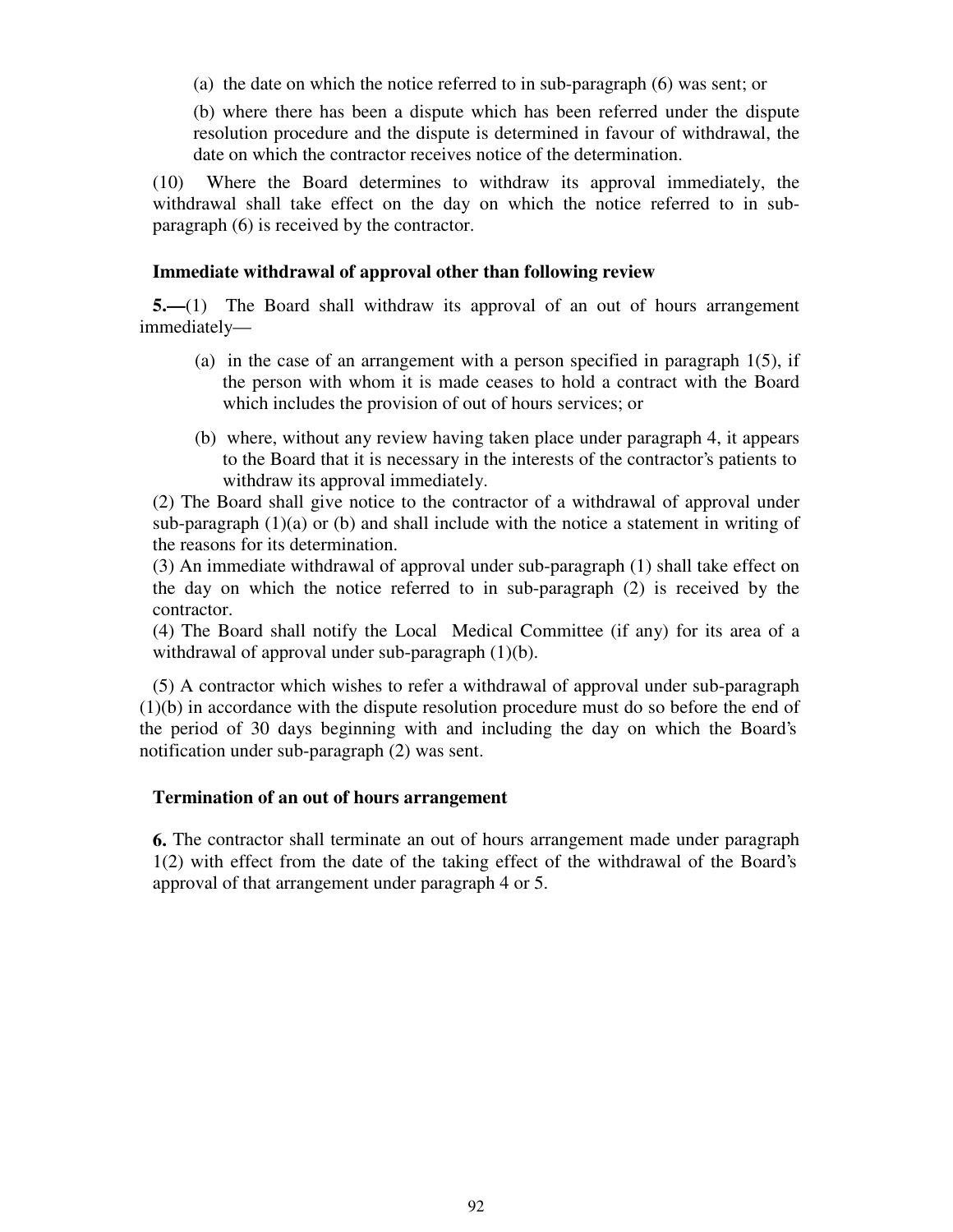# SCHEDULE 7 Schedule 5, paragraph 29(8)

# CLOSURE NOTICE

| <b>Application for List Closure</b> |                                              |
|-------------------------------------|----------------------------------------------|
| From: Name of Contractor            | To: Name of Health and Social Services Board |
|                                     | Date:                                        |

In accordance with paragraph 29 of Schedule 5 to the Health and Personal Social Services (General Medical Services Contracts) Regulations (Northern Ireland) 2004, on behalf of the above named contractor, I/we wish to make formal application for our list to be closed to new patients and assignments, as follows:

| (1) Length of period of closure (which may not<br>exceed 12 months and, in the absence of any<br>agreement, shall be 12 months)                                                                                            |  |
|----------------------------------------------------------------------------------------------------------------------------------------------------------------------------------------------------------------------------|--|
| (2) Date from which closure will take effect                                                                                                                                                                               |  |
| (3) Date from which closure will cease to have<br>effect                                                                                                                                                                   |  |
| (4) Current number of registered patients                                                                                                                                                                                  |  |
| (5) Reduction in terms of either a percentage of<br>the number indicated in (4) above or an actual<br>number of patients which would trigger a re-<br>opening (or suspension of list closure) of the<br>list               |  |
| (6) Increase in terms of either a percentage of<br>the number indicated in (4) above or an actual<br>number of patients which would trigger a re-<br>closure (or lifting of the suspension of list<br>closure) of the list |  |
| (7) Any withdrawal or reduction of additional<br>or enhanced services                                                                                                                                                      |  |

Signed…………………………………………………………………………………...

For *[Name of contractor]*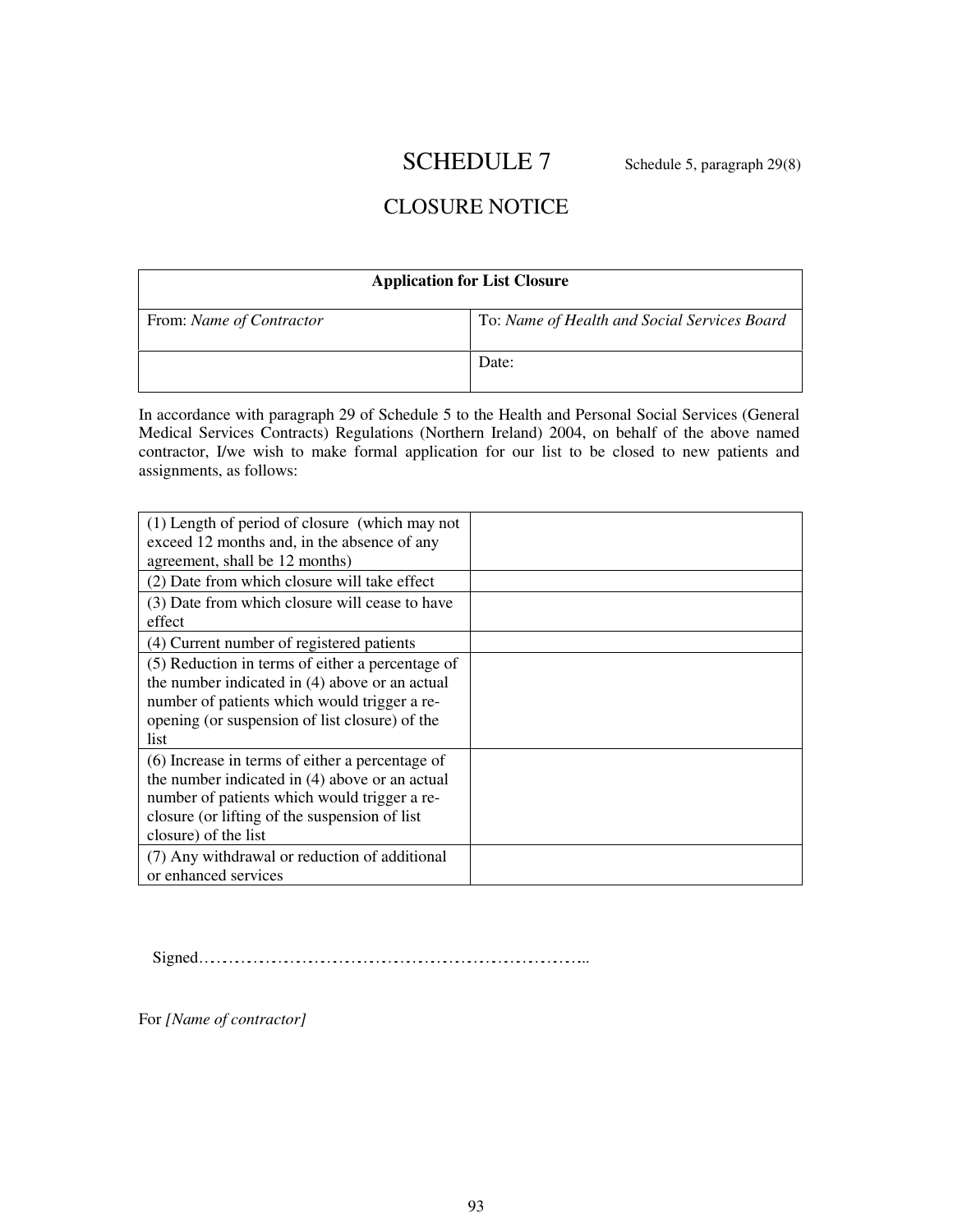# SCHEDULE 8 Schedule 5, paragraph 71

## INFORMATION TO BE INCLUDED IN PRACTICE LEAFLETS

A practice leaflet shall include—

**1.** The name of the contractor.

**2.** In the case of a contract with a partnership—

- (a) whether or not it is a limited partnership; and
- (b) the names of all the partners and, in the case of a limited partnership, their status as a general or limited partner.

**3.** In the case of a contract with a company—

- (a) the names of the directors, the company secretary and the shareholders of that company; and
- (b) the address of the company's registered office.

**4.** The full name of each person performing services under the contract.

**5.** In the case of each health care professional performing services under the contract his professional qualifications.

**6.** Whether the contractor undertakes the teaching or training of health care professionals or persons intending to become health care professionals.

**7.** The contractor's practice area , by reference to a sketch, diagram, plan or postcode.

**8.** The address of each of the practice premises.

**9.** The contractor's telephone and fax numbers and the address of his website (if any).

**10.** Whether the practice premises have suitable access for disabled patients and, if not, the alternative arrangements for providing services to such patients.

**11.** How to register as a patient.

**12.** The right of patients to express a preference of practitioner in accordance with paragraph 18 of Schedule 5 and the means of expressing such a preference.

**13.** The services available under the contract.

**14.** The opening hours of the practice premises and the method of obtaining access to services throughout the core hours.

**15.** The criteria for home visits and the method of obtaining such a visit.

**16.** The consultations available to patients under paragraphs 5 and 6 of Schedule 5.

**17.** The arrangements for services in the out of hours period (whether or not provided by the contractor) and how the patient may contact such services.

**18.** If the services in paragraph 17 are not provided by the contractor, the fact that the Board referred to in paragraph 25 is responsible for commissioning the services.

**19.** The method by which patients are to obtain repeat prescriptions.

**20.** If the contractor is a dispensing contractor, the arrangements for dispensing prescriptions.

**21.** How patients may make a complaint or comment on the provision of service.

**22.** The rights and responsibilities of the patient, including keeping appointments.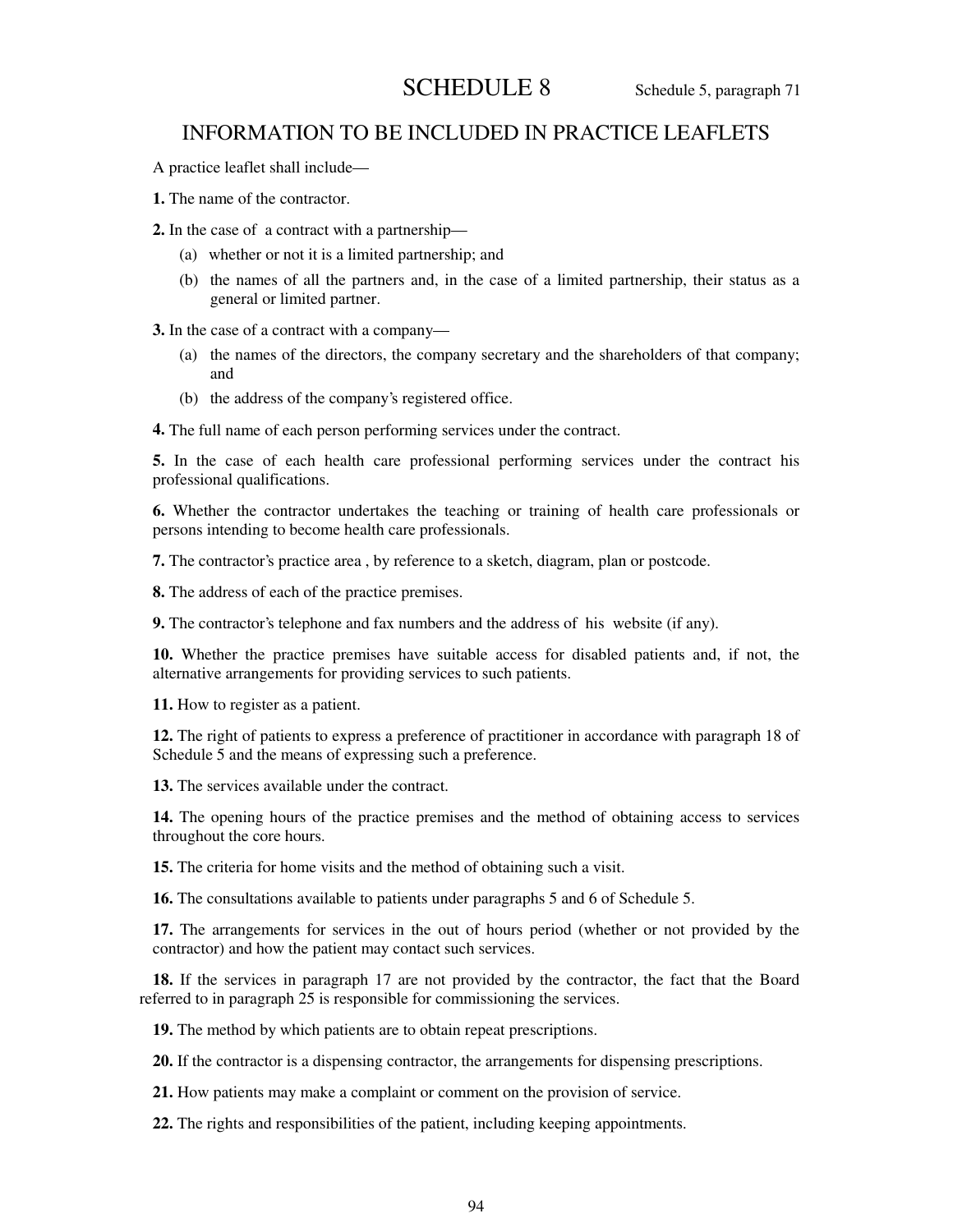**23.** The action that may be taken where a patient is violent or abusive to the contractor, his staff, persons present on the practice premises or in the place where treatment is provided under the contract or other persons specified in paragraph 21(2) of Schedule 5.

**24.** Details of who has access to patient information (including information from which the identity of the individual can be ascertained) and the patient's rights in relation to disclosure of such information.

**25.** The name, address and telephone number of the Board which is a party to the contract and from whom details of the primary medical services in the area may be obtained.

## **EXPLANATORY NOTE**

*(This note is not part of the Regulations)*

These Regulations set out the framework for general medical services contracts under Article 57 of the Health and Personal Social Services (Northern Ireland) Order 1972 ("the Order").

Part 2 of the Regulations prescribes the conditions which, in accordance with Article 57B of the Order, must be met by a contractor before the Health and Social Services Board may enter into a general medical services contract with him.

Part 3 of the Regulations prescribes the procedure for pre-contract dispute resolution, in accordance with Article 57F of the Order. Part 3 applies where the contractor is not a health services body. In cases where the contractor is such a body, the procedure for dealing with precontract disputes is set out in Article 8 of the Health and Personal Social Services (Northern Ireland) Order 1991.

Part 4 of the Regulations sets out the procedures by which the contractor may elect to be regarded as a health services body.

Part 5 of (and Schedules 1 to 5 and 7 and 8 to) the Regulations prescribe the terms which, in accordance with Articles 57E and 57F of the Order, must be included in a general medical services contract (in addition to those contained in the Order). It includes, in regulation 15, a description of the services which must be provided to patients under general medical services contracts pursuant to Article 57A of the Order.

The prescribed terms include terms relating to—

- (a) the type and duration of the contract (regulations 12 to 14);
- (b) the services to be provided (regulations 15, 16 and 18 to 20 and Schedule 1), the manner in which they are to be provided (Part 1 of Schedule 5) and the procedures for opting out of additional and out of hours services (regulation 17 and Schedule 2);
- (c) the issuing of medical certificates (regulation 21 and Schedule 3);
- (d) finance, fees and charges (regulations 22 to 24 and Schedule 4);
- (e) patient registration and removal, lists closures and assignments (Schedule 5, Part 2 and Schedule 7);
- (f) prescribing and dispensing (Schedule 5, Part 3);
- (g) the conditions to be met by those who perform services or are employed or engaged by the contractor (Schedule 5, Part 4);
- (h) patient records, the provision of information and rights of entry (Schedule 5, Part 5 and Schedule 8);
- (i) complaints (Schedule 5, Part 6);
- (j) procedures for dispute resolution (Schedule 5, Part 7); and
- (k) procedures for variation and termination of contracts (Schedule 5, Part 8).